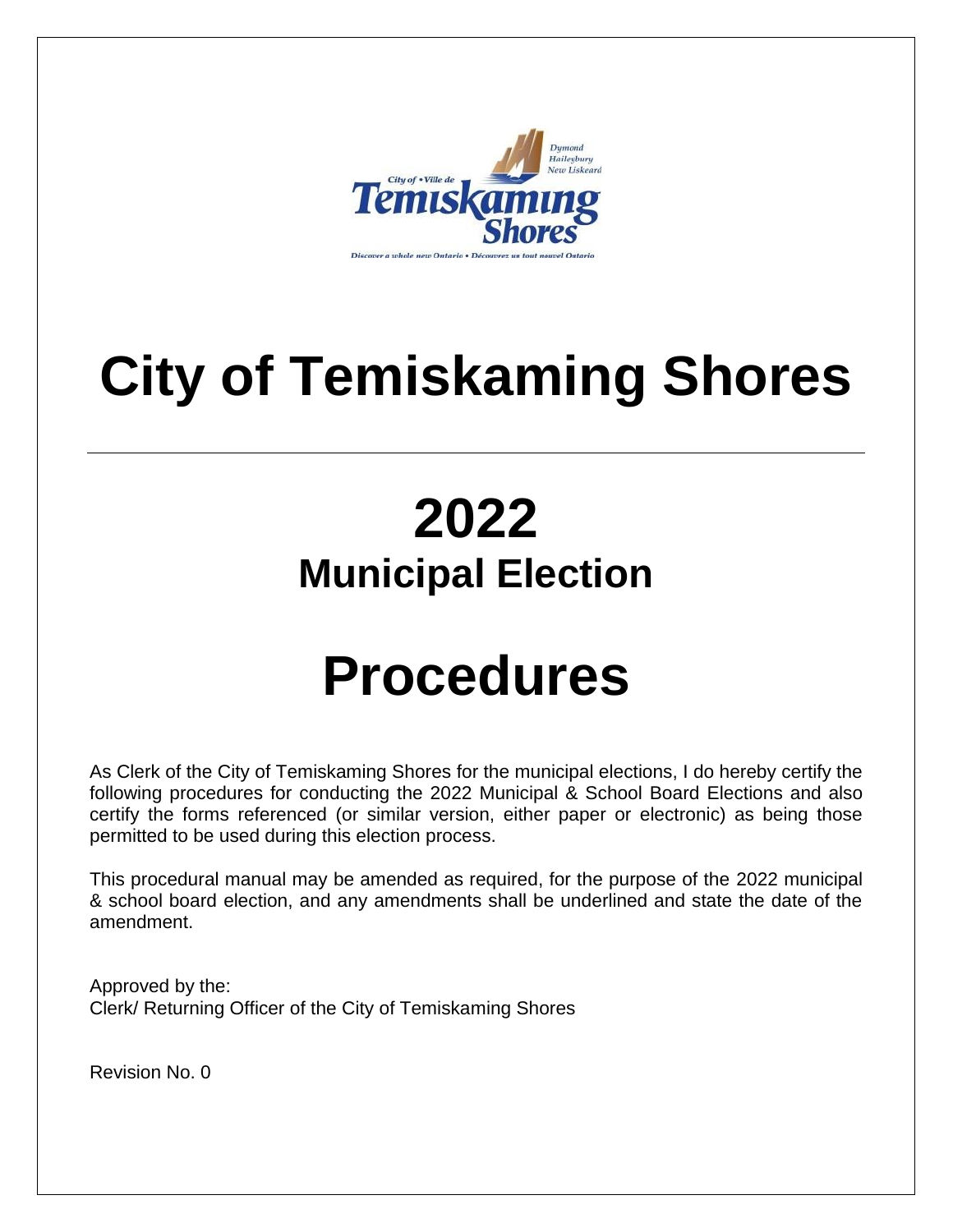# **Table of Contents**

| 1.<br>2. | <b>Definitions</b><br>Authority                                  | $\overline{2}$<br>6 |
|----------|------------------------------------------------------------------|---------------------|
| 3.       | Language (Section 9)                                             | 8                   |
| 4.       | Principles of the Act                                            | 9                   |
| 5.       | <b>Nomination Procedure</b>                                      | 10                  |
| 6.       | Voters' List                                                     | 17                  |
| 7.       | Candidate Campaigning and Campaign Advertising                   | 22                  |
| 8.       | <b>Candidate Campaign Contributions and Expenses</b>             | 25                  |
| 9.       | <b>Third Party Advertising</b>                                   | 30                  |
|          | 10. Contributions To and Expenses of Registered Third Party      | 33                  |
|          | 11. Scrutineers (Section 16 & 47)                                | 38                  |
|          | 12. Personnel                                                    | 40                  |
|          | 13. Proxy Voting (Section 44)                                    | 42                  |
|          | 14. Voting Procedure                                             | 43                  |
|          | 15. Count Procedures                                             | 56                  |
|          | 16. Notice of Results                                            | 58                  |
|          | 17. Recount                                                      | 59                  |
|          | 18. Candidates Financial Statements [Section 88.25 (1) and (9)]  | 62                  |
|          | 19. Third Party Financial Statements [Section 88.29 (1) and (7)] | 63                  |
|          | 20. Compliance Audit Committee                                   | 64                  |
|          | 21. Election Records                                             | 67                  |
|          | 22. Accessibility                                                | 69                  |
|          | 23. Emergencies                                                  | 70                  |
|          | 24. Corrupt Practices                                            | 72                  |
|          | 25. Discretionary Powers of The Clerk                            | 75                  |
|          | 26. Index of Forms                                               | 81                  |

Note: The forms and notices in this document will be provided in English only as required by Legislation unless the Council of a municipality has passed a by-law under Section 9(2) of the Municipal Elections Act.

| Legend                                     |  |  |
|--------------------------------------------|--|--|
| PR FORM = Prescribed Form                  |  |  |
| TD FORM= Timiskaming District Clerk's Form |  |  |
| EL FORM = AMCTO Election Form              |  |  |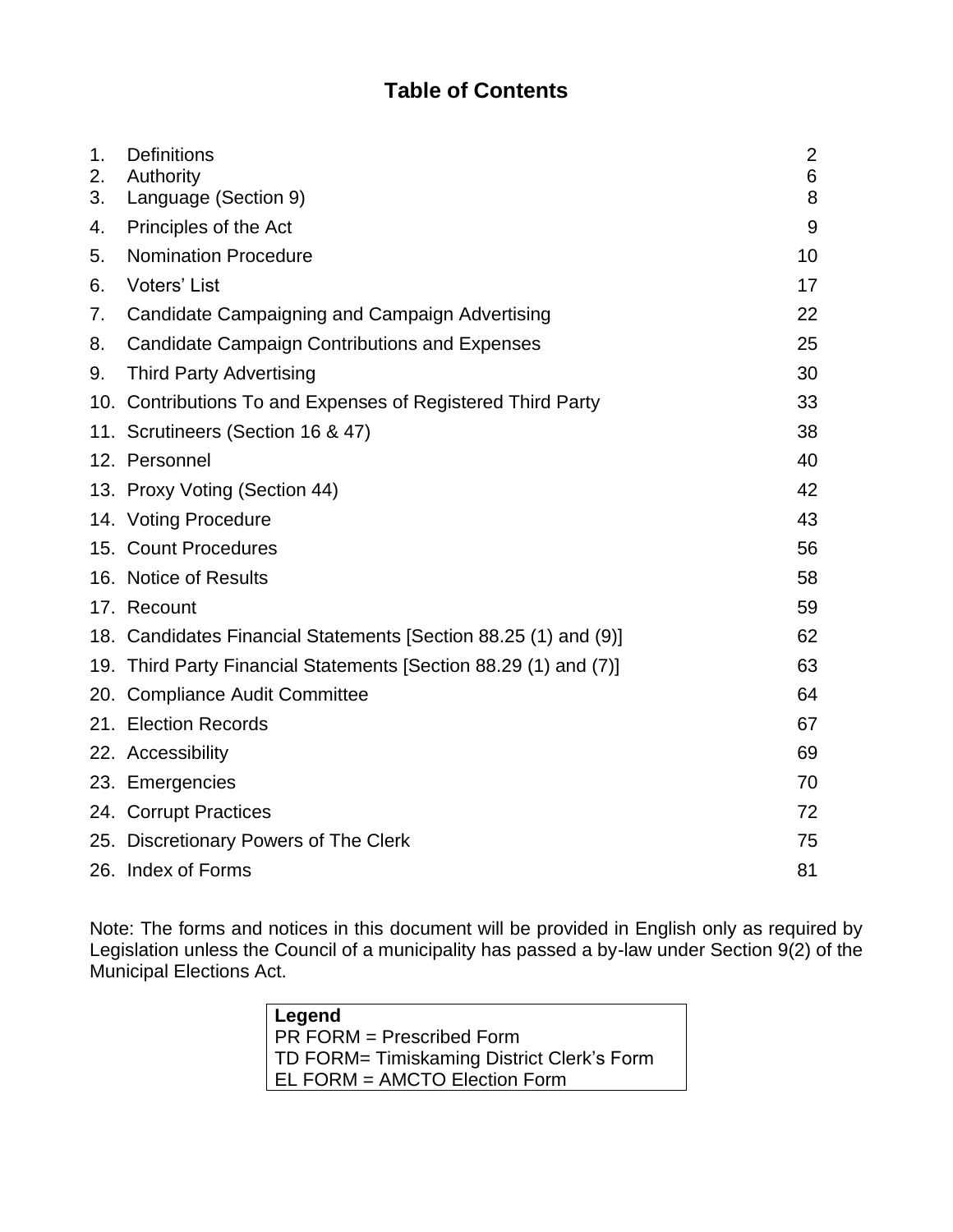# <span id="page-2-0"></span>**1. Definitions**

- **a) Act -** means the *Municipal Elections Act*, *1996*, S.O. 1996, C. 32, as amended.
- **b) Advanced Vote -** means the location, dates and hours for casting a Ballot prior to Voting Day.
- **c) Ballot** means either:
	- (a) an image on a computer screen, or any web enabled device, of a ballot card for an election to be voted for, including all choices available to the electors and containing spaces in which the electors mark their votes; or
	- (b) an audio set of instructions which describe all choices available to the electors and instruction to mark their selection by depressing the numbered touchtone keypad, when voting using a telephone or wireless phone; or
	- (c) a printed prescribed form containing the names of the Certified Candidates and the office for which they are running, when voting in person using a paper ballot.
- **d) Candidate -** means a person who has been nominated under Section 33 of the Act.
- **e) Certified Candidate -** means a Candidate whose nomination has been certified by the Clerk under Section 35 of the Act.
- **f) City -** means the Corporation of the City of Temiskaming Shores.
- **g) Clerk -** means the Clerk of the municipality who is responsible for conducting municipal elections under the authority of the Act. All references to the Clerk for the purposes of this manual shall mean the Returning Officer (R.O.) for the 2022 Municipal Election. All references to Clerk's designate shall mean the delegated duties of the R.O.
- **h) Corporation** means a firm that meets certain legal requirements to be recognized as having a legal existence, as an entity separate and distinct from its owners. Corporations are owned by their stockholders (shareholders) who share in profits and losses generated through the firm's operations. A legal entity has legal capacity to enter into agreements or contracts, assume obligations, incur and pay debts, sue and be sued in its own right, and to be held responsible for its actions.

A Corporation may include a numbered company, a co-op, an incorporated company, an association, a partnership, a proprietorship (excludes sole-proprietorship as it's not a legal entity), trust, etc. A legal entity cannot vote, only an individual (a person) can vote.

Test – if someone tripped and fell on your property who would they sue? You as the person or your company?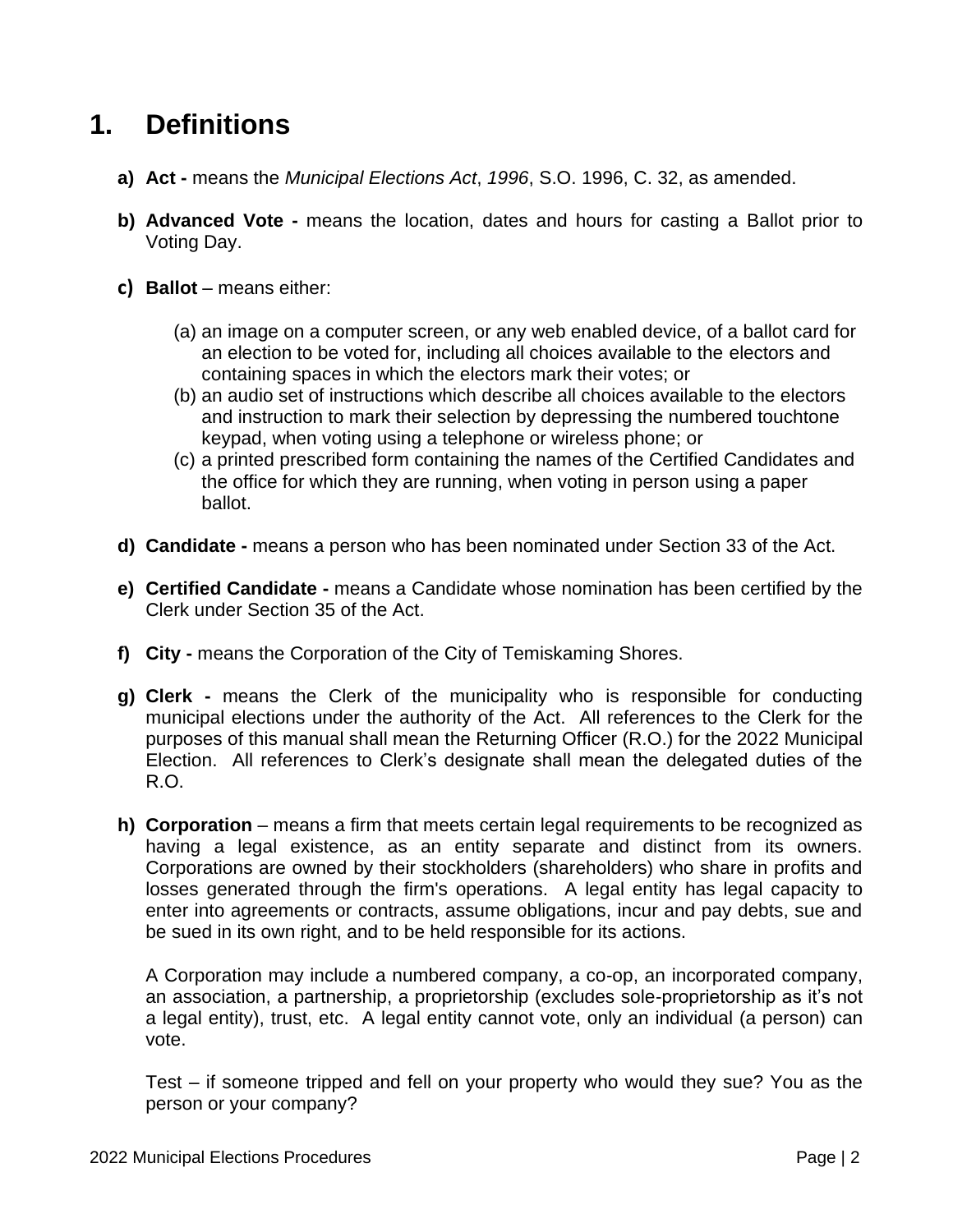#### What is a Sole Proprietorship?

Income and losses are taxed on the individual's personal income tax return. The **sole proprietorship** is the simplest business form under which one can operate a business. The **sole proprietorship** is not a legal entity. It simply refers to a person who owns the business and is personally responsible for its debts.

#### What is a Co-op?

A business or organization that is owned and operated by the people who work there or the people who use its services.

- **i) Deputy Returning Officer -** means a person appointed by the Clerk for each Voting Place who will be delegated specific duties and powers by the Clerk.
- **j) Election Campaign Advertisement** means an advertisement in any broadcast, print, electronic or other medium that has the purpose of promoting or supporting the election of a Candidate.
- **k) Election Official -** means the Clerk or other person(s) appointed in writing by the Clerk to carry out election duties under the Act. An Election Official can only carry out the tasks and duties as assigned in writing by the Clerk, and must take the prescribed oath [s.15(4)].
- **l) Eligible Elector** means a person who is entitled to be an elector at an election held in the local municipality, if on Voting Day he or she meets the qualifications outlined in Section 17(2) and 17(3) of the Municipal Elections Act, 1996.
- **m) Friend -** means a person who has been requested by an elector to assist him or her in the voting process.
- **n) Lame Duck -** means there are restrictions on Council's powers (*Municipal Act*, Section 275). A Council is considered to be a Lame Duck Council when: before election day it is determined the new Council will include less than ¾ of the members of the outgoing Council before election day; it is determined on election day after the results are known that the new Council is composed of less than ¾ of the members of the outgoing Council.
- **o) Municipal Office -** means the City of Temiskaming Shores administration building located at 325 Farr Drive, Haileybury, ON P0J 1K0.
- **p) Normally Resident in Ontario –** means the place in which an individual regularly returns if his or her presence is not continuous (sleep).
- **q) Owner or Tenant -** in relation to an election, means a person who is the Owner or Tenant shown on the assessment roll of land assessed under the *Assessment Act* and a non-residential tenant of land assessed under the *Assessment Act*, whether or not the tenant is shown on the assessment roll, but does not include an Owner or Tenant of land who is entitled to use the land under a time share contract unless the person is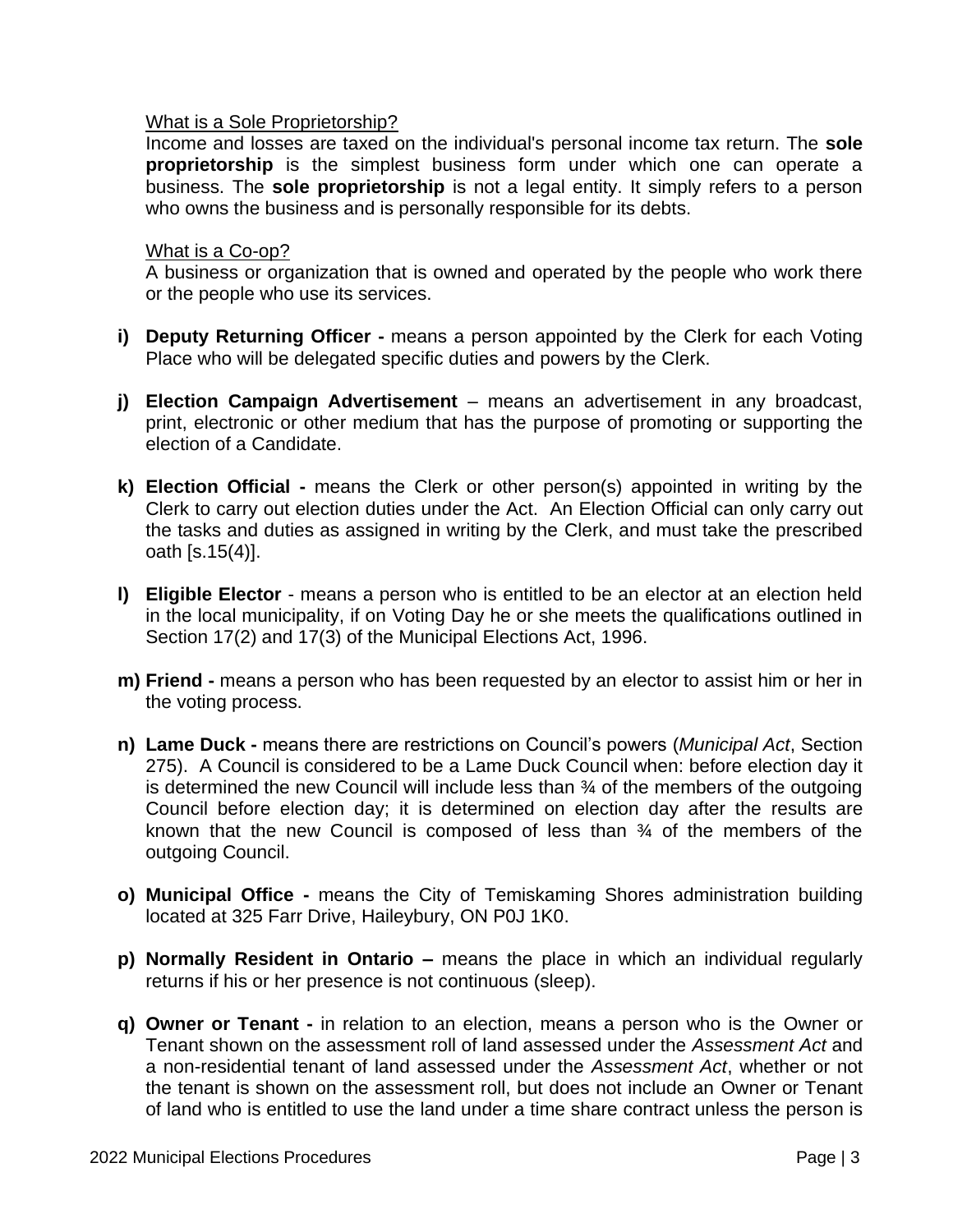entitled to use the land,

- (a) on Voting Day, or
- (b) for a period of six weeks or more during the calendar year in which Voting Day of the election is held

**Tenant** - includes an occupant and a person in possession other than the owner or the spouse of such Owner or Tenant.

- **r) Personal Identification Number (PIN)** means a unique multiple digit number assigned by the eVoting Service Provider to each voter to provide security for access to the voting system.
- **s) Preliminary List of Electors -** means a list of electors for the municipality compiled by the Municipal Property Assessment Corporation (MPAC) and provided to the municipality between July 31 and September 1 of an election year as agreed upon by MPAC and the Clerk.
- **t) Proof of Identification or Satisfactory Identification -** means proof of identity and residence as prescribed in O. Reg. 304/13 of the Act.
- **u) Regular Office Hours -** means Monday to Friday, 8:30 a.m. to 4:30 p.m., excluding Statutory Holidays.
- **v) Registered Third Party (Third Party Advertiser) -** means an individual who is Normally Resident in Ontario, a Corporation that carries on business in Ontario or a Trade Union that holds bargaining rights for employees in Ontario, and who's Notice of Registration for Third Party Advertiser has been certified by the Clerk.
- **w) Restricted Period for Third Party Advertisements -** begins on the earliest day that an individual, Corporation or Trade Union is permitted to file a notice of registration as a Registered Third Party and ends at the close of voting on Voting Day.
- **x) Scrutineer -** means an individual, appointed in writing by a Certified Candidate, to represent him or her during the voting process, or an individual appointed by Council, a local board or the Minister in relation to a by-law or question, or by an elector in the case of a recount.
- **y) Support Person** means a person who has been requested by an elector to assist him or her in the voting process.
- **z) Third Party Advertisement** means an advertisement in any broadcast, print, electronic or other medium that has the purpose of promoting, supporting or opposing a Candidate, or a "yes" or "no" answer to a question on the ballot, but does not include an advertisement by or under the direction of a Candidate, or an advertisement that incurs no expenses in relation to the advertisement, or an advertisement that is transmitted to employees, shareholders, or directors of the Registered Third Party.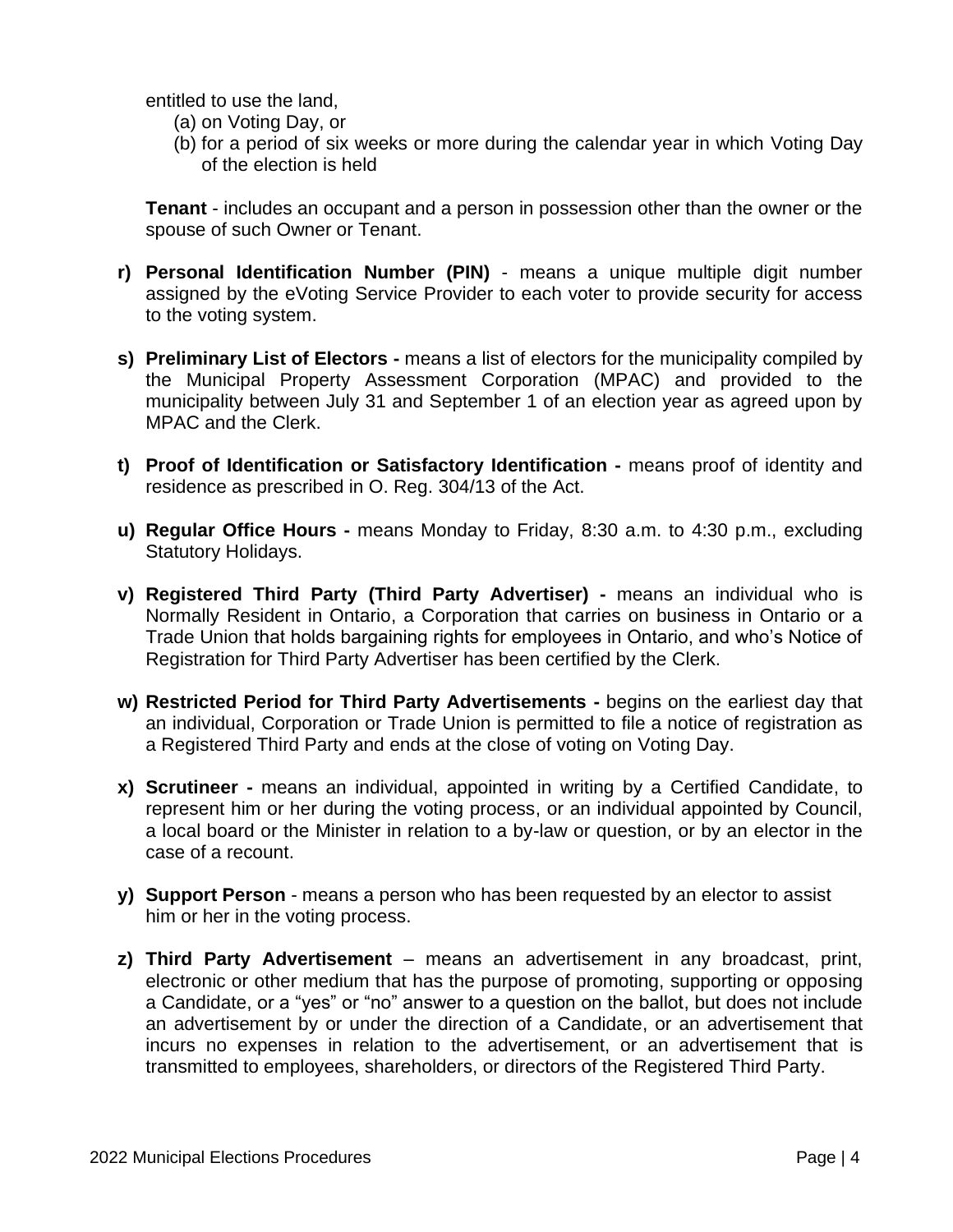- **aa)Trade Union –** means a Trade Union as defined in the *Labour Relations Act, 1995* or the *Canada Labour Code* (Canada) and includes a central, regional or district labour council in Ontario.
- **bb) Voters' List -** means the Preliminary List of Electors, as corrected by the Clerk, under the provisions of Section 22 of the Act.
- **cc)Voting Day** means the final day on which the final vote is to be taken in an election and shall be Monday, October 24, 2022 with the close of voting to be at 8:00 p.m.
- **dd) Voter Information Letter** means a sealed envelope containing a Personal Identification Number (PIN) for each person on the Voters' List or who has completed an application, duly approved by an Election Official, for inclusion on the Voters' List, a telephone access number and internet address for voting, a Voter Help Centre number for assistance and a list of Certified Candidates for office. These envelopes shall be mailed individually, or hand-delivered as required, to every person on the Voters' List.
- **ee)Voter Help Centre** means a location provided by The City of Temiskaming Shores to assist electors with the Telephone/ Internet Voting process or other general election inquiries, including revisions.
- **ff) Voting Period -** means the time between the first day for Eligible Electors to cast their Ballot, either via internet, telephone or paper, until the close of Voting Day, and shall span from Friday, October 14, 2022 at 9:00 a.m. until Monday, October 24, 2022 at 8:00 p.m.
- **gg) Voting Place -** means the location, both convenient and accessible to the electors, for the purpose of casting a Ballot as established by the Clerk by means of a printed ballots, or where alternate methods such as internet and/or telephone.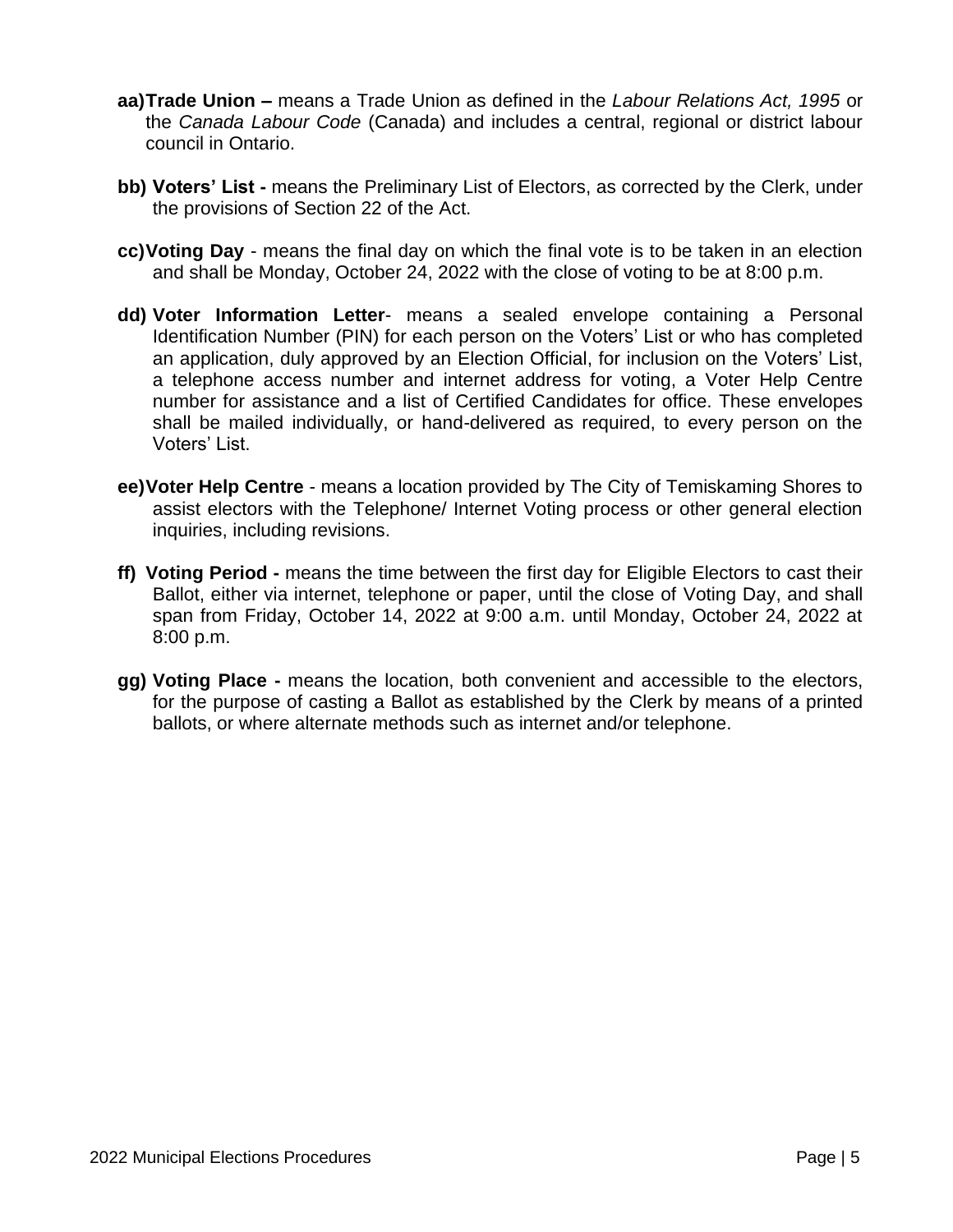# <span id="page-6-0"></span>**2. Authority**

On March 1, 2022, the Council of the City of Temiskaming Shores adopted By-law No. 2022- 041, authorizing the use of a hybrid system using vote tabulators for the 2022 Municipal Election, and the use of internet and telephone voting for the 2022 Municipal & School Board Elections.

In addition, the Council of The Corporation of the City of Temiskaming Shores adopted Bylaw Number No. 2022-042 on March 1, 2022, being a by-law to enter into an agreement with Intelivote Systems Inc. (herein referred to as the eVoting Service Provider) for internet and telephone voting services (herein referred to as eVoting) for the 2022 Municipal and School Board Elections.

As such, alternate voting methods (telephone/ internet) and paper ballot methods shall be used for the 2022 Municipal & School Board Elections. Eligible Electors will choose their preferred voting method by voting by telephone, internet or paper Ballot. Where an elector chooses not to utilize the alternative voting method, such elector may continue to attend at a Voting Place to vote using a paper ballot for the 2022 Municipal and School Board Election.

Alternate methods of voting (telephone/ internet) are available for Temiskaming Shores Eligible Electors only, and shall not apply to electors voting for a school board trustee from other geographic areas within a school board zone.

The Municipal Elections Act, 1996 states the following:

# **Duties of Clerk**

- **[11.](http://www.e-laws.gov.on.ca/html/statutes/french/elaws_statutes_96m32_f.htm#s11s1)** [\(1\)](http://www.e-laws.gov.on.ca/html/statutes/french/elaws_statutes_96m32_f.htm#s11s1) The Clerk of a local municipality is responsible for conducting elections within that municipality, subject to the following exceptions:
	- 1. The Clerks specified in the regulations made under the *Education Act* are responsible for certain aspects of the elections of members of school boards, as set out in those regulations.
	- 2. The Clerks specified in section 11.1 are responsible for certain aspects of the election of members of the council of an upper-tier municipality, as provided for in that section.
	- 3. Repealed: 2002, c. 17, Sched. F, Table.
	- 4. The Clerks specified in subsection (5) are responsible for certain aspects of the election with respect to a question an upper-tier municipality submits to its electors under clause 8 (1) (b) or (c).
	- [\(2\)](http://www.e-laws.gov.on.ca/html/statutes/french/elaws_statutes_96m32_f.htm#s11s2) Responsibility for conducting an election includes responsibility for,
		- (a) preparing for the election;
		- (b) preparing for and conducting a recount in the election;
		- (c) maintaining peace and order in connection with the election; and
		- (d) in a regular election, preparing and submitting the report described in subsection 12.1 (2).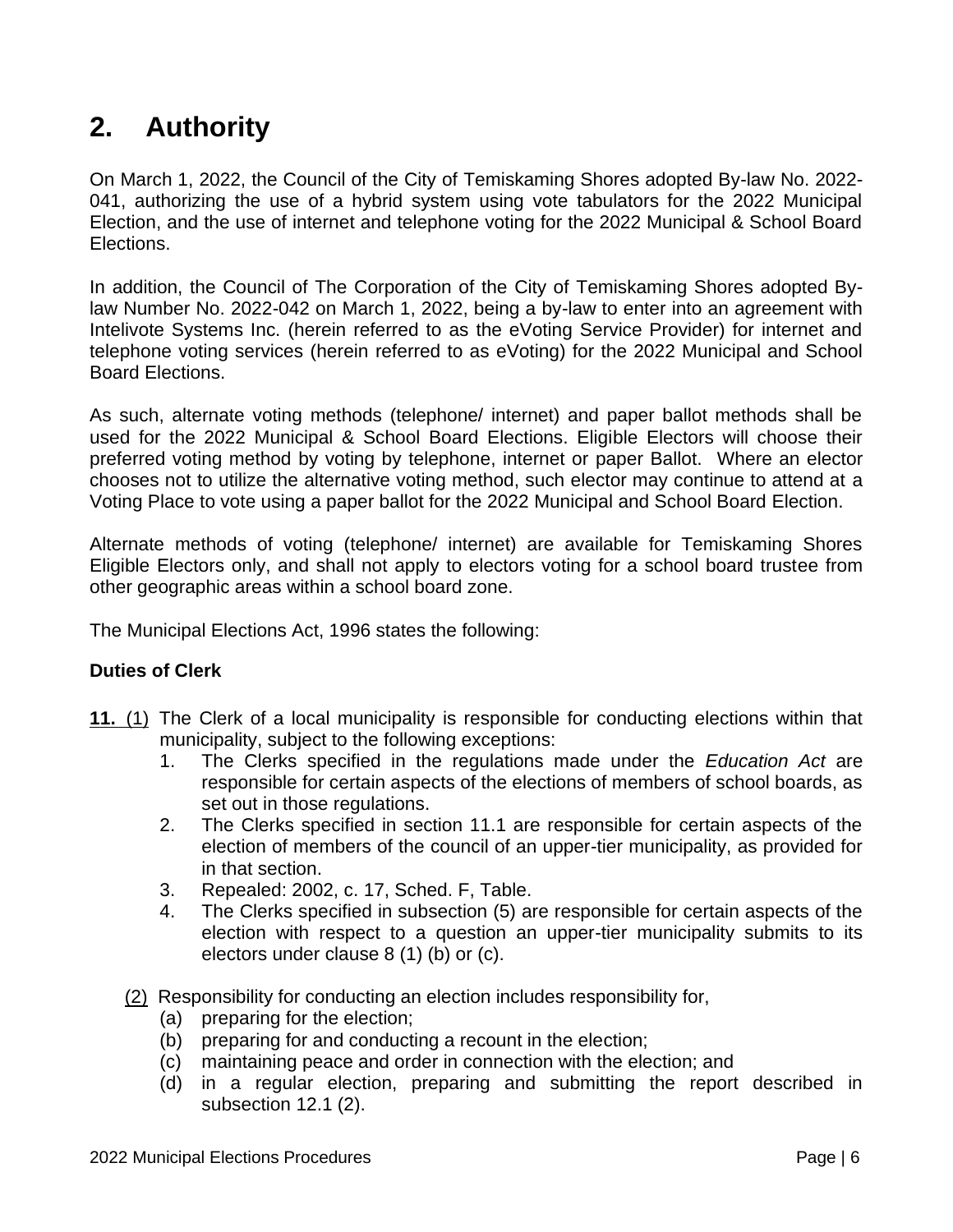# **Powers of Clerk**

- **[12.](http://www.e-laws.gov.on.ca/html/statutes/french/elaws_statutes_96m32_f.htm#s12s1)** [\(1\)](http://www.e-laws.gov.on.ca/html/statutes/french/elaws_statutes_96m32_f.htm#s12s1) A Clerk who is responsible for conducting an election may provide for any matter or procedure that,
	- (a) is not otherwise provided for in an Act or regulation; and
	- (b) in the Clerk's opinion, is necessary or desirable for conducting the election.

#### **Forms**

(2) The power conferred by subsection (1) includes power to establish forms, including forms of oaths and statutory declarations, and power to require their use.

Also see the section on Discretionary Powers of The Clerk later on in the manual.

#### **Procedures and Forms**

Section 42(4) states that the procedures and forms established by the Clerk, if they are consistent with the principles of this Act, prevail over anything in this Act and the regulations made under it.

Any unforeseen cases not dealt with in these procedures will be recorded, action taken, and reflected by an amendment. Any amendment will be underlined and state the date of the amendment. Candidates and third party advertisers will be notified, as applicable.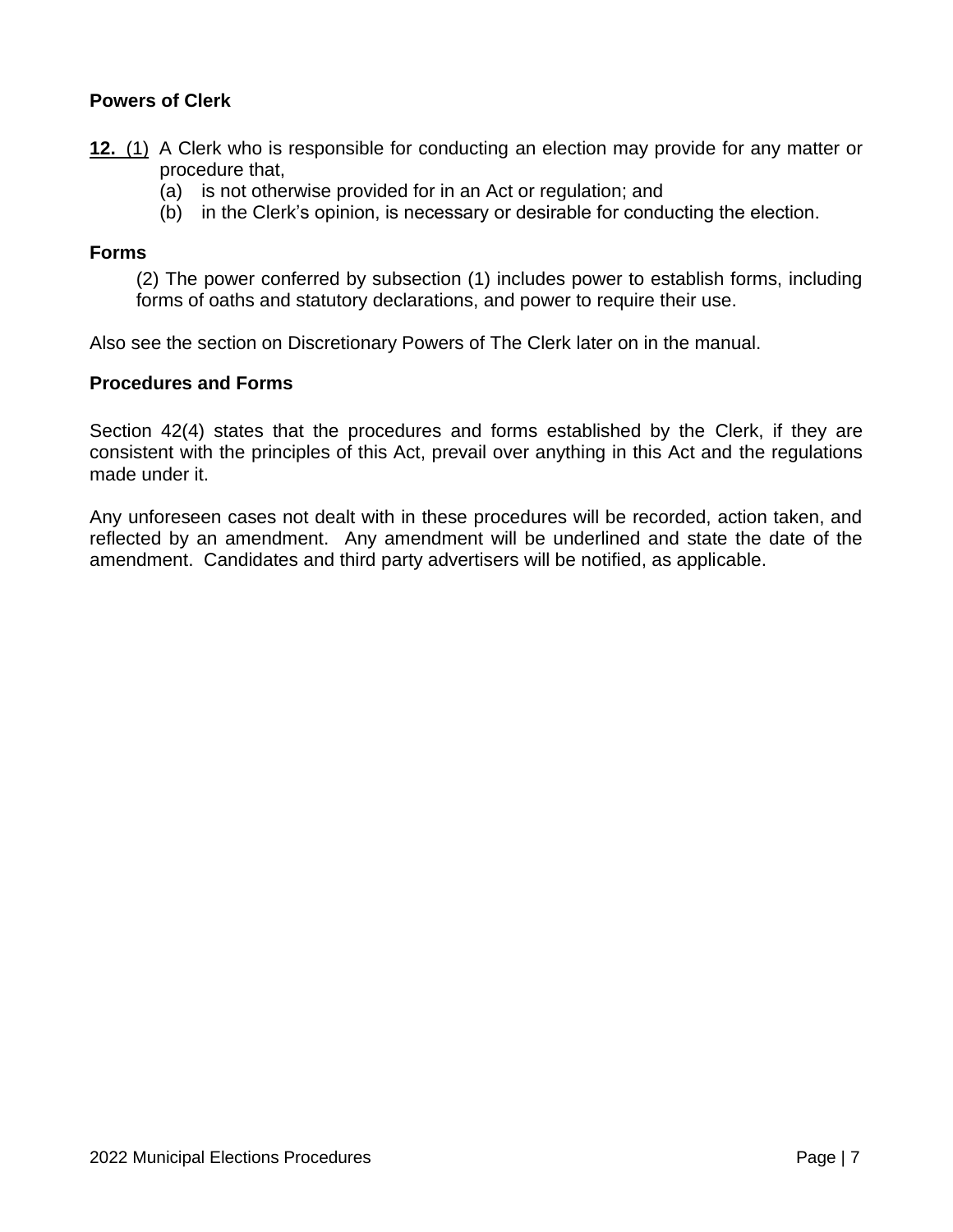# <span id="page-8-0"></span>**3. Language (Section 9)**

# **English**

With respect to an election held for offices of a municipal council and an English public or separate school board, notices, forms and other information provided under this Act shall be made available in English only, unless the council of the municipality passes a by-law to authorize the use of:

- a) French, in addition to English, in the prescribed forms; and
- b) French, other languages other than English, or both, in notices, forms (other than prescribed forms) and other information provided under this Act.

# **English and French**

Section 9.1 of the Act requires notices, forms and other information provided under the Act to be made available in **both** English and French for the election of:

- a) Members of a French-language district school board; or
- b) Members of a school authority that,
	- i. has established, operated or maintained a French-language instructional unit within the year before Voting Day, or
	- ii. is subject to an agreement, resolution or order under Part XII of the *Education Act* that requires the school authority to establish, operate or maintain a Frenchlanguage instructional unit.

#### **Other Languages**

A municipal council may pass a by-law to authorize the use of other languages other than English and French in notices, forms (other than the prescribed forms), and other information provided under the Act with respect to the election of the aforementioned members. See "Sample By-Law – Use of Other Languages" Form TD67.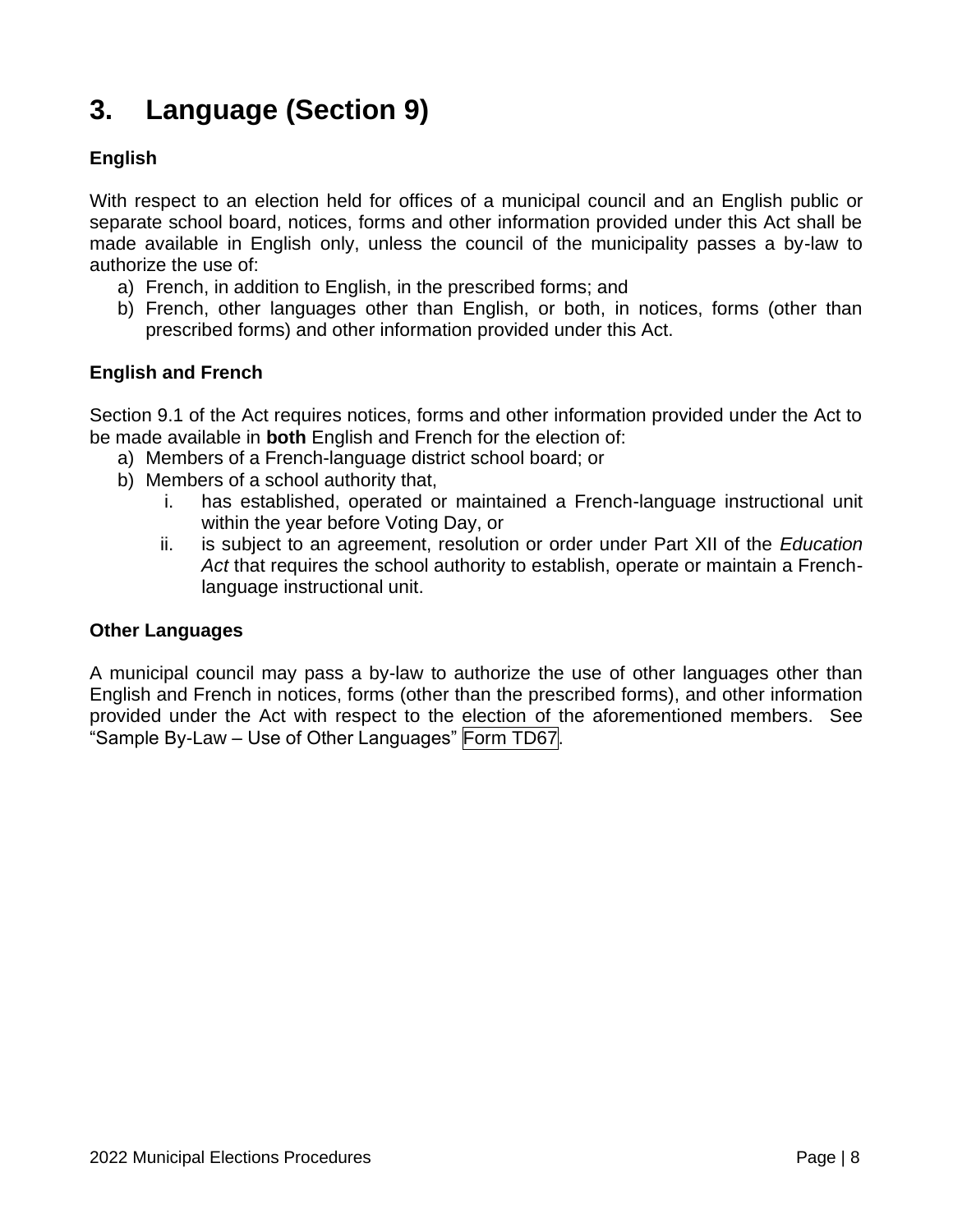# <span id="page-9-0"></span>**4. Principles of the Act**

Some of the principles that were considered during the development of the legislation were that:

- the secrecy and confidentiality of the individual votes is paramount;
- the election should be fair and non-biased;
- the election should be accessible to the voters;
- the integrity of the process should be maintained throughout the election;
- there be certainty that the results of the election reflect the votes cast; and
- voters and Candidates should be treated fairly and consistently within a municipality.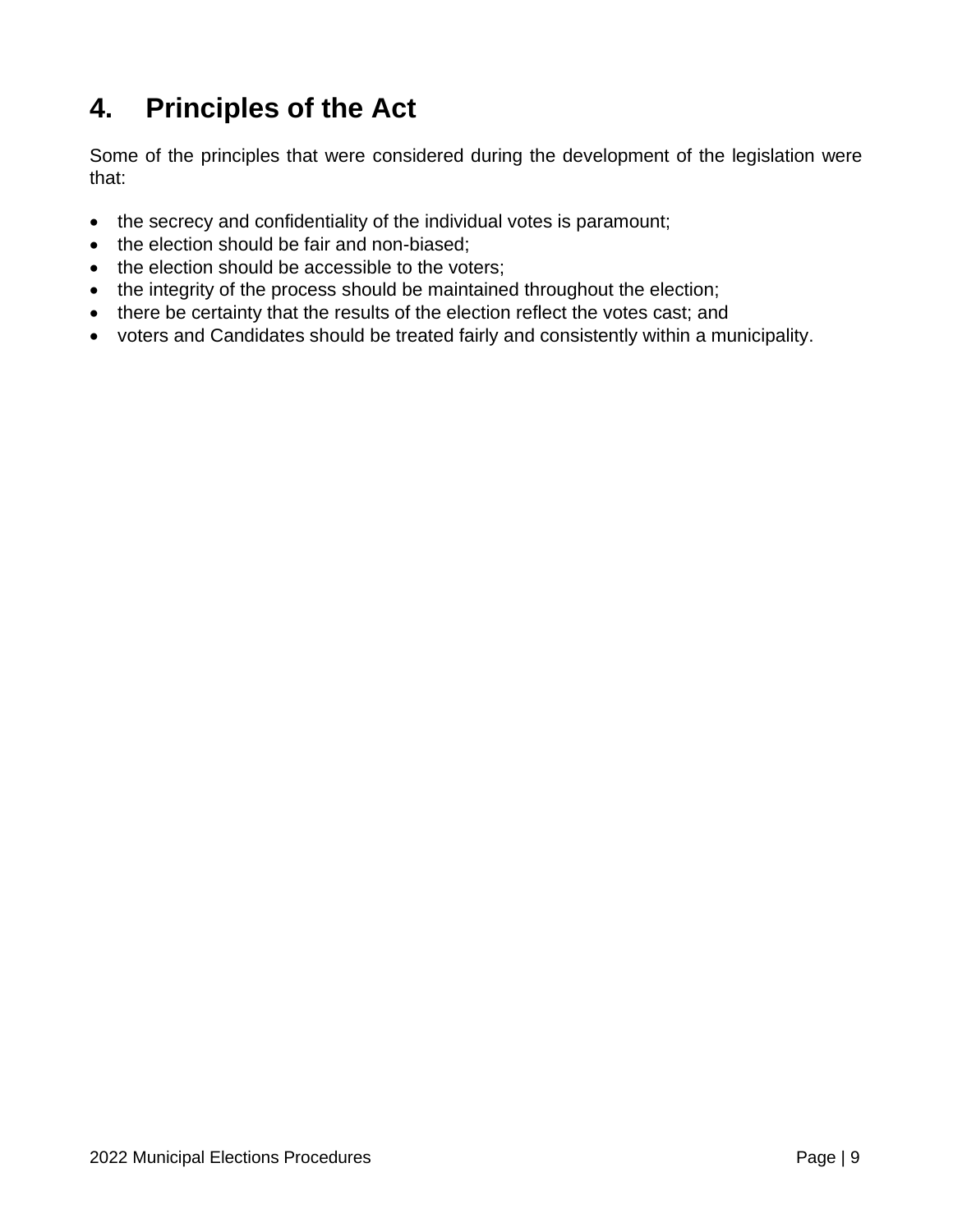# <span id="page-10-0"></span>**5. Nomination Procedure**

# **Nomination Papers (Section 33)**

The giving of notice for nominations shall be on the "Notice of Nomination for Office" for Council and School Board Form TD01 Form TD01A and shall be placed, at a minimum, in a local newspaper(s) prior to  $\overline{Mav}$  2, 2022, and in one (1) conspicuous place in the municipality and on the municipal website.

For the 2022 election, the dates of publication of the "Notice of Nomination for Office" will be once in the Temiskaming Speaker, the Weekender and the Northern News before May 1, 2022, and published a second time at a time agreed upon by the Timiskaming Regional Clerks' Elections Working Group.

The "Nomination Paper" PR FORM 1, and the "Endorsement of Nomination Form"

PR FORM 2 for the following offices, will be available at the Municipal Office from the first business day of May in 2022 to Thursday, August 18, 2022 during Regular Office Hours, and between 9:00 a.m. and 2:00 p.m. on Friday, August 19, 2022 (Nomination Day), and on the municipal website for the following offices:

- (1) Mayor
- (6) Councillors

Nomination papers **PR FORM 1** for school board trustees must be obtained and filed at the appropriate Municipal Office. The City of Temiskaming Shores is the lead municipality for the following offices:

- School Board Trustee English Public: District School Board Ontario North East Zone A – 2 to be elected
- School Board Trustee English Separate: Northeastern Catholic District School Board Zone B - 1 to be elected
- School Board Trustee French Public: Conseil scolaire public du Nord-Est de l'Ontario Zone  $D - 1$  to be elected
- School Board Trustee French Separate: Conseil scolaire catholique de district des Grandes Rivières – Zone B – 1 to be elected

Nominations must be on the prescribed form and are to be filed with the Clerk at the appropriate Municipal Office, **by appointment only**, in the following manner:

- in person or through an agent;
- during Regular Office Hours at the Municipal Office from the first business day in May of 2022 to Thursday, August 18, 2022, and between 9:00 a.m. and 2:00 p.m. on Friday, August 19, 2022 (Nomination Day);
- with the prescribed Declaration of Qualifications, signed by the person being nominated;
- with the prescribed Endorsement of Nomination form, signed by 25 people who are eligible to vote in the municipality (does not apply to school board trustee candidates);
- with the prescribed nomination filing fee of \$200.00 for Head of Council and \$100 for all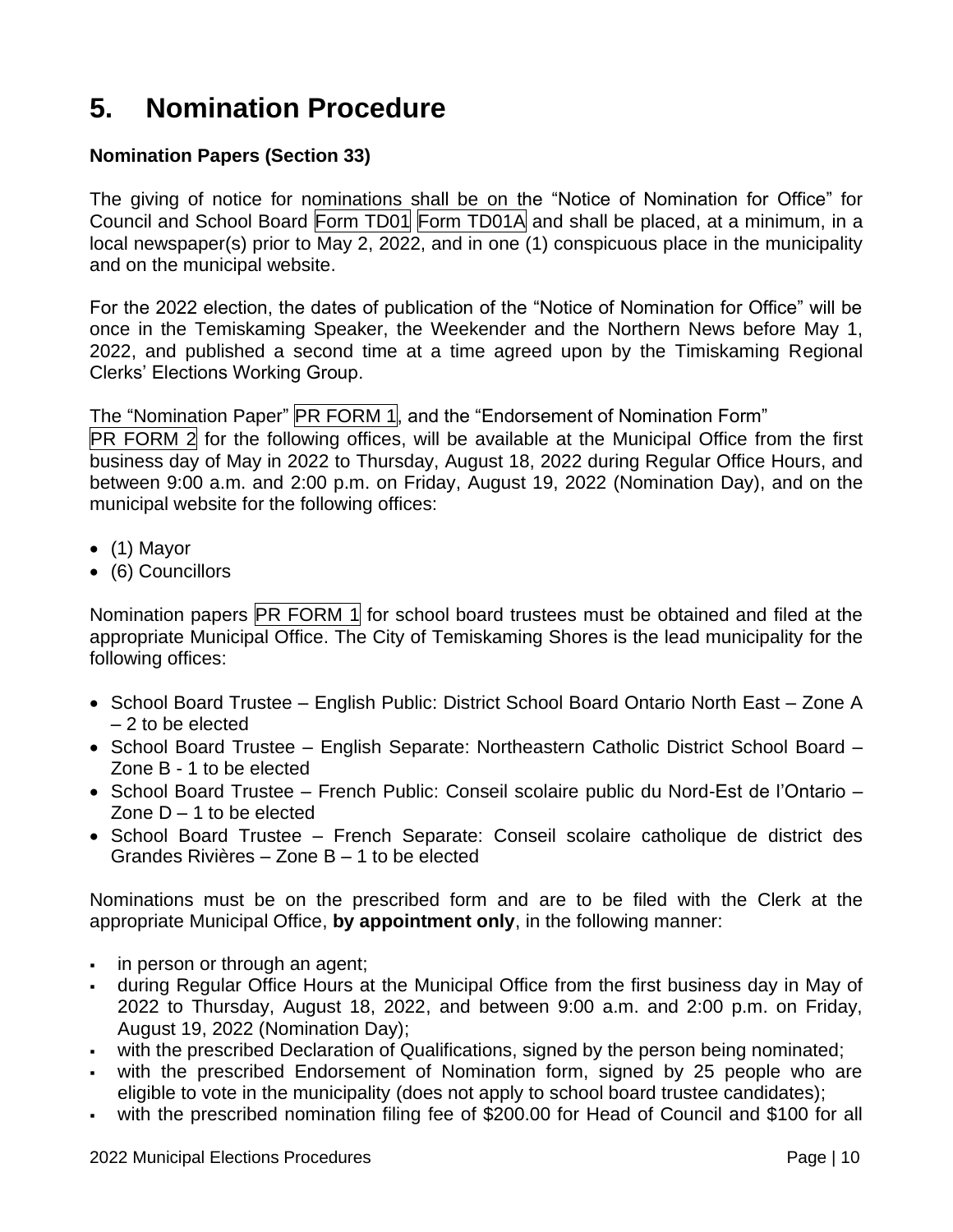other offices - the filing fee shall be paid by cash, debit, credit, certified cheque or money order payable to the municipality, or by an electronic method of payment that the Clerk specifies;

- with proof of identity and residence as prescribed in *O. Reg. 304/13*, as amended (must be valid ID containing the Candidate's name, qualifying address and signature).
	- o A person may present one piece of identification showing name, qualifying address and signature. Alternatively, a person may present two pieces of identification, with one showing name and qualifying address and another showing name and signature.
	- o Exception: If a person is unable to provide identification because they do not have a permanent lodging place, a declaration Form TD39 regarding the places to which they returned to eat or sleep during the previous five weeks may serve as proof of residency and qualification, in the absence of evidence to the contrary, for the purpose of filing a nomination, as set out in section 2(3) of the Municipal Elections Act.
	- $\circ$  If an agent is filing on behalf of a Candidate, the agent must provide originals (photocopies not accepted), or certified true copies of the Candidate's identification as well as produce their own.
- no faxed or other electronically transmitted nomination paper will be accepted original signatures are required.

If a person is present at the Municipal Office on Nomination Day at 2:00 p.m. and has not yet filed a nomination, he or she may file the nomination as soon as possible after 2:00 p.m.

The Clerk shall administer:

- the Declaration of Qualifications on the Nomination Paper **PR FORM 1**; and
- the "Declaration of Qualifications Municipal Candidates" Form  $E L18(A)$ , or the "Declaration of Qualifications – School Board Candidates" Form EL18(B), oath to the Candidate/ School Board Trustee. If the Nomination Form is being filed by an agent on behalf of a Candidate or School Board Trustee, forms must be commissioned by a Commissioner of Oaths prior to being received by the Clerk.

The date and time of filing are to be completed by the Clerk, and initialled by the Candidate or his/her agent. The Clerk will then sign the Nomination Paper and Declaration of Qualifications.

Nominations filed by an Agent must include the above, and be accompanied by Form TD20, Appointment of an Agent to File a Nomination.

The certified cheque, cash, debit, credit, money order or an electronic method of payment that the Clerk specifies will be deposited with the Municipal Treasurer.

# **Endorsements – Nomination (Section 33)**

The nomination of a person for an office on council must be endorsed by at least 25 persons, and they may endorse more than one nomination.

Persons endorsing a nomination must be eligible to vote in an election for an office within the municipality, if a regular election was held on the day that the person endorses the nomination.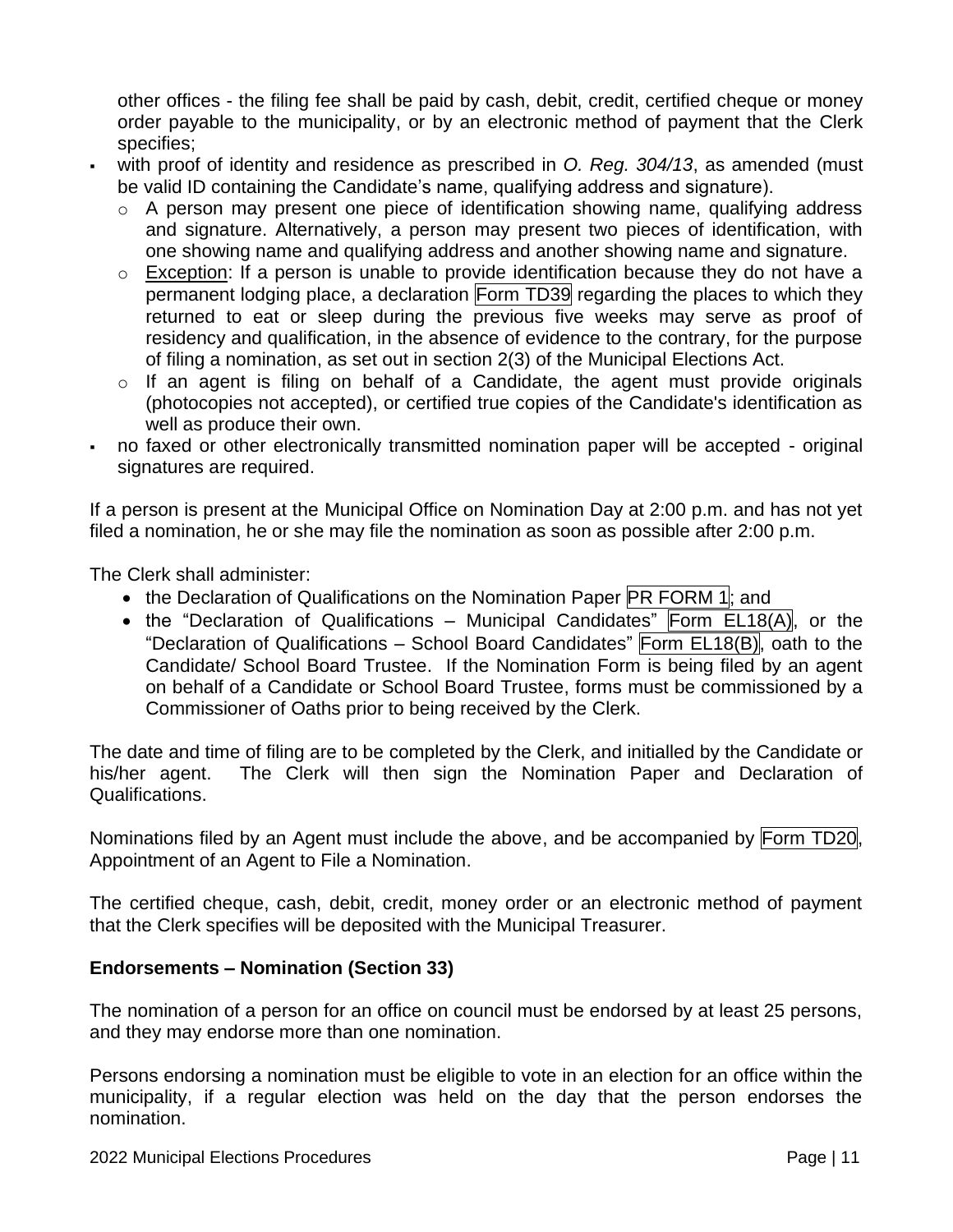With regard to the endorsements, the onus is on the Candidate to prove eligibility to the Clerk if required.

# **Estimated Maximum Campaign Expenses [Section 88.20(6)]**

The Clerk shall calculate the estimated maximum campaign expenses for each office (Council and School Board Trustee) on the "Estimated Maximum Campaign Expenses" Form TD23 and provide a copy to the Candidate, or his/her agent the day that the Nomination Paper is filed, in accordance with Section 33.0.1 (1). The Clerk's calculation is final.

# **Estimated Maximum Amount of Contributions Own Campaign [33.0.2, S.88.9.1]**

The Clerk shall calculate the preliminary/estimated permitted amount of contributions to a Candidate's own campaign on the "Estimated Certificate of Maximum Amount of Contributions Own Campaign" Form EL37(B), and provide a copy to the Candidate (Council or School Board Trustee), or his/her agent the day that the Nomination Paper is filed, in accordance with s.33.0.2, s.88.9.1. The Clerk's calculation is final.

#### **Notice of Penalties (Section 33.1)**

The Clerk shall, before Voting Day, provide a notice of penalties on the "Notice of Penalties" Form TD31 to the Candidate or their agent TD31A.

#### **Municipal Freedom of Information & Protection of Privacy Act**

The Candidate may sign the "Consent to Release Personal Information" Form TD02 authorizing the Clerk to release personal information to the public and media.

#### **Unofficial List of Candidates**

The Clerk shall provide notice of the unofficial list of Candidates by preparing and posting in the Municipal Office, and on the website an "Unofficial List of Candidates" Form TD03A for Council, or Form TD03B for School Board Trustees, which is to be updated on a weekly basis, unless no changes are made within the week. The list should be clearly marked "UNOFFICIAL".

#### **Nomination Day – August 19, 2022 (Section 31)**

Nomination Papers will be received at the Municipal Office between 9:00 a.m. and 2:00 p.m. on Nomination Day.

Procedure for the handling of Nomination Papers on Nomination Day will be the same as above.

#### **Certification of Nomination Papers (Section 35)**

On or before Monday, August 22, 2022, at 4:00 p.m., the Clerk will do a review of each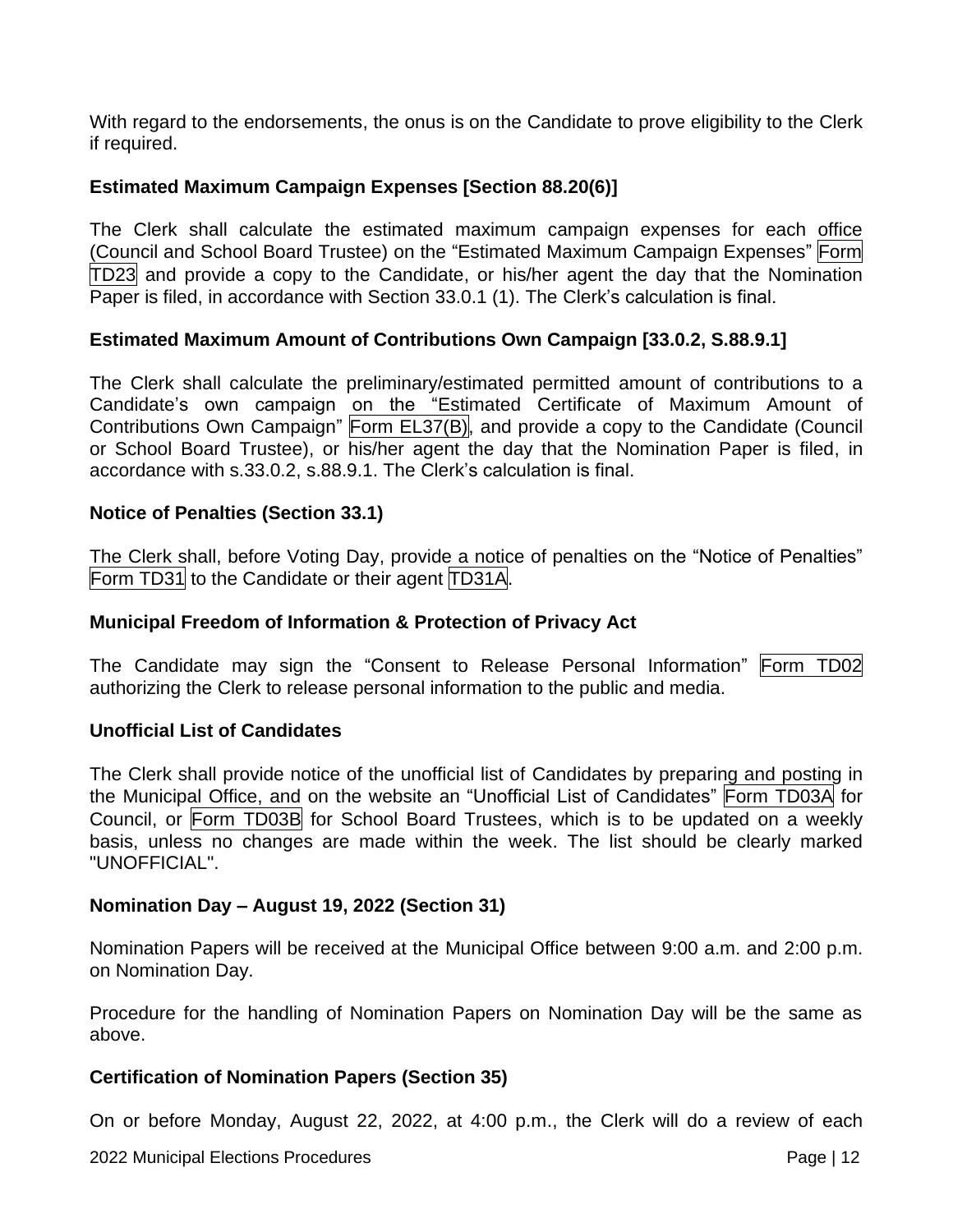nomination received to determine qualification, and to determine if the nomination complies with the *Municipal Elections Act, 1996*. Once satisfied the Candidate is qualified, complete the "Certification by Clerk" section on "Nomination Paper" PR Form 1.

# **Rejection of Nomination Paper [Section 35(3), (4)]**

If the Candidate is not qualified to be nominated, or the nomination does not comply with the *Municipal Elections Act, 1996*, the Clerk will reject the Nomination. A telephone call or email shall be made to the Candidate informing him/her of the rejection, and a "Notice of Rejection of Nominations" Form TD04 shall be sent, by Registered Mail, as soon as possible, to:

- the person who sought to be nominated, and
- by regular mail to all Candidates for the office.

It is the responsibility of each Candidate to ensure that they are not disqualified from being nominated for the office, and to ensure they meet all of the qualifications and file proper nomination papers, prior to 2:00 p.m. on Nomination Day.

#### **Withdrawal of Nomination Papers (Section 36)**

Candidates may withdraw their nomination by filing in person, and in writing on the "Withdrawal of Nomination" Form EL19 with the Clerk before 2:00 p.m. on Nomination Day, Friday, August 19, 2022, if the person was nominated on or before Nomination Day; and before 2:00 p.m. on the Wednesday following Nomination Day, (August 24, 2022), if the person was nominated under Section 33(5) - Additional Nominations.

The withdrawal of nomination by an agent must be accompanied by Form TD21, "Appointment of an Agent to Withdraw a Nomination".

The same identification requirements for filing Nomination Papers are required for withdrawing a Nomination.

The withdrawal shall be noted on the "Unofficial List of Candidates" Form TD03A for Council or Form TD03B for School Board Trustees.

#### **Official List of Candidates**

The final list of Certified Candidates will be posted at the Municipal Office and on the City's website on or before Friday, August 26, 2022, using the "Official List of Certified Candidates" Form TD05A for Council and Form TD05B for School Board Trustees.

#### **Declaration of Election (Section 40)**

If after 4:00 p.m. on Monday, August 22, 2022, the number of certified nominations filed for an office is more than the number of persons to be elected to the office, the Clerk shall declare an election to be conducted.

The Clerk shall give the electors notice of:

a) The location of the Voting Places;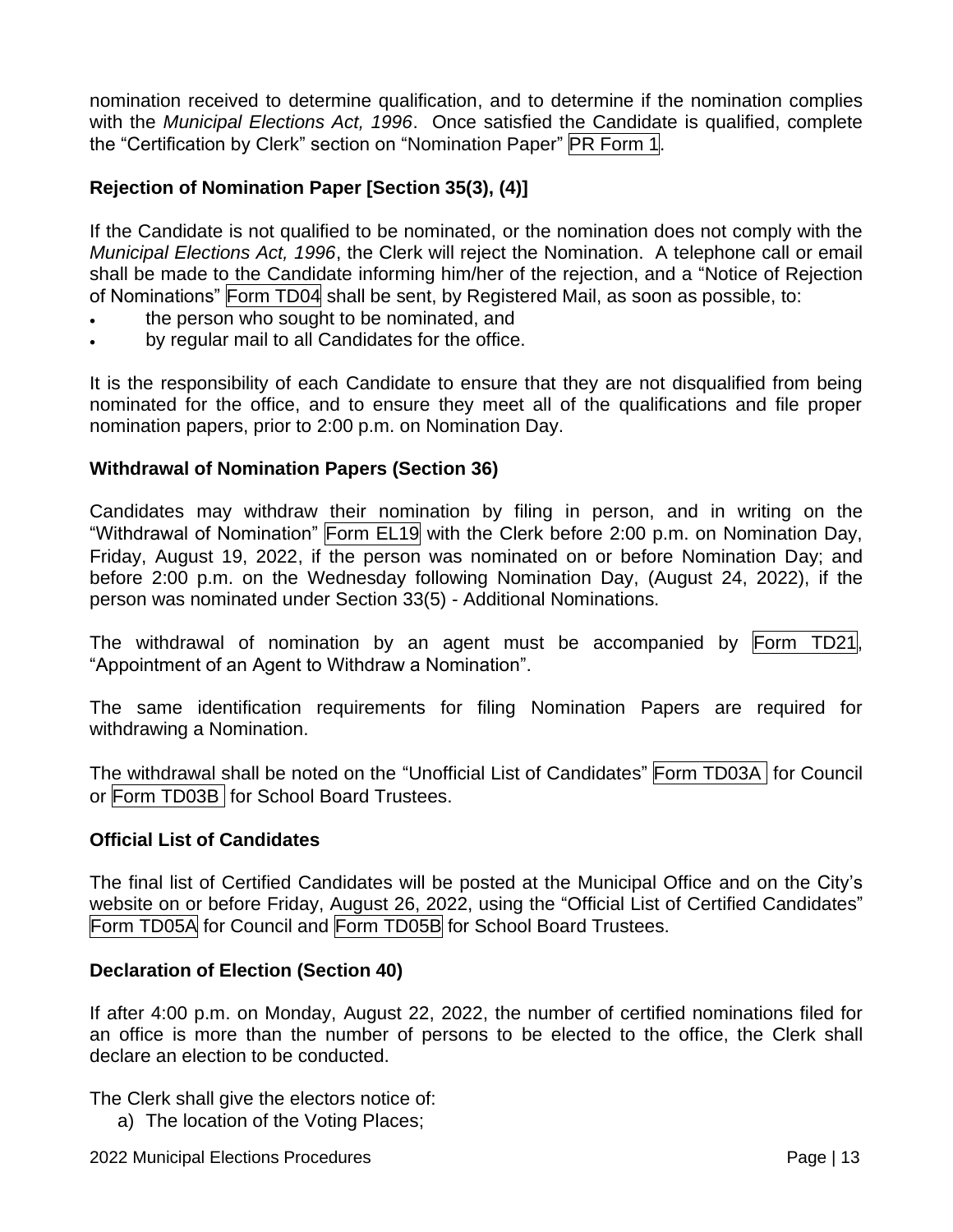- b) The dates and times on which the Voting Places will be open for voting;
- c) Under clause 42(1)(b), (alternative voting methods), the manner in which electors may use the internet/ telephone voting method;
- d) the dates and times of the Voting Period; and
- e) the location and hours of operation for Voting Assistance.

The Clerk shall post a "Notice of Election Information" Form TD16, in two conspicuous places within the municipality and on the municipal website. The notice shall advise of the voting process and other relevant information. In addition, the Voter Information Letters distributed by first class mail to all Eligible Electors will contain this information.

# **Acclamations [Section 37(1)]**

If after 4:00 p.m. on Monday, August 22, 2022, the number of Certified Candidates for an office is the same as or less than the number to be elected, the Clerk shall immediately declare the Candidate(s) elected by acclamation. The Clerk shall post a "Declaration of Acclamation to Office" on Form EL20. In this situation there shall be no election conducted for this position(s).

#### **Fewer Number of Nomination Papers Than Offices [Section 33(5)]**

If at 4:00 p.m. on Monday, August 22, 2022, the number of certified nominations filed for an office is less than the number of persons to be elected to the office, additional nominations may be filed between 9:00 a.m. and 2:00 p.m. on Wednesday, August 24, 2022. The Clerk shall post a "Notice of Additional Nominations" Form TD06 advising that additional Nomination Papers may be filed for that office during the specified time. If at 2:00 p.m. on Wednesday, August 24, 2022, additional Nomination Papers have been filed, the procedure to certify or reject Nomination Papers shall be followed.

#### **Additional Nominations More Than Number of Offices Remaining [Section 33(5)]**

If between 9:00 a.m. and 2:00 p.m. on Wednesday, August 24, 2022, there are more than a sufficient number of certified nominations to fill the office(s), an election shall be conducted with the names of the persons who have filed certified Nomination Papers.

#### **Withdrawal of Additional Nominations (Section 36)**

Withdrawal of additional nominations must take place prior to 2:00 p.m. on Wednesday, August 24, 2022. Follow the procedure in the Withdrawal of Nomination Paper section above.

#### **Additional Nominations Equivalent to Number of Offices [Section 35(2) And 37(2)]**

If at 4:00 p.m. on Thursday, August 25, 2022, there is a sufficient number of certified Nomination Papers filed to fill the office(s), the Clerk shall cause to be posted a "Declaration of Acclamation to Office - Additional Nominations" on Form TD07.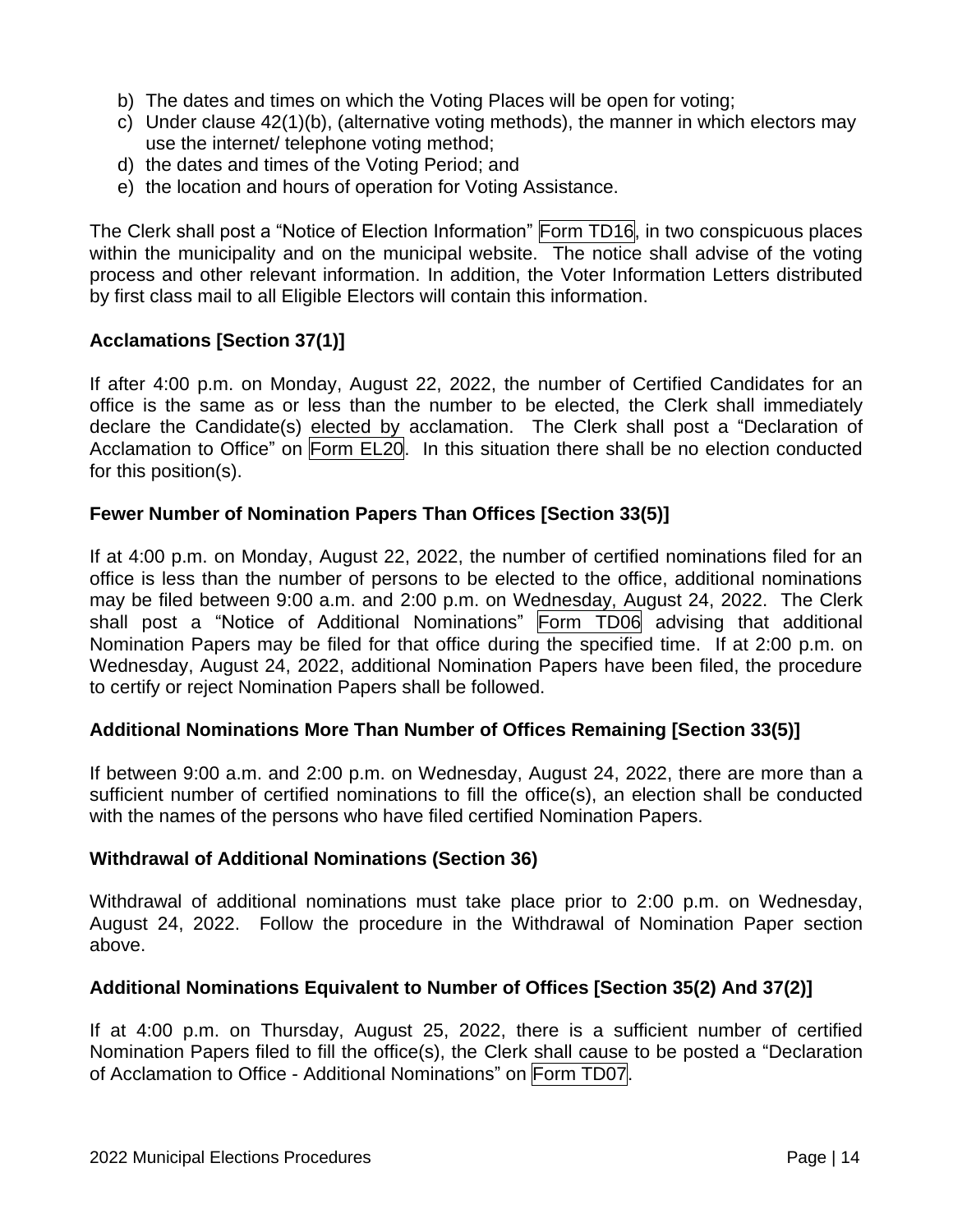# **Filling Vacancies [Section 37(4)]**

If an office remains vacant after the declaration of Candidates by acclamation under section 37 of the Act, and the declaration of the election of Candidates following the conduct of the election for offices on the Municipal Council, the following rules apply:

#### • **Insufficient Number to Form a Quorum – Municipal Council**

- If the number of Candidates declared elected is insufficient to form a quorum of the Municipal Council, a by-election shall be held.
- **Sufficient Number to Form a Quorum – Municipal Council**  If the number of Candidates declared elected is less than the number of positions for an office of the Municipal Council, but does form a quorum, Section 263 (1) (a) of the *Municipal Act, 2001* shall apply.

#### **Death or Ineligibility of a Candidate (Section 39)**

If a Certified Candidate dies or becomes ineligible before the close of voting, and

- if the result would be one less Candidate only and no acclamation, the Candidate's name shall be omitted from the Ballot. If the ballots are already finalized, the Clerk shall at a minimum, post the notice of the death or ineligibility in a conspicuous place in every Voting Place, and the election shall proceed as if the deceased or ineligible Candidate has not been nominated;
- if the result would be an acclamation for an office, the election to such office is void and a by-election for such office shall be held (Section 65(4)(1.)(v.)) provided that the sixty day (60) period starts as of the date of death or ineligibility).

No votes are to be counted for the Candidate who has died or become ineligible.

#### **Final Calculation of Campaign Expenses [Section 88.20 (13), and (14)**

The Clerk shall, after determining from the number of Eligible Electors from the Voters' List for each office, calculate the maximum amount of campaign expenses that each Candidate may incur for that office, and prepare a "Certificate of Maximum Campaign Expenses" Form EL37.

The certificate shall be given to each Candidate in the case of a regular election, on or before September 25, 2022; and in the case of a by-election, within 10 days after the Clerk makes the corrections under subparagraph 4 iii of subsection 65 (4).

The number of electors to be used in this final calculation is to be the greater of the following:

- the number determined from the Voters' List from the previous regular election, as it existed on September 15 in the year of the previous election, adjusted for changes under Section 24 and 25 that were approved as of that day;
- the number determined from the Voters' List for the current election as it exists on September 15 in the year of the current election, adjusted for changes under Section 24 and 25 that were approved as of that day. [Section 88.20 (11)]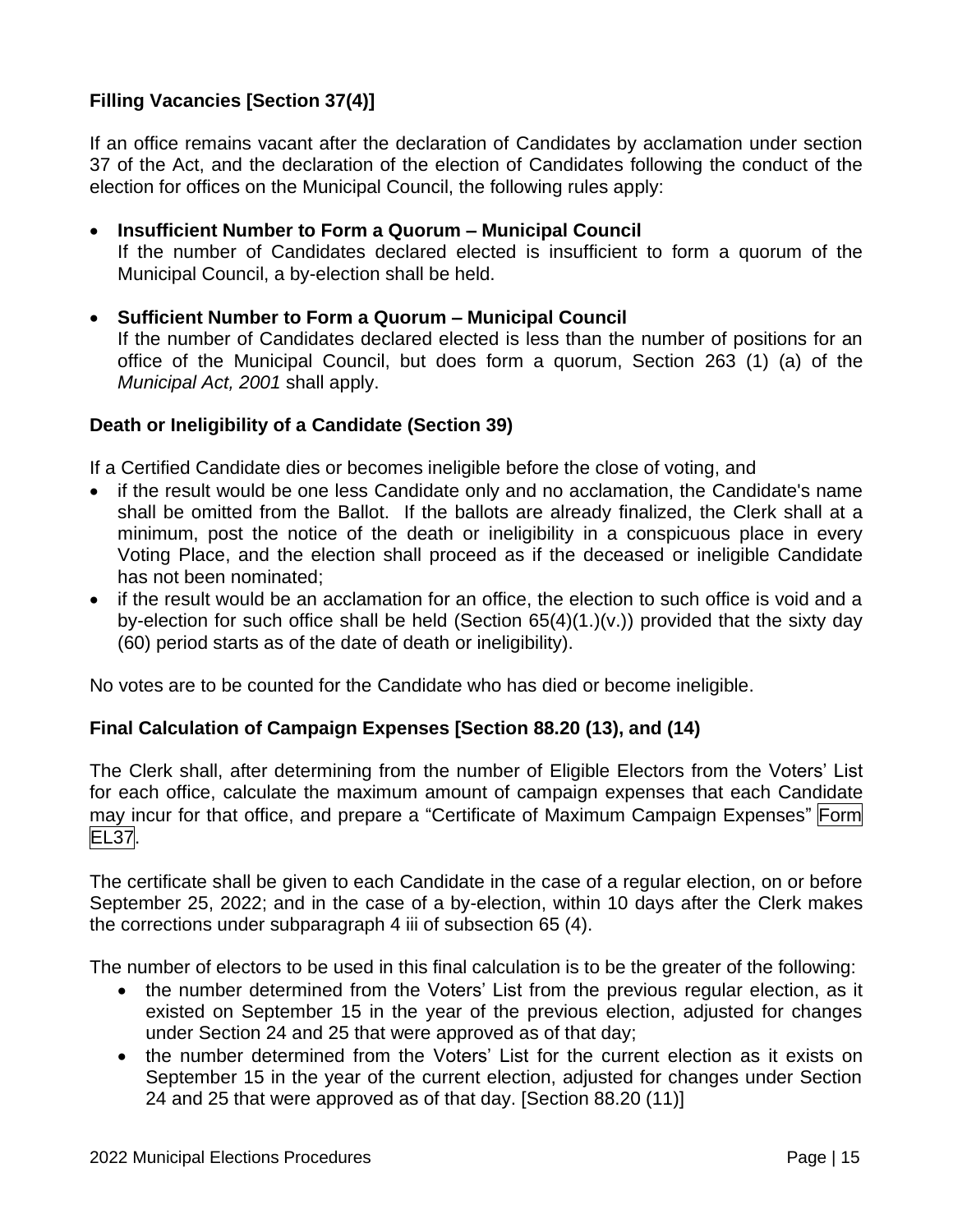The Clerk's calculation is final and shall be made in accordance with the prescribed formula in *Ontario Regulation 101/97*.

#### **Final Calculation of Contributions to Own Campaign**

The Clerk shall prepare a final calculation of the maximum amount of contributions to a Candidate's own campaign on the prescribed form – "Certificate of Maximum Amount of Contributions Own Campaign – Form EL37(BB).

The final Certificate of Maximum Amount of Contributions to Own Campaign shall be given to each Candidate on or before September 25, 2022, in accordance with Section *88.9.1* of the Municipal Elections Act. The Clerk's calculation is final and shall be made in accordance with the prescribed formula in the Act.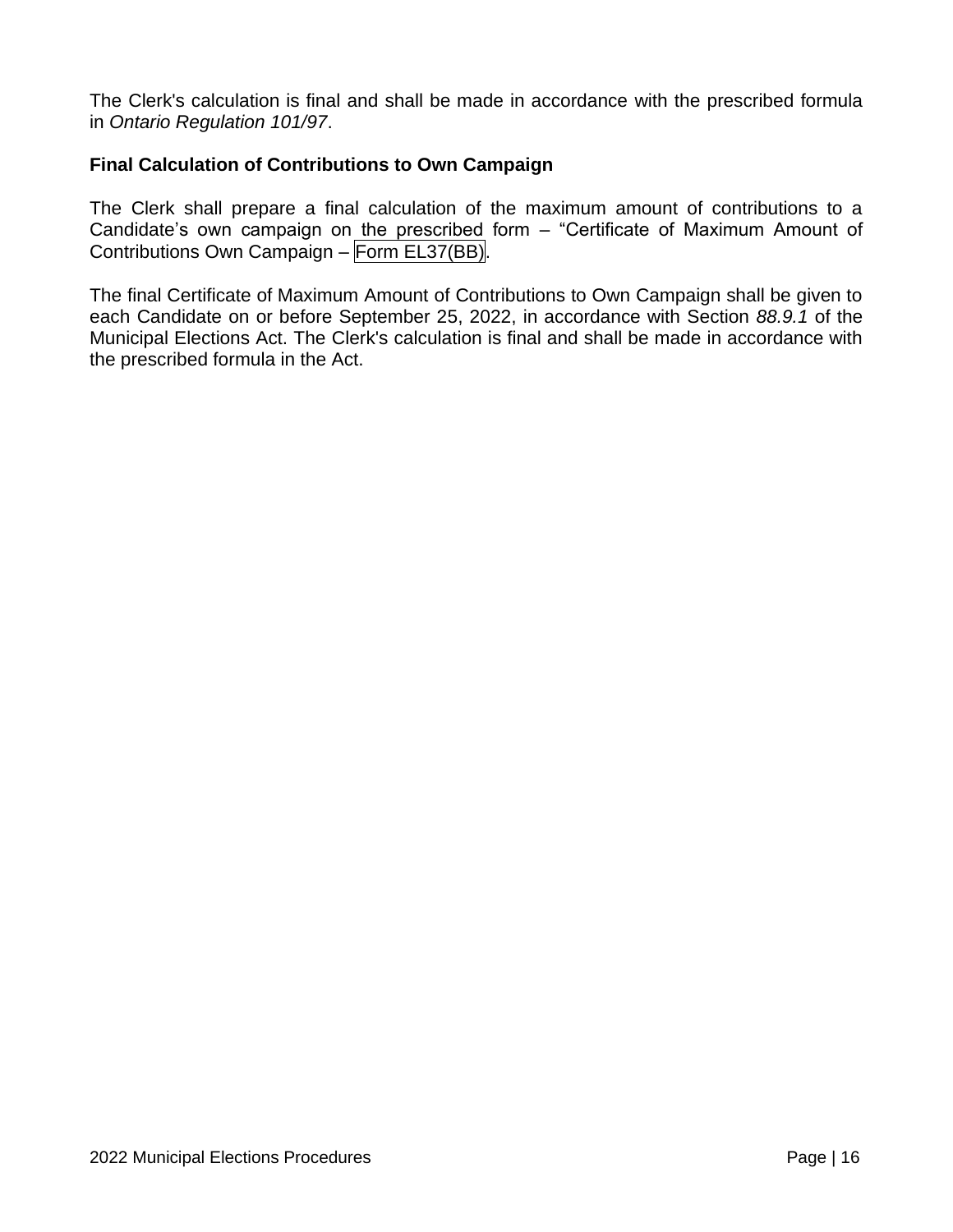# <span id="page-17-0"></span>**6. Voters' List**

# **Verifying the Voters' List**

Voters may verify their information on the Preliminary List of Electors or the Voters' List using the online tool: voterlookup.ca, until July 22, 2022, by contacting the Clerk's Office, or by attending a Voter Help Centre.

# **Voter Qualifications [Section 17 (2)]**

A person is entitled to be an elector at an election held in a local municipality if, on Voting Day (October 24, 2022) he/she:

- (i) resides in the local municipality or is the Owner or Tenant of land in the local municipality, or the spouse of such Owner or Tenant;
- (ii) is a Canadian citizen,
- (iii) is at least 18 years old; and
- (iv) is not prohibited from voting under subsection 17(3) of the *Municipal Elections Act*, *1996* or otherwise, by law.

Note: **Students** who reside away from home may vote in both places (in the municipality where they attend school and where their family resides), as long as the family residence is their permanent residence.

# **Persons Prohibited from Voting [Section 17 (3)]**

The following are prohibited from voting:

- (i) a person who is serving a sentence of imprisonment in a penal or correctional institution.
- (ii) a Corporation.
- (iii) a person acting as executor or trustee or in any other representative capacity, except as a voting proxy in accordance with section 44.
- (iv) a person who was convicted of the corrupt practice described in subsection 90 (3), if Voting Day in the current election is less than five years after Voting Day in the election in respect of which he or she was convicted.

# **Preliminary List of Electors (PLE) (Section 19)**

The Preliminary List of Electors (PLE) shall be requested from the Municipal Property Assessment Corporation (MPAC) in an electronic format, shall be delivered to the Clerk by July 31, 2022, if no date is agreed upon with MPAC or prescribed by the Minister [Section 19 (1.1)]. For the 2022 municipal election, MPAC and the City agreed upon August 2, 2022 (with a Voter Lookup cut-off of July 22, 2022).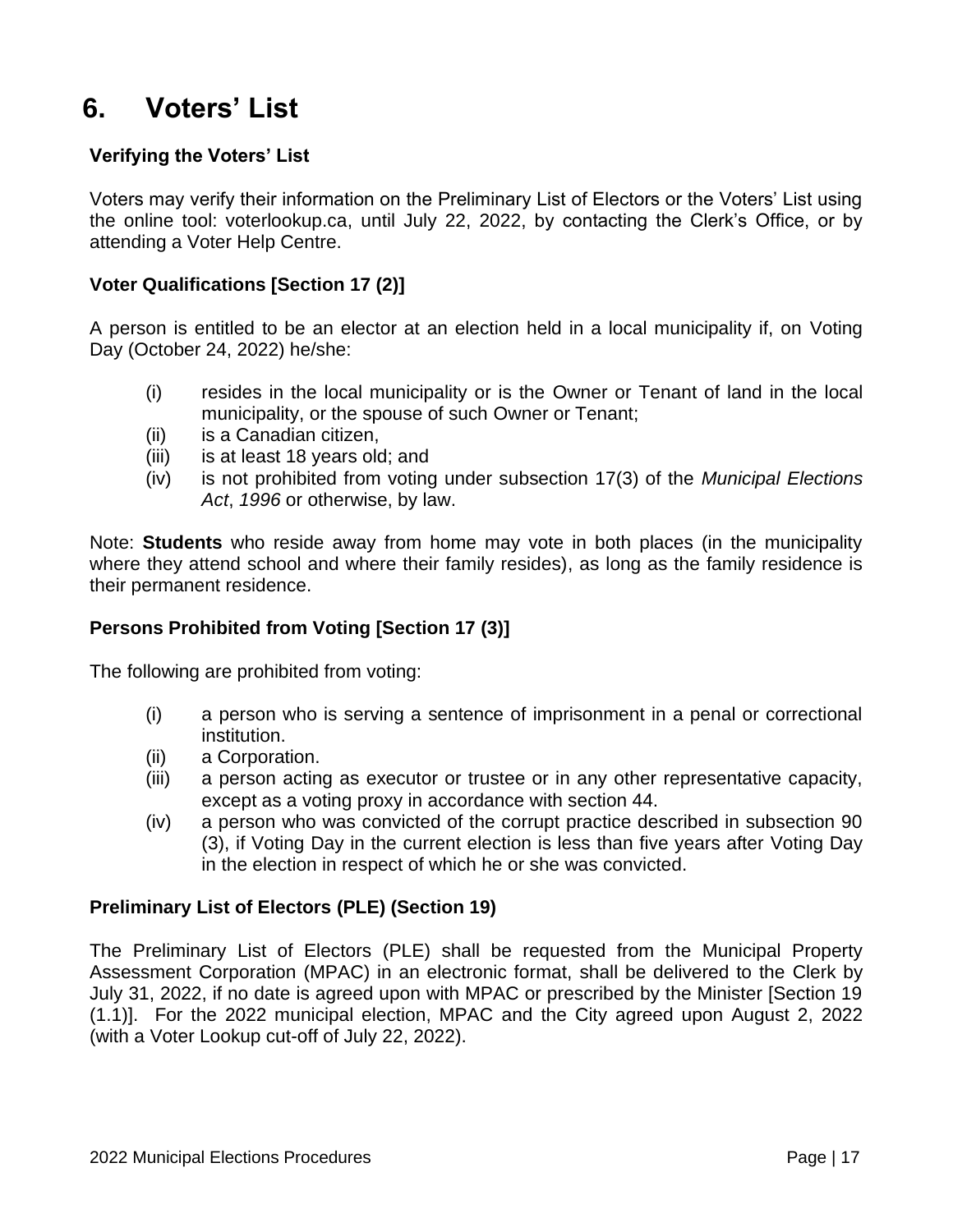The PLE shall contain the name and address of each person who is entitled to be an elector, and any additional information the Clerk needs to determine for which offices each elector is entitled to vote, such as school support [Section 19 (4)].

In addition, if the local municipality is divided into voting subdivisions, the name of each resident elector shall be entered on the PLE for the voting subdivision in which he or she resides, and the name of each non-resident elector shall be entered on the PLE for the voting subdivision in which the elector or his or her spouse is an Owner or Tenant of land [Section 19 (5)].

The Clerk shall, to the best of his/her ability and legislative authority, ensure that an elector's name appears on the PLE for a local municipality only once [Section 19 (6)].

Where a voter qualifies at more than one location in the municipality, the voter may vote only **once** for each office, and the qualifying address to determine eligibility for voting shall be the elector's place of residence [Section 19 (7)].

It is possible for an elector's name to appear on the Voters' List of more than one municipality. That elector may be eligible to vote in both municipalities. For example, a person listed as a resident elector in one municipality and a non-resident elector in another municipality is entitled to vote in each, provided they are not voting for the same office more than once. For example, School Board votes must be cast in the municipality where the elector resides.

# **Correction of Errors (Section 22)**

The Clerk shall correct any obvious errors in the PLE prior to September 1, 2022 and notify the Municipal Property Assessment Corporation (MPAC). This notification can occur when the "Final List of Changes" to the Voters' List is sent to MPAC after the election (see the Final List of Changes section below). However, those changes affecting a Voting Place designation, missing streets, buildings or subdivisions, should be forwarded to MPAC in time for inclusion in the September Exceptions files that MPAC provides. Notification to MPAC should be sent in an email to the City's municipal relations representation.

The Clerk may use any information that is in the municipality's custody or control when correcting the PLE for obvious errors [Section 22 (2) and (3)].

The Clerk will manage the Voter's List electronically.

#### **Certification of Voters' List (Section 23)**

The corrected PLE becomes the Voters' List once it is reproduced and identified with a "Voters' List Cover Sheet" Form TD08 on or before September 1, 2022. The Voters' List, as corrected by the Clerk pursuant to Section 22 of the Municipal Elections Act, 1996, shall be provided to the eVoting Service Provider in computer format, for the eVoting Service Provider to manage the Voter Information Letter.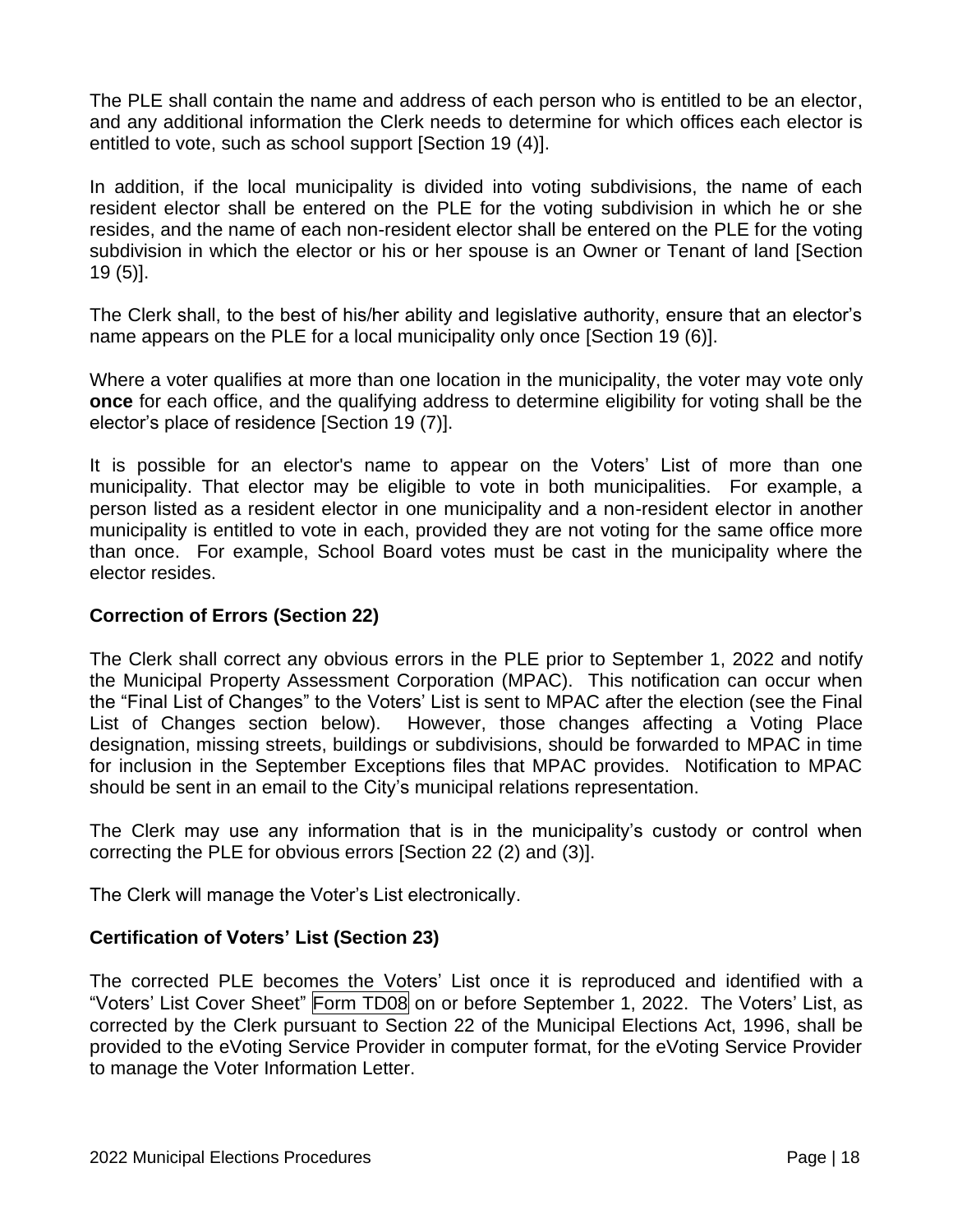The Clerks in the Election Working Group shall place in a local newspaper, having general circulation on or before September 1, 2022, the "Notice of the Voters' List" Form TD09(A), and the "Key Information to Municipal Electors regarding the 2022 Municipal Election Form TD09(B).

This notice shall be published in the Temiskaming Speaker, the Weekender and Northern News on dates agreed upon by the Elections Working Group on or before September 1, 2022 and a second time before October 15, 2022.

# **Requests For Copies of Voters' List [Section 23 (3), (4) And (5)]**

Upon written request, but not until September 1, the Clerk shall give every Candidate a copy of the part of the Voters' List that contains the names of the electors who are entitled to vote for that office, in a format determined by the Clerk. For an electronic format, refer to **Section 5.1.a. in the Alternative Voting Method Procedures for Internet and Telephone Voting**. For example, if a Candidate is running in a Ward, they only receive the part of the Voters' List pertaining to that particular Ward, not the entire Voters' List. Each Candidate will be required to sign the "Declaration of Proper Use of the Voters' List" Form TD10.

The use of the Voters' List shall be in accordance with the "Policy for Use of the Voters' List" Form TD11.

Note: Third Party Advertisers do not have access to the Voter's List.

# **Access to the Voters' List [Section 88 (10) And (11)]**

The legislation states that the Voters' List cannot be posted in a public place and can be used only for election purposes.

Pursuant to the *Municipal Freedom of Information and Protection of Privacy Act (*MFIPPA), details about another person, other than the person an Election Official is speaking with, should not be provided, including whether or not the individual is on the Voters' List. The procedure, "Voters' List – Are you on the Voters' List?" Form TD51 shall be used by Municipal Staff and Election Officials.

# **Amendments to the Voters' List**

# **Application for Change of Own Name (Section 24)**

An elector may make an application to amend their information on the Voters' List using the prescribed form "Application to Amend Voters' List" Form EL15, and by providing proof of identity and residence as prescribed in O. Reg. 304/13, between the 1<sup>st</sup> day of September, 2022 to the 24<sup>th</sup> day of October, 2022 during normal hours, and on the 24<sup>th</sup> day of October until 8:00 p.m.

The "Voter – ID Requirements" Form TD40 may be posted at the Municipal Office or any other location where amendments to the Voters' List are made. In addition, it may be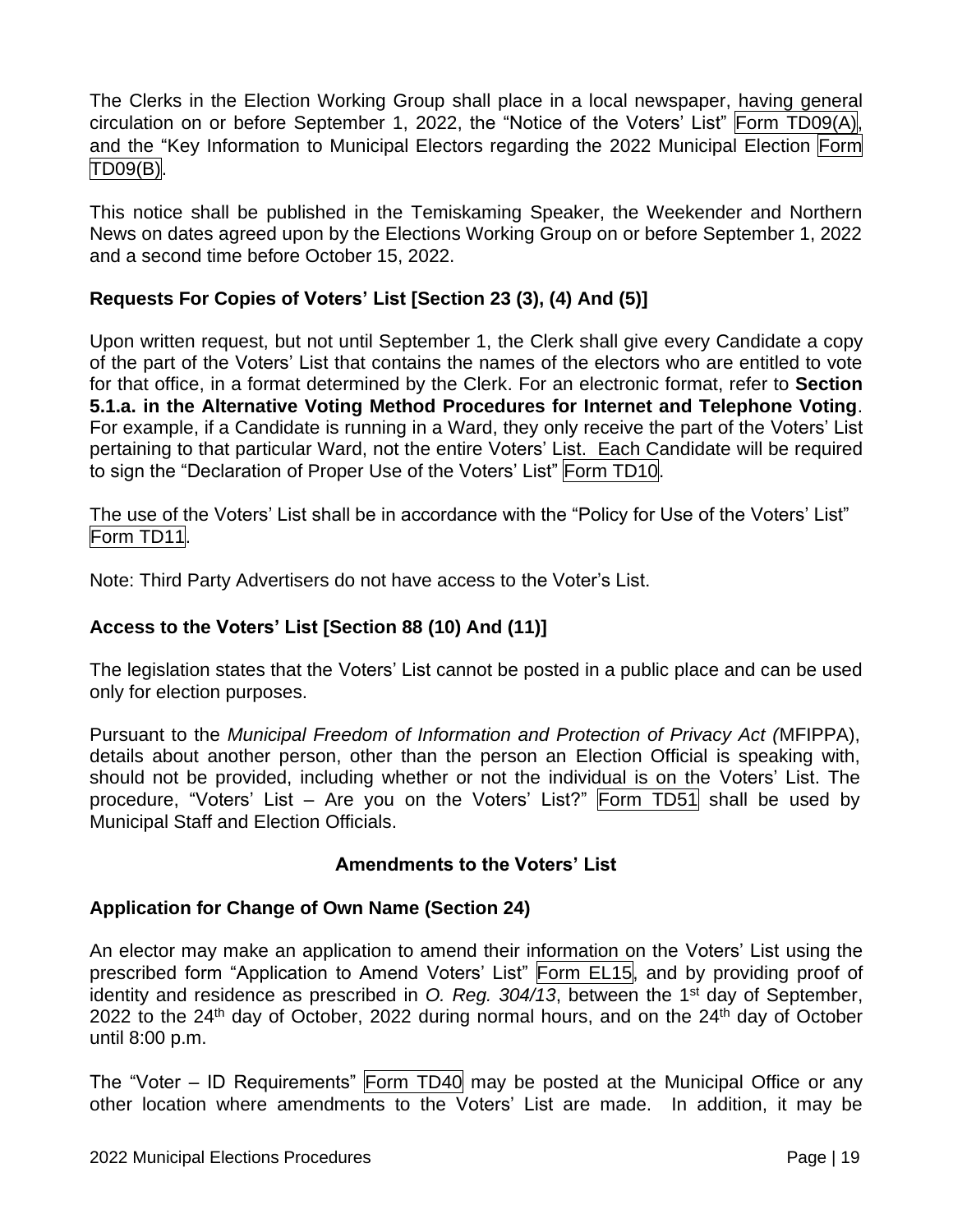included in the candidate information packages, and posted on the municipal website, etc.

An elector can no longer remove a family member's name from the Voters' List, except in the case of a deceased person. See "Removal of Deceased Person's Name" Form EL16 below.

If the elector does not appear in person, a certified copy showing proof of ID and proof of residence/occupancy is required.

# **Adding Residents of Institutions and Retirement Homes to the Voters' List**

The Clerk or designate will contact the Administrator of the Institutions and Retirement Homes located within the City of Temiskaming Shores, which is to be a Voting Place under s.45 (7) of the Municipal Elections Act, 1996, and will request a current list of the residents in a manner agreed to by the Clerk or Designate and the Administrator.

This list will be considered Proof of Identification under O. Reg. 304/13 s.2. The names on this list will be added to the Voters' List. The list will also serve as a request to remove residents who are no longer at this address, from the list under the Municipal Elections Act, 1996. S.23 and s. 25.

If a person does not readily have identification available, as described in O. Reg. 304/13 s.2, because he or she is a resident of the Institution or Retirement Home, then the document issued by the Administrator, or administrator's designate, confirming his or her identity is sufficient Proof of Identification for the purpose of adding the individual to the Voters' List.

# **Removal of Deceased Person's Name (Section 25)**

The Clerk may remove a person's name from the Voters' List up to 8:00 p.m. on October 24<sup>th</sup>, 2022 if the Clerk is satisfied the person has died.

A person may make an application requesting that a deceased person's name be removed from the Voters' List by using the form "Application for Removal of Deceased Person's Name from the Voters List" Form EL16, and providing proof of identity and residence as prescribed in O. Reg. 304/13, between the 1<sup>st</sup> day of September, 2022 to the 24<sup>th</sup> day of October, 2022 during normal hours, and on the  $24<sup>th</sup>$  day of October until 8:00 p.m.

# **Number of Electors to Determine Candidates' Expenses**

On, September 15<sup>th</sup>, 2022, determine the total number of electors on the Voters' List. This number will be necessary to calculate the "Estimated Maximum Campaign Expenses*"* Form TD23 and the "Certificate of Maximum Campaign Expenses" Form EL37 for the 2026 Municipal Election.

# **Interim List of Changes [Section 27(1)]**

The Clerk during the period beginning on September 15th and ending on September 25th in the year of a regular election, distribute an "Interim List of Changes" Form TD12 to the Voters' List.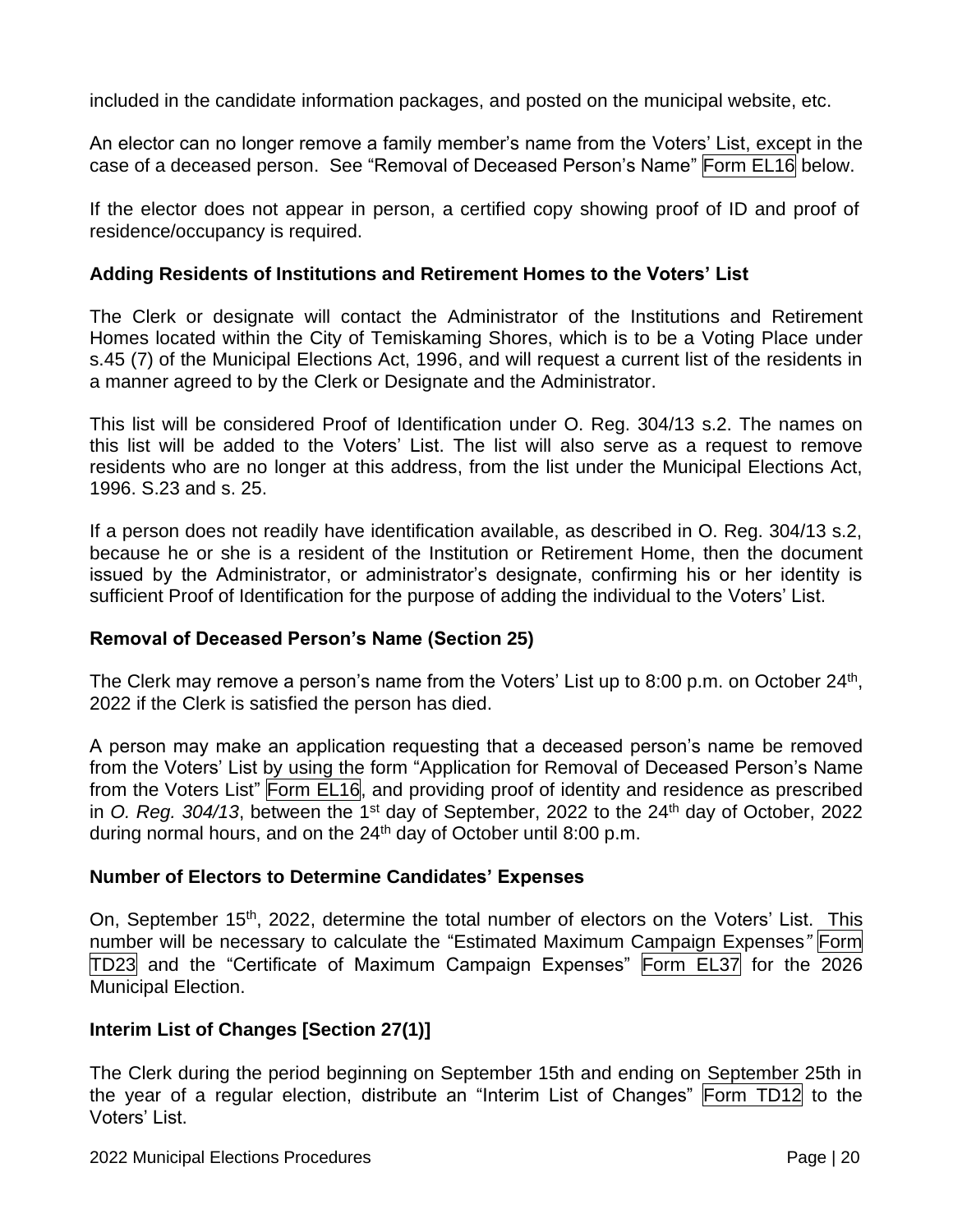The Clerk and/or the eVoting Service Provider shall produce an electronic list of the additions, corrections and deletions and make available these additions, corrections and deletions to those who are entitled to copies of the Voters' List under the Act.

The Voters' List, as corrected by the Clerk pursuant to Section 22 of the Municipal Elections Act, 1996 shall be provided to the eVoting Service Provider in computer format to manage the Voter Information Letter. Voter Information Letters shall be distributed by first class mail to all Eligible Electors to enable them to use the telephone/ internet/ paper ballot voting service.

# **Certification of the Voters' List [Section 28(1)]**

The Clerk shall compile any changes to the Voters' List, and certify the Voters' list "Certificate of the Voters' List" Form TD13, for use in each Voting Place, if applicable.

# **Final List of Changes [Section 27(2)]**

The Clerk shall prepare the "Final List of Changes" Form TD14 to the Voters' List by November 23, 2022. A certified copy of the Final List of Changes shall be sent to the MPAC together with a copy of the approved applications Form EL15 and Form EL16.

For municipalities who use a supplier to manage their Voters' List, the Final List of Changes shall be provided to MPAC by November 23, 2022 by the supplier upon the Clerk's authorization.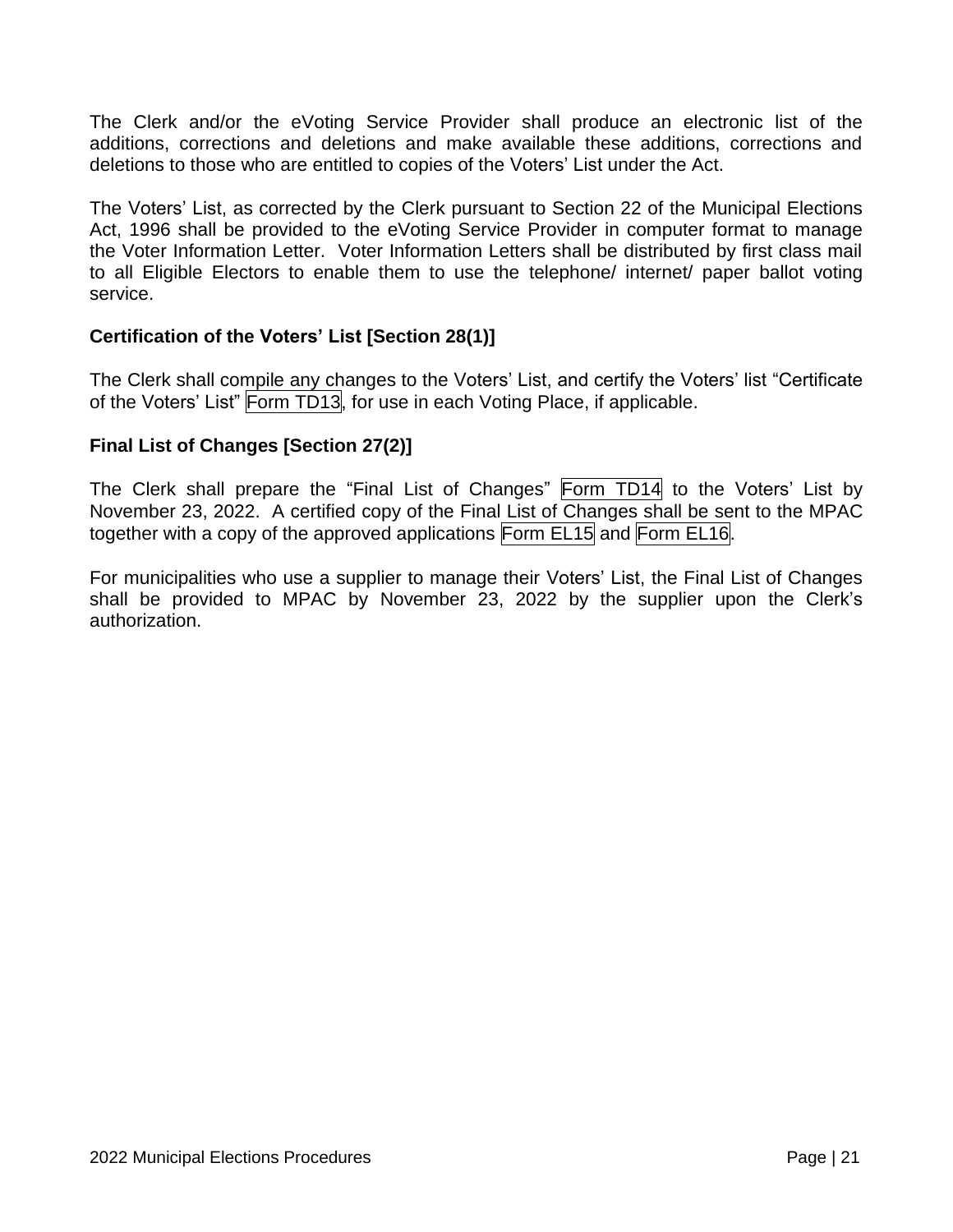# <span id="page-22-0"></span>**7. Candidate Campaigning and Campaign Advertising**

# **Campaigning and Campaign Advertising (Section 88.3)**

Campaigning, including campaign advertising, are permitted no earlier than the filing of Nomination Papers by the Candidate, unless otherwise stated in the local municipal by-law.

Candidate campaign advertising means an advertisement in any broadcast, print, electronic or other medium that has the purpose of promoting or supporting the election of a Candidate. Examples include, lawn signs, brochures, posters, print, radio and electronic ads, etc.)

All Candidate campaign advertising shall identify the Candidate by name, as it appears on the Nomination Form.

All Candidates shall provide the following information to a broadcaster or publisher in writing:

- the name of the Candidate; and
- the name, business address and telephone number of the individual who deals with the broadcaster or publisher under the direction of the Candidate.

Information contained in/on all campaign material is the responsibility of the Candidate, and any questions or concerns should be directed to the Candidate.

#### **Municipal Employee Communication with Candidates**

All questions from Candidates must be made in writing to the Clerk. The Clerk's primary method of communication with Candidates shall be by email.

Municipal staff should be aware that assisting with or having any involvement in municipal election campaigns may be perceived by the public as a conflict of interest.

#### **Campaigning and Campaign Advertising Municipally Owned/Leased Facilities**

The Municipal Elections Act, 1996 prohibits the display of a Candidate's campaign material or literature in a Voting Place. A Voting Place shall be the entire property on which a Voting Place is located, including parking areas.

Election campaigning or the distribution/ posting of election campaign advertising at municipally-owned or leased facilities is not permitted, unless in accordance with the City's Use of Corporate Resources During an Election Policy.

Candidates are prohibited from verifying whether an elector appears on the Voters' List or not, to the elector or any other person. Questions should be directed to the Clerk.

The use of corporate resources is not permitted by Candidates for election purposes (i.e., staff, electronic devices, supplies, etc.). For additional information, please refer to the City of Temiskaming Shores Use of Corporate Resources During an Election Policy (By-law No. 2022-067).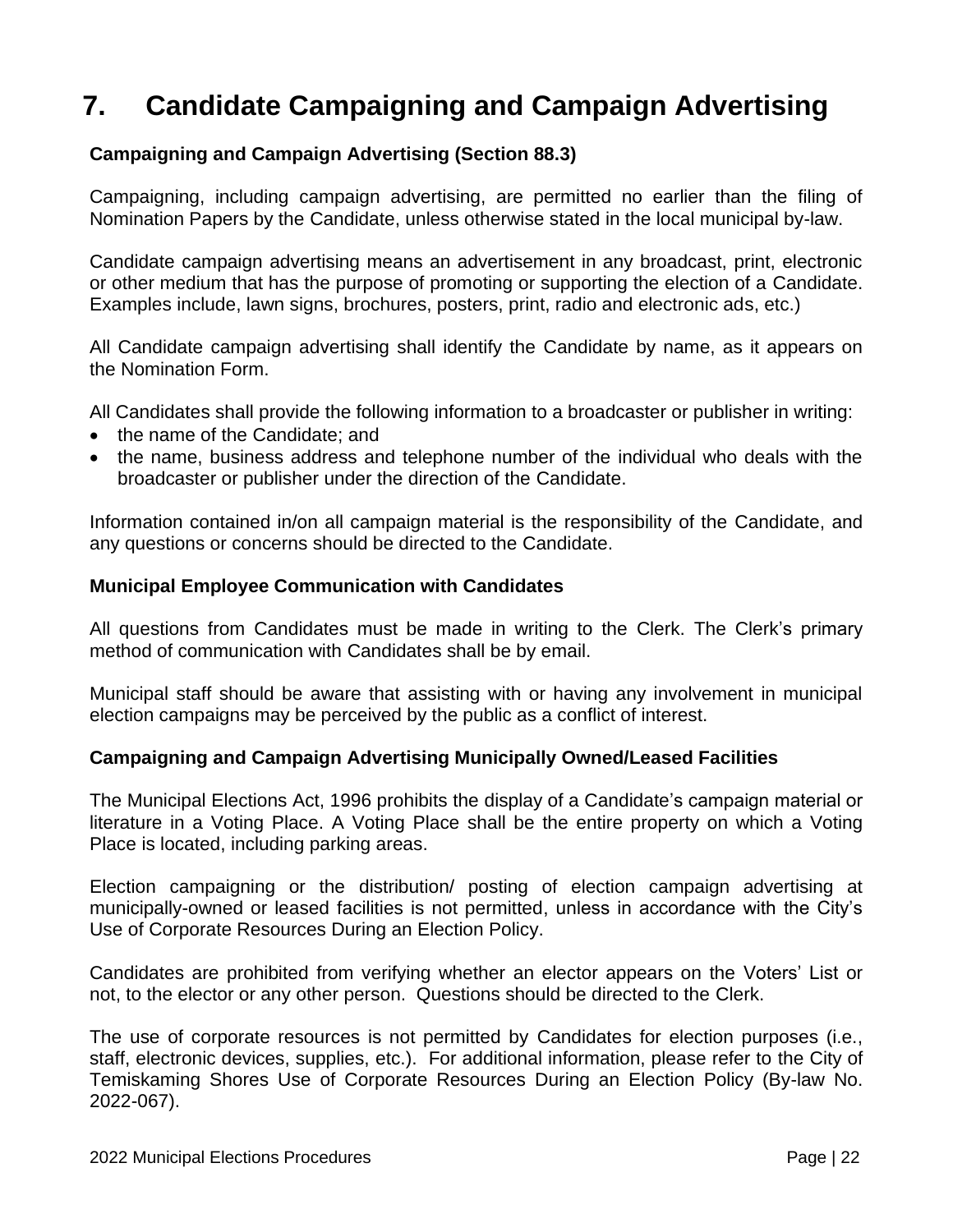# **Location of Election Signs**

The City of Temiskaming Shores Sign By-law No. 2018-024, as amended regulates the time, location and use of election signs, specifically in the General Provisions, Election Signs and Exemptions sections.

Election signs shall not be:

- located within the site triangle of an intersection:
- interfere with any surface or underground facilities, conduits or lines for water, sewage, gas, electricity, or communications equipment;
- attached to a tree or other living vegetation;
- interfere with any traffic, warning or instructional signs;
- interfere with or obstructs the movement of vehicle traffic, maintenance equipment; and/or
- interfere with or obstructs the free movement of pedestrians or persons in wheelchairs or like conveyances located on or adjacent to public sidewalks, streets or road allowances.

Election signs may be erected or constructed during an election campaign, on private property and/ or on public property, including road allowances from the **time period beginning on the day nominations are certified by the Clerk and ending on the day voting takes place**. The election signs shall be removed within three (3) calendar days following the election campaign period. Such signs shall be securely affixed to the ground, and must not create a hazard or obstruction to pedestrian or vehicular traffic.

Posters or similar campaign advertising that will be installed or affixed to poles belonging to Hydro One Network, Bell Canada or other public utilities will require the permission of these respective approving authorities.

Candidates will have regard for the Sign Policy of the Ministry of Transportation with regards to signs adjacent to Provincial Highways.

The investigation or prosecution for any acts of vandalism to campaign advertising of the Candidates should be referred to the local police force by the complainant. The City or any of its municipal servants, employees or agents will not be responsible.

#### **Municipal Authority to Remove Advertisements (Section 88.7)**

If a municipality is satisfied that there has been a contravention of section 88.3 (Candidates' Election Campaign Advertisements), 88.4 (Third Party Advertisements) or 88.5 (mandatory information in Third Party Advertisements), the municipality may require a person who the municipality reasonably believes contravened the section or caused or permitted the contravention, or the owner or occupier of the land on which the contravention occurred, to remove the advertisement or discontinue the advertising.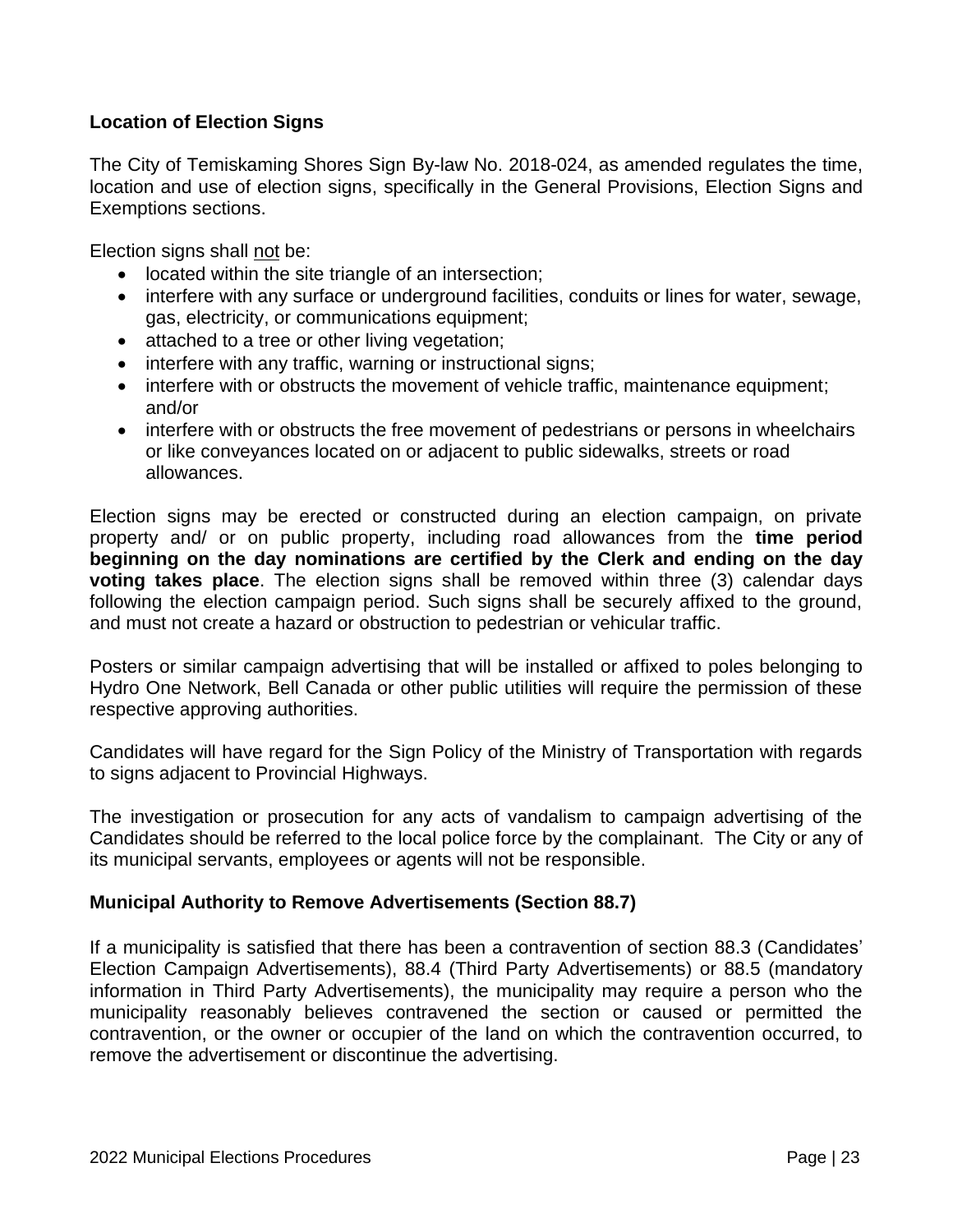#### **Election Signs on Highway Rights-Of-Way– Ministry of Transportation**

- 1. Election signs may be erected on the right-of-way or adjacent to a Class 2 undivided Staged Freeway, a Class 3 Special Controlled Access highway, a Class 4 Major highway or Class 5 Minor highway after an official election has been called.
- 2. Signs up to 0.7 m2 (8 sq. ft.) in size must be placed a minimum 4m (12 ft.) from edge of pavement. Signs over 0.7 m2 (8 sq. ft.) and up to 3.7 m2 (40 sq. ft.) must be placed at the outer limit of the right-of-way.
- 3. Election signs placed by, or on behalf of, a Candidate or a political party and signs designed to encourage citizens to vote, may be placed on the right-of-way of a highway but must not be placed less than 4m (12 ft.) from edge of pavement.
- 4. An "election sign" must not be affixed to a permanent or an official sign or to guide rail, on traffic islands or other highway structure or facility.
- 5. An "election sign" must not be placed where it may interfere with visibility, an official sign, traffic signal, or other safety device. This is particularly important at intersections where signs could create a traffic hazard by impairing the visibility of motorists.
- 6. Portable read-o-graph sign trailers are prohibited on the right-of-way of any highway. Such read-o-graph sign trailers may be utilized providing they are erected on private property and meet the requirements of the ministry for portable read-o-graph signing.
- 7. Permits or Letters of Approval for any signs erected under these instructions are not required.
- 8. Candidate committees or workers shall be allowed three (3) working days after election day in order to remove Candidate advertising (election signs) from the MTO right-of-way and adjacent properties.
- 9. Signs not retrieved by this time shall be picked up by the MTO patrol forces and stored in a safe place (patrol yard, etc.) for a period of two weeks. After this time they will be disposed of.

Contact the Corridor Management Officer to obtain additional information:

**Ministry of Transportation** Operational Services - New Liskeard

500 Rockley Road P.O. Box 1390 New Liskeard, Ontario P0J 1P0 Phone: (705) 647-1802 ext.1802 / Toll free: 1-800-720-1120 ext.1802 Fax: (705) 647-4571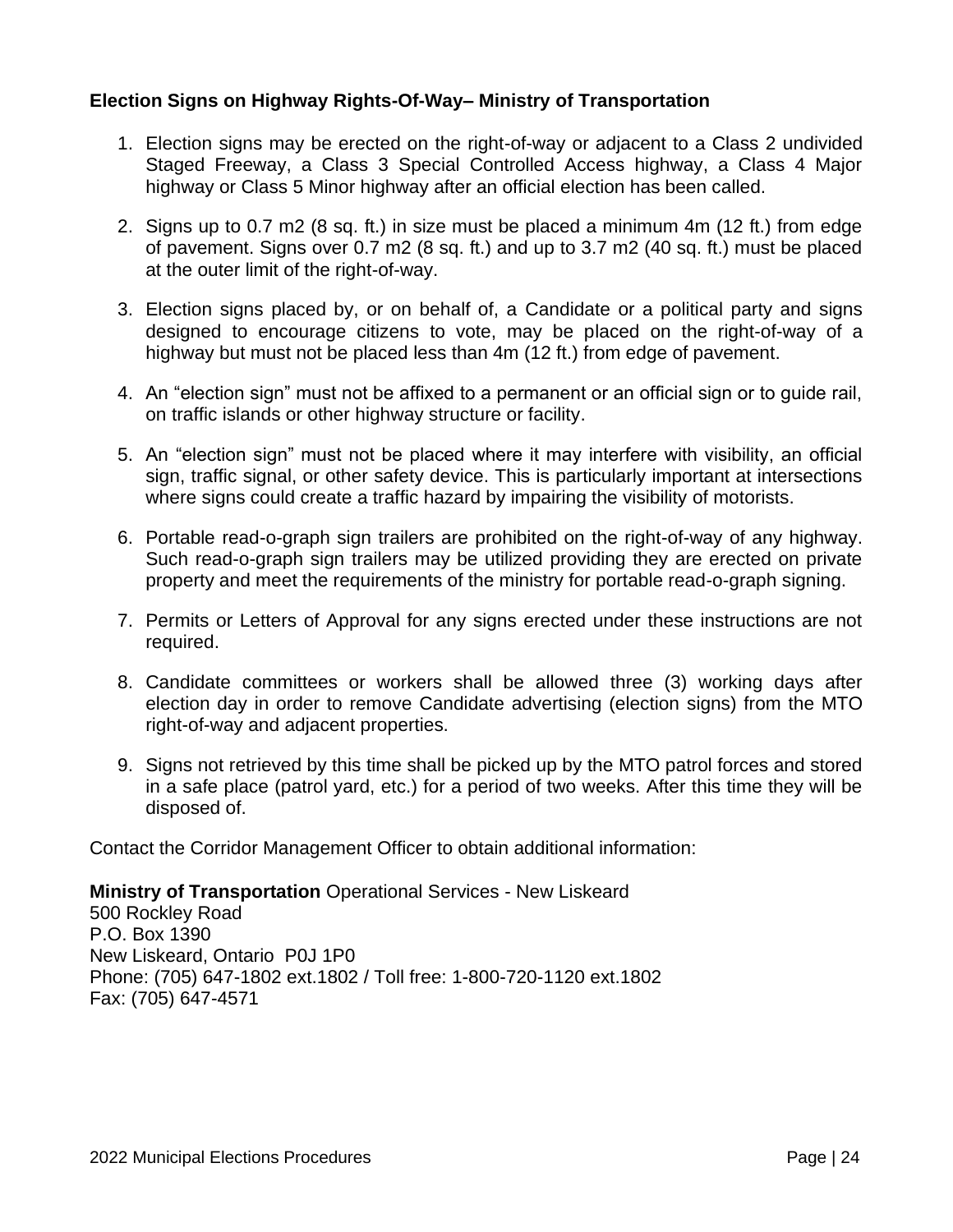# <span id="page-25-0"></span>**8. Candidate Campaign Contributions and Expenses**

# **Contributions to Registered Candidates [Section 88.8 (1) – (5)]**

A contribution shall not be made to or accepted by a person or an individual acting under the person's direction, unless the person is a Candidate.

A contribution made to or accepted by a Candidate, or to an individual acting under the Candidate's direction, shall only be made during the Candidate's election campaign period.

Contributions shall only be made by the following:

- An individual who is Normally Resident in Ontario.
- The Candidate and his or her spouse, subject to if the spouse of a Candidate is not Normally Resident in Ontario, a Candidate and his or her spouse may make contributions only to the Candidate's election campaign.

The following shall not make a contribution:

- A federal political party registered under the *Canada Elections Act* or any federal constituency association or registered Candidate at a federal election endorsed by that party.
- A provincial political party, constituency association, registered Candidate or leadership contestant registered under the *Election Finances Act*.
- A Corporation that carries on business in Ontario.
- A Trade Union that holds bargaining rights for employees in Ontario.
- The Crown in right of Canada or Ontario, a municipality or local board.

#### **Acceptance of Contributions [Section 88.8 (6) – (10)]**

A contribution may be accepted only by a Candidate or an individual acting under the direction of the Candidate.

A contribution may be accepted only from a person or entity that is entitled to make a contribution.

A contribution of money that exceeds \$25 shall not be contributed in the form of cash, and shall be contributed in a manner that associates the contributor's name and account with the payment or by money order signed by the contributor.

The listing of the phone number and email address and/or hyperlink to the Candidate's website by the municipality or local board does not constitute a contribution to a Candidate.

#### **Maximum Contributions to Candidates (Section 88.9)**

A contributor shall not make contributions exceeding a total of:

- \$1,200 to any one Candidate in an election;
- Except if a person is a Candidate for more than one office a contributor's total contributions to that Candidate in respect of all the offices shall not exceed \$1,200;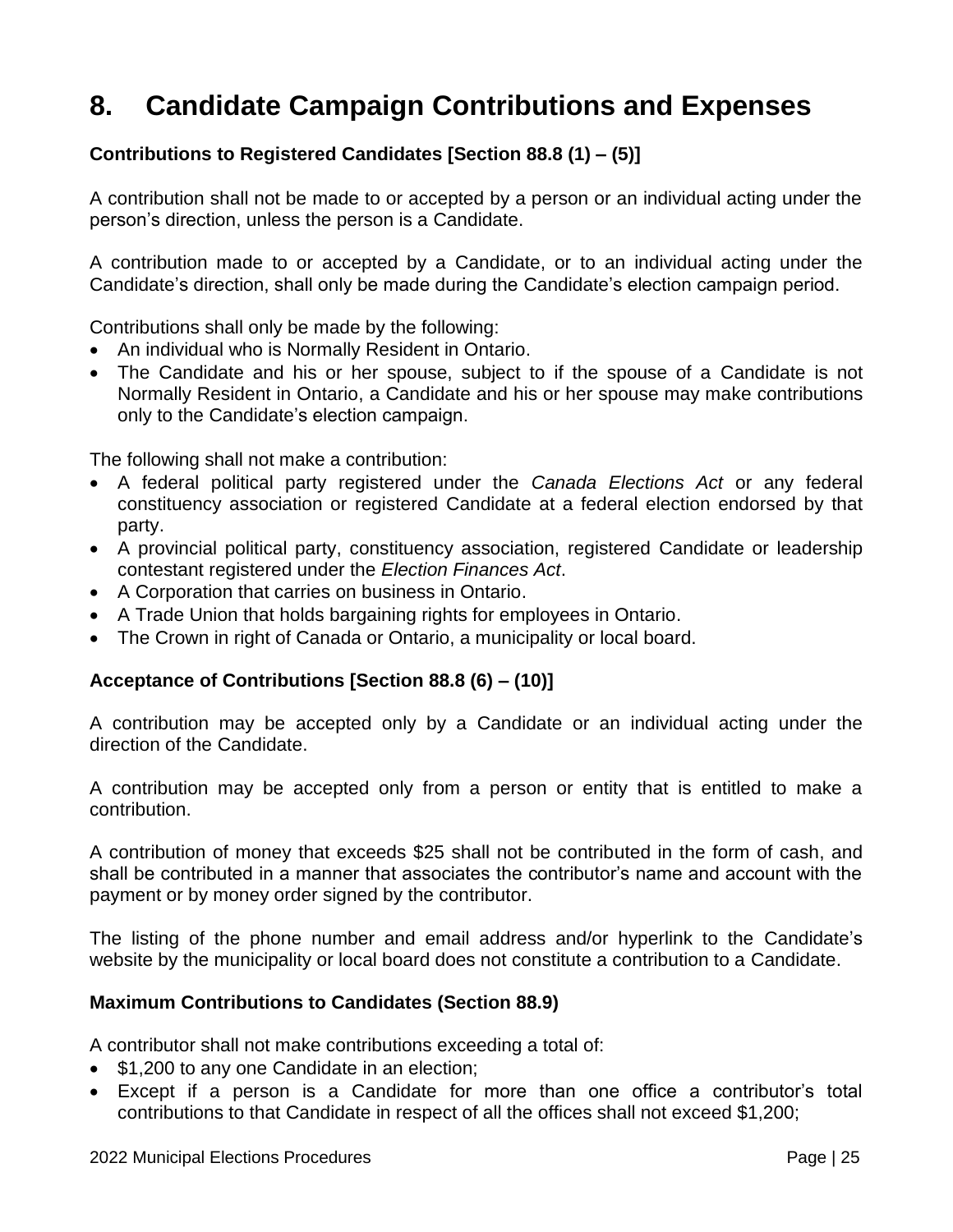- \$5,000 to two or more Candidates for office on the same council or local board;
- Except if the Candidate is contributing to the Candidates own election campaign, then the maximum contributions do not apply;
- Except if the contributor is the spouse of the Candidate, then the maximum contributions do not apply.

The Clerk shall provide the "Contributions to Registered Candidates" FORM TD55 at the time of filing.

# **Fundraising for Candidates (Section 88.10)**

A fundraising function shall not be held for a person who is not a Candidate.

Fundraising functions may only be held during the campaign period.

#### **What Constitutes a Contribution (Section 88.15)**

For the purposes of the Act, money, goods and services given to and accepted by a person for his or her election campaign, or given to and accepted by another person who is acting under the person's direction, are contributions.

#### Contributions:

In addition to the statement above [88.15 (1)]:

- An amount charged for admission to a fund-raising function.
- If goods and services are sold for more than their market value at a fundraising function, the difference between the amount paid and the market value. However, if the amount received for the goods or services is \$25 or less, the amount is not a contribution.
- If goods and services used in the person's election campaign or in relation to Third Party Advertisements are purchased for less than their market value, the difference between the market value and the amount paid.
- Any unpaid but guaranteed balance in respect of a loan under section 88.17 (Campaign Account Loans).

#### Not Contributions:

In addition to the statement above [88.15 (1)]:

- The value of services provided by voluntary unpaid labour.
- The value of services provided voluntarily, under the direction of the person or the individual, Corporation or Trade Union, by an employee whose compensation from all sources for providing the services does not exceed the compensation the employee would normally receive for the period the services are provided.
- An amount of \$25 or less that is donated at a fundraising function.
- The amount received for goods and services sold at a fundraising function, if the amount is \$25 or less.
- The amount of a loan under section 88.17 (Campaign Account Loans).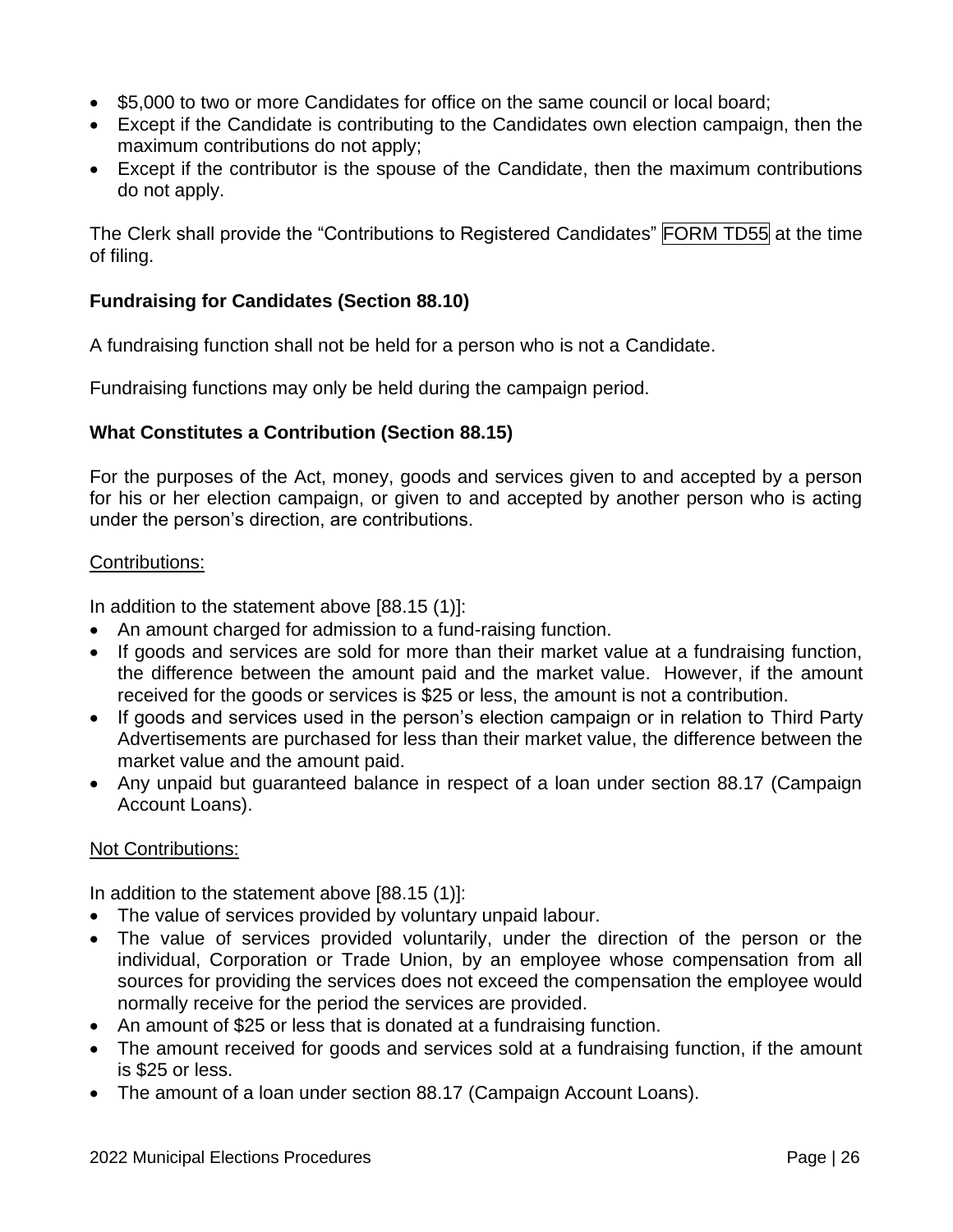- For a person referred to in 88.15 (1), the value of political advertising provided without charge on a broadcasting undertaking as defined in section 2 of the *Broadcasting Act* (Canada), if,
	- $\circ$  it is provided in accordance with that Act and the regulations and guidelines made under it, and
	- $\circ$  it is provided equally to all Candidates for office on the particular council or local board.

#### Value of Goods and Services

The value of goods and services provided as a contribution is,

- (a) if the contributor is in the business of supplying these goods and services, the lowest amount the contributor charges the general public in the same market area for similar goods and services provided at or about the same time;
- (b) if the contributor is not in the business of supplying these goods and services, the lowest amount a business providing similar goods or services charges the general public for them in the same market area at or about the same time.

#### **Restriction: Use of Own Money (Section 88.16)**

A contributor shall not make a contribution of money that does not belong to the contributor.

However, this does not apply to the personal representative of a deceased person whose will directs that a contribution be made to a named Candidate or a Registered Third Party, as the case may be, out of the funds of the estate.

#### **Campaign Account Loans (Section 88.17)**

A Candidate and his or her spouse may obtain a loan only from a bank or other recognized lending institution in Ontario, to be paid directly into the Candidate's campaign account. Only the Candidate and his or her spouse may guarantee a loan.

#### **What Constitutes an Expense (Section 88.19)**

Costs incurred for goods or services by or under the direction of a person wholly or partly for use in his or her election campaign are expenses.

Without restricting the generality of 88.19 (1), the following amounts are expenses:

- The replacement value of goods retained by the person from any previous election in the municipality and used in the current election.
- The value of contributions of goods and services.
- Audit and accounting fees.
- Interest on loans under section 88.17 (Campaign Account Loans).
- The cost of holding fund-raising functions.
- The cost of holding parties and making other expressions of appreciation after the close of voting.
- For a Candidate, expenses relating to a recount or a proceeding under section 83 (Controverted Elections).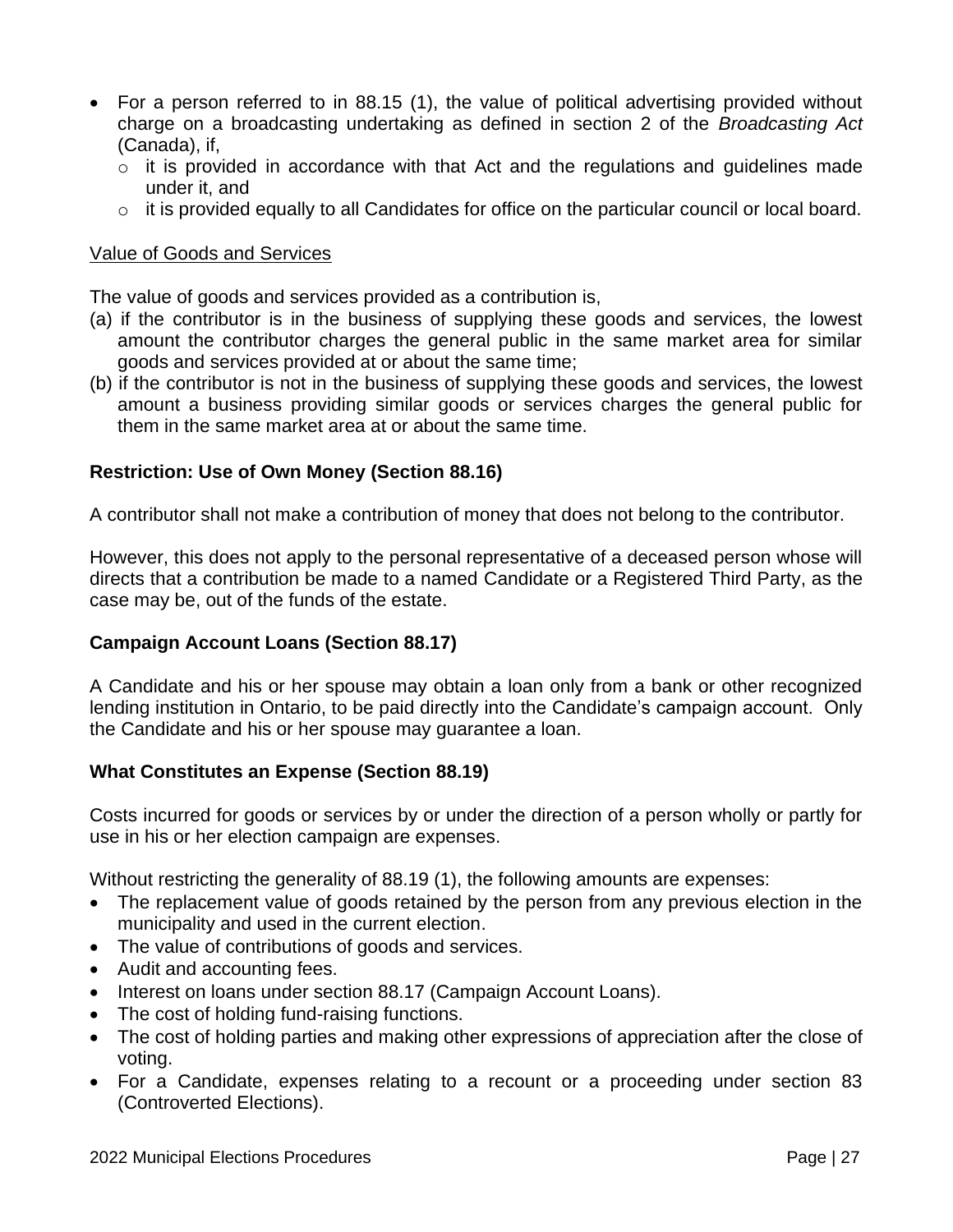- Expenses relating to a compliance audit.
- Expenses that are incurred by a Candidate with a disability, are directly related to the disability, and would not have been incurred but for the election to which the expenses relate.
- The cost of Election Campaign Advertisements (within the meaning of section 88.3).

For greater certainty, the cost of holding fundraising functions does not include costs related to,

- events or activities that are organized for such purposes as promoting public awareness of a Candidate and at which the soliciting of contributions is incidental; or
- promotional materials in which the soliciting of contributions is incidental.

# **Candidates' Expenses (88.20)**

An expense shall not be incurred by or under the direction of a person unless he or she is a Candidate.

# **Only during campaign period**

An expense shall not be incurred by or under the direction of a Candidate outside his or her election campaign period.

#### **Exception, auditor's report**

Despite 88.20 (2) (Only During Campaign Period), a Candidate whose election campaign period ends as described in paragraph 2, 3 or 4 of subsection 88.24 (1) (Election Campaign Period for Candidates), may incur expenses related to the preparation of an auditor's report under section 88.25 (Candidates' Financial Statements, etc.) after the campaign period has ended.

For greater certainty, expenses, including audit and accounting fees, related to the preparation of an auditor's report after the campaign period has ended constitute campaign expenses.

#### **Who may incur expense**

An expense may only be incurred by a Candidate or an individual acting under the Candidate's direction.

#### **Maximum amount**

During the period that begins on the day a Candidate is nominated and ends on Voting Day, his or her expenses shall not exceed an amount calculated in accordance with the prescribed formula.

A Candidate shall be provided with the maximum campaign expenses amount upon filing of his or her Nomination Papers (see Nominations section of this procedure manual).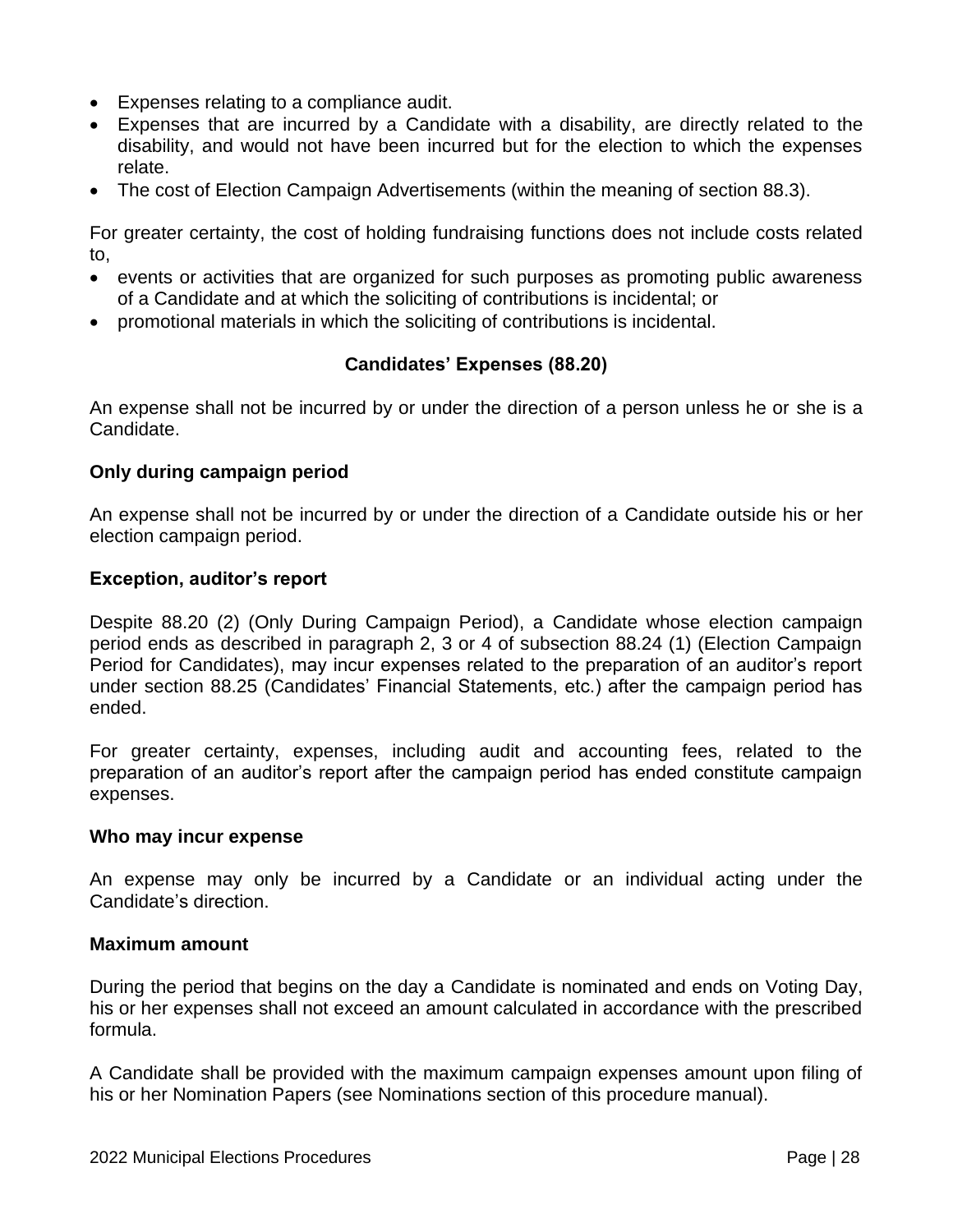#### **Maximum amount for parties, etc., after Voting Day**

The expenses of a Candidate that are for the holding of parties and making other expressions of appreciation after the close of voting, shall not exceed an amount calculated in accordance with the prescribed formula.

The formula that is prescribed, must be written so that the amount calculated under it varies based on the maximum amount determined under 88.20 (6) (Maximum Amount) for the office for which the Candidate is nominated.

#### **Duties of Candidates (Section 88.22)**

The Clerk shall provide the "Duties of Candidates" FORM TD60 at the time of filing.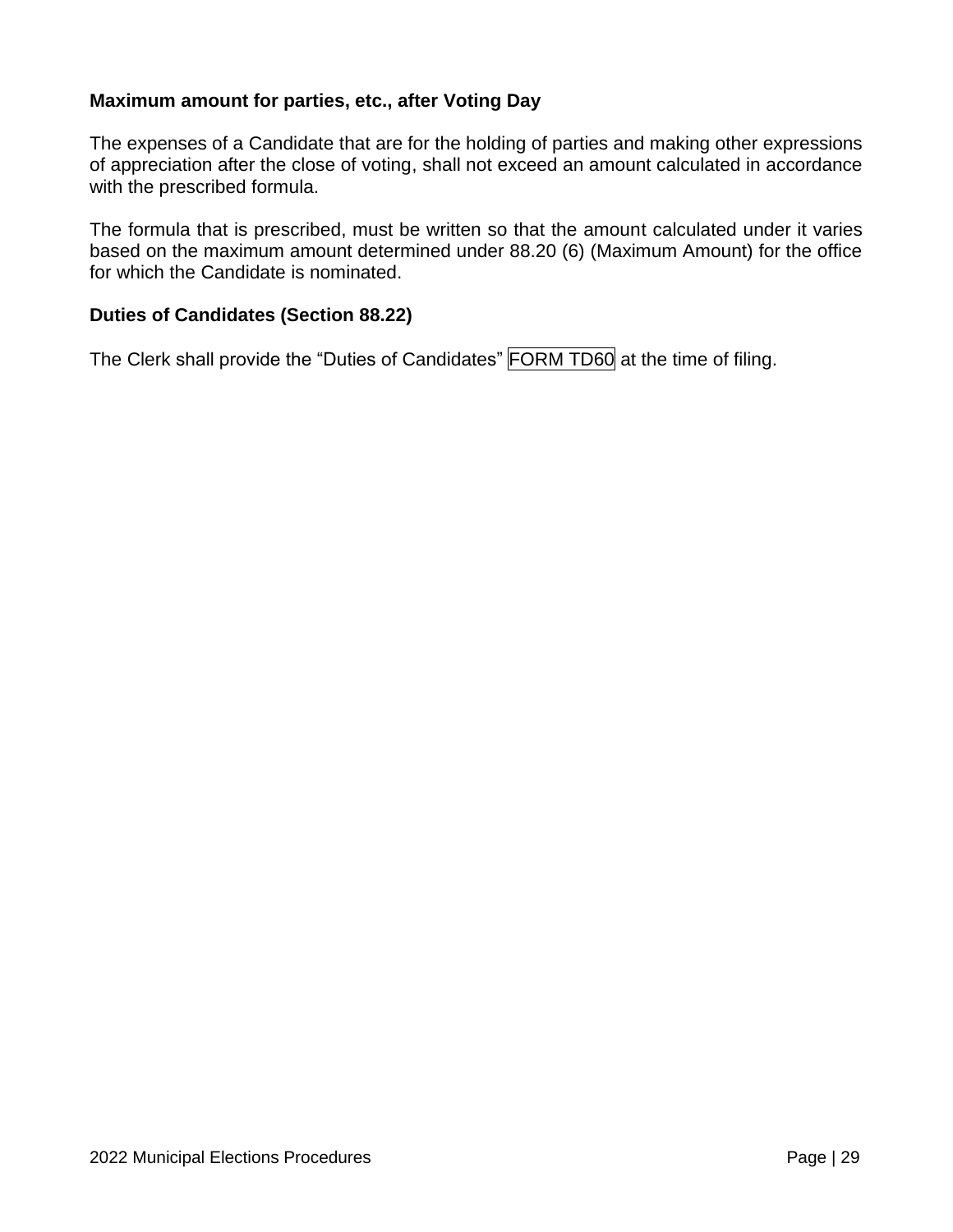# <span id="page-30-0"></span>**9. Third Party Advertising**

# **Eligibility for Registration [Section 88.6 (4), (5) And (6)]**

Registration shall be restricted to the following persons and entities:

- An individual who is Normally Resident in Ontario.
- A Corporation that carries on business in Ontario.
- A Trade Union that holds bargaining rights for employees in Ontario.

The following persons and entities are deemed ineligible to register:

- A Candidate whose nomination has been filed under section 33.
- A federal political party registered under the *Canada Elections Act* or any federal constituency association or registered Candidate at a federal election endorsed by that party.
- A provincial political party, constituency association, registered Candidate or leadership contestant registered under the *Election Finances Act.*
- The Crown in right of Canada or Ontario, a municipality or local board.

A Candidate whose nomination has been filed, shall not direct any Third Party Advertisements.

# **Filing The Notice of Registration [Section 88.6 (2), (7) And (13)]**

"Notice for Registration"  $\boxed{PR$  FORM 7 shall be filed with the Clerk from the first business day of May in 2022 (first day for filing Nominations) to Friday, October 21, 2022 (the Friday before Voting Day), during Regular Office Hours in the following manner:

- in person or by an agent;
- no faxed or other electronically transmitted registration notices will be accepted original signatures required;
- with proof of identity as prescribed in *O. Reg. 304/13*, as amended;
- with the declaration of qualification, signed by the individual or by a representative of the Corporation or Trade Union;
- a resolution from the Corporation or Trade Union that authorizes the person or agent to register on their behalf, if applicable.

The Clerk shall administer the Declaration of Qualifications on the "Notice for Registration"  $PR$  FORM 7 and the "Declaration of Qualifications – Third Party Advertiser" Form TD52 oaths to the individual or to the representative of the Corporation or Trade Union. The date and time of filing are to be completed by the Clerk, and initialled by the individual or by a representative of the Corporation or Trade Union. The Clerk will then sign the Notice for Registration and Declaration of Qualifications.

For registrations for a By-Election, refer to Section 88.6 (8) to (12).

# **Estimated Maximum Third Party Expenses [Section 88.21 (15)]**

The Clerk shall calculate the estimated maximum third party expenses for registered third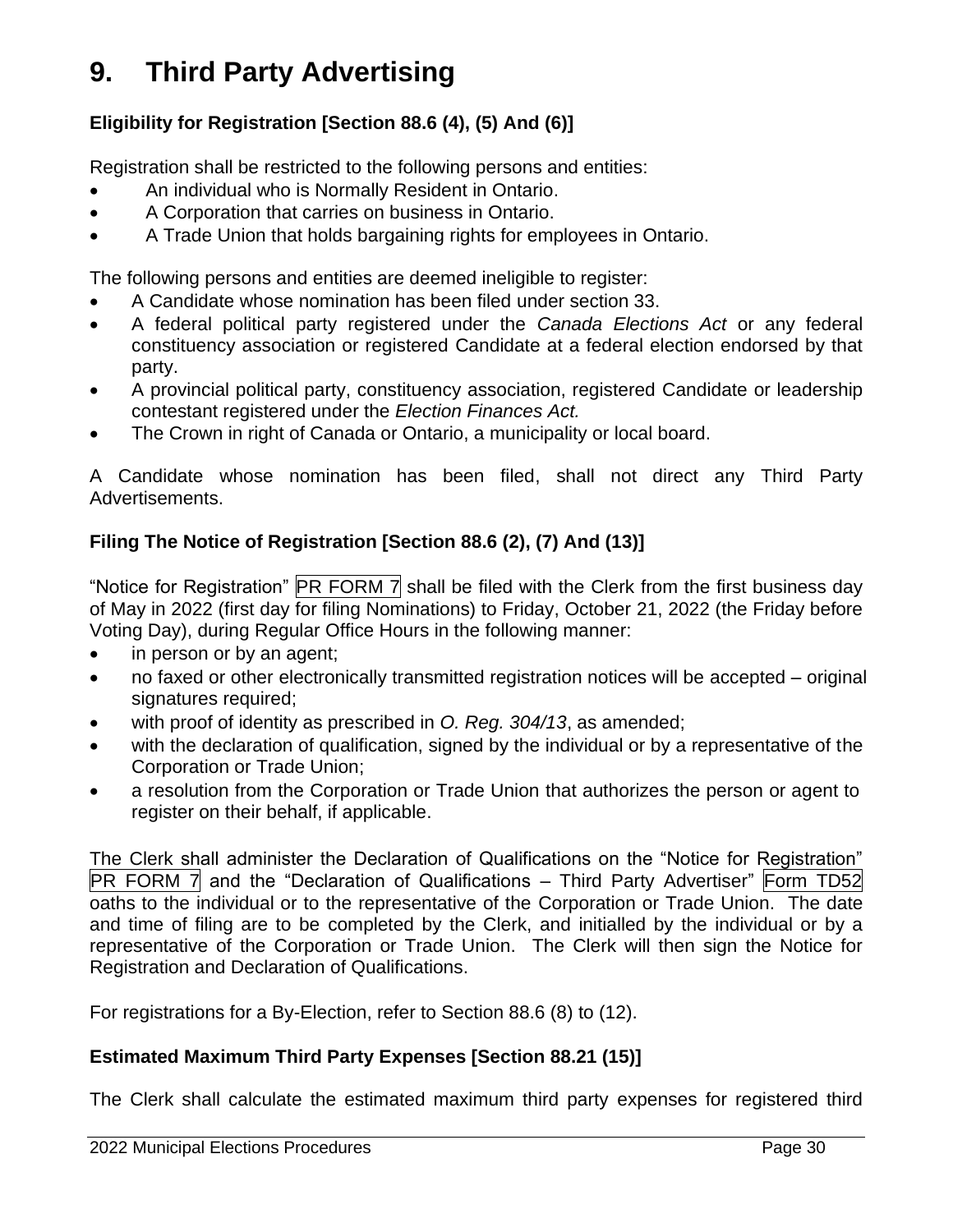parties on the "Estimated Maximum Third Party Expenses" Form TD58, and provide a copy to the individual filing the registration. The Clerk's calculation is final.

# **Notice of Penalties [Section 88.29 (7)]**

The Clerk shall, at least 30 days before the filing date, provide a notice of the penalties on the "Notice of Penalties – Registered Third Parties" Form TD64 to every Registered Third Party that registered in the municipality.

# **Final Calculation of Third Party Expenses [Section 88.21 (11) To (17)]**

The Clerk shall, after determining from the number of Eligible Electors from the Voters' List, calculate the maximum amount of third party expenses that each Registered Third Party may incur, and prepare a "Certificate of Maximum Third Party Expenses" Form TD59. The certificate shall be given to each individual that filed a Notice of Registration for Third Party Advertising, in the case of a regular election, on or before September 25, 2022; and in the case of a by-election, within 10 days after the Clerk makes the corrections under subparagraph 4 iii of subsection 65 (4) or subparagraph 3 ii of subsection 65 (5).

The number of electors to be used in this final calculation is to be the greater of the following:

- the number determined from the Voters' List from the previous regular election, as it existed on Nomination Day for the 2018 election, adjusted for changes under Section 24 and 25 that were approved as of that day;
- the number determined from the Voters' List for the current election as it exists on September 15 in the year of the current election, adjusted for changes under Section 24 and 25 that were approved as of that day. [Section 88.21 (11)]

The Clerk's calculation is final and shall be made in accordance with the prescribed formula in *Ontario Regulation 101/97*.

# **Certification of Notice of Registration [Section 88.6 (13) And (14)]**

The Clerk will do a review of each notice received to determine qualification and if the notice complies with the *Municipal Elections Act, 1996*. Once satisfied the third party is qualified, the Clerk will complete the "Certification by Clerk" section on the "Notice for Registration" PR FORM 7. If not satisfied the Clerk shall reject the notice. The Clerk's decision is final.

#### **Advertisements (Section 88.4, 88.5)**

#### **Restricted Period and Expenses**

The Restricted Period for Third Party Advertisements begins on the earliest day that an individual, Corporation or Trade Union is permitted to file a notice of registration as a Registered Third Party (first business day in May), and ends at the close of voting on Voting Day.

Third Parties must do the following during the Restricted Period:

file notice of registration and have it certified by the Clerk;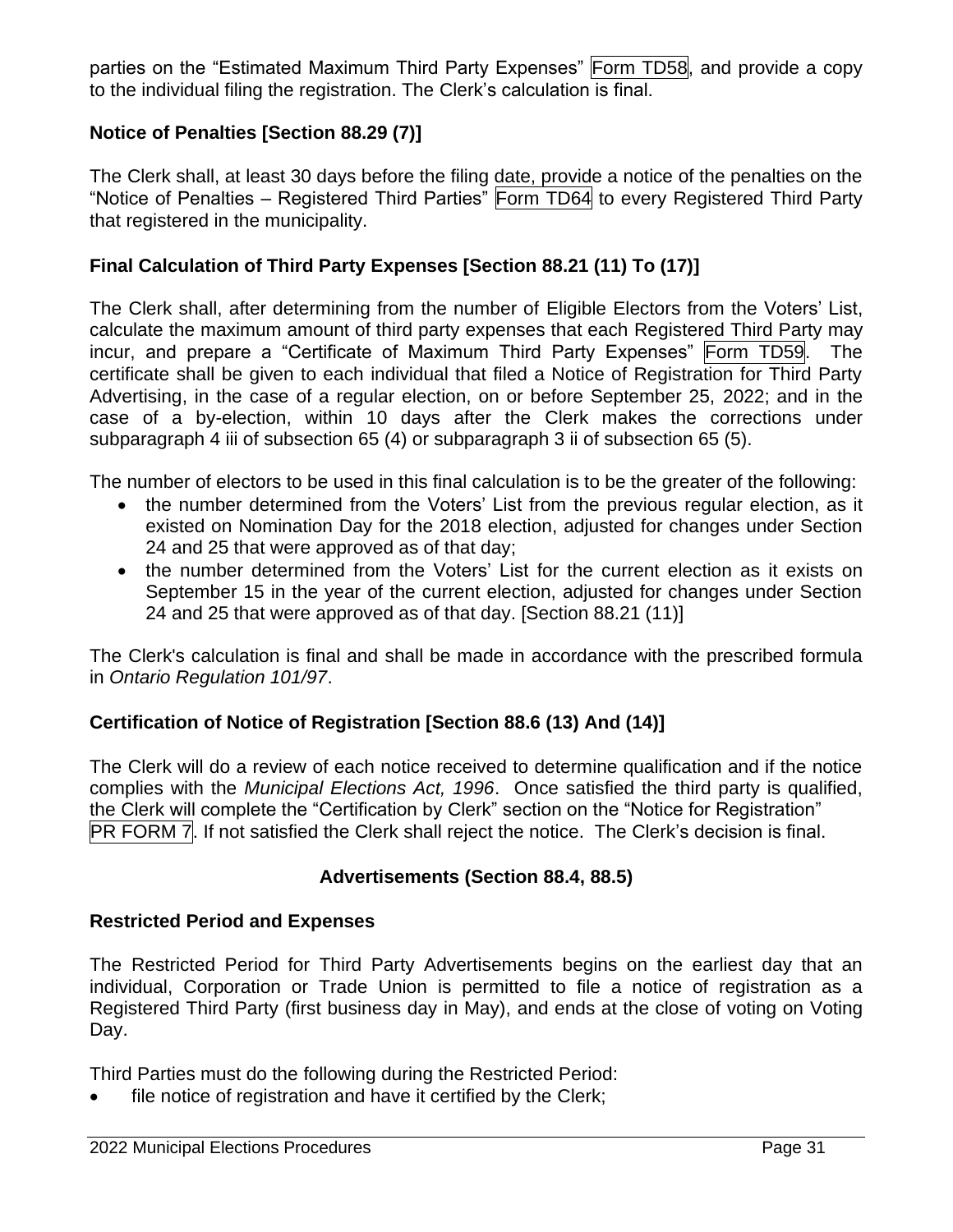- once registered, advertise; and
- once registered, incur expenses related to the advertisement.

The expenses for these advertisements cannot exceed the amount calculated under Section 88.21 (registered third parties' expenses).

# **Mandatory Information in Advertisements**

All Third Party Advertisements shall contain the following information:

- the name of the Registered Third Party;
- the municipality where the Registered Third Party is registered;
- a telephone number, mailing address or email address at which the Registered Third Party may be contacted regarding the advertisement.

# **Mandatory Information for Broadcaster, etc.**

All Registered Third Parties shall provide the following information to a broadcaster or publisher in writing:

- the name of the Registered Third Party;
- the name, business address and telephone number of the individual who deals with the broadcaster or publisher under the direction of the Registered Third Party;
- the municipality where the Registered Third Party is registered.

# **Municipal Authority to Remove Advertisements (Section 88.7)**

If a municipality is satisfied that there has been a contravention of section 88.3 (Candidates' Election Campaign Advertisements), 88.4 (Third Party Advertisements) or 88.5 (mandatory information in Third Party Advertisements), the municipality may require a person who the municipality reasonably believes contravened the section or caused or permitted the contravention, or the owner or occupier of the land on which the contravention occurred, to remove the advertisement or discontinue the advertising.

#### **List of Registered Third Parties [Section 88.12 (9) And (10)]**

A list of registered third parties shall be posted using the "Official List of Registered Third Parties" FORM TD54, as a minimum, on the website and may also include the phone number and email address provided by the Registered Third Party in the notice of registration filed and, if applicable, a hyperlink to the website of the Registered Third Party.

# **Duties of Registered Third Parties (Section 88.26)**

The Clerk shall provide the "Duties of Registered Third Parties" FORM TD61 at the time of filing.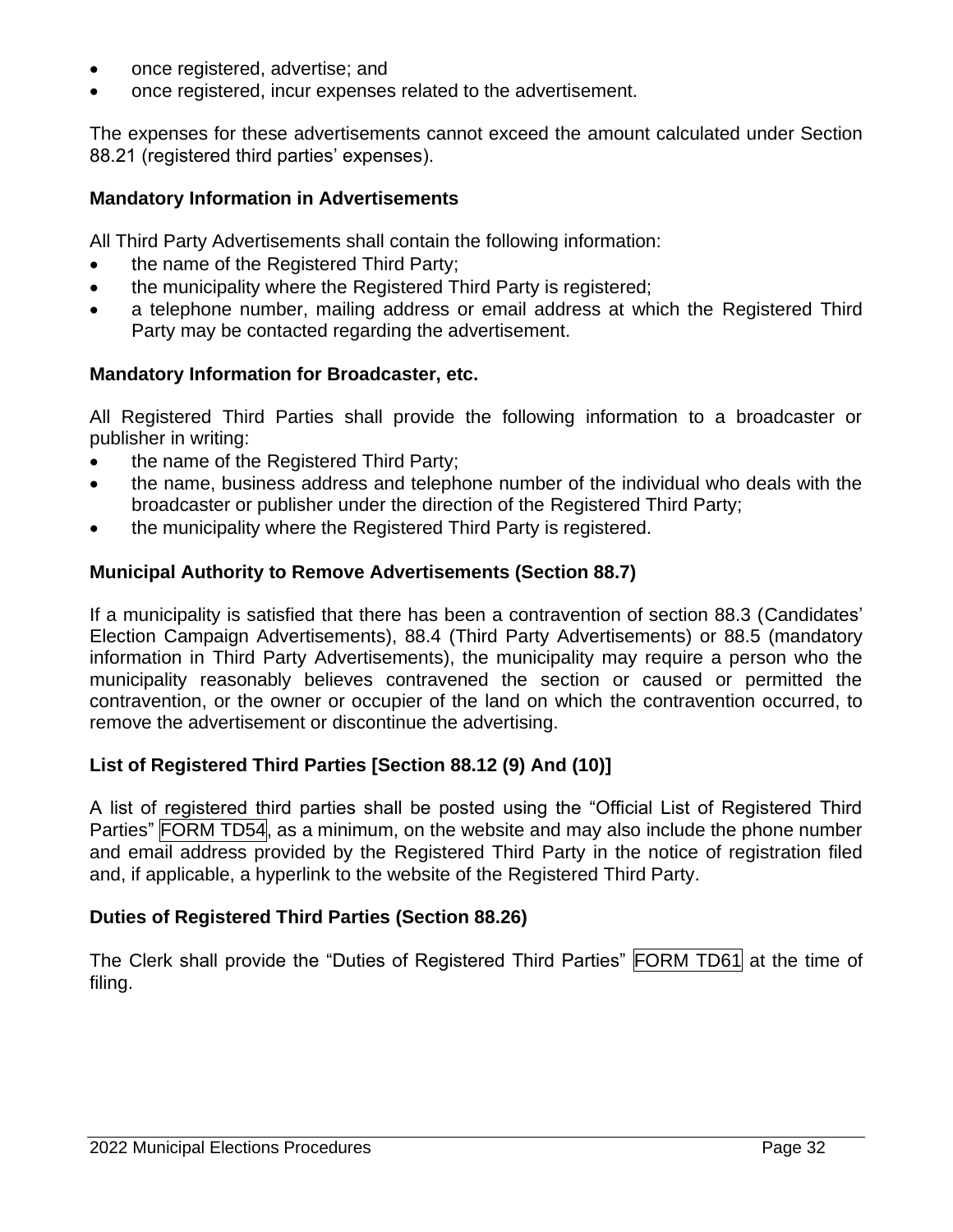# <span id="page-33-0"></span>**10. Contributions To and Expenses of Registered Third Party**

# **Contributions To Registered Third Parties [Section 88.12 (1) To (5)]**

A contribution shall not be made in relation to Third Party Advertisements that appear during an election in a municipality unless they are a Registered Third Party.

A contribution to a Registered Third Party, or to an individual acting under his, her or its direction, shall only be made during the campaign period.

Contributions shall only be made by the following:

- An individual who is Normally Resident in Ontario.
- A Corporation that carries on business in Ontario.
- A Trade Union that holds bargaining rights for employees in Ontario.
- The Registered Third Party and, in the case of an individual, his or her spouse, subject to if the spouse of a Registered Third Party is not normally registered in Ontario, the spouse may make contributions only to the Registered Third Party.

The following shall not make a contribution:

- A federal political party registered under the *Canada Elections Act* or any federal constituency association or registered Candidate at a federal election endorsed by that party.
- A provincial political party, constituency association, registered Candidate or leadership contestant registered under the *Election Finances Act*.
- The Crown in right of Canada or Ontario, a municipality or local board.

# **Acceptance of Contributions [Section 88.12 (7) To (8)]**

A contribution may be accepted only by a Registered Third Party, or an individual acting under the direction of the Registered Third Party.

A contribution may be accepted only from a person or entity that is entitled to make a contribution.

A contribution of money that exceeds \$25 shall not be contributed in the form of cash and shall be contributed in a manner that associates the contributor's name and account with the payment or by money order signed by the contributor.

# **Maximum Contributions to Registered Third Parties (Section 88.13)**

A contributor shall not make contributions in relation to Third Party Advertisements exceeding a total of:

- 1,200 to a Registered Third Party in relation to Third Party Advertisements that appear during an election in a municipality;
- \$5,000 to two or more third parties registered in the same municipality;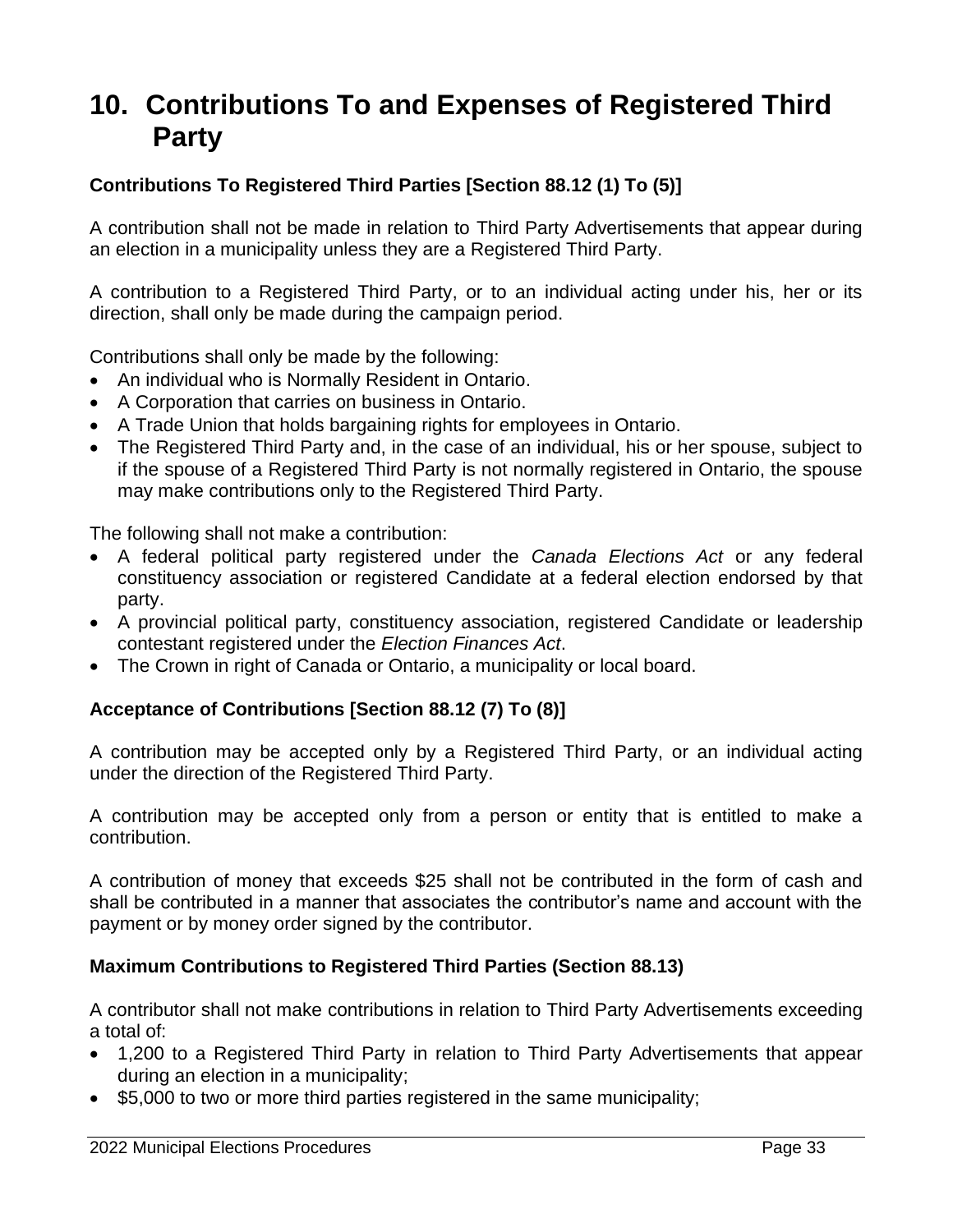- Except if the third party is contributing to itself, then the maximum contributions do not apply;
- Except if the contributor is the spouse of an individual that is a Registered Third Party, then the maximum contributions do not apply.

The Clerk shall provide the "Contributions to Registered Third Parties" Form TD53 at the time of filing.

# **Fundraising for Registered Third Parties (Section 88.14)**

Only registered third parties in the municipality may hold a fundraising function relating to Third Party Advertisements.

Fundraising functions may only be held during the campaign period.

# **What Constitutes a Contribution (Section 88.15)**

Money, goods and services given to and accepted by an individual, Corporation or Trade Union in relation to Third Party Advertisements, or given to and accepted by another person who is acting under the direction of the individual, Corporation or Trade Union, are contributions.

#### Contributions:

In addition to the statement above [88.15 (2)]:

- An amount charged for admission to a fund-raising function.
- If goods and services are sold for more than their market value at a fundraising function, the difference between the amount paid and the market value. However, if the amount received for the goods or services is \$25 or less, the amount is not a contribution.
- If goods and services used in the person's election campaign or in relation to Third Party Advertisements are purchased for less than their market value, the difference between the market value and the amount paid.
- Any unpaid but guaranteed balance in respect of a loan under section 88.17 (Campaign Account Loans).

#### Not Contributions:

In addition to the statement above [88.15 (2)]:

- The value of services provided by voluntary unpaid labour.
- The value of services provided voluntarily, under the direction of the person or the individual, Corporation or Trade Union, by an employee whose compensation from all sources for providing the services does not exceed the compensation the employee would normally receive for the period the services are provided.
- An amount of \$25 or less that is donated at a fund-raising function.
- The amount received for goods and services sold at a fund-raising function, if the amount is \$25 or less.
- The amount of a loan under section 88.17 (Campaign Account Loans).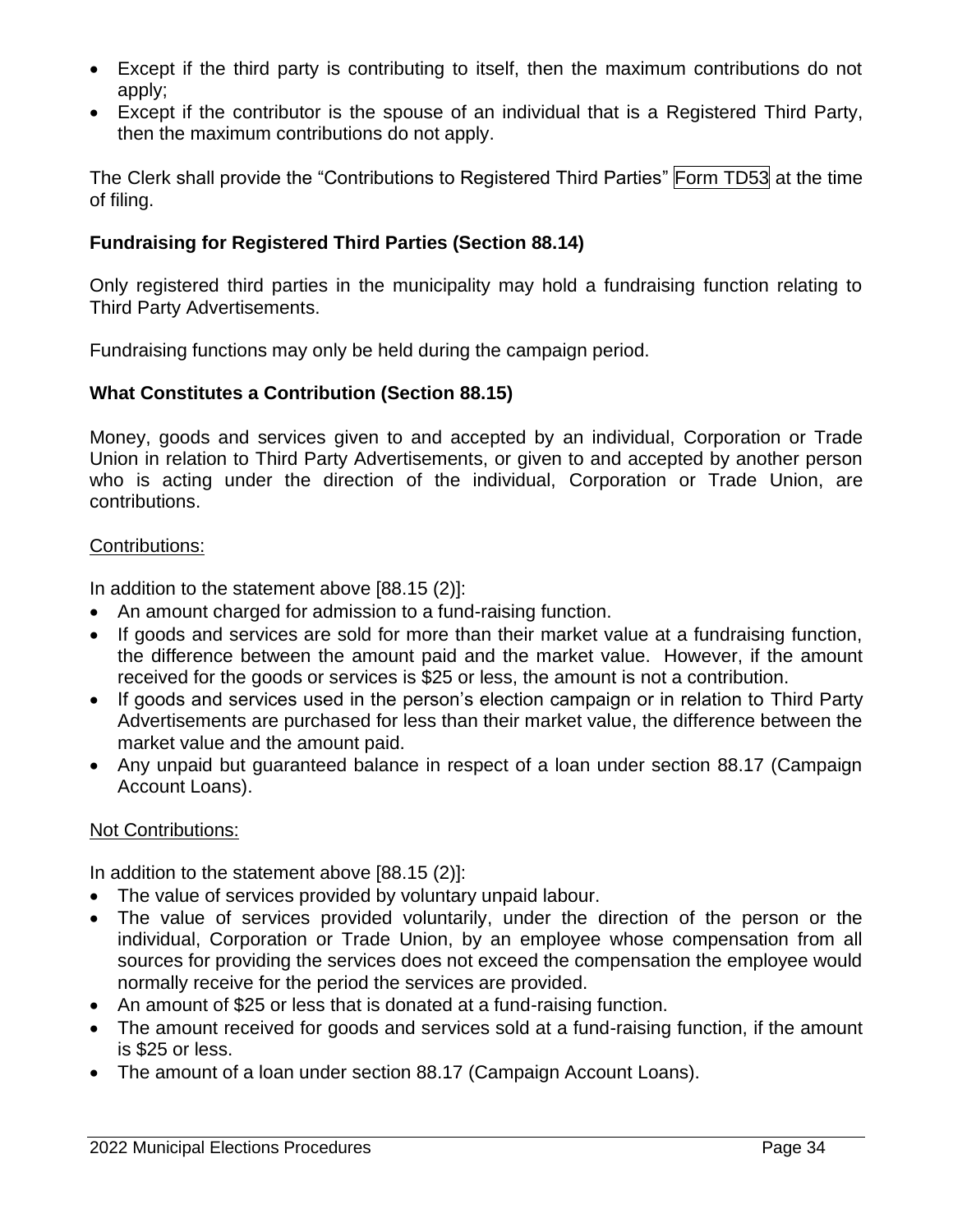- For a person referred to in 88.15 (1), the value of political advertising provided without charge on a broadcasting undertaking as defined in section 2 of the *Broadcasting Act* (Canada), if,
	- $\circ$  it is provided in accordance with that Act and the regulations and guidelines made under it, and
	- o it is provided equally to all Candidates for office on the particular council or local board.

# Value of Goods and Services

The value of goods and services provided as a contribution is,

- (a) if the contributor is in the business of supplying these goods and services, the lowest amount the contributor charges the general public in the same market area for similar goods and services provided at or about the same time;
- (b) if the contributor is not in the business of supplying these goods and services, the lowest amount a business providing similar goods or services charges the general public for them in the same market area at or about the same time.

# **Restriction: Use of Own Money (Section 88.16)**

A contributor shall not make a contribution of money that does not belong to the contributor.

However, this does not apply to the personal representative of a deceased person whose will directs that a contribution be made to a named Candidate or a Registered Third Party, as the case may be, out of the funds of the estate.

# **Campaign Account Loans (Section 88.17)**

A Registered Third Party and in the case of an individual, his or her spouse, may obtain a loan in relation to Third Party Advertisements only from a bank or other recognized lending institution in Ontario, to be paid directly into the campaign account. Only the Registered Third Party and in the case of an individual, his or her spouse may guarantee a loan.

#### **What Constitutes an Expense (Section 88.19)**

Costs incurred by or under the direction of an individual, Corporation or Trade Union for goods or services, for use wholly or partly in relation to Third Party Advertisements that appear during an election in a municipality are expenses.

Without restricting the generality of 88.19 (2), the following amounts are expenses:

- The replacement value of goods retained by the individual, Corporation or Trade Union from any previous election in the municipality and used in the current election.
- The value of contributions of goods and services.
- Audit and accounting fees.
- Interest on loans under section 88.17 (Campaign Account Loans).
- The cost of holding fund-raising functions.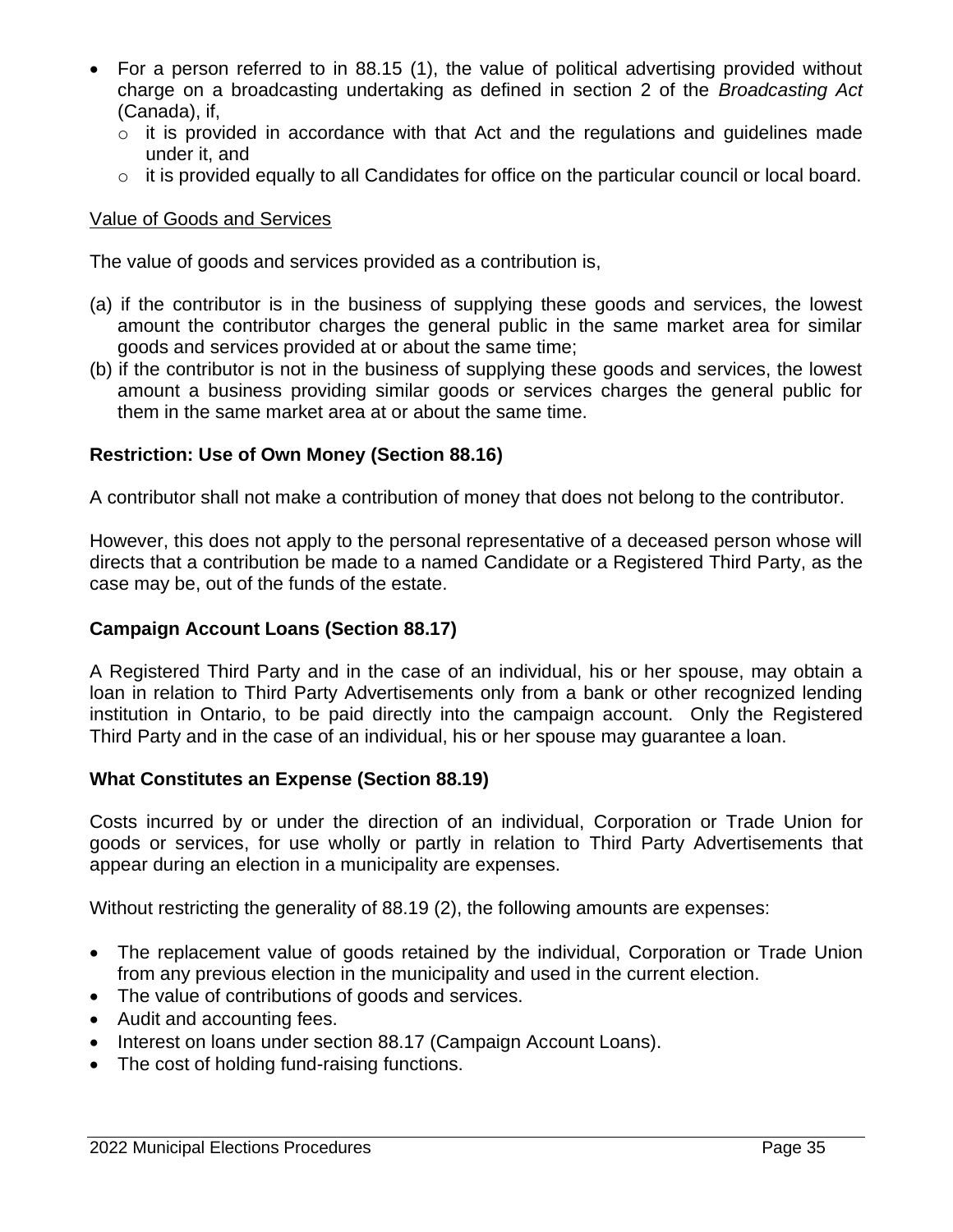- The cost of holding parties and making other expressions of appreciation after the close of voting.
- Expenses relating to a compliance audit.
- Expenses that are incurred by a Registered Third Party who is an individual with a disability, are directly related to the disability, and would not have been incurred but for the election to which the expenses relate.
- The cost of Third Party Advertisements (within the meaning of section 88.3) or Third Party Advertisements, as the case may be.

For greater certainty, the cost of holding fundraising functions does not include costs related to,

- events or activities that are organized for such purposes as promoting public awareness of a Candidate and at which the soliciting of contributions is incidental; or
- promotional materials in which the soliciting of contributions is incidental.

# **Registered Third Parties' Expenses (88.21)**

An expense shall not be incurred by or under the direction of an individual, Corporation or Trade Union in relation to Third Party Advertisements that appear during an election in a municipality unless he, she or it, is a Registered Third Party in the municipality.

#### **Only During Campaign Period**

An expense shall not be incurred by or under the direction of a Registered Third Party in relation to Third Party Advertisements outside the campaign period for the Registered Third Party in relation to the election in the municipality.

#### **Exception, Auditor's Report**

Despite subsection 88.21 (2) (Only During Campaign Period), a Registered Third Party whose campaign period in relation to an election in a municipality ends as described in paragraph 2 or 3 of section 88.28 (Campaign Period for Registered Third Parties), may incur expenses related to the preparation of an auditor's report under section 88.29 (Financial Statements, etc., of Registered Third Parties) after the campaign period has ended.

For greater certainty, expenses, including audit and accounting fees, described above constitute third party expenses.

#### **Who May Incur Expense**

An expense may only be incurred by a Registered Third Party or an individual acting under the direction of the Registered Third Party.

#### **Maximum Amount**

During the Restricted Period for Third Party Advertisements, the expenses of a Registered Third Party in relation to Third Party Advertisements that appear during an election in a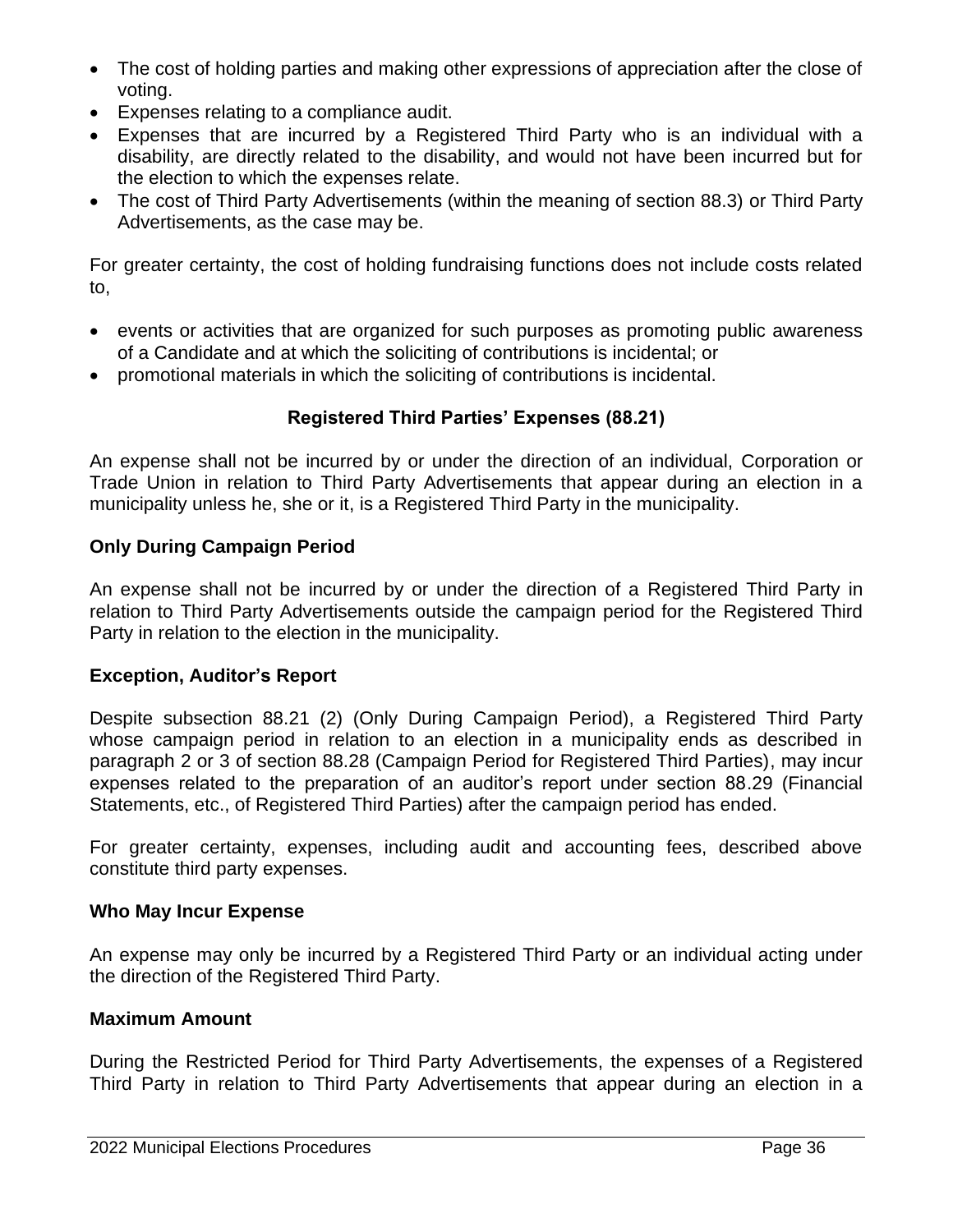municipality, shall not exceed an amount calculated in accordance with the prescribed formula.

A Third Party shall be provided with the maximum third party expenses amount upon registering as a Third Party Advertiser (see Third Party Advertising section of this manual).

#### **Maximum Amount for Parties, Etc., After Voting Day**

The expenses of a Registered Third Party are for the holding of parties and making other expressions of appreciation after the close of voting shall not exceed an amount calculated in accordance with the prescribed formula.

The formula that is prescribed must be written so that the amount calculated under it varies based on the maximum amount determined under 88.21 (6) (Maximum Amount).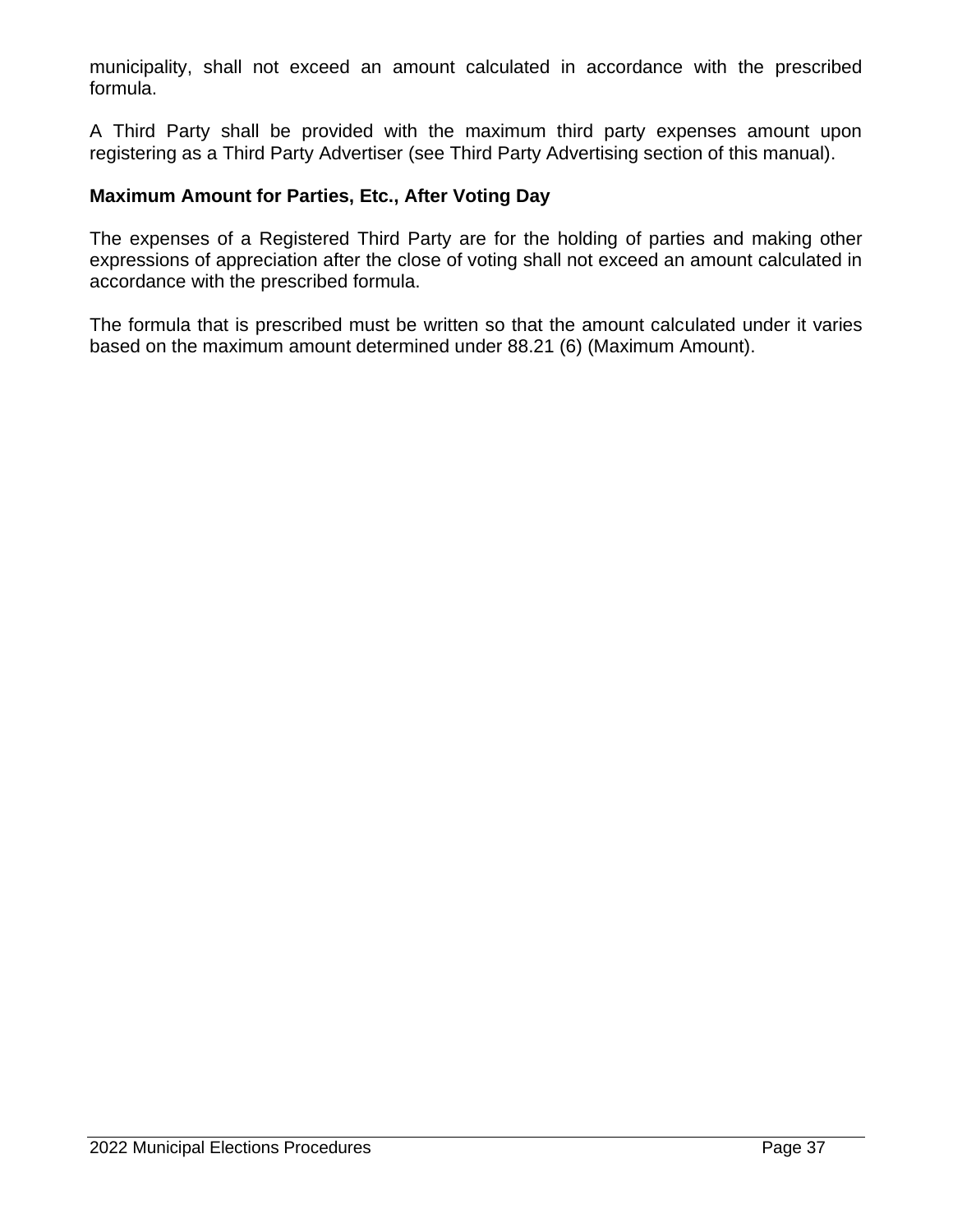# **11. Scrutineers (Section 16 & 47)**

#### **Appointment – By Candidate – Qualification**

A Candidate may appoint Scrutineers to represent him/her during the "0" Count Audit, during the voting, at the counting of the votes, and receipt of voting results, including during a recount.

The appointment shall be made using the "Appointment of Scrutineer by Candidate" Form TD22. The forms to appoint Scrutineers must be signed by the Candidate in person at the Municipal Office. The Candidate shall be asked for proof of identity. The Candidate shall provide the signed form to their Scrutineer.

#### **Number - Per Candidate - in Voting Place/ Voter Help Centre - One Only**

Only one Certified Candidate, or his/her appointed Scrutineer may be in attendance at a Voting Place/ Voter Help Centre, for each ballot box, or receipt of voting results.

The Scrutineer/Candidate must take an "Oral Oath of Secrecy" Form TD25 at each Voting Place/ Voter Help Centre.

For the eVoting system, only one Certified Candidate or his/her appointed Scrutineer may be present to verify and ensure that all totals of votes cast are at "0", and shall be required to sign the "Activation of Intelivote System" Form TD44 that attests to this fact, on October 14, 2022 before 9:00 a.m.

#### **Appointment - By Council - By-law - Question**

Council may appoint Scrutineers by resolution using "Appointment of Scrutineers Re By-laws or Questions" Form TD46, in relation to voting on a by-law or question submitted to the electors, to attend during the "0" Count Audit, at the Voting Place/ Voter Help Centre, at the counting of votes, or receipt of voting results, including a recount.

Equal number of Scrutineers shall be appointed to represent supporters and opponents of the by-law, and one Scrutineer representing supporters and one representing opponents may be present for each ballot box in use at the Voting Place/ Voter Help Centre, or receipt of voting results.

Equal numbers of Scrutineers shall be appointed for each possible answer to the question and one Scrutineer for each of the possible answers may be present for each ballot box in use at the Voting Place/ Voter Help Centre, or receipt of voting results.

#### **Appointment - By Local Board or Minister - Question**

Scrutineers appointed by a local board or the Minister in relation to a question may also remain in the Voting Place.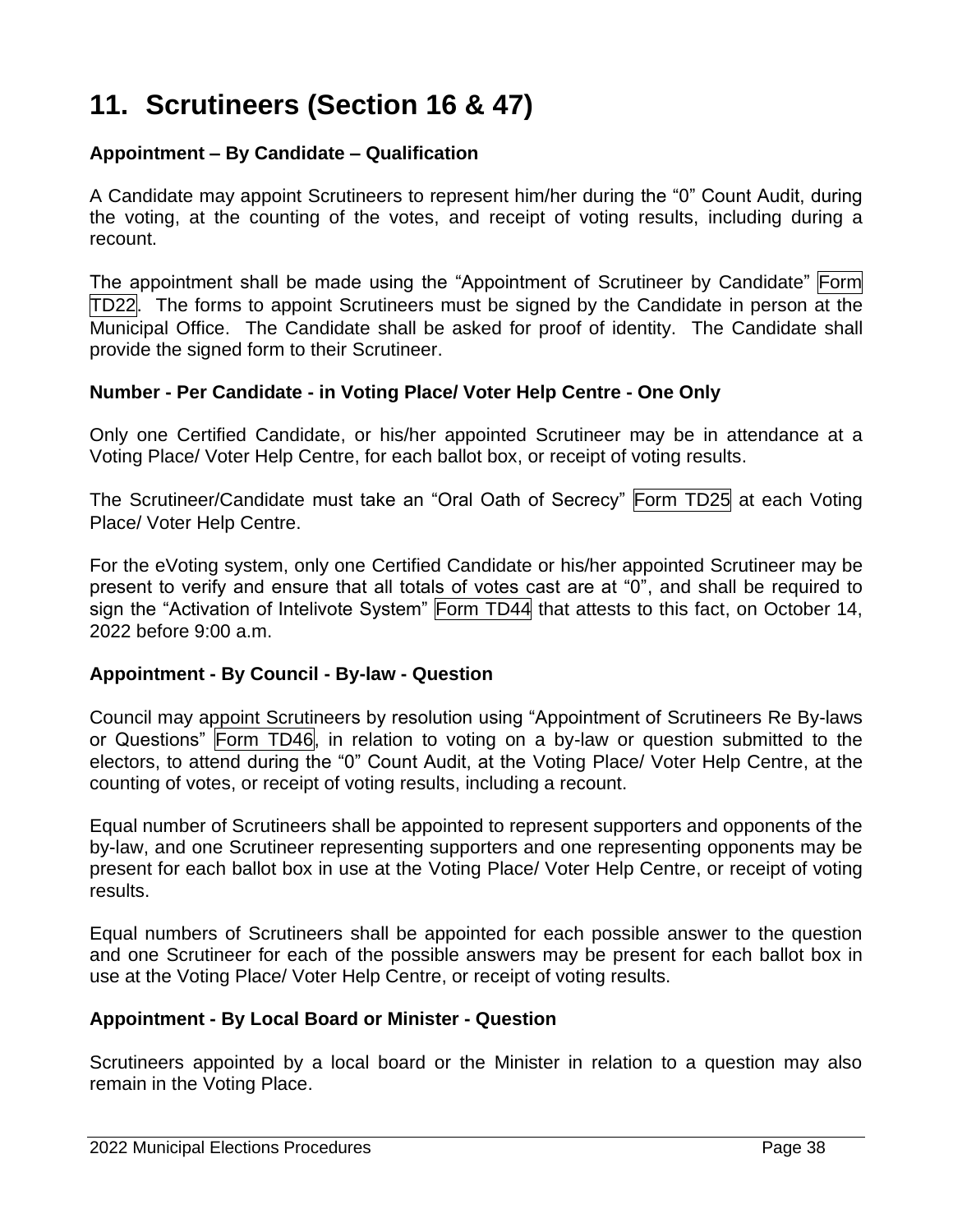# **Appointment - By Elector - Recount [Section 61 (1)]**

In the case of a recount ordered under Section 58, the elector may appoint one Scrutineer for each recount station established by the Clerk.

The "Appointment of Scrutineer by Elector" Form TD45 must be signed by the Applicant. Forms are available at the Municipal Office. The Scrutineer/Candidate must take an "Oral Oath of Secrecy" Form TD25 at each Voting Place/ Voter Help Centre.

#### **Appointment - Proof of**

A person appointed as a Scrutineer, before being admitted to a Voting Place/ Voter Help Centre shall show proof of his/her applicable appointment to the Election Official for the Voting Place or of a place where votes are being counted, and shall provide proof of identity and residence as prescribed in *O. Reg. 304/13*.

#### **Scrutineers Rights and Prohibitions**

Each Scrutineer shall be responsible for his/her conduct, rights and prohibitions as set out on the applicable appointment form.

The use of cell phones and other equipment is prohibited while in the Voting Place/ Voter Help Centre, except by Election Officials.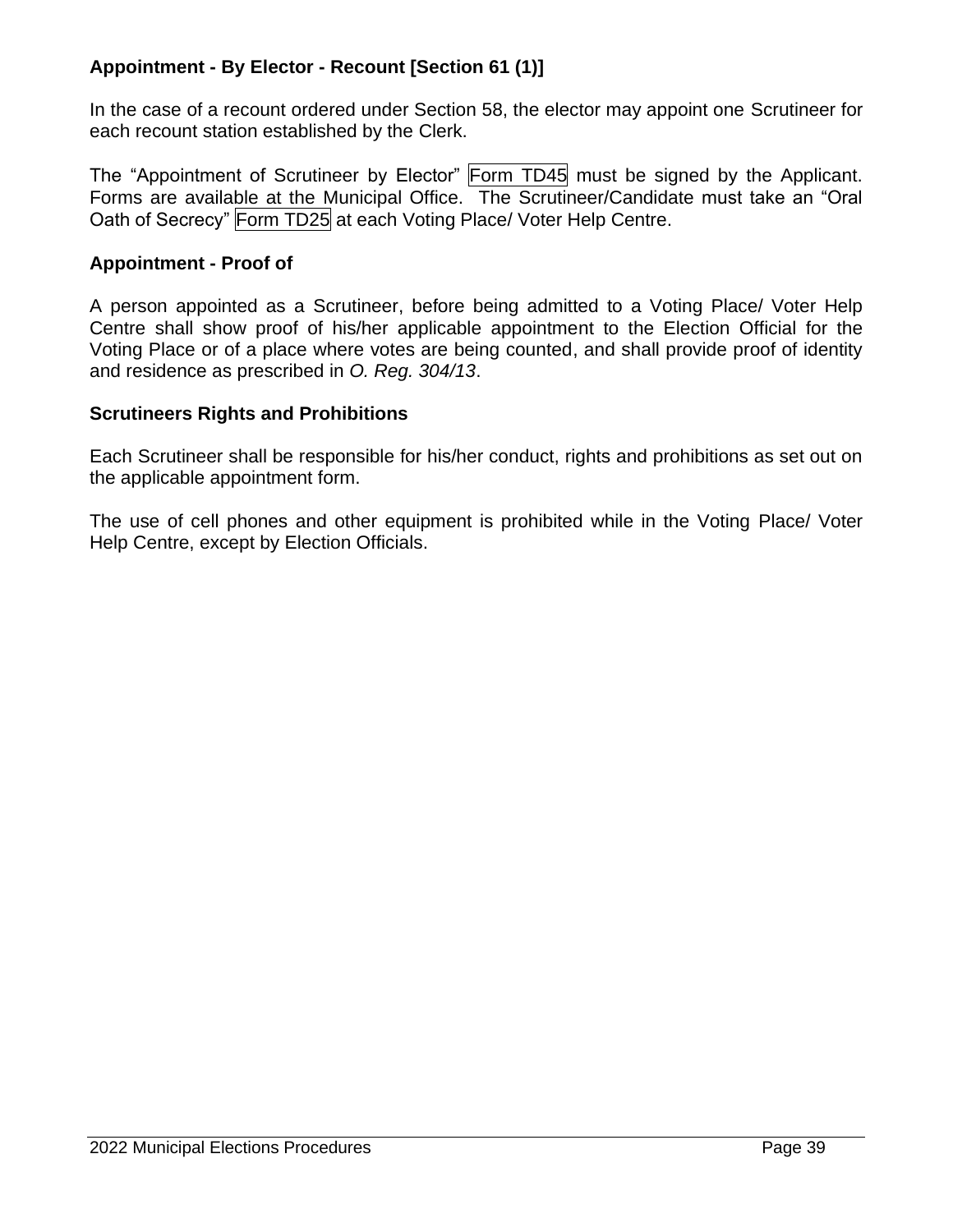# **12. Personnel**

# **Clerk [Section 12 (1)]**

A Clerk who is responsible for conducting an election may provide for any matter or procedure that,

- a) is not otherwise provided for in an Act or regulation; and
- b) in the Clerk's opinion, is necessary or desirable for conducting the election.

#### **DRO's and Other Election Officials (Section 15)**

When it is necessary to conduct an election, the Clerk shall appoint a Deputy Returning Officer for each Voting Place and/or Voter Help Centre, and may appoint any other Election Officials for the election and for any recount that the Clerk considers are required.

The Clerk may delegate to a Deputy Returning Officer or other Election Official any of the Clerk's power or duties in relation to the election as he or she considers necessary. The Clerk may continue to exercise the delegated powers and duties despite the delegation. The delegation shall be in writing, "Delegation of Powers and Duties of Clerk" Form TD19.

There shall be a substitute qualified person appointed to attend to the election details in the event the Clerk is unable to be present to conduct procedures on Voting Day.

The Returning Officer is required to complete and sign the "Oath of Returning Officer" Form TD17 prior to May 1 of an election year.

All other election staff are required to complete and sign the "Appointment and Preliminary Oath or Affirmation for Election Officials" Form TD18.

The following forms are attached:

- An Election Official Application Form TD47:
- Job descriptions:
	- o Duties & Responsibilities of the DRO Form TD32A
	- o Duties & Responsibilities of the Advance Vote DRO Form TD32B;
	- o Duties & Responsibilities of Election Officials:
		- Election Clerk Form TD33A, (example, poll clerks, tabulator (AVT) clerks, revision clerk, etc.)
		- Election Clerk Advance Vote Form TD33B (example, poll clerk, tabulator (AVT) clerk, revisions clerk, etc.)
	- o Duties & Responsibilities of Auditor Form TD34
- Appointment Letters:
	- o DRO Appointment Confirmation Letter Form TD35;
	- o Election Clerk Appointment Confirmation Letter Form TD36; for example, Poll Clerk, Tabulator (AVT) Clerk, Revision Clerk, etc.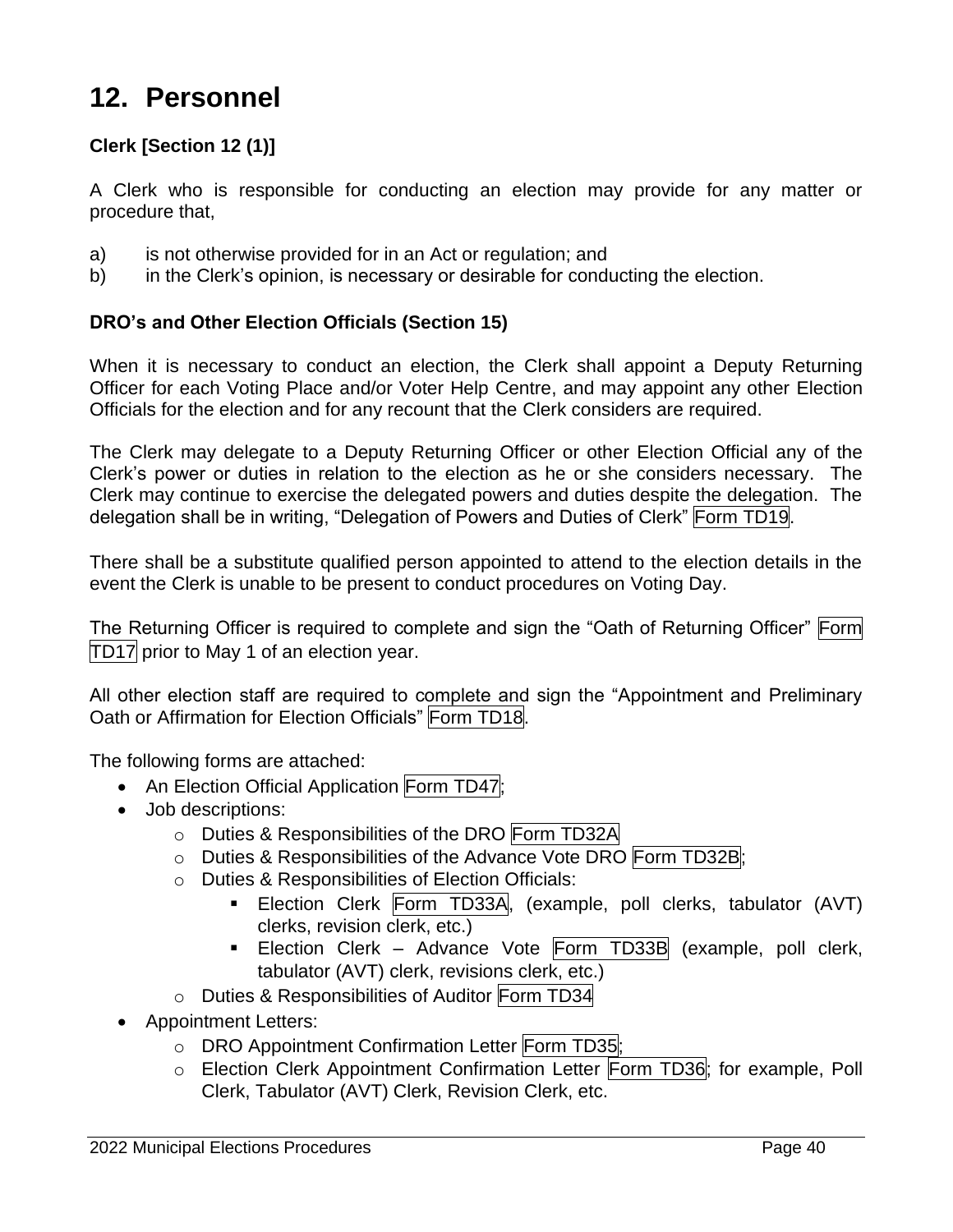- o Auditor Appointment Confirmation Letter Form TD37
- o Runner Appointment Confirmation Letter Form TD38

#### Remuneration of election staff:

Election staff shall be paid the following amounts:

| DRO/ Poll Supervisor | \$225.00 per day (Advance and Election Day)<br>\$125.00 per day (for Institutions)<br>\$75.00 for training seminar |
|----------------------|--------------------------------------------------------------------------------------------------------------------|
| Election Clerk(s)    | \$200.00 per day (Advance and Election Day)<br>\$100.00 per day (for Institutions)<br>\$75.00 for training seminar |
| Runner               | \$125.00/day (Election Day) to go from Station to Station for meals,<br>supplies, etc.                             |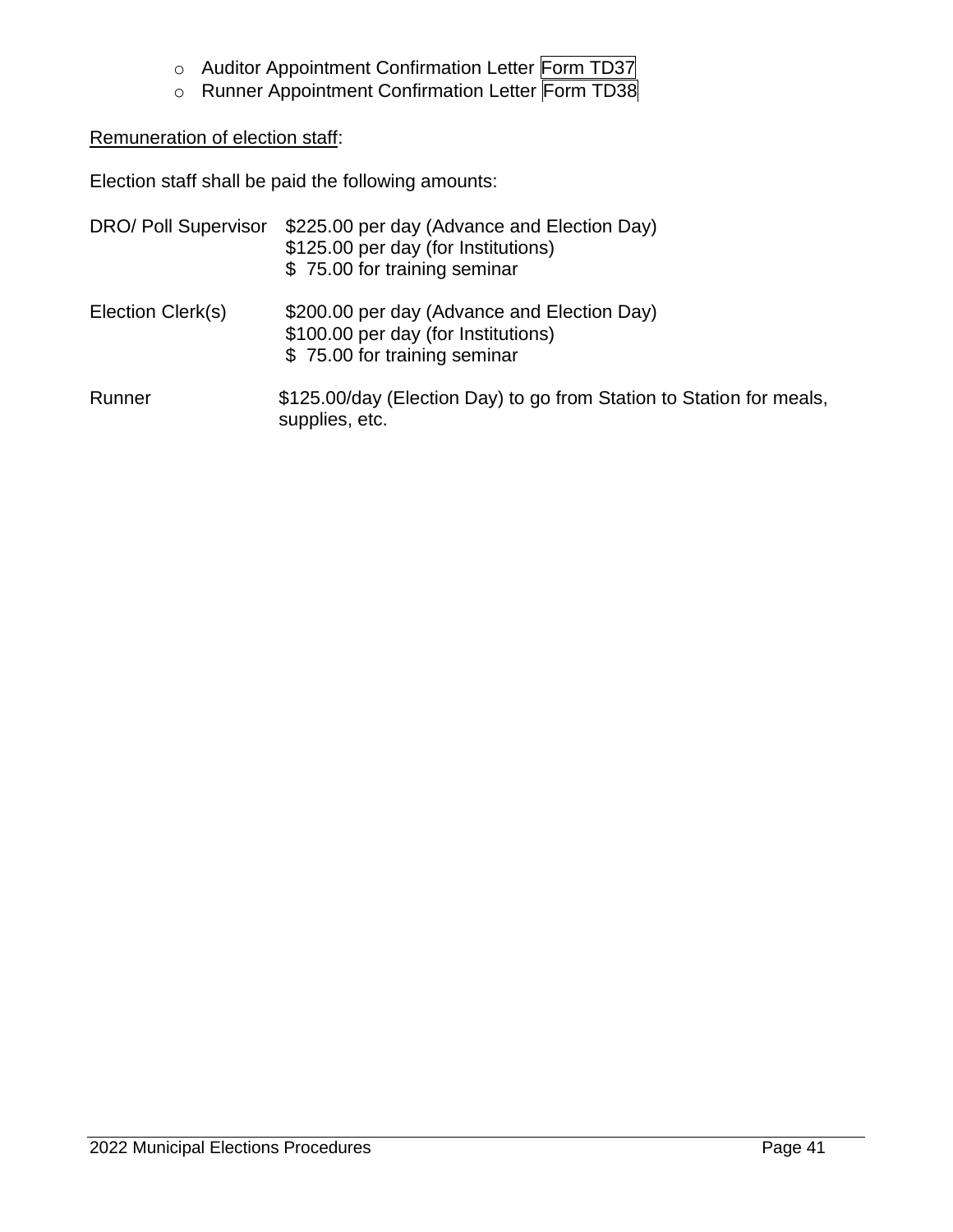# **13. Proxy Voting (Section 44)**

### **Internet/ Telephone and Paper Ballot Voting**

On March 1, 2022, the Council of the City of Temiskaming Shores adopted By-law No. 2022- 041, authorizing the use of a hybrid system using vote tabulators for the 2022 Municipal Election and the use of internet and telephone voting for the 2022 Municipal & School Board Elections. Proxy voting provisions will not be utilized at the 2022 Municipal and School Board Elections conducted in accordance with By-law No. 2022-041.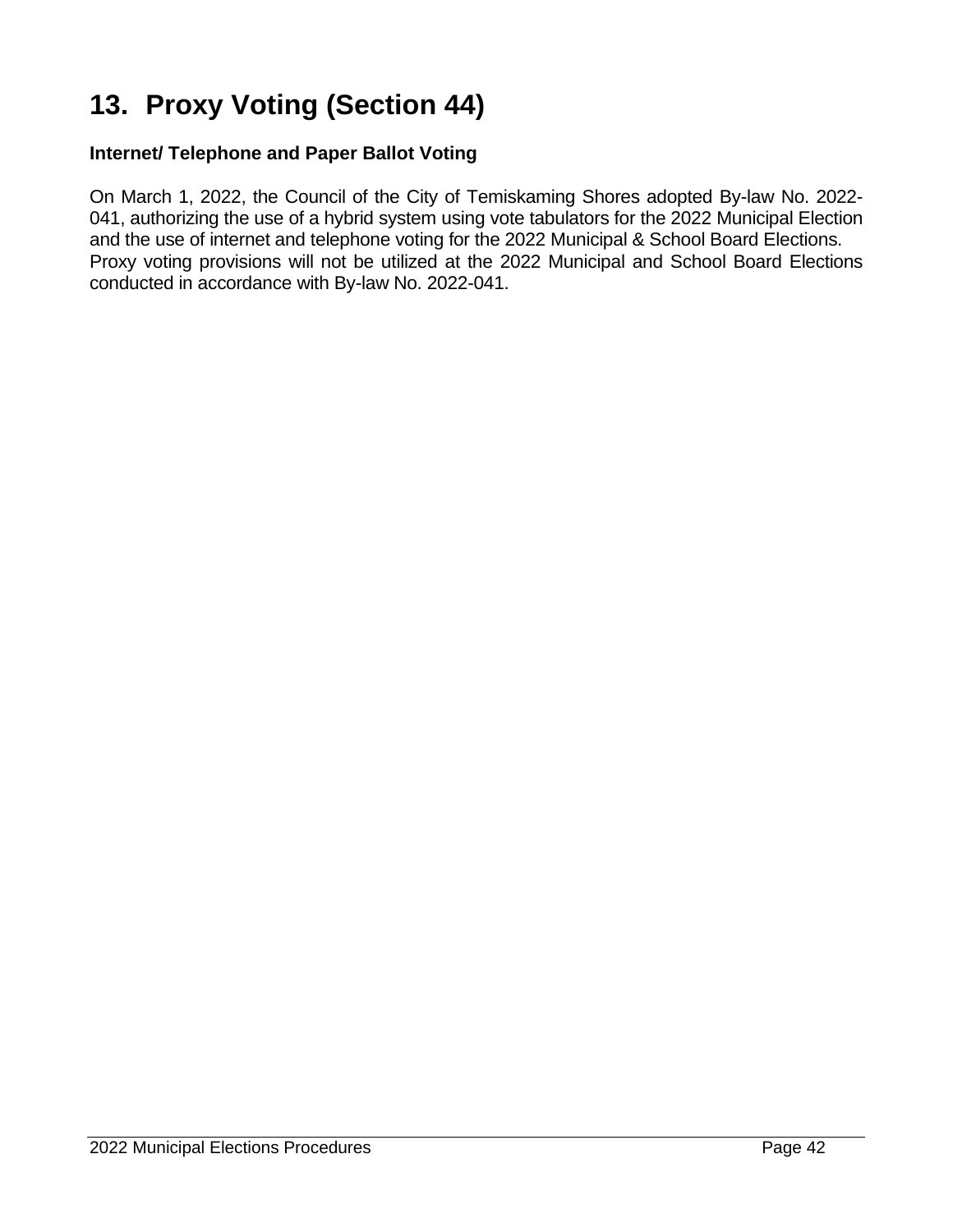# **14. Voting Procedure**

# **Number and Location of Voting Places [Section 45 (1) – (6)]**

The Clerk shall establish the number and location of Voting Places as he/she considers most convenient for electors, as long as the space is not being used as a dwelling. This space shall be provided free of charge. The Voting Place may be located outside the limits of the voting subdivision and outside of the municipality. These locations should be established early.

The Clerk may request, not less than fourteen (14) days before Voting Day, that the following premises be made available as a Voting Place:

- a landlord of a building containing 100 or more dwelling units
- a condominium Corporations managing buildings containing 100 or more dwelling units
- a municipality
- a school board
- a provincially-funded institution.

The Clerk may unite two or more adjoining voting subdivisions and provide for one Voting Place for the united subdivisions.

Where there are Voting Places, the entire property may be designated as the Voting Place. This will make it easier to require removal of prohibited election material - Section 48 (3).

The Clerk shall ensure that each Voting Place is accessible (**refer to the 2022 Election Accessibility Plan for details and required checklist for each Voting Place**), and each location is confirmed in writing using the "Certificate as to Location of Voting Place" Form TD15.

#### **Voting Places in Institutions, Retirement Homes [Section 45 (7)]**

On Voting Day, a Voting Place shall be provided on the premises of the following:

- an institution for the reception, treatment or vocational training of members or former members of the Canadian Forces;
- an institution which on September 1, has twenty (20) or more beds occupied by persons who are disabled, chronically ill or infirm (i.e., an institution, including a hospital, a psychiatric facility, a home for the aged and a nursing home, which has twenty (20) or more beds occupied by persons who are chronically ill or infirm);
- a retirement home which, on September 1, has fifty (50) or more beds occupied.

#### **Hours and Location of Voting (Sections 43 And 46)**

At a minimum, the Clerk shall post a "Notice of Election Information" Form TD16 in two conspicuous places within the municipality and, where there is a publication having general circulation in the municipality, publish a notice once in the publication, advising the date and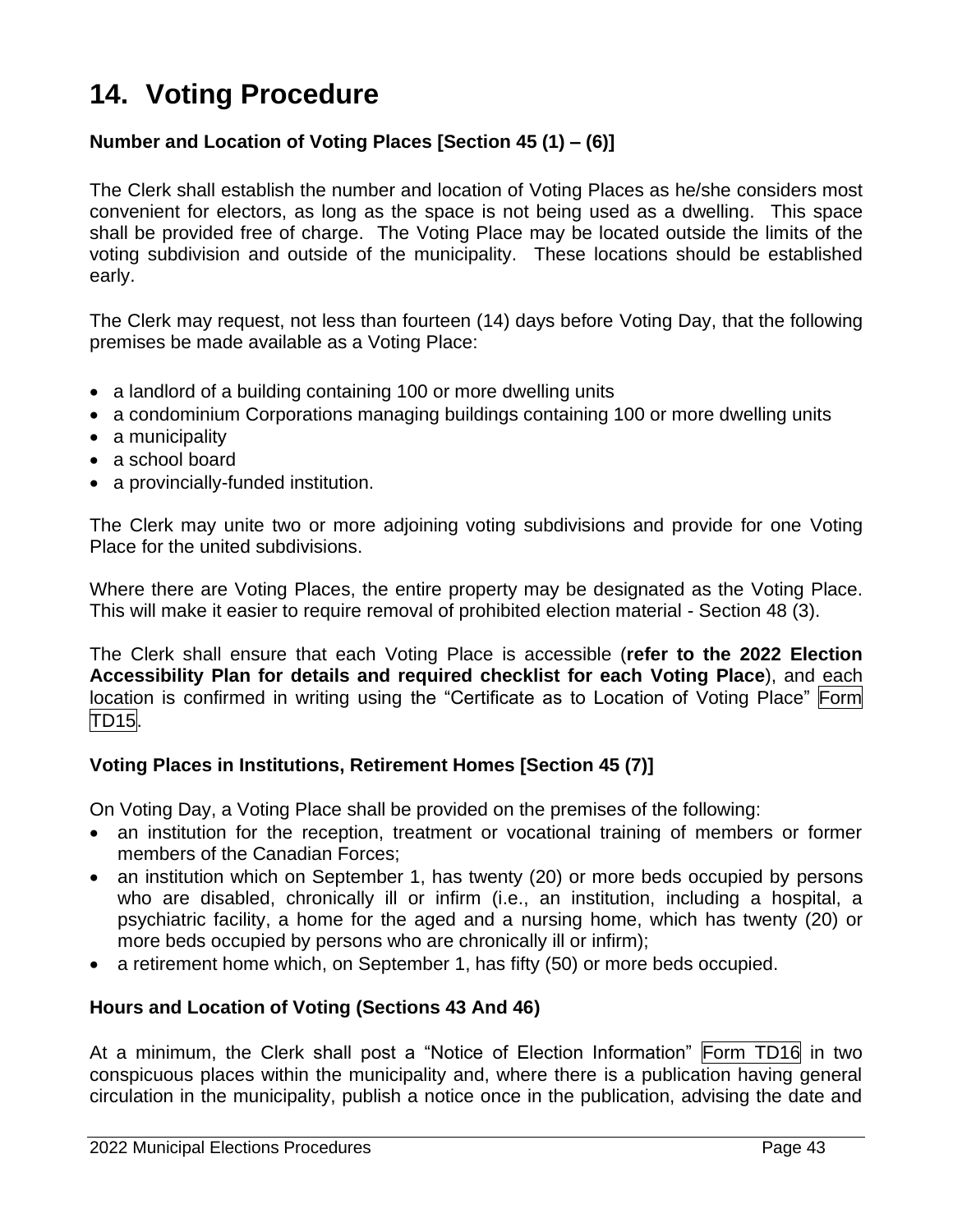time of voting, including Advanced Voting, and the location of the Voting Places.

In addition, each person on the Voters' List shall be mailed, by "first-class" mail a sealed Voter Information Letter containing:

- a) his or her Personal Identification Number (PIN), the telephone number(s) to call to cast a vote, and the designated internet address (URL) to access to cast a vote using the internet;
- b) instructions on how to vote;
- c) dates and hours of voting; and
- d) the location(s) of the Voter Help Centre(s), and telephone number(s) of help line.

#### **Advanced Vote (Section 43)**

Before Voting Day, each local municipality shall hold an Advanced Vote on one or more dates. Please refer to By-law No. 2022-062 being a by-law to provide for advanced voting to be held prior to the 2022 Election Voting Day - October 24, 2022. The Advanced Vote shall not be held more than 30 days before Voting Day.

The Clerk shall establish the following for Advanced Voting:

- the date(s) on which the Advanced Vote is held;
- the number and location of Voting Places; and
- the hours during which the Voting Places shall be open, which may be different for different Voting Places.

| In-Person Voting/Voter Help Centre (for paper and alternate voting methods): |
|------------------------------------------------------------------------------|
|------------------------------------------------------------------------------|

| Location                                                  | <b>Advance Voting</b>                               |
|-----------------------------------------------------------|-----------------------------------------------------|
| <b>Riverside Place</b><br>55 Riverside Drive              | Friday, October 14, 2022, 10:00 a.m. to 7:00 p.m.   |
| <b>Dymond Community Hall</b><br>181 Drive-In Theatre Road | Saturday, October 15, 2022, 10:00 a.m. to 5:00 p.m. |
| <b>City Hall</b><br>325 Farr Drive                        | Monday, October 17, 2022, 10:00 a.m. to 5:00 p.m.   |

Internet access will be provided at the Voting Place on Advance Voting Day for Eligible Electors wishing to attend in-person, and cast their vote by internet.

#### **Alternative Voting:**

Electors can vote anytime from 9:00 a.m. on Friday, October 14th, 2022 until 8:00 p.m. on Monday, October 24<sup>th</sup>, 2022 using internet or telephone voting methods.

#### **Voting Day (Section 46)**

The Voting Place is to be open from **10:00 a.m. to 8:00 p.m.** Voting Day will be **Monday, October 24, 2022.**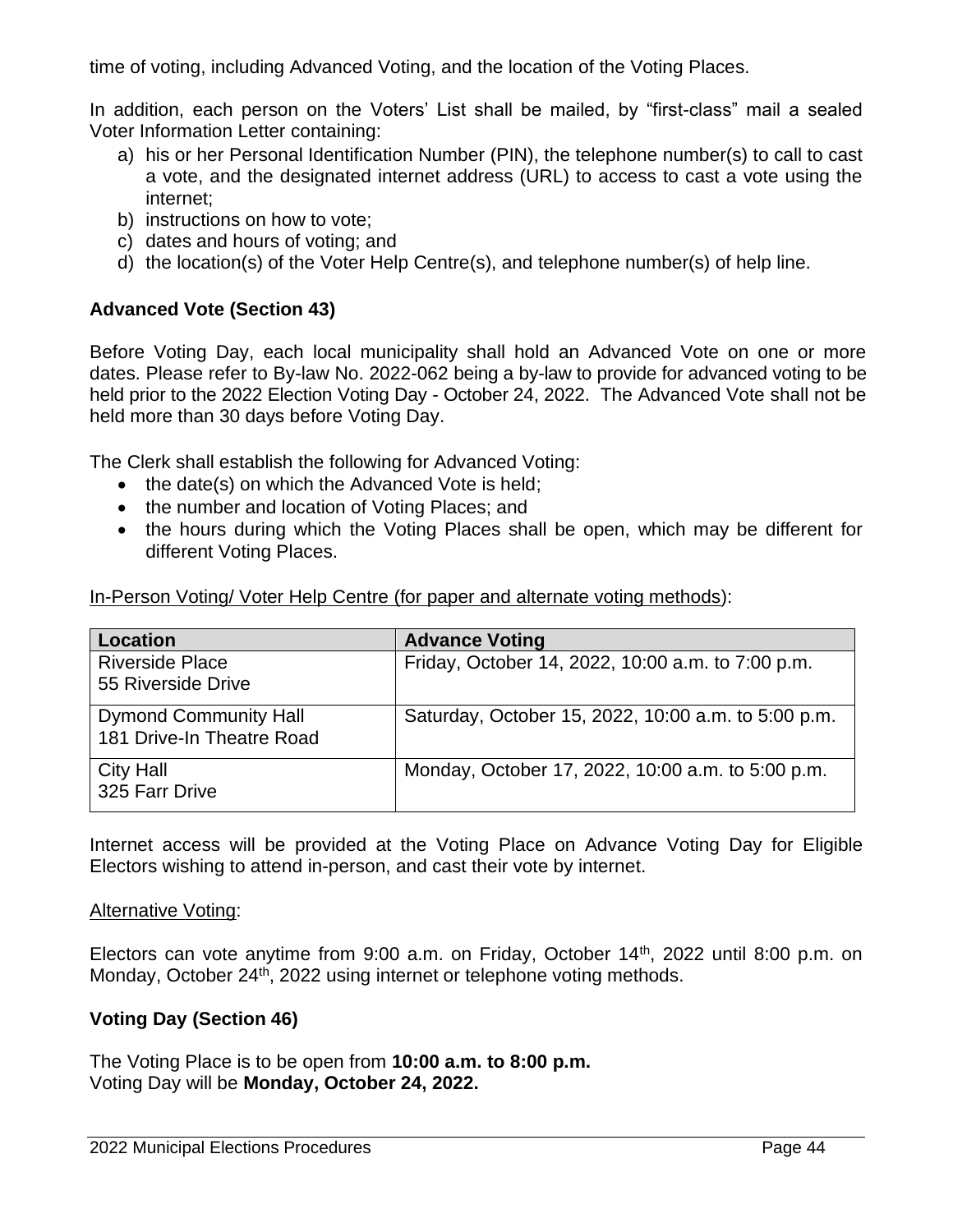In-Person Voting/ Voter Help Centre (for paper and alternate voting methods):

| <b>Location</b>              | <b>Voting Day</b>                                 |
|------------------------------|---------------------------------------------------|
| <b>Riverside Place</b>       | Monday, October 24, 2022, 10:00 a.m. to 8:00 p.m. |
| 55 Riverside Drive           |                                                   |
| <b>Dymond Community Hall</b> | Monday, October 24, 2022, 10:00 a.m. to 8:00 p.m. |
| 181 Drive-In Theatre Road    |                                                   |
| <b>City Hall</b>             | Monday, October 24, 2022, 10:00 a.m. to 8:00 p.m. |
| 325 Farr Drive               |                                                   |

Internet access will be provided at the Voting Place on Voting Day for Eligible Electors wishing to attend in-person, and cast their vote by internet.

#### Alternative Voting:

Electors can vote anytime from 9:00 a.m. on Friday, October 14<sup>th</sup>, 2022 until 8:00 p.m. on Monday, October 24<sup>th</sup>, 2022 using internet or telephone voting methods.

#### Institutions or Retirement Homes

In the case of institutions or retirement homes referred to in Section 46 (3) of the Municipal Election Act, 1996, the Clerk may establish reduced opening hours with respect to a Voting Place described in subsection 45 (7), that is only for the use of residents of the institution or retirement home. Please refer to By-law No. 2022-063, being a by-law to provide for reduced hours of voting in Institutions and Retirement Homes on Voting Day (Monday, October 24, 2022).

| <b>Voting Places</b>          | <b>Voting Hours</b>      |
|-------------------------------|--------------------------|
| Northdale Manor               |                          |
| 156 Lakeshore Road North      | 10:00 a.m. to 12:00 p.m. |
| New Liskeard, Ontario P0J 1P0 |                          |
| <b>Temiskaming Hospital</b>   |                          |
| 421 Shepherdson Road          | 1:00 p.m. to 3:00 p.m.   |
| New Liskeard, Ontario P0J 1P0 |                          |
| <b>Temiskaming Lodge</b>      |                          |
| 100 Bruce Street              | 10:00 a.m. to 12:00 p.m. |
| Haileybury, Ontario P0J 1K0   |                          |
| <b>Tri Town Extendicare</b>   |                          |
| 143 Bruce Street              | 1:00 p.m. to $3:00$ p.m. |
| Haileybury, Ontario P0J 1K0   |                          |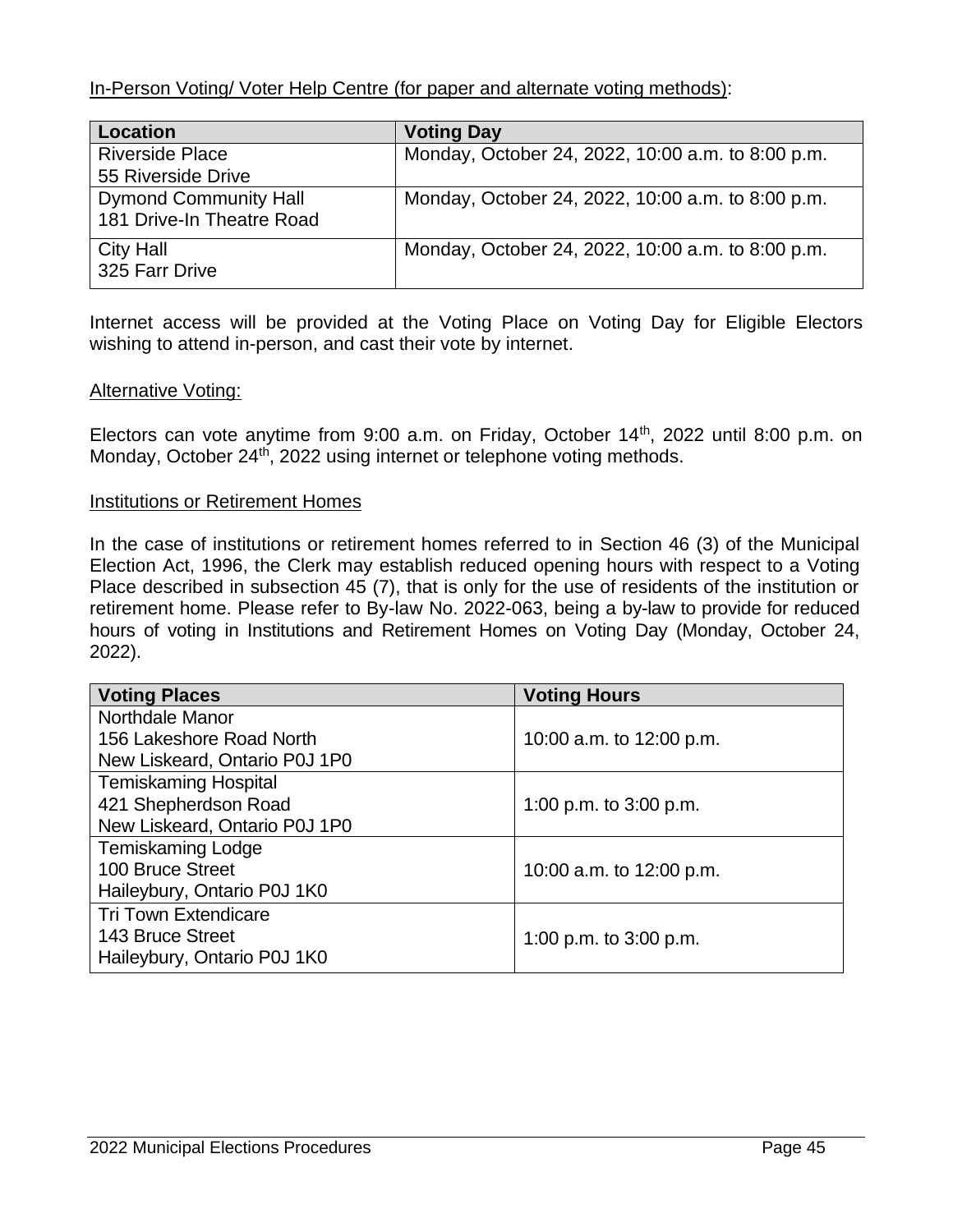# **Supplies and Equipment for the Voting Place**

Every Voting Place shall be furnished with compartments in which electors may mark their Ballots without other persons being able to see how they are marked, and it is the duty of the Clerk and the Deputy Returning Officer respectively, to ensure that a sufficient number of compartments are provided at each Voting Place. If a vote tabulator and/or voting equipment for alternate methods (i.e., internet voting) are used at a Voting Place/ Voter Help Centre, the Clerk will ensure all materials are delivered.

The Clerk shall have the following equipment/ supplies at the Voting Place:

- a ballot box(es);
- a sufficient number of ballots to supply the electors on the Voters' List of his/her Voting Place;
- a sufficient number of the prescribed directions for the guidance of electors for the purposes of the Voting Place;
- computer for access to and management of the Voters' List for the Voting Place;
- equipment (i.e., computer/ tablet for internet voting), and stylus pens for touch screens;
- all materials necessary for the electors to mark their ballots;
- privacy screens;
- food and beverages;
- appropriate legislation and Election Manual; and
- such other materials as are prescribed or issued by the Clerk.

A ballot box shall be made of durable material and constructed so that the Ballots can be deposited therein and cannot be withdrawn without the box being unsealed or being unsealed and unlocked, as the case may be.

The Clerk shall deliver the paper Ballots for a Voting Place to the Deputy Returning Officer, and both shall certify the number of paper Ballots delivered using the "Certificate and Receipt for Ballots" Form EL25(A). Upon close of Voting, the DRO shall complete and return the Form with the other election documents required to be returned to the Clerk.

Every Deputy Returning Officer before opening the Voting Place shall post outside the Voting Place and in every compartment of the Voting Place, information related to voting such as instructions on how to vote, who may vote, etc., and shall see that they remain posted until the close of voting.

# **Setting-Up the Voting Place**

The DRO shall ensure the following at the Voting Place:

- it is accessible;
- place the voter privacy screens in a location that ensures privacy;
- ensure there is no Campaign Advertising or Third Party Advertising;
- put pencils in the voting booths for paper Ballots;
- log into computer to be used for the management of the Voter's List;
- put equipment in the voting booth for internet voting;
- set up tables and chairs;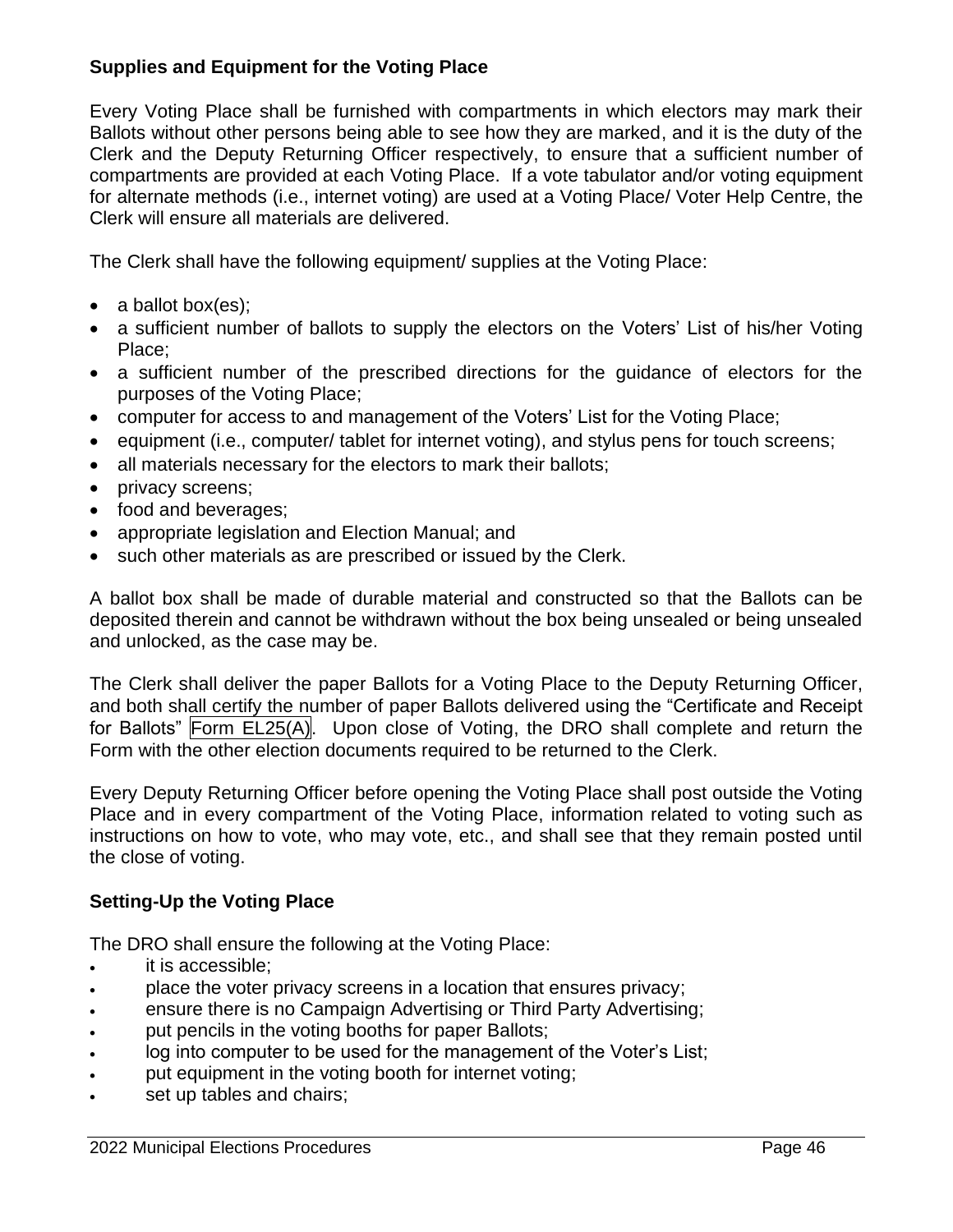- post the "Statutory Provisions Regulating Voting Procedures" Form EL34; and
- post the "Voting Instructions" Form EL29(A) and the "Notice of Offence Corrupt Practice" Form EL35 in the Voting Place and in the voting booth.

# **Setting-Up the Ballot Box**

Immediately before opening the Voting Place, the DRO must show the ballot box to anyone present to demonstrate that it is empty, and then seal it in such a way that it cannot be opened without breaking the seal. It should then be placed on a table in full view and not opened until the time for counting the votes takes place.

If a tabulator is to be used in a Voting Place, Election Officials must follow the procedures outlined in the **Use of Vote Tabulator Procedures, including Sections 9.1 to 9.3 – Procedure at the Voting Place**.

## **Examining the Ballots**

Candidates or Scrutineers who are present, have the opportunity to inspect the paper Ballots and all other materials relating to the Voting Place. This must be done during the fifteen (15) minute period prior to the opening of the Voting Place, provided this does not interfere with the opening of the Voting Place.

# **Opening of the Voting Place**

The doors to the Voting Place shall be opened at exactly 10:00 a.m. at which time the DRO shall be ready to receive electors.

Use of a cellular telephone or any other electronic device shall not be permitted for use within a Voting Place/ Voter Help Centre, except by Election Officials.

The DRO and other Election Officials shall arrive early enough to set up the Voting Place (at least one half-hour prior to opening). Ensure that all Election Officials have been appointed and taken the appropriate oath Form TD17 for DRO, and Form TD18 for Election Officials.

## **Procedures for Opening of Voting Places using Voting Tabulators**

The Tabulator (AVT) Clerk in the presence of the DRO, Election Officers and all Scrutineers (if any), shall cause the vote tabulator to print a copy of all totals in its memory pack one hour or less before the opening of the Voting Place.

If the totals are zero (0) for all Candidates, by-laws and questions, the Tabulator (AVT) Clerk shall request all witnesses to initial the printout, affix the printout to the vote tabulator, and ensure that the printout remains affixed to the vote tabulator until the results are printed by the Tabulator (AVT) Clerk after the close of the vote.

If the totals are not zero for all Candidates, by-laws and questions, the DRO shall immediately notify the Clerk. If the vote tabulator is not made operational prior to the opening of the Voting Place, the DRO will still open the Voting Place at precisely 10 o'clock in the forenoon, and the Tabulator (AVT) Clerk shall conduct the vote using the back-up compartment of the ballot box until such time as the vote tabulator is made operational.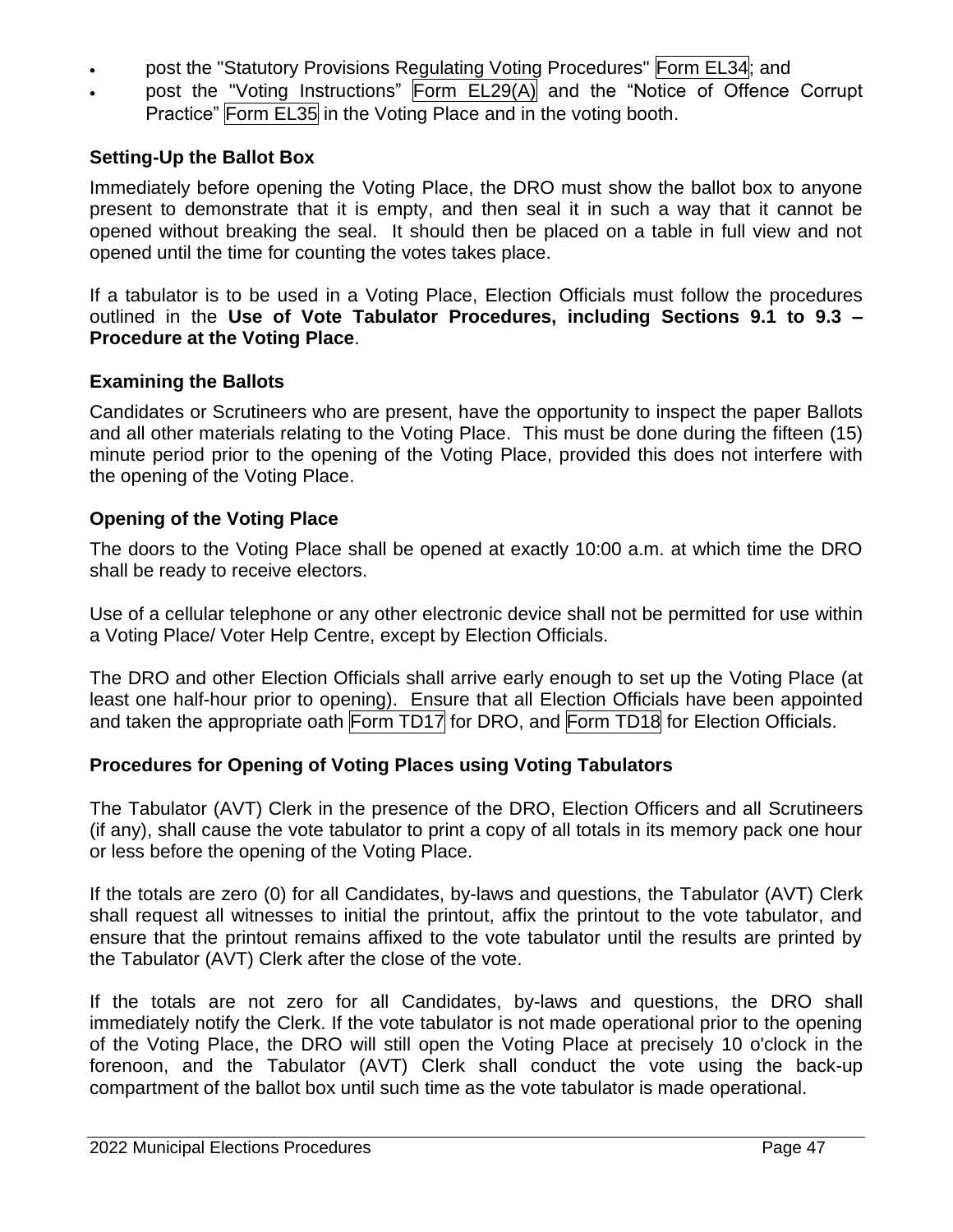# **Who May Remain In The Voting Place (Section 47)**

No person shall remain in a Voting Place when the vote is being taken or the votes are being counted.

Only appointed Election Officials, Certified Candidates, other than those acclaimed and Scrutineers may remain in the Voting Place/ Voter Help Centre - **only the Certified Candidate or his/her Scrutineer may be present, but not both**.

In addition, the Scrutineers appointed by a municipality in relation to a by-law or question and the Scrutineers appointed by a local board or the Minister in relation to a question, may also remain in the Voting Place (including Voter Help Centres).

Certified Candidate and Scrutineers shall arrive at the Voting Place 15 minutes before the Voting Place opens. Certified Candidates must present the necessary identification, and Scrutineers must present their certificate of appointment to the DRO Form TD22. For the rights of these individuals see the Scrutineers section earlier in this manual.

It is the responsibility of the DRO to ensure the smooth operation of the Voting Place and Voter Help Centre. If in the DRO's opinion, individuals present are interfering with this process, then the DRO should report the problem to the Clerk.

#### **Prohibition (Section 48)**

While an elector is in a Voting Place, no person shall attempt, directly or indirectly, to influence how the elector votes (including Voter Help Centres).

No person shall display a Candidates' election campaign material or literature in a Voting Place which includes any place in the immediate vicinity of the Voting Place designated by the Clerk.

## **Secrecy (Section 49)**

Every person who is present in a Voting Place or at the counting of the votes shall help to maintain the secrecy of the voting.

No person shall:

- interfere or attempt to interfere with an elector who is marking the Ballot (including the voting process for the alternative voting methods available, unless expressly requested and authorized by an elector asking for assistance) and/or
- obtain or attempt to obtain at a Voting Place, information about how an elector intends to vote or has voted.

No elector shall:

- take a photograph or video recording of his or her marked Ballot; or
- show his or her marked Ballot to any person so as to reveal how he or she has voted, except in connection with obtaining assistance in voting.

All complaints regarding any and/or all breaches of secrecy shall be documented by the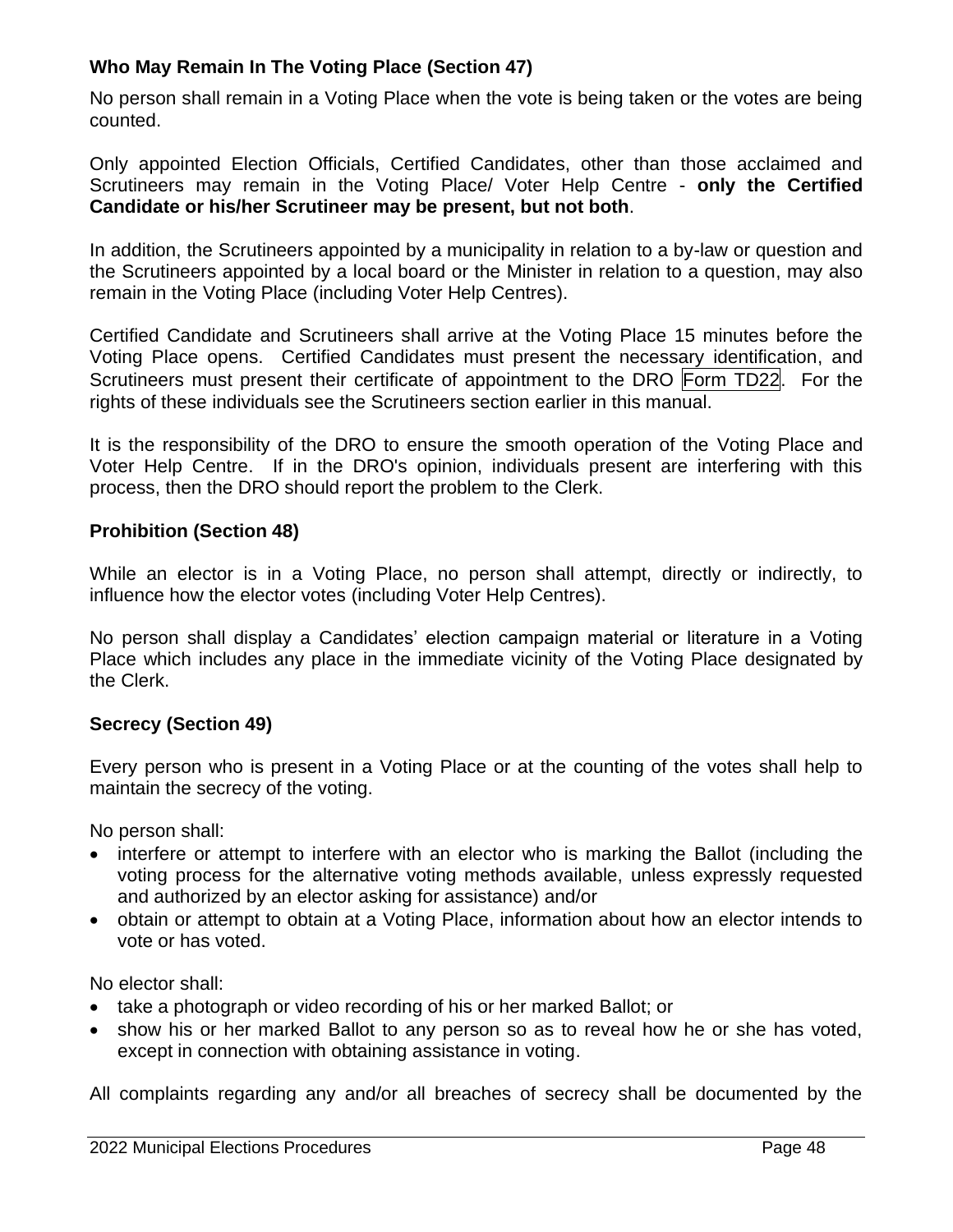Election Official as well as questions and answers of the complainant and, if deemed appropriate, the Clerk shall submit same to the Police for further investigation and prosecution according to the provisions of "Corrupt Practices and Other Offences - Penalties and Enforcement" under Sections 89 and 90 of the Municipal Elections Act, 1996.

# **Who Is Entitled To Vote (Section 51)**

Any elector whose name appears on the Voters' List or who can produce a completed "Application to Amend Voters' List" Form EL15 authorizing his/her name to be added to the Voters' List, is entitled to vote.

Each elector is entitled to vote for as many Candidates for an office as there are members to be elected to that office, but only once for each Candidate.

An elector is entitled to vote only once on a by-law or question.

An elector is entitled to vote only once for a School Board Trustee. Votes for School Board Trustees must be cast in the municipality where the elector resides.

If an elector's name inadvertently appears more than once on the Voters' List, the elector shall not vote more than once.

It is possible for an elector's name to appear on the Voters' List of more than one municipality. That elector may be eligible to vote in both municipalities. For example, a person listed as a resident elector in one municipality and a non-resident elector in another municipality is entitled to vote in each, provided they are not voting for the same office more than once.

## **Revisions and Amendment of Voters' List [Section 52 (2)]**

When an elector arrives to vote at an in-person Voting Place, with an "Application to Amend Voters' List" Form EL15, the DRO shall ensure the form is signed by the Clerk. The elector would have received the EL15 form from the Clerk and their information would have been entered into the system via the Enumerator Module by the RO or DRO, and a PIN assigned to the elector, and a Voter Instruction Letter provided to the elector when they were given the Form EL15. The elector has the option of being issued either a paper Ballot, or the option to vote via alternate method. If the elector opts to take a paper ballot, their profile in the system will be updated reflecting their choice (marked as "Manual" in the system), and the PIN they were issued will be disabled to ensure it cannot be used to electronically cast a ballot in the election. The form is then placed in the envelope provided.

If a person arrives to vote at an in-person Voting Place, their name will be searched on the eVoting System, and if they are not in the system they can be enumerated and added to the system. The DRO shall request Proof of Identification and residence as prescribed in *O. Reg. 304/13* as part of the enumeration process, and require an "Application to Amend Voters' List" Form EL15. That person's name and address is automatically added to the Voters' List maintained by the system, and they will be assigned a new Voter Information Letter containing a new Personal Identification Number (PIN). Once enumerated, they have the option to be issued either a paper Ballot, or to vote via alternate method. If the elector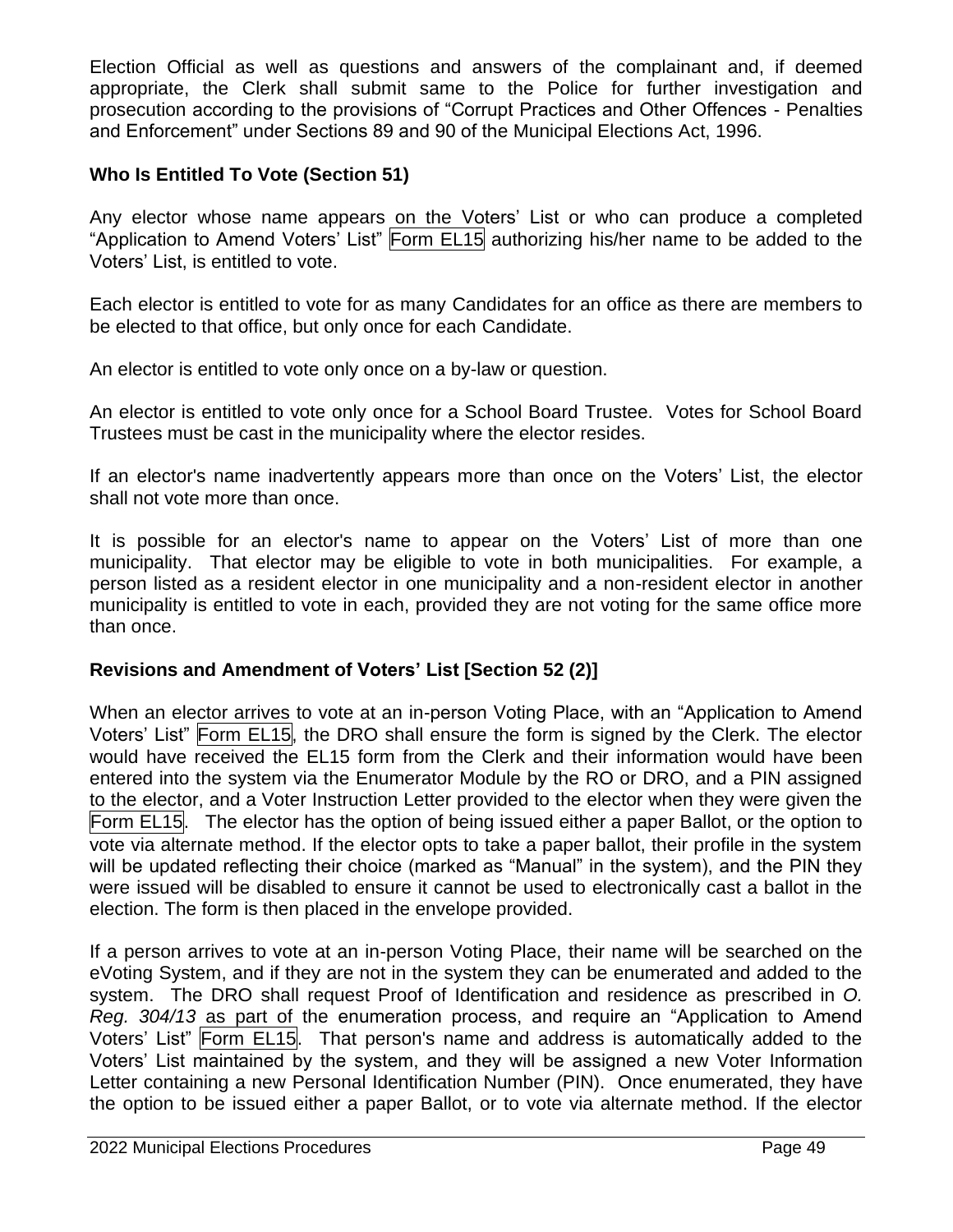opts to take a paper ballot, their profile in the system will be updated reflecting their choice (marked as "Manual" in the system), and the PIN they were issued will be disabled to ensure it cannot be used to electronically cast a ballot in the election.

Where a person on the Voters' List has lost his or her Voter Information Letter or Personal Identification Number (PIN), did not receive it in the mail, or does not have access to it, he or she can attend the Voter Help Centre to receive a new one. The authorized Election Official will disable the voter's lost Personal Identification Number (PIN) and electronically mark it in the system with the appropriate details. Upon providing Satisfactory Identification to an Election Official, and completion of*" Application for Re-Issue of a Voter Information Letter (Lost and Unused)"* Form TD42, which includes an Oath be taken by the voter, a new Voter Information Letter containing a new Personal Identification Number (PIN) shall be issued.

# **Voting Procedure [Section 52 (1)]**

## Paper Ballots:

As each voter arrives at the Ballot issuing table, the DRO shall request the elector to state their name, and the DRO will look up the elector in the system using the DRO Module. If the elector is found on the list, and their profile indicates they have not cast an electronic ballot, or previously cast a paper ballot, the DRO will click the "Make Manual" box on the elector's profile. The DRO then issues the elector a paper ballot. This action disables any PIN that has been assigned to the elector and prevents the PIN from being used to cast an electronic ballot (i.e., via alternative methods) in the election. This action also prevents the elector from coming into the paper polling location later and attempting to acquire another paper ballot, as their profile will show that they have already been issued a paper ballot.

In the event an elector's name does not appear to be in the system, the DRO shall direct the voter to an Election Official located in the Voter Help Centre to determine eligibility as a voter. The Election Official shall, upon establishing the voter's eligibility in accordance with the provisions of the Municipal Elections Act, 1996 and upon the voter providing Satisfactory Identification, electronically enumerate the elector which will add the person to the Voters' List and assign a PIN.

Prior to giving a paper Ballot to a qualified elector, the DRO must mark his/her initials on the back of the Ballot, so that they are clearly visible before the Ballot is delivered to a voter, and may provide a secrecy folder to each person to whom a Ballot is provided at the same time as the Ballot is provided.

If an elector requests an explanation of the voting procedure, the DRO or the Election Official/ Poll Clerk must briefly and accurately explain the procedure.

Please refer to **By-law No. 2022-041** to review the procedure for the use of vote-counting equipment.

#### Alternative Voting Methods (Internet/ Telephone):

Refer to Section 7 of the **Alternative Voting Method Procedures for internet and telephone voting** procedures.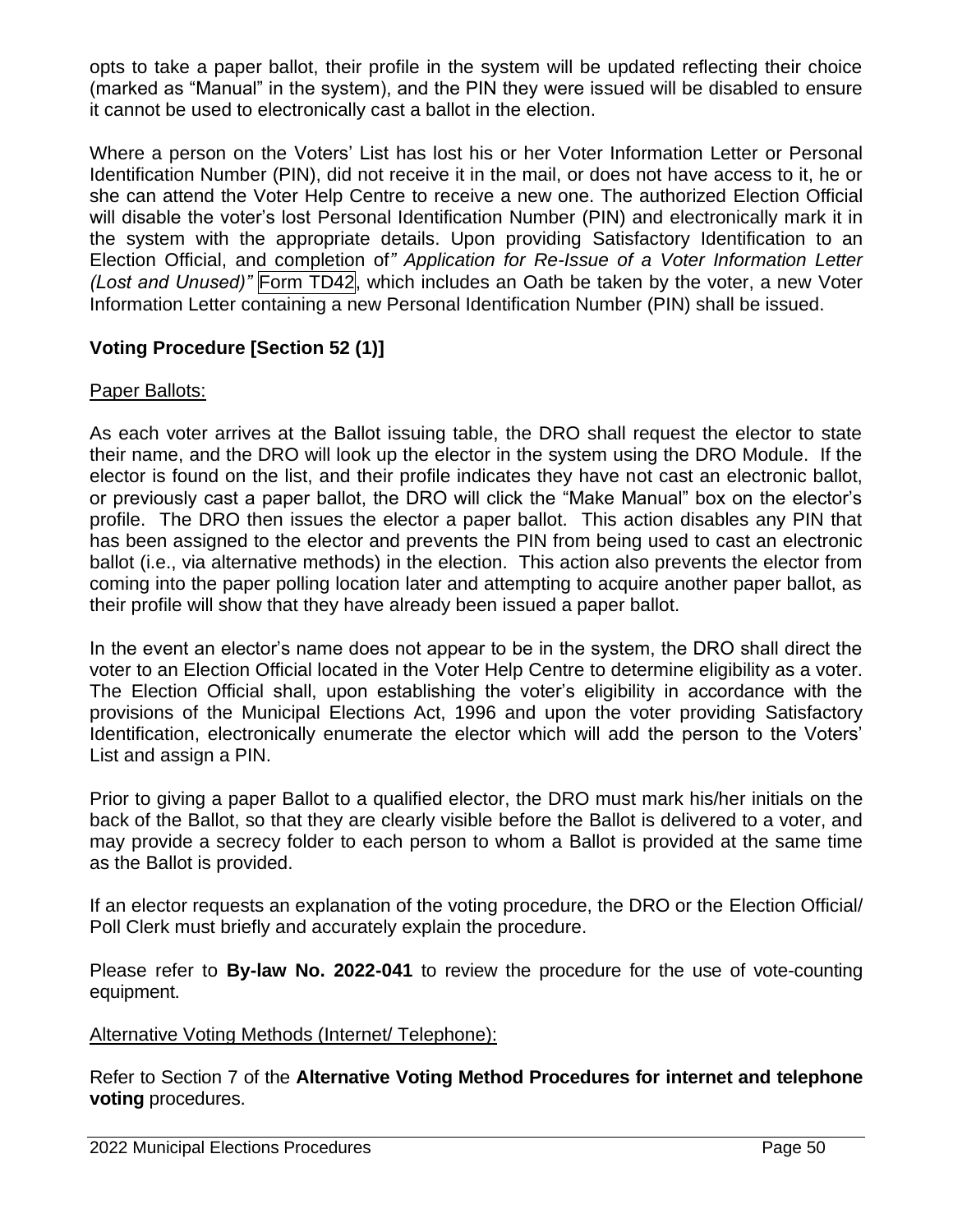## **Requirement to Provide Proof of Identity**

All Eligible Electors will be required to provide proof of identity and residence as per *O. Reg.*  304/13, or complete the "Declaration of Identity" **PR** Form 9 to obtain a Ballot at the Voting Place (completed by persons whose names appear on the voters' list and who do not present the prescribed proof of identity and residence).

#### **Marking the Paper Ballot [Section 52 (1), (3), (4)]**

The elector shall:

- proceed immediately to the voting booth;
- mark the Ballot by filling in the space provided to the right of the name of the Candidate for whom the elector intends to vote for (or to the right of the by-law or question response for which the elector intends to vote for);
- after marking the Ballot the elector shall:
	- o insert the Ballot into the secrecy folder, if provided;
	- $\circ$  leave the compartment without delay. If a secrecy folder was not provided, without showing the face of the Ballot to anyone, hold the Ballot face down to hide the names of the Candidates (or the question) and the marks upon the face of it, as to expose the initials of the DRO, or follow the directions provided by the DRO; and
	- o deliver the Ballot as instructed to the DRO, or to the Election Official/ Tabulator (AVT) Clerk at locations where Vote Tabulators are being used.

Upon delivery of the Ballot to the DRO or to the Election Official/ Tabulator (AVT) Clerk by the elector, the Ballot will be placed into the ballot box, or in the vote tabulator as to not in any way disclose the names of the Candidates or marks made by the elector. A person whose Ballot is being placed in the vote tabulator will be requested to wait until the Ballot has been accepted by the vote tabulator and stored into the ballot box.

A person whose Ballot has been placed in the ballot box shall be deemed to have voted and is not, under any circumstances, entitled to another Ballot. The elector shall forthwith leave the Voting Place.

A person whose Ballot has been placed in the vote tabulator and the Ballot is returned by the vote tabulator i.e., overvoted Ballot or damaged or defective Ballot, the Tabulator (AVT) Clerk shall direct the elector back to the DRO, and the DRO shall mark the Ballot "cancelled", place the Ballot in the cancelled Ballot envelope and provide another Ballot to the voter.

If a Ballot is returned by the vote tabulator and the voter who delivered the Ballot declines to accept another Ballot, the Tabulator (AVT) Clerk shall override the Ballot so that the AccuVote accepts the Ballot. If the Ballot cannot be overridden the Tabulator (AVT) Clerk will mark the Ballot "declined" and return it to the DRO who issued it.

For more information, refer to the **Use of Vote Tabulator Procedures, Section 9 – Procedure at the Voting Place.**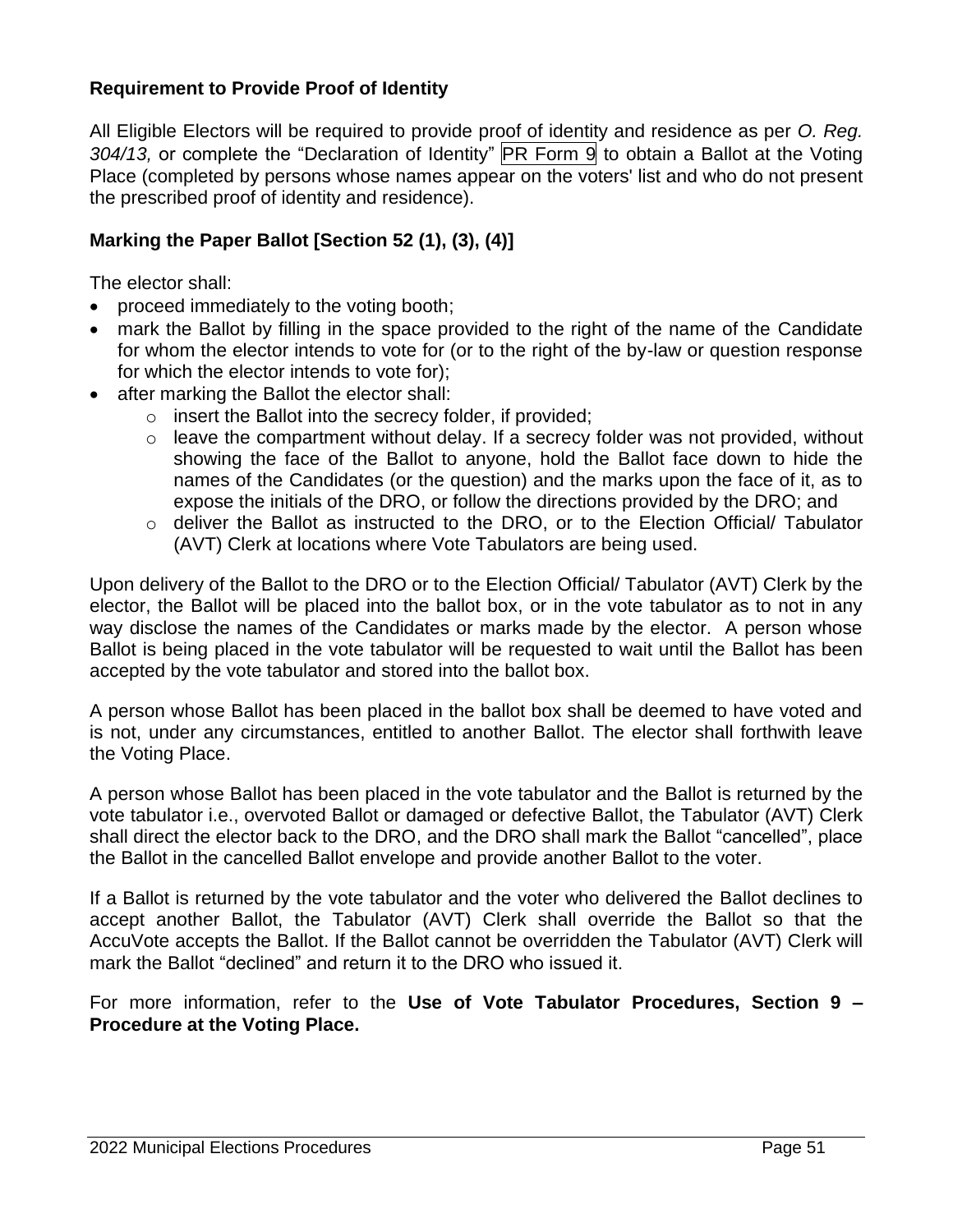## **Forfeited Ballots [Section 52 (5)]**

An elector is no longer entitled to vote if, after receiving a Ballot, he or she leaves the Voting Place without returning the Ballot. The DRO should then mark "forfeited vote" on the Voters' List.

# **Proxy Voting [Section 44 (8)]**

Proxy voting provisions are not applicable at the 2022 Municipal and School Board Elections conducted in accordance with By-law No. 2022-041, adopted by Council at the March 1, 2022 Regular Council meeting.

## **The Record Shows an Elector Has Already Voted**

Where an eligible voter has attempted to validate his or her PIN and they have determined that the PIN has already been used, the voter can attend a Voter Help Centre, bringing Satisfactory Identification and have an Election Official confirm that the PIN has been used. The Election Official will follow the procedure outlined in **Section 7.11 of the Alternative Voting Method Procedures**, and the voter shall complete and sign an "*Application for Re-Issue of a Voter's Information Letter (Used by an Impersonator*)" Form TD43, prior to authorizing the re-issuance of a new Voter Information Letter which contains a new PIN.

# **Challenging Eligibility [Section 52 (2)]**

If the DRO, Certified Candidate or Scrutineer objects to the person voting, the DRO shall have the fact of the object and by whom it was made recorded on the Voters' List.

When an objection has been made, the DRO shall give the person a Ballot if the person takes the "Oath of Qualification" Form EL26. If the person refuses, a Ballot must be refused and the words "refused to affirm" or "refused to be sworn" must be entered opposite that person's name on the Voters' List.

## **Electors Requiring Assistance [Section 52 (4)]**

The Election Official may permit an elector who needs assistance in voting to have such assistance as the Election Official considers necessary.

#### **Oral Oath to Vote with Assistance**

A voter who requires such assistance to vote may ask the Election Official for assistance. The Election Official shall require the voter making the request to take the Oral Oath to Vote With Assistance on the "Oral Oaths At Voting Place" Form TD24, and then vote as directed by the voter. Any other person present must withdraw until the voter finishes instructing the Election Official.

## **Oral Oath of Friend of Elector**

In lieu of the Election Official voting for a voter, the voter may request that a Friend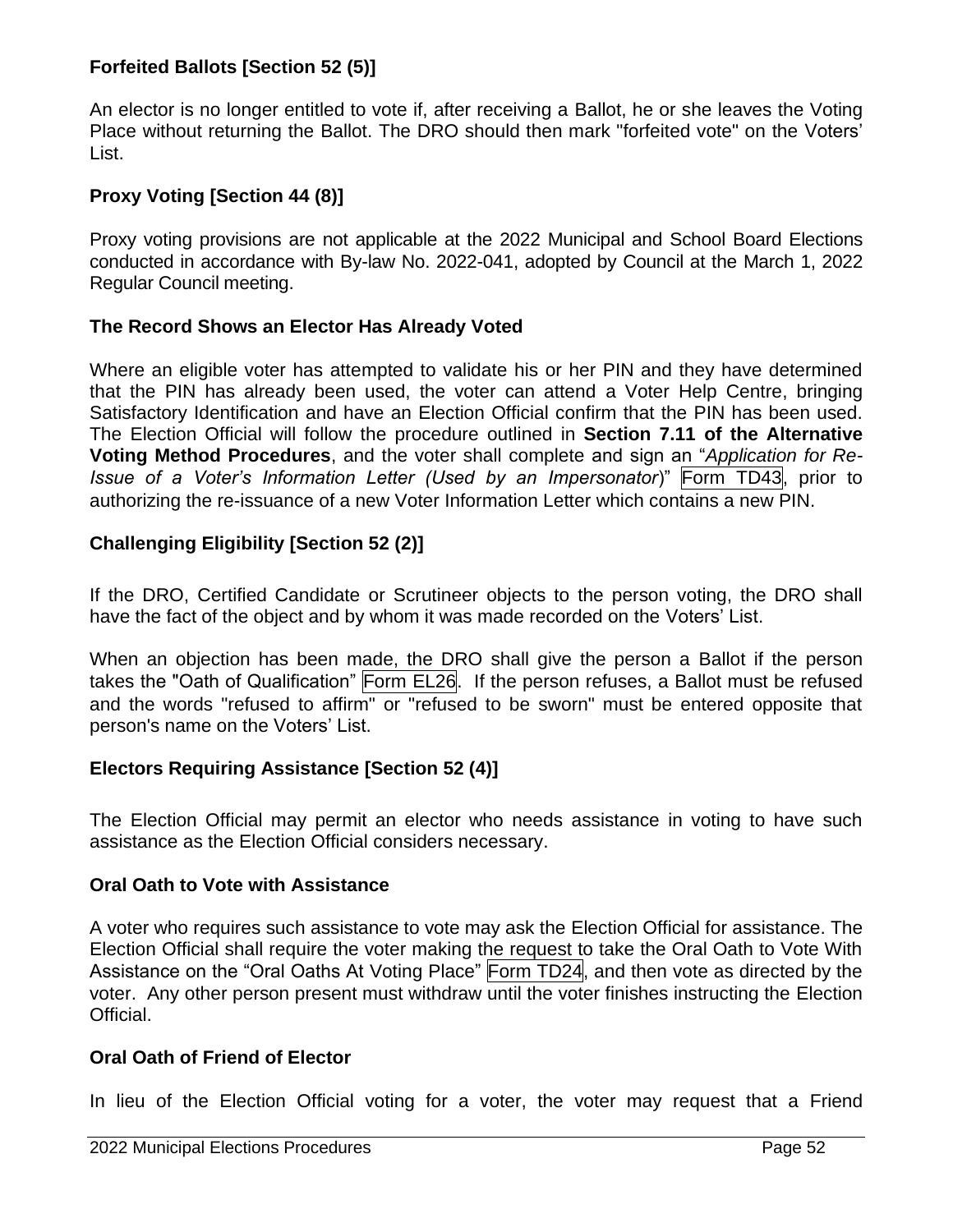accompany the voter into the voting booth and vote for the voter. Any Friend who is permitted to vote shall be required to take the Oral Oath of Friend of Elector on the "Oral Oaths At Voting Place" Form TD24. No person shall be allowed to act as a Friend of more than one voter at a Voting Place, except a Voting Place established under Section 45 (7) (Voting Places in institutions, retirement homes).

#### **Oral Oath of Interpreter**

Where the Election Official does not understand the language of a voter, an interpreter, provided by the voter, shall take the Oral Oath of Interpreter on the "Oral Oath At Voting Place" Form TD24, and shall translate the oaths as well as any lawful questions put to the voter.

## **Attending To Elector [Section 45 (8) – (10), 47 And 48]**

#### **Attendance on Resident**

The Deputy Returning Officer may attend to an elector who is a resident of the institution or retirement home to allow him or her to vote.

#### **Attendance on Electors with Disabilities**

To allow an elector with a disability to vote, a DRO shall attend on the elector anywhere within the area designated as the Voting Place.

#### **Other Persons**

Certified Candidates, Scrutineers and Election Officials are entitled to accompany a DRO when he or she attends on a resident of the institution or retirement home, or an elector with a disability. However, no person other than the DRO and if applicable, a person providing assistance, shall be present when the elector is marking the Ballot.

## **Declining To Vote – Paper Ballots [Section 52 (5), (6)]**

If an elector returns a Ballot to the DRO and indicates that the elector is declining to vote, the elector is no longer entitled to vote and the DRO shall immediately write the word "declined" upon the Ballot, and place the Ballot in the envelope provided for declined Ballots. The declined Ballot shall be recorded, and will count toward the total number of votes cast.

Where a composite Ballot is in use, and an elector declined the right to vote for a particular office, the elector should be issued a Ballot and should mark the Ballot except for the office being declined. The marked Ballot should be returned to the DRO and placed in the Ballot box - no other steps are necessary.

If the elector declines the entire Ballot, the DRO should proceed with the procedure for declined Ballots.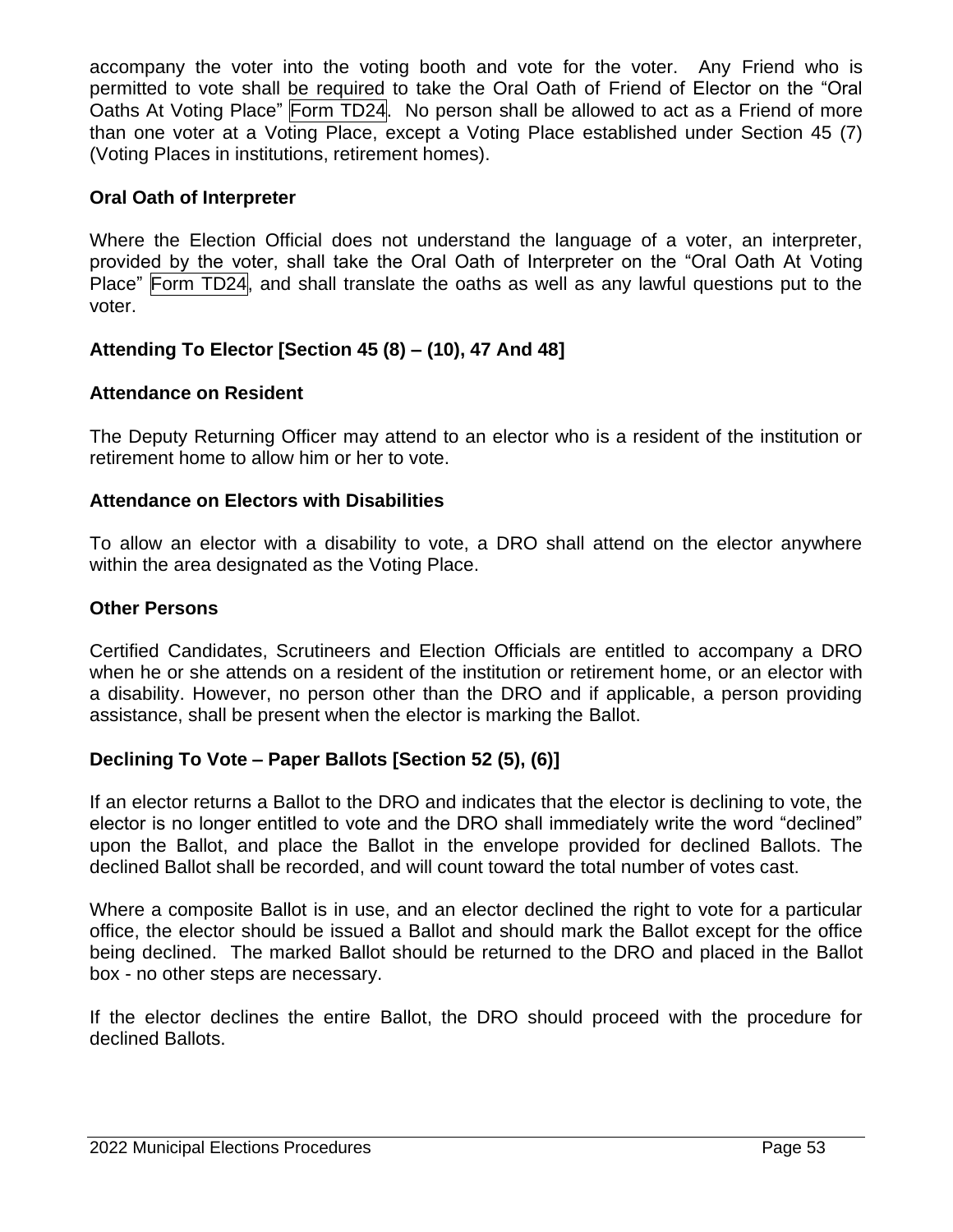### **Cancelled Paper Ballots**

An accidentally spoiled Ballot may be returned to the DRO in exchange for a new one. The DRO must immediately write "cancelled" on the Ballot, and place it in the envelope provided for cancelled Ballots.

The cancelled Ballot shall be recorded, so that the total number of Ballots issued are recorded; however, they do not count toward the total number of votes cast.

#### **Advance Vote (Section 43)**

#### **Closing of Advanced Voting Place**

The DRO shall close the Voting Place promptly at the time specified by the Clerk. Every elector qualified to vote at the Voting Place whom is inside the Voting Place at the time fixed for closing of the Voting Place, is entitled to vote.

Tabulator (AVT) Clerk - At the end of the Advance Voting, after every Ballot has been inserted into the tabulator, the Tabulator (AVT) Clerk shall TURN the tabulator OFF. Then remove the memory card and tear the "0" report off the tabulator and insert them in the same envelope, seal it and give to the Municipal Clerk. Immediately after, the Tabulator (AVT) Clerk shall mark the ballot box as "Advance Voting and the date" without interference with the seal affixed to the ballot box at the opening of the advanced Voting Place. The Tabulator (AVT) Clerk shall seal the ballot box(es) by placing seals over the Ballot slot so that Ballots cannot be deposited or withdrawn from it without breaking the seals. Any Candidate or Scrutineer present who desires to do so can affix his or her seal to the ballot box in such a manner that it cannot be opened or any paper Ballots deposited or withdrawn from it without breaking the seals. The Tabulator (AVT) Clerk shall deliver the ballot box and the memory card to the DRO or Municipal Clerk for safekeeping.

DRO - At the close of the Advance Voting, the DROs shall prepare and deliver to the Municipal Clerk the "Certificate and Receipt for Ballots" Form EL25(A). The DRO will place all cancelled, declined and unused Ballots for each office, by-law or question in separate envelopes, and clearly endorse upon each envelope an indication as to its contents. The DRO shall also return all other election materials and documents used at the advanced Voting Place to the Municipal Clerk.

## **Closing The Voting Place on Voting Day [Section 46 (1), (4)]**

The Voting Place shall be closed at exactly 8:00 p.m. Every elector qualified to vote at the Voting Place whom is inside the Voting Place at the time fixed for closing of the Voting Place, is entitled to vote.

Tabulator (AVT) Clerk **–** At the end of the Regular Voting, after every Ballot has been inserted into the tabulator, and for the Tabulator (AVT) Clerk located in New Liskeard this will include the paper ballots from the institutions/ retirement homes located in New Liskeard, and for the Tabulator (AVT) Clerk located at City Hall this will include the paper ballots from the institutions/ retirement homes located in Haileybury. The Tabulator (AVT) Clerk shall print out two copies of the vote results for its Voting Place allowing at least 1" of paper between the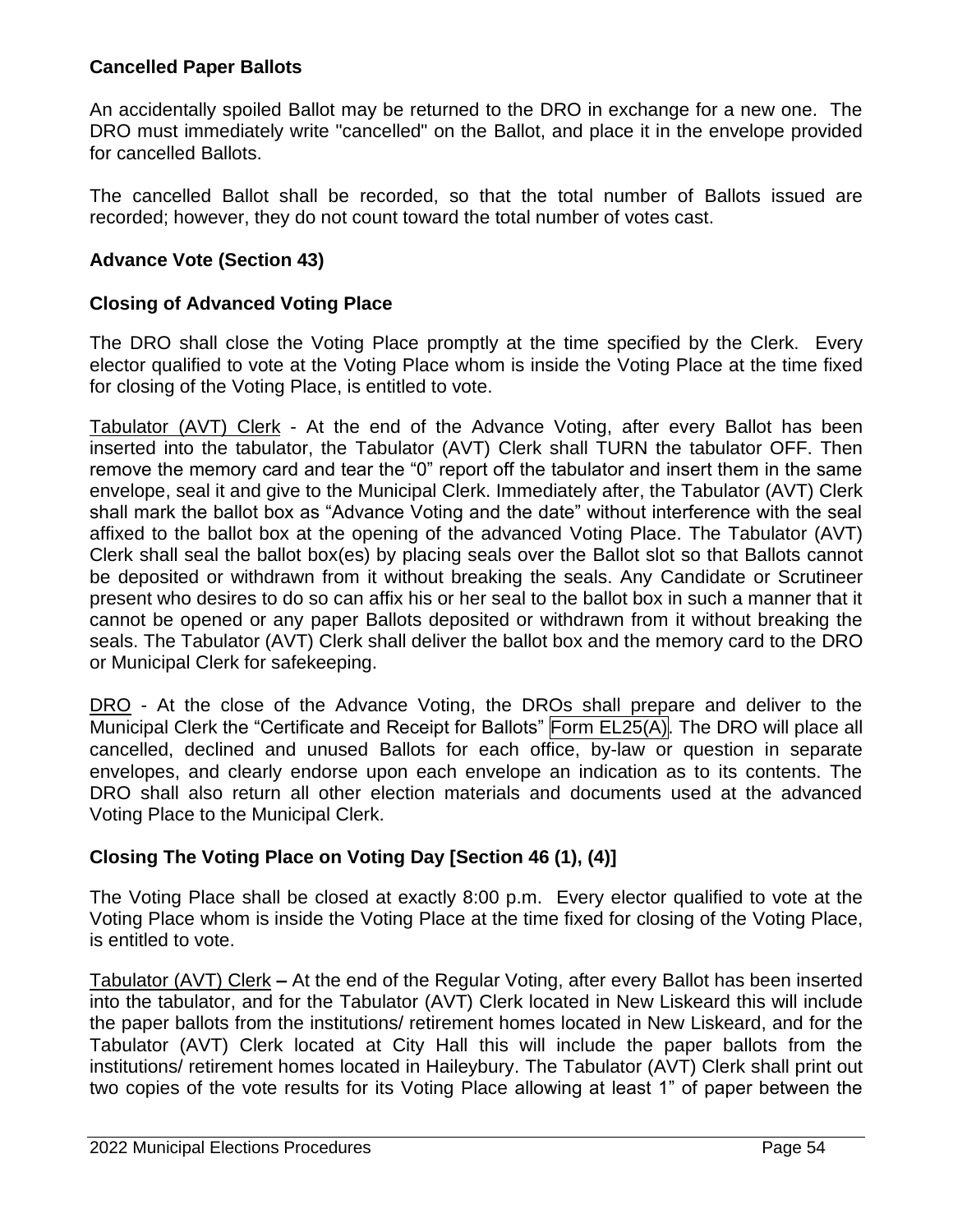reports for signatures. The Tabulator (AVT) Clerk will tear off both copies of the print out and sign the record along with the DRO and any other witnesses that he/she deems appropriate i.e. Scrutineers, Candidates, Voting Officers, etc. The Tabulator (AVT) Clerk shall remove the memory card and place it in the assigned envelope with a copy of the report. The other copy of the report will be given to the DRO, who in turn will be provided to the Municipal Clerk, so he/she can report the election results to the public.

The Tabulator (AVT) Clerk located at the:

- City Hall Voting Place will also be given the memory card for the Advance Votes from that location;
- Riverside Place Voting Place will also be given the memory card for the Advance Votes from that location, and
- Dymond Hall Voting Place will also be given the memory card for the Advance Votes from that location,

and he/she will repeat the process to print out the vote results from the Advance Vote, affix required signatures, placing each memory card in the assigned envelope with its corresponding copy of the printed signed report. The Tabulator (AVT) Clerk will then give the other copy of each of the report for Advance Votes to the DRO, so he/she can report in the results to the Municipal Clerk.

Immediately after, the Tabulator (AVT) Clerk shall mark the ballot box as "Regular Voting, the date and the Voting Place" without interference with the seal affixed to the ballot box at the opening of the advanced Voting Place. The Tabulator (AVT) Clerk shall seal the ballot box by placing seals over the Ballot slot so that paper Ballots cannot be deposited or withdrawn from it without breaking the seals. Any Candidate or Scrutineer present who desires to do so can affix his or her seal to the ballot box in such a manner that it cannot be opened or any ballots deposited or withdrawn from it without breaking the seals. The Tabulator (AVT) Clerk shall deliver the ballot box and the memory cards to the DRO or Municipal Clerk for safekeeping.

DRO - At the close of the Regular Voting, the DRO will place all cancelled, declined and unused Ballots for each office, by-law or question in separate envelopes, and clearly endorse upon each envelope an indication as to its contents. The DRO shall also return all other election materials and documents used at the Voting Place to the Clerk.

Refer to **Section 14 of the Alternative Voting Method Procedure** for Closing & Deactivation of the Telephone and Internet Voting Service.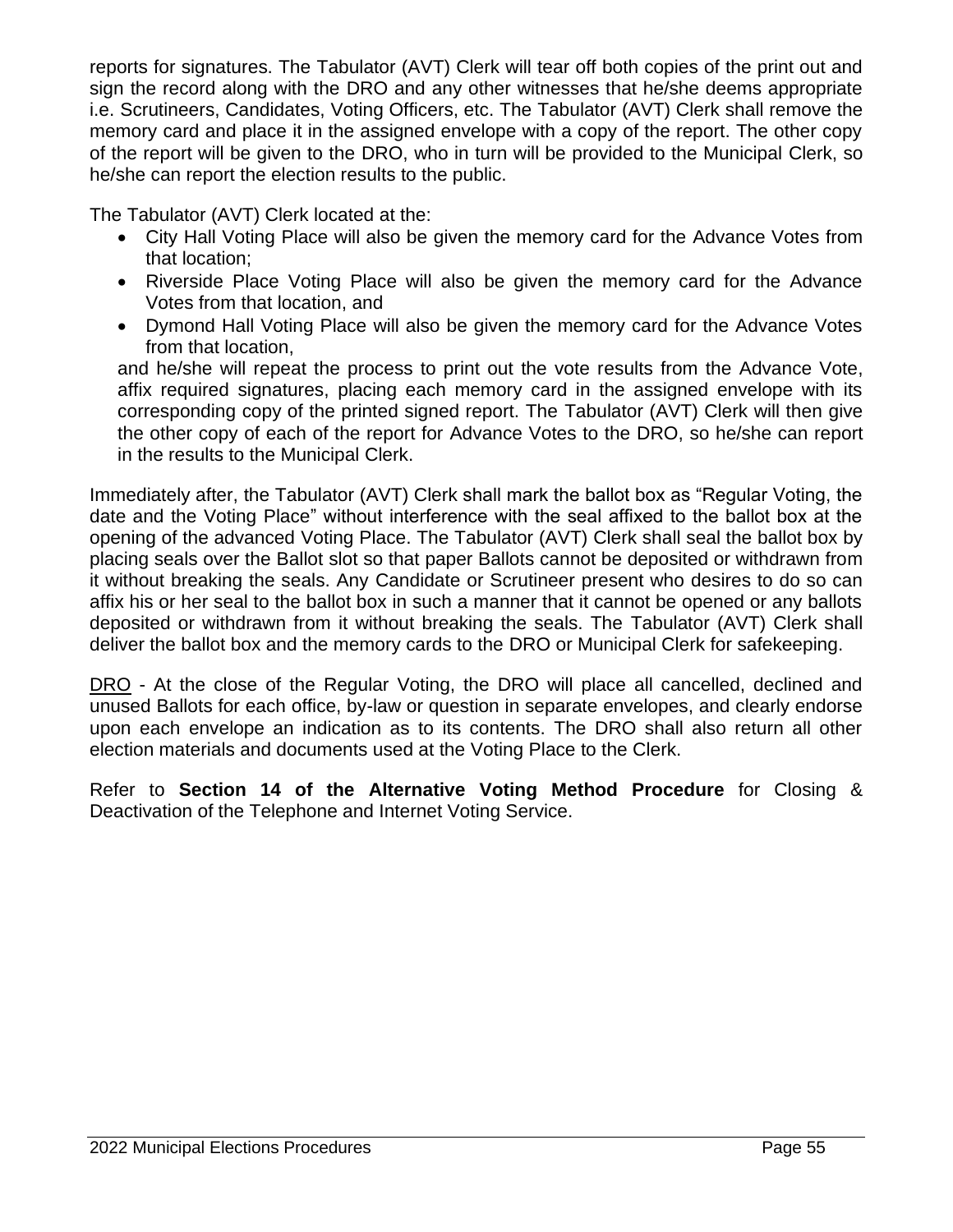# **15. Count Procedures**

# **Counting The Votes [Section 54 (1)]**

In accordance with the **Alternative Voting Method Procedures, Section 14**, upon the close and deactivation of the telephone/ internet eVoting Service, the Clerk/ Returning Officer shall request the tabulation of the results for each Candidate.

If a vote tabulator has been used to tabulate the votes cast in a Voting Place, **refer to Section 9 of the Procedure for use of Vote Tabulators**.

For manually counted Ballots (example: School Board Trustees), immediately after the close of voting on Voting Day, the Election Officials shall open the ballot box for his/her poll and proceed to count the number of votes for each Candidate.

The Ballots cast at the Advance Vote, and votes cast at all four institutions/ retirement homes located within the City on Voting Day, shall be counted by DROs and Election(s) Clerks appointed by the Clerk.

#### **Rejection of Ballots [Section 54 (2)]**

The DRO shall reject from the count all Ballots and votes on a Ballot that do not comply with the following prescribed rules as per *O. Reg. 101/97*:

- all votes on a Ballot, if the Ballot,
	- was not supplied by the Deputy Returning Officer; or
	- contains writing or marks that may identify the elector, or is torn, defaced or otherwise dealt with by the elector in a way that may identify him or her;
- all votes in a Ballot for an office, if votes have been cast for more Candidates for the office than are to be elected;
- all votes in a Ballot on a by-law, if votes have been cast for both the affirmative and negative on the by-law;
- all votes in a Ballot on a question, if votes have been cast for more than one answer on the question;
- any vote in a Ballot, if the vote is not marked inside the space provided for marking the Ballot.

#### **Objections [Section 54 (3), (4)]**

A Scrutineer or Certified Candidate may object to a Ballot, or to the counting of some or all votes in a Ballot, on the ground that the Ballot or votes do not comply with the prescribed rules (for traditional paper Ballots without vote counting equipment). The DRO Shall:

- decide all objections;
- establish a list in which the objections are summarized;
- write the number of each objection on the back of the relevant Ballot and initial the number.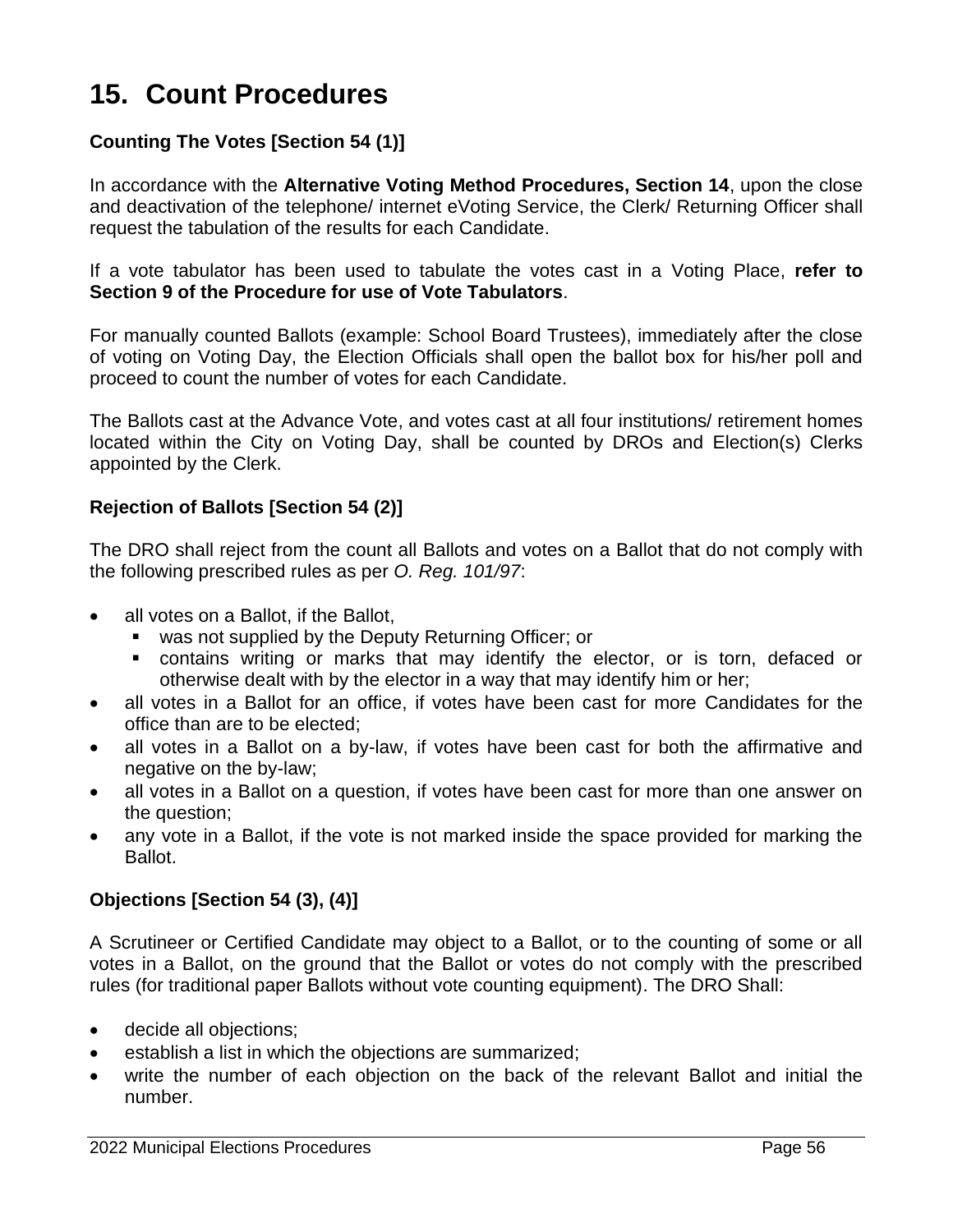# **Materials To Be Delivered by DRO To Clerk (Section 55)**

As soon as possible after counting the votes, the DRO shall:

- prepare a statement supplied by the Clerk, in duplicate, showing the results of the election at the Voting Place;
- place the paper Ballots in the designated sealed envelopes and all other materials and documents related to the election, except the original statement of results and application forms to amend the Voters' List in the ballot box;
- seal the ballot box so that ballots cannot be deposited in or withdrawn from it without breaking the seal;
- deliver ballot box and original statement of results to the Clerk;
- not give a copy of the statement of results to anyone but the Clerk. Scrutineers or Candidates are entitled to receive a copy of the statement of results from the Clerk, on request.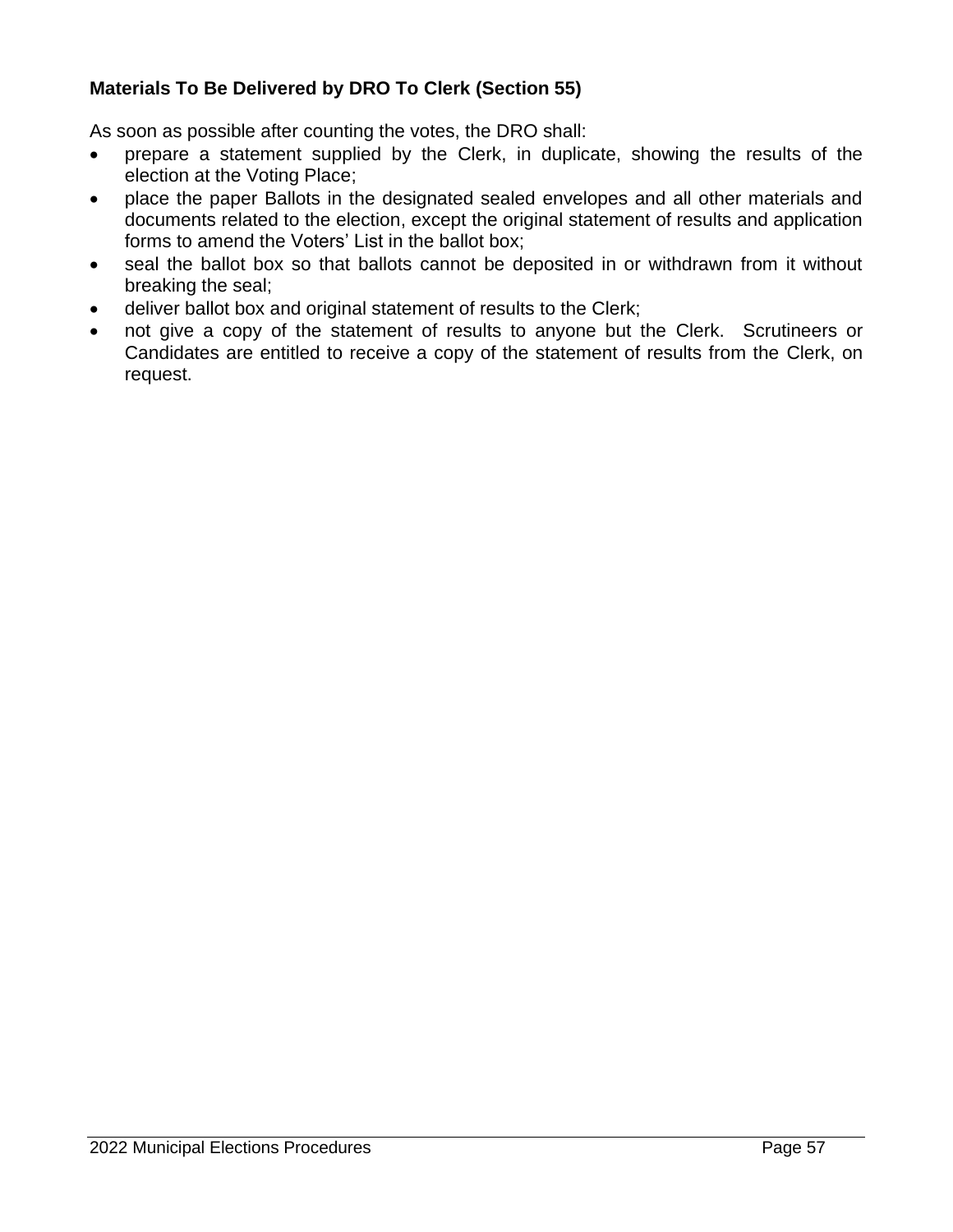# **16. Notice of Results**

## **Notice of Results [Section 55 (3)]**

The Clerk shall report the "unofficial" results, when received from the eVoting Service Provider along with the results received from the Voting Places for the paper Ballots, as soon as practicable after the close of Voting Day. The unofficial results will be posted at the Municipal Office (325 Farr Drive in Haileybury), and other locations as determined by the Clerk.

The Clerk shall send each school board's election results to the respective Clerk handling the school board election as soon as possible after the close of voting on Voting Day.

#### **Declaration [Section 55 (4)]**

As soon as possible after Voting Day, the Clerk shall declare the **Official Results** using the "Declaration of Election Results" Form TD26, and post the results at the Municipal Office (325 Farr Drive in Haileybury), and on the City's website.

Separately, the Clerk responsible for school board elections shall provide the respective school board results to each Clerk using the "Declaration of Election Results" Form TD26.

#### **Information to be Made Available [Section 55 (4.1)]**

As soon as possible after Voting Day, the Clerk shall make the following information available at no charge for viewing by the public on a website or in another electronic format Form EL08:

- 1. The number of votes for each Candidate.
- 2. The number of declined and rejected Ballots.
- 3. The number of votes for the affirmative or negative on a by-law or question.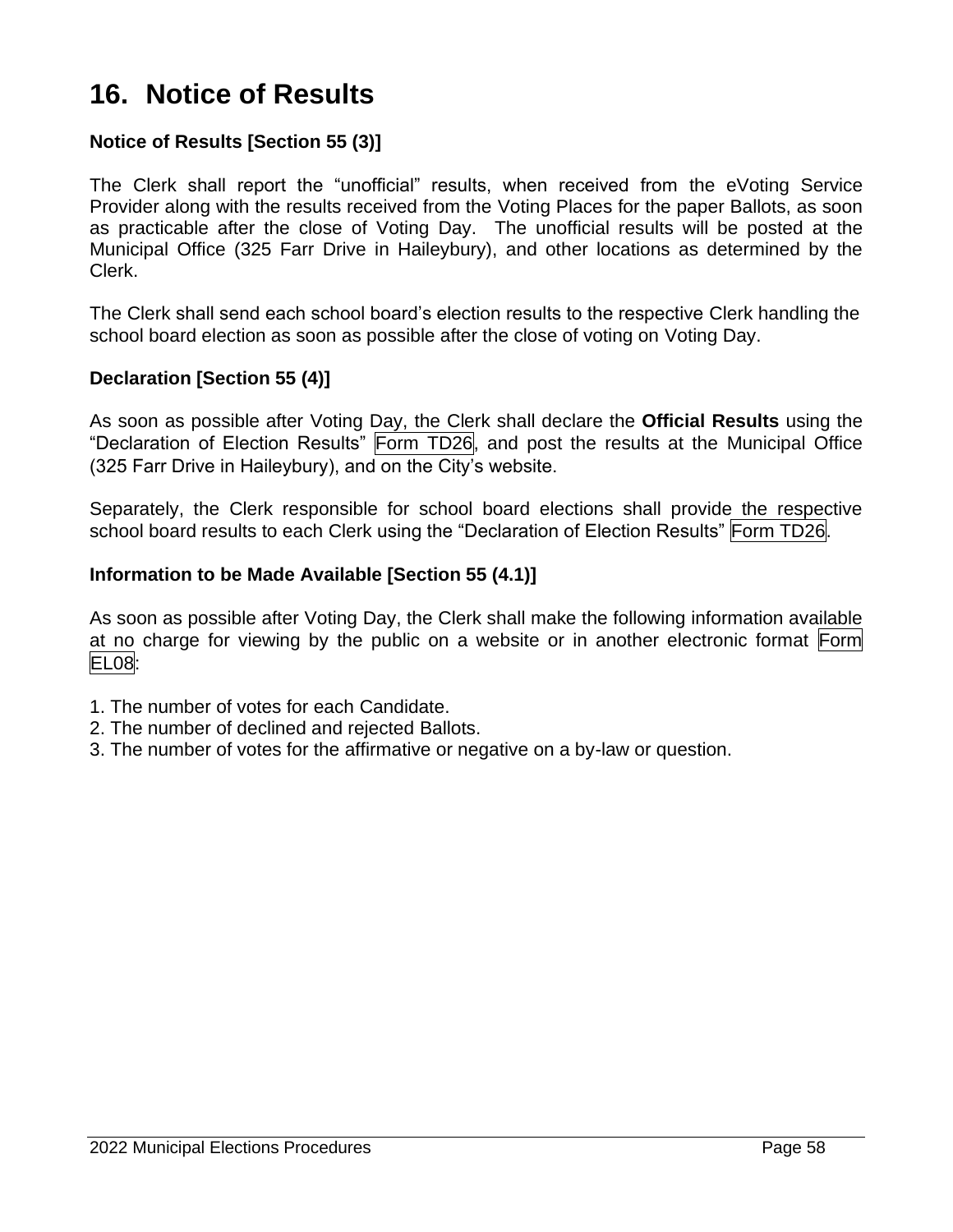# **17. Recount**

### **Manner in Which a Recount is Conducted**

A recount shall be conducted in the same manner as the original count, whether manually or by vote counting equipment [Section 60 (1)], unless ordered otherwise by a judge as per Section 60 (3)*.*

A recount is required when:

- the votes for two or more Candidates who receive the same number of votes and cannot both or all be declared elected to the office (Automatic)
- the votes for the affirmative and negative on a by-law are equal (Automatic)
- the votes for two or more answers to a question are equal (Automatic)

Within 30 days after the declaration of the results:

- by resolution of Council (for Council offices or questions, or by-laws submitted by Council)
- by resolution of local board (for offices on a local board or questions or by-laws submitted by a local board)
- by order of the Minister (for questions submitted by the Minister)
- by order of the Superior Court of Justice

#### **Recount in accordance with Policies**

The Clerk shall hold a recount in accordance with any policy adopted with respect to the circumstances in which the municipality or local board requires the Clerk to hold a recount of the votes cast in an election, if the by-law or resolution is passed on or before May 1 in the year of an election.

#### **Time for Recount**

The recount shall be held within 15 days after the Clerk's declaration of the results of the election or resolution or order to hold a recount is passed or made.

#### **Who Conducts Recount (Section 56, 63)**

The Clerk shall conduct all recounts for elections for which he or she is responsible except recounts conducted by the Superior Court of Justice upon appeal.

#### **Persons entitled to be Present at a Recount (Section 61)**

The following persons are entitled to be present at a Recount:

- the Clerk and any other Election Official appointed for the recount;
- every Certified Candidate for the office involved;
- the applicant, if any, who applied for the recount under s.58;
- legal counsel for any of the above:
- one Scrutineer for each recount station established by the Clerk for every Certified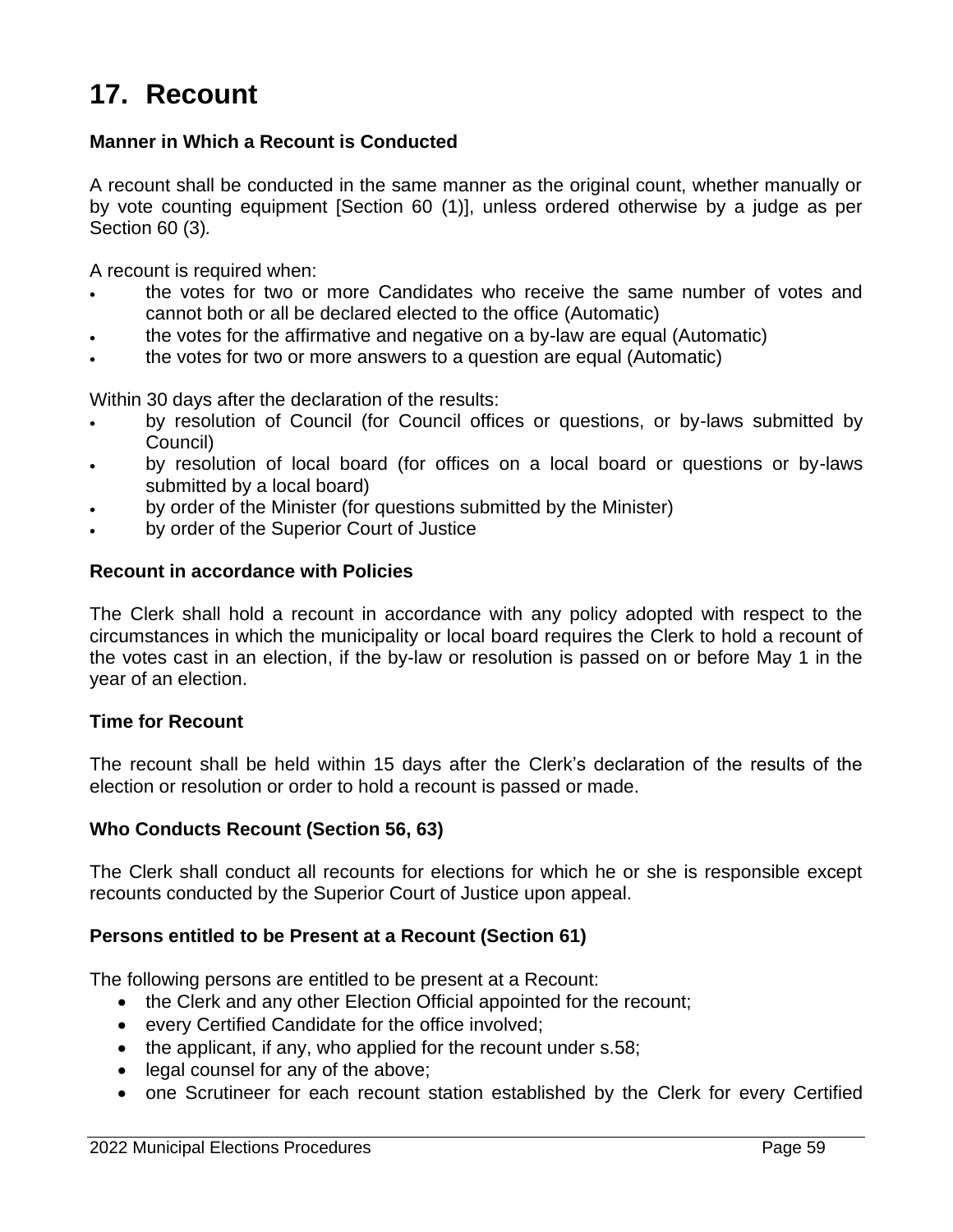Candidate for the office involved and the applicant, who applied for the recount;

- where the recount applies to a by-law or question, the Scrutineers as appointed by Council, a local/school board or the Minister;
- where Scrutineers are appointed under Sections 61 (3) or (4), an equal number must be appointed to represent supporters and opponents of the by-law and for each possible answer to the question;
- any other person may be present with the Clerk's permission.

# **Notification of Recount Date, Time, Place (Sections 56, 57, 58 And O. Reg. 101/97)**

The Clerk shall give notice of the recount date, time and place on "Notice of Recount" Form TD27 to the following:

- all Certified Candidates for the office which is the subject of the recount;
- where a resolution is involved, the Council or local/school board which passed the resolution;
- the Minister when an order has been made;
- the applicant in the case of a court order;
- In the case of a recount concerning an office, by-law or question in respect of which electors of another municipality are entitled to vote, the Clerk who was responsible for the conduct of the vote in the other municipality.

Notice of recount will be given by registered mail or personal service.

## **Process At Recount**

The recount shall be conducted in the same manner as the original count (i.e., Vote Tabulator equipment and internet/telephone voting), and refer to the procedures outlined in **Section 15 of the Use of Vote Tabulators and Alternative Voting Method Procedures** (Internet & Telephone).

# **Declaration By Clerk [Section 62 (4)]**

Unless an application has been made for a judicial recount, the Clerk, on the 16<sup>th</sup> day after the recount is completed, shall declare the successful Candidate or Candidates elected or will declare the result of the vote with respect to a by-law or a question.

The results of the recount shall be posted, at a minimum, in the Municipal Office and on the municipal website using the "Declaration of Recount Results" Form TD28. Such Declaration shall be sent to everyone previously given notice of the recount.

# **Costs of Recount [Section 7 (3), (4)]**

The costs incurred by the Clerk of a local municipality in conducting an election shall be paid by the local municipality as soon as possible after the Clerk has signed a certificate verifying the amount. The municipality is to be reimbursed for its reasonable costs in the following situations:

- a regular election when the recount is for:
	- o an office on a local board or an upper tier municipality
	- o a by-law or question submitted by an upper-tier municipality; or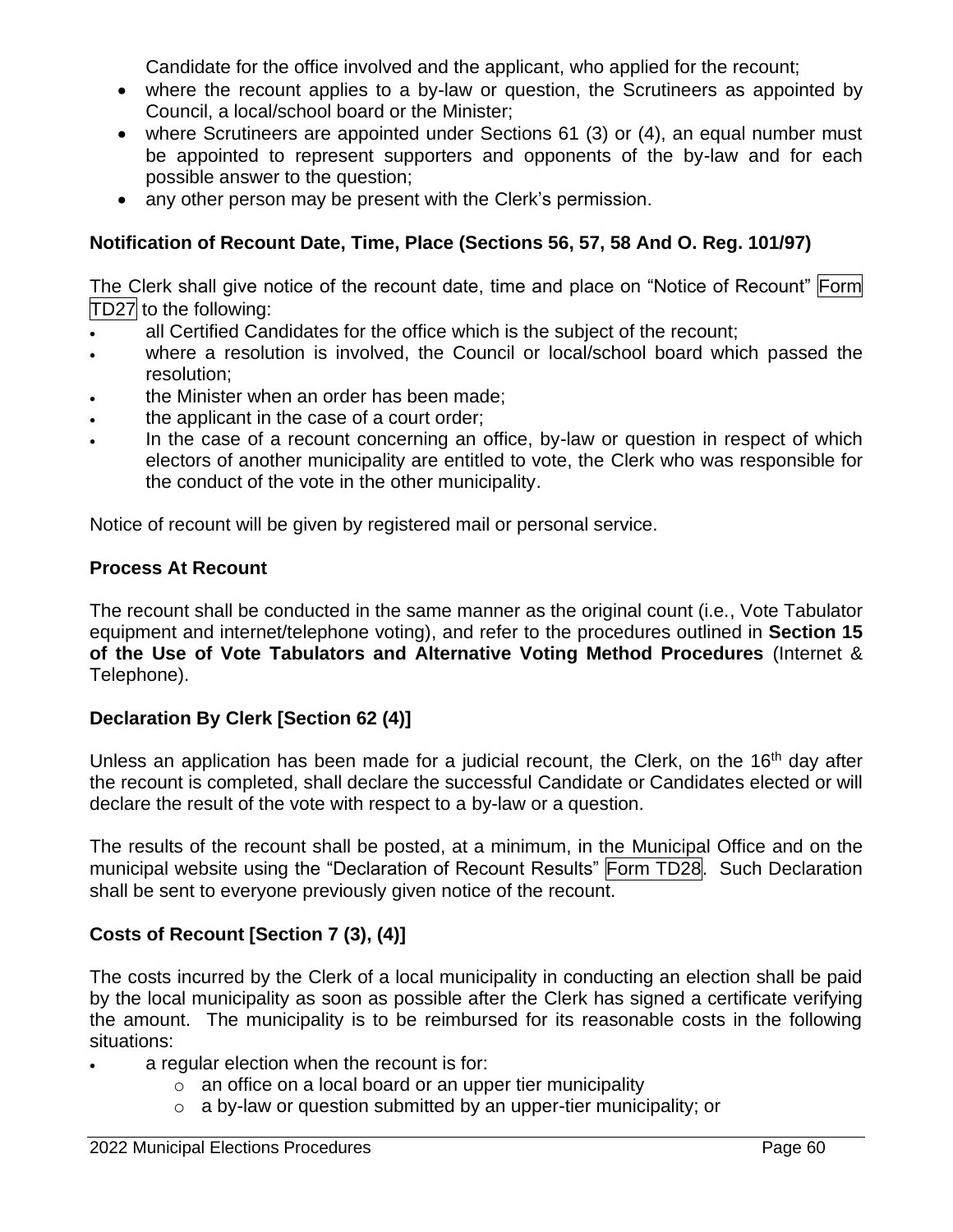- o a question submitted by a local board or by the Minister
- a by-election for a local board or for an upper tier municipality; or for the Minister, or a recount in such a by-election

Any expenses incurred by a Candidate will be the responsibility of the Candidate (i.e.: legal counsel in attendance on behalf of the Candidate).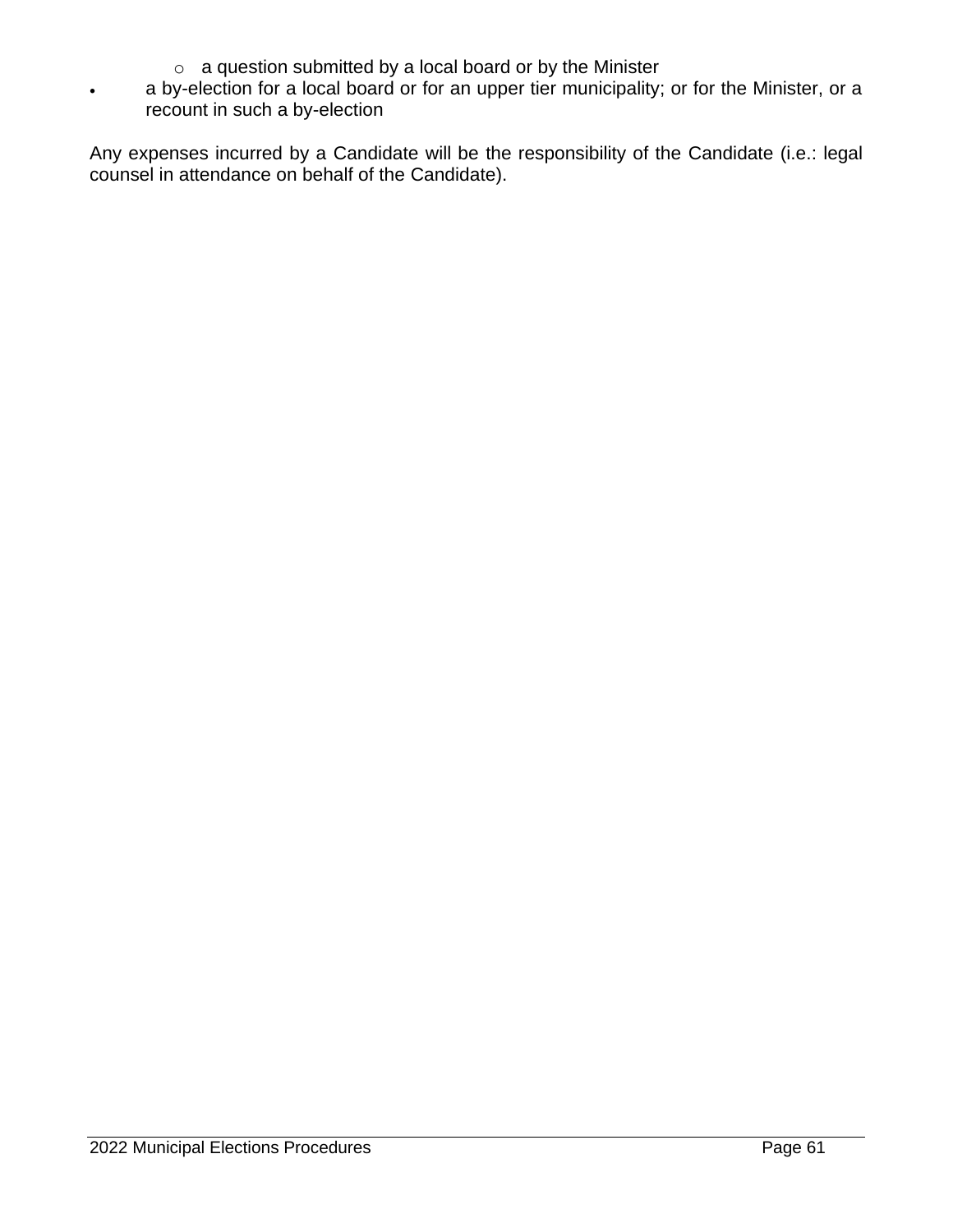# **18. Candidates Financial Statements [Section 88.25 (1) and (9)]**

All Candidates shall file with the Clerk, the "Financial Statement – Auditor's Report" PR Form  $|4|$  on or before 2:00 p.m. on March 31, 2023, reflecting the Candidate's election campaign finances as of December 31 in the year of the election. The earliest the "Financial Statement – Auditor's Report" can be filed is the first day the Municipal Office is open in January 2023.

At least 30 days before the filing date, but no later than March 1, 2023, the Clerk shall give every candidate whose nomination was filed, by registered mail, notice of:

- all the filing requirements of this section;
- the candidate's entitlement to receive a refund of the nomination filing fee if her or she meets the requirements of section 34 (Refund); and
- the penalties set out in subsections 88.23 (2) and 92 (1).

The notice shall be given on "Notice to Candidate of Filing Requirements" Form EL42.

# **Notice of Default [Section 88.23 (1) - (3), 88.25]**

A "Notice of Default" Form EL43 shall be given to the candidate by registered mail, and if the candidate was elected, to the relevant council or local board, in the event that a candidate has not submitted the "Financial Statement – Auditor's Report" on or before 2:00 p.m. on March 31, 2023.

The Clerk shall make available to the public the name of the candidate and a description of the nature of the default. As soon as possible after April 30th in the year following a regular election, and 90 days after Voting Day in a by-election, the Clerk shall make available to the public on a website or in another electronic format, a report setting out all candidates in an election and indicating whether each candidate complied with section 88.25 (Candidates' Financial Statements, etc.).

For questions regarding campaign finances, the Clerk should direct the candidate to Sections 88.22 – 88.25, 88.30 – 88.32.

# **Extension of Campaign Period [Section 88.23 (6) to (8)]**

For further information, refer to the Municipal Elections Act, 1996.

# **Refund of Nomination Filing Fee (Section 34)**

A candidate is entitled to receive a refund of the nomination filing fee if he or she, files the Financial Statement and Auditor's Report, each in the prescribed form, on or before 2:00 p.m. as of March 31, 2023.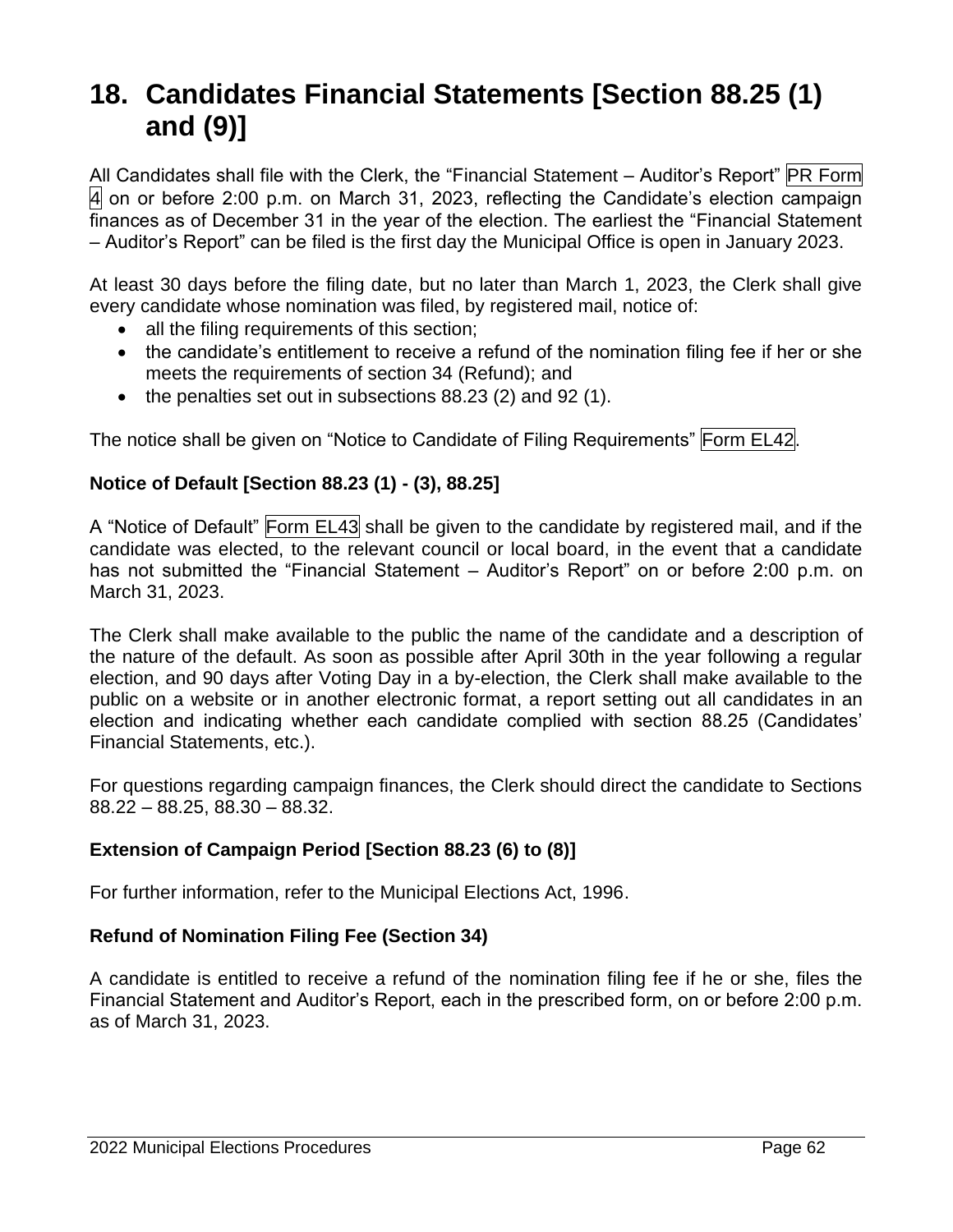# **19. Third Party Financial Statements [Section 88.29 (1) and (7)]**

All Registered Third Parties shall file with the Clerk, the "Financial Statement – Auditor's Report" PR Form 8 on or before 2:00 p.m. on March 31, 2023, reflecting the Registered Third Party's campaign finances in relation to third party advertisements as of December 31 in the year of the election. The earliest the "Financial Statement – Auditor's Report" can be filed is the first day the Municipal Office is open in January 2023.

At least 30 days before the filing date, but no later than March 1, 2023, the Clerk shall give every registered third party that registered in the municipality, by registered mail, notice of:

- all the filing requirements of this section; and
- the penalties set out in subsections 88.27 (1) and 92 (4).

The notice shall be given on "Notice to Registered Third Party of Filing Requirements" Form TD62.

# **Notice of Default [Section 88.27 (1) and (2), 88.29]**

A "Notice of Default – Registered Third Party" Form TD63 shall be given to the registered third party by registered mail, has not submitted the "Financial Statement – Auditor's Report" on or before 2:00 p.m. on March 31, 2023.

The Clerk shall make available to the public the name of the registered third party and a description of the nature of the default. As soon as possible after April 30th in the year following a regular election, or 75 days after Voting Day in a by-election, the Clerk shall make available to the public on a website or in another electronic format, a list of all registered third parties for the election, along with an indication of whether each has filed a financial statement and auditor's report under section 88.29 (1) (Financial Statements, etc. of Registered Third Parties).

For questions regarding third party finances, the Clerk should direct the registered third party to Sections 88.26 – 88.29, 88.30 – 88.32.

## **Extension of Campaign Period [Section 88.27 (3) to (5)]**

For further information, refer to the Municipal Elections Act, 1996.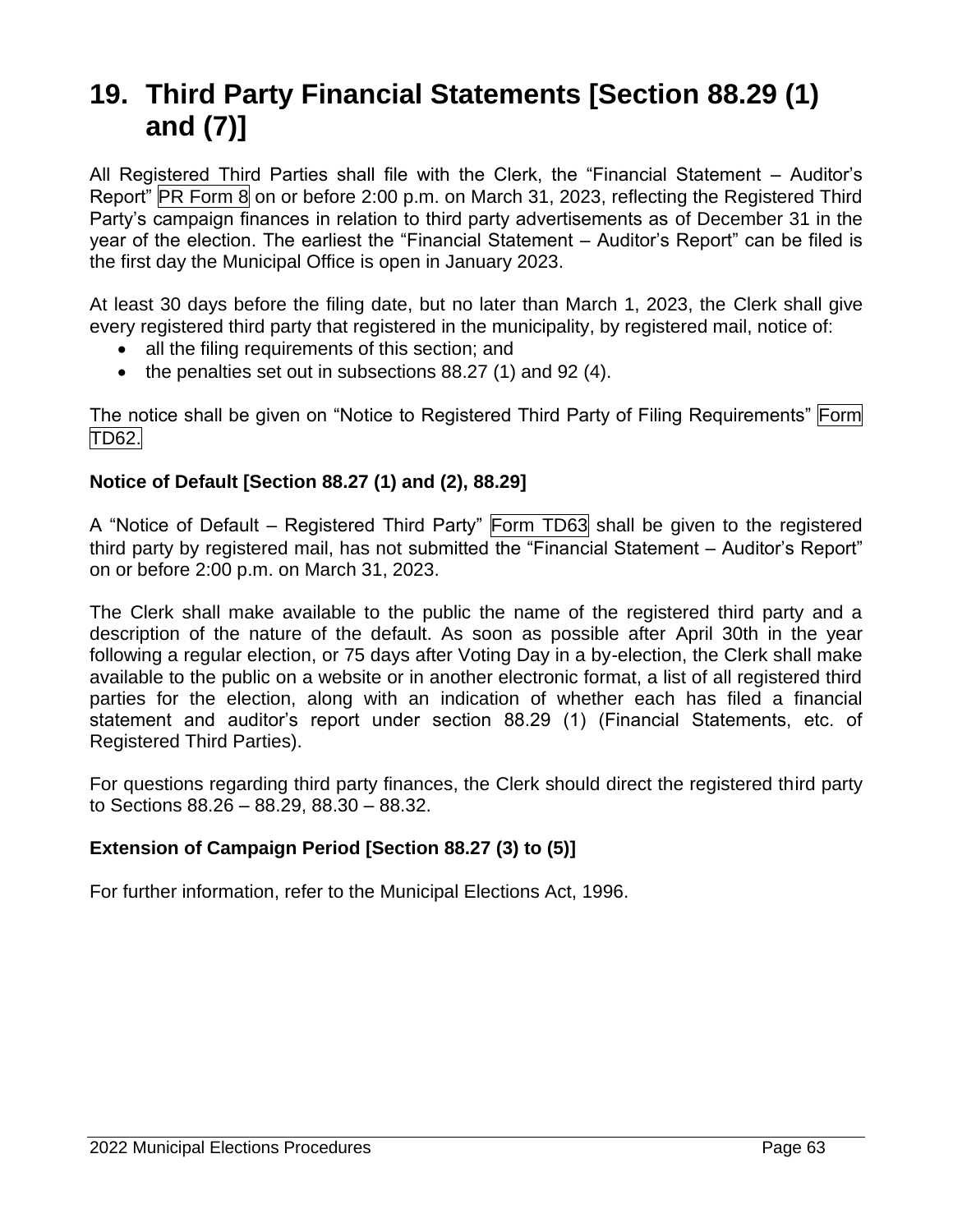# **20. Compliance Audit Committee**

#### **Establish Compliance Audit Committee**

A council shall before October 1 of an election year, establish a committee for the purposes of the Municipal Elections Act, 1996.

In the Timiskaming District a joint compliance audit committee will be established.

Develop a "Terms of Reference" Form TD65 to be adopted by by-law by all participating municipalities.

Each Council shall approve the appointment of members of the Joint Compliance Audit Committee by by-law.

#### **Review Of Contributions to Candidates [Section 88.34 (1) to (4)]**

The Clerk shall review the contributions reported on the financial statements submitted by a Candidate to determine whether any contributor appears to have exceeded any of the contribution limits under section 88.9 (Maximum Contributions to Candidates).

#### **Report, Contributions to Candidates for Council**

As soon as possible after May 1, 2023, the Clerk shall prepare a report identifying each contributor to a Candidate for office on a council who appears to have contravened any of the contribution limits under section 88.9 and,

- (a) if the contributor's total contributions to a Candidate for office on a council appear to exceed the limit under section 88.9, the report shall set out the contributions made by that contributor to the Candidate; and
- (b) if the contributor's total contributions to two or more Candidates for office on the same council appear to exceed the limit under section 88.9, the report shall set out the contributions made by that contributor to all Candidates for office on the same council.

The Clerk shall prepare a separate report in respect of each contributor who appears to have contravened any of the contribution limits under section 88.9.

The Clerk shall forward each report prepared to the Compliance Audit Committee.

See Section 88.30 (2) for supplementary filing date provisions.

#### **Decision Of Compliance Audit Committee Regarding Candidates [Section 88.34 (8)]**

Within 30 days after receiving a report regarding Contributions to Candidates, the Compliance Audit Committee shall consider it and decide whether to commence a legal proceeding against a contributor for an apparent contravention.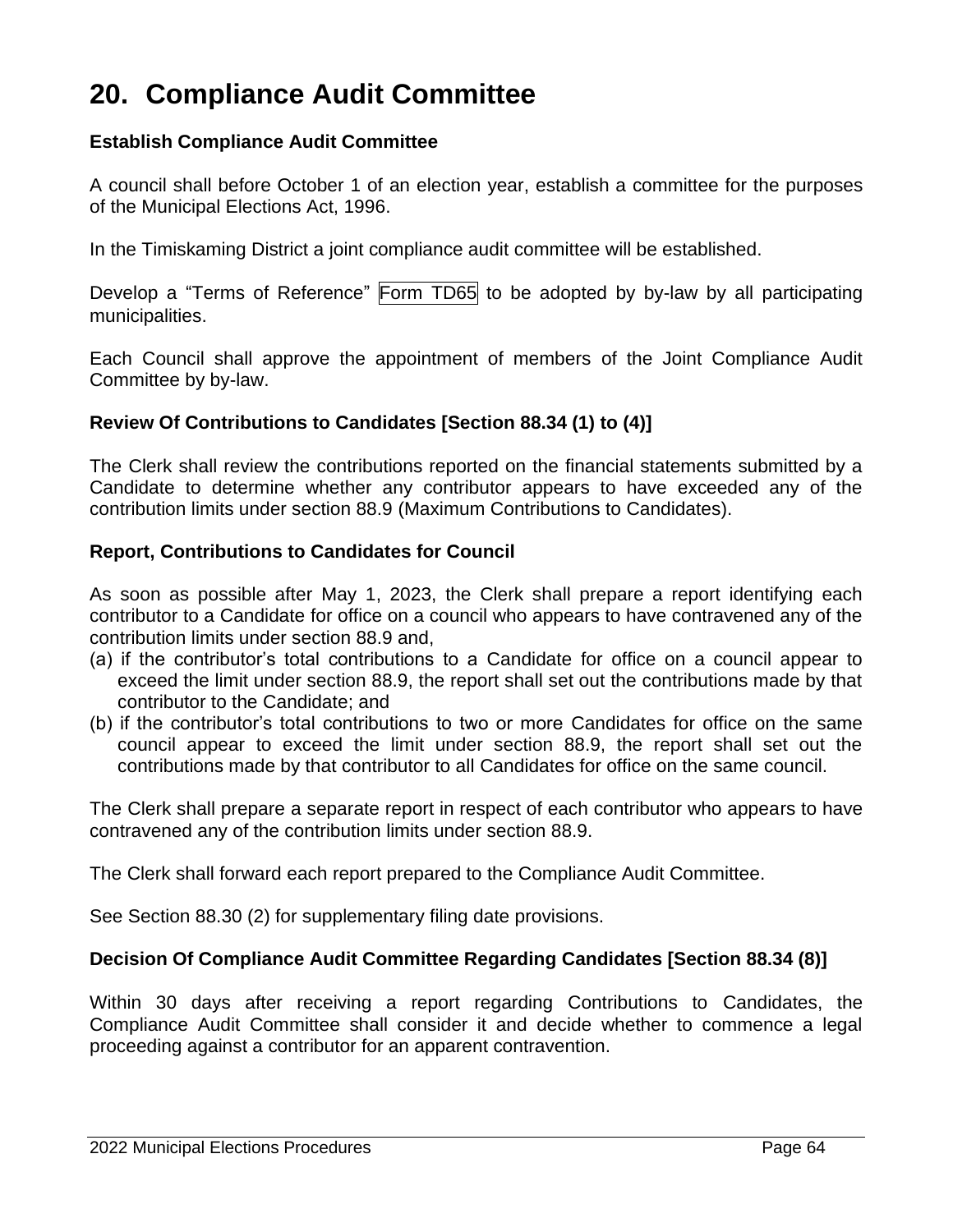# **Review of Contributions to Registered Third Parties [Section 88.36 (1) to (4)]**

The Clerk shall review the contributions reported on the financial statements submitted by a Registered Third Party to determine whether any contributor appears to have exceeded any of the contribution limits under section 88.13 (Maximum Contributions to Registered Third Parties).

#### **Report, Contributions to Registered Third Parties**

As soon as possible after May 1, 2023, the Clerk shall prepare a report identifying each contributor to a Registered Third Party who appears to have contravened any of the contribution limits under section 88.13 and,

- (a) if the contributor's total contributions to a Registered Third Party that is registered in the municipality appear to exceed the limit under section 88.13, the report shall set out the contributions made by that contributor to the Registered Third Party in relation to Third Party Advertisements; and
- (b) if the contributor's total contributions to two or more Registered Third Parties that are registered in the municipality appear to exceed the limit under section 88.13, the report shall set out the contributions made by that contributor to all Registered Third Parties in the municipality in relation to Third Party Advertisements.

The Clerk shall prepare a separate report in respect of each contributor who appears to have contravened any of the contribution limits under section 88.13.

The Clerk shall forward each report prepared to the Compliance Audit Committee.

See Section 88.30 (2) for supplementary filing date provisions.

#### **Decision of Compliance Audit Committee Regarding Registered Third Parties [Section 88.36 (5)]**

Within 30 days after receiving a report regarding Contributions to Registered Third Parties in the municipality, the Compliance Audit Committee shall consider it and decide whether to commence a legal proceeding against a contributor for an apparent contravention.

## **Compliance Audit Application [88.33 (1) and 88.35 (1)]**

An elector who is entitled to vote in an election and believes on reasonable grounds that a Candidate or a Registered Third Party who is registered in relation to the election in the municipality has contravened a provision of the Act relating to election campaign finances, may apply for a compliance audit of the Candidate's or Registered Third Party's election campaign finances, even if the Candidate or Registered Third Party has not filed a financial statement using "Compliance Audit Application" Form TD66.

## **Compliance Audit Committee [88.33 (4), (14)]**

Within 10 days after receiving the Compliance Audit Application, the Clerk shall forward the application to the Compliance Audit Committee.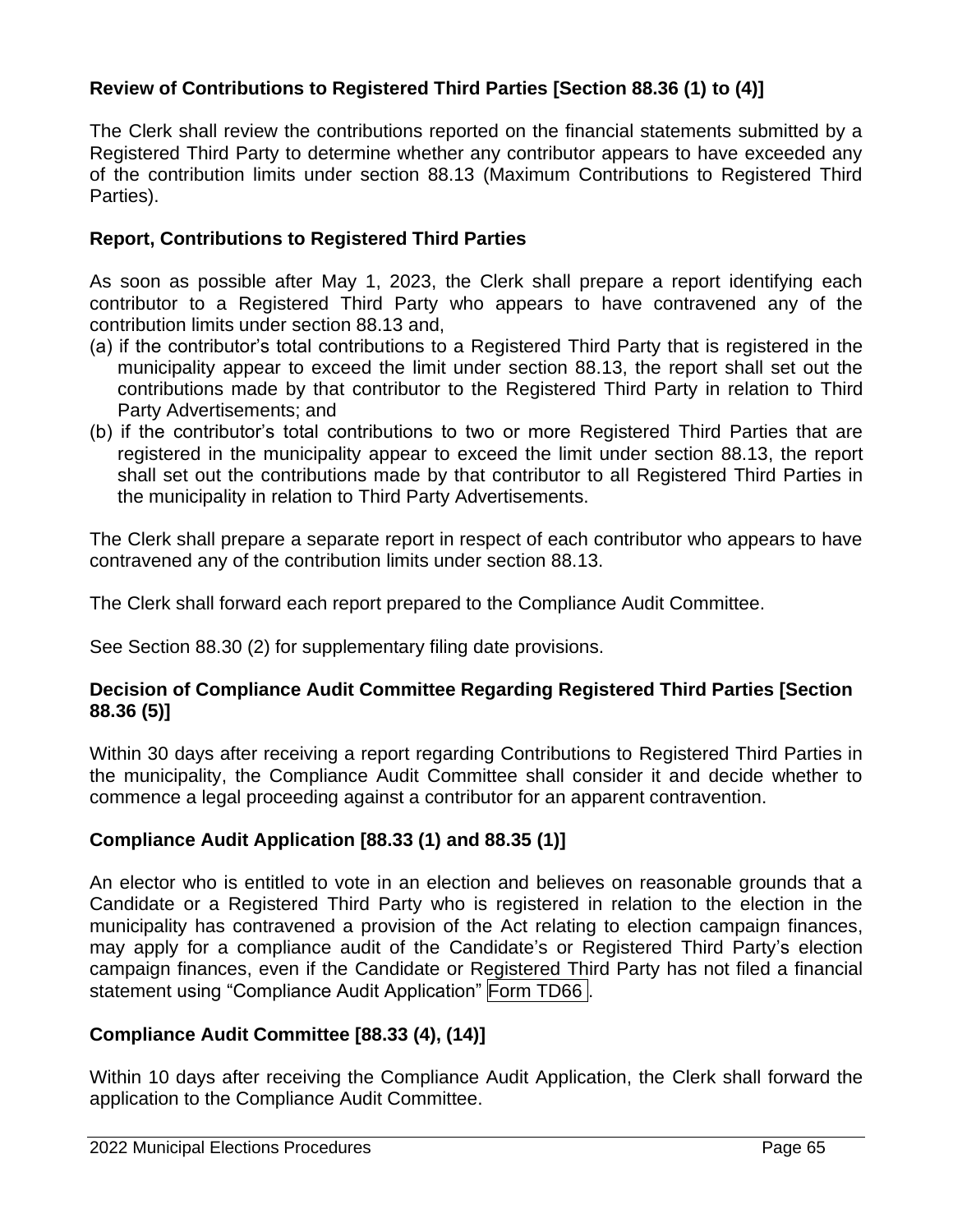Within 10 days after receiving the Auditor's Report, if applicable, the Clerk shall forward the application to the Compliance Audit Committee.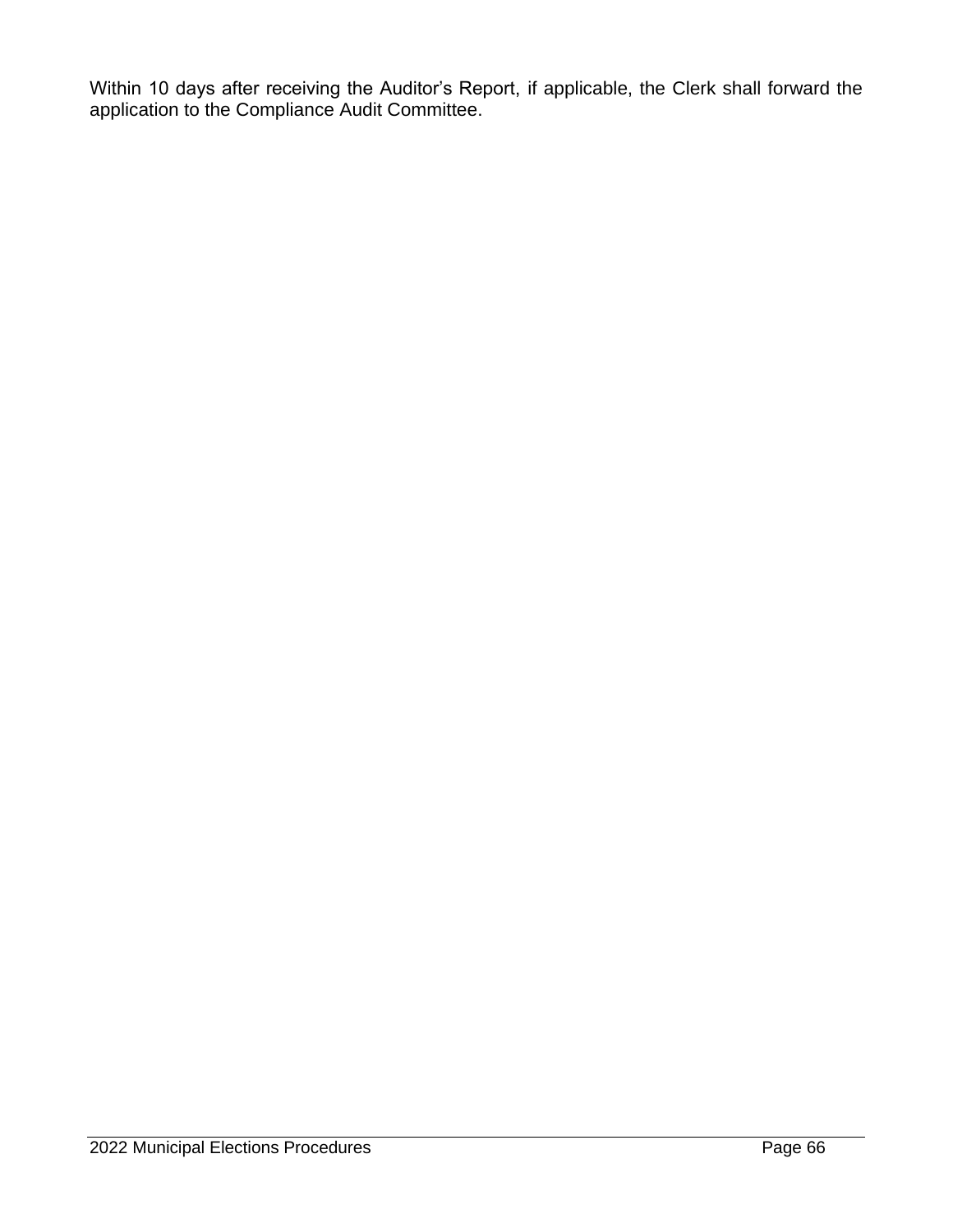# **21. Election Records**

# **Public Records [Section 88 (5), (10), (11)]**

Despite anything in the *Municipal Freedom of Information and Protection of Privacy Act (MFIPPA)*, documents and materials filed with or prepared by the Clerk or any other Election Official under the *Municipal Elections Act, 1996* are public records, and until their destruction, may be inspected by any person at the Clerk's Office (Municipal Office) at a time when the office is open.

#### **Restrictions**

No person shall use information obtained from public records described above, except for election purposes.

#### **Access to the Voters' List**

The Voters' List shall not be posted in a public place and can be used only for election purposes.

Pursuant to the *Municipal Freedom of Information and Protection of Privacy Act (*MFIPPA), details about another person, other than the person an Election Official is speaking with, should not be provided, including whether or not the individual is on the Voters' List.

#### **Candidate's Election Records**

Use of online, electronic and paper versions of the Voters' List, Interim List of Changes to the Voters' List, voter participation status reports, and all other information containing personal voter information shall be protected by the Candidate, and shall not be used for any purpose other than the 2022 Municipal Election. All Voter information obtained by the Candidate during the 2022 Municipal Election shall be destroyed by the Candidate after the election, either by returning same to the Clerk for destruction with other election material or by deleting it completely from the Candidate's computer hardware. If records are shared by the Candidates with others (campaign workers) an oath administered by the Candidate, similar to the one taken by the Candidate shall be administered, and all shared records shall also be protected and destroyed.

#### **Municipal Election Records (Section 88)**

#### **Destruction of Records**

After 120 days from declaring the results of the election under Section 55, the Clerk shall destroy the Ballots in the presence of **two witnesses**. The Clerk may also destroy any other documents and materials related to the election except those listed below under the Retention of Records section of the manual.

The witnesses shall complete the "Witness Statements as to Destruction of Ballots" Form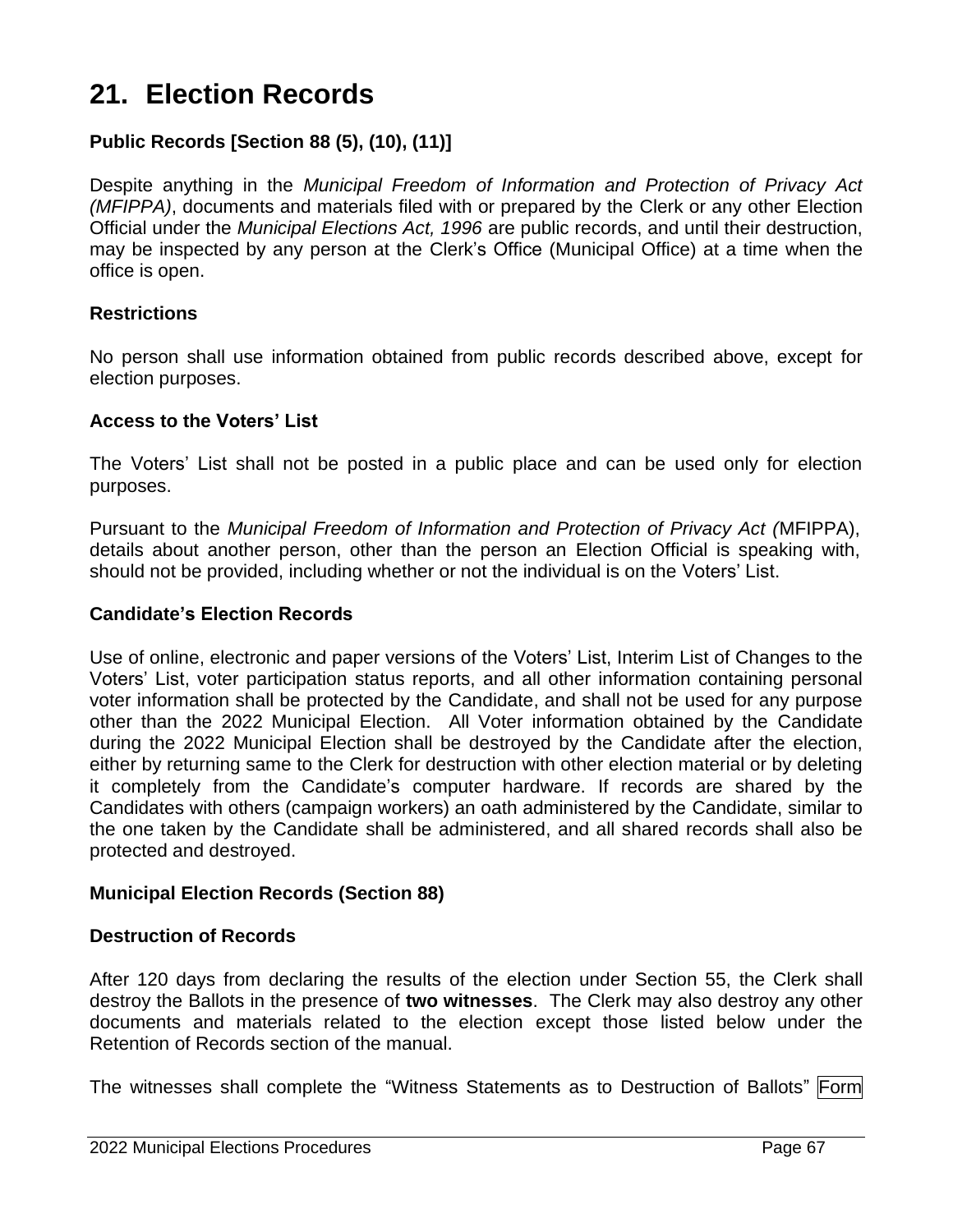# TD30.

At no time after Voting Day shall any information regarding the voter, PINs and Ballots come together to allow anyone to know how an elector has voted.

# **Retention of Records**

The Ballots and any other documents or materials shall not be destroyed if:

- a court orders that they be retained; or
- a recount has been commenced and not finally disposed of.

In addition, documents filed under Sections 88.25 (Candidates' financial statements, etc.), 88.29 (financial statements, etc. of registered third parties) and 88.32 (return of surplus for subsequent expenses), until the members of the council or local board elected at the next regular election have taken office.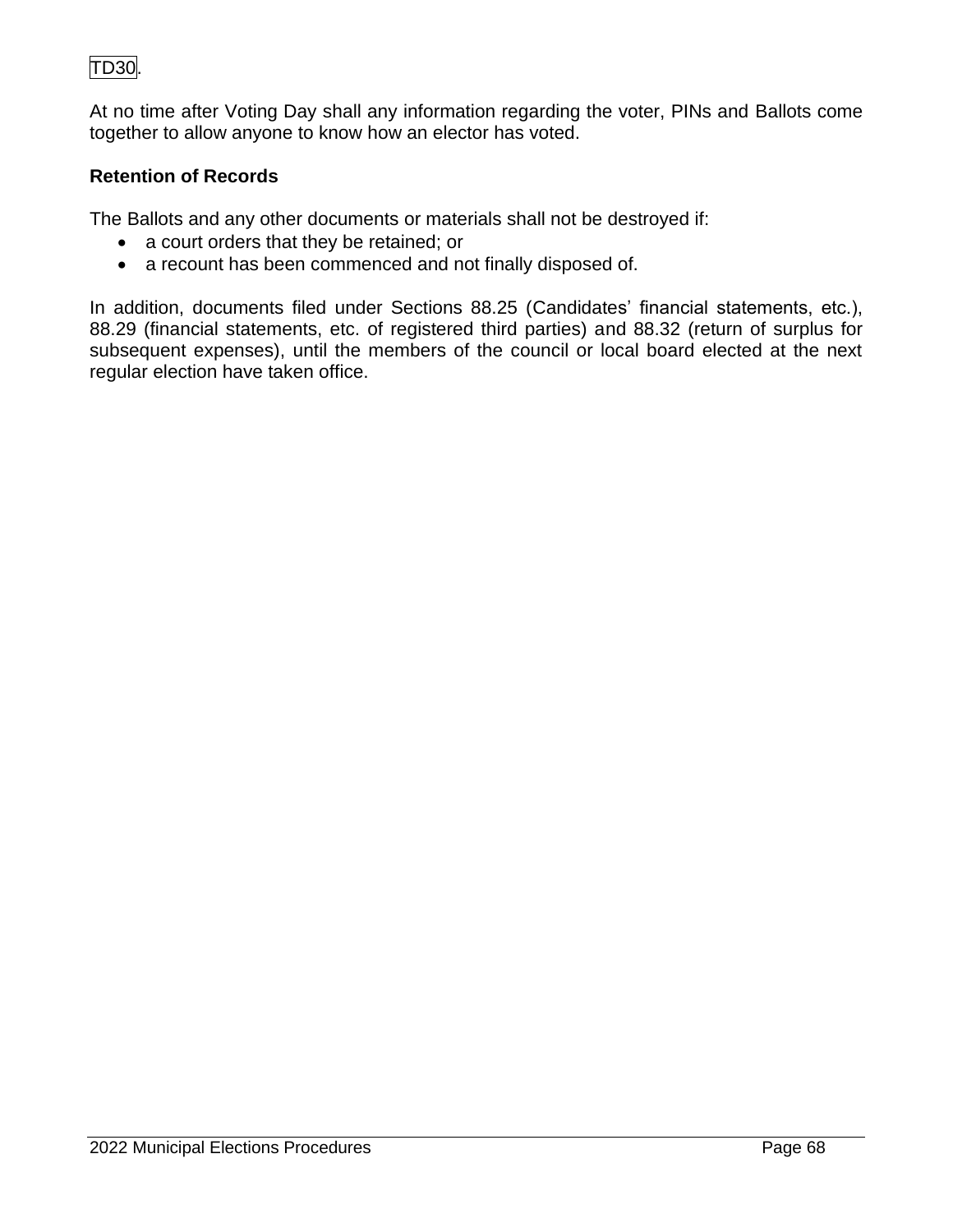# **22. Accessibility**

#### **Electors and Candidates with Disabilities [Section 12.1 (1)]**

The Clerk shall have regard to the needs of electors and Candidates with disabilities.

#### **Plan re Barriers [Section 12.1 (2)]**

The Clerk shall prepare a plan regarding the identification, removal and prevention of barriers that affect electors and Candidates with disabilities and shall make the plan available to the public before Voting Day in a regular election.

#### **Location – Accessibility [Section 45 (2)]**

In establishing the locations of Voting Places, the Clerk shall ensure that each Voting Place is accessible to electors with disabilities.

#### **Attendance on Electors with Disabilities [Section 45 (9)]**

To allow an elector with a disability to vote, an Election Official shall attend on the elector anywhere within the area designated for voting.

#### **Electors Needing Assistance [Section 52 (1) 4]**

The Election Official may permit an elector who needs assistance in voting to have such assistance as the Election Official considers necessary.

#### **Report [Section 12.1 (3)]**

Within 90 days after Voting Day in a regular election but no later than Monday, January 23, 2023, the Clerk shall submit a report to council about the identification, removal and prevention of barriers that effect electors and Candidates with disabilities and shall make the report available to the public.

#### **Accessibility Plan**

The Clerk shall prepare a plan regarding the identification, removal and prevention of barriers that affect electors and Candidates with disabilities and shall make the plan available to the public before Voting Day.

#### **Other Resources**

AMCTO Municipal Election Manual 2022, page 141 Ontario Candidate's Guide to Accessible Elections Integrated Accessibility Standards Regulation, Ontario Regulation 191/11 Municipally approved Accessibility Policies/Plan and Procedures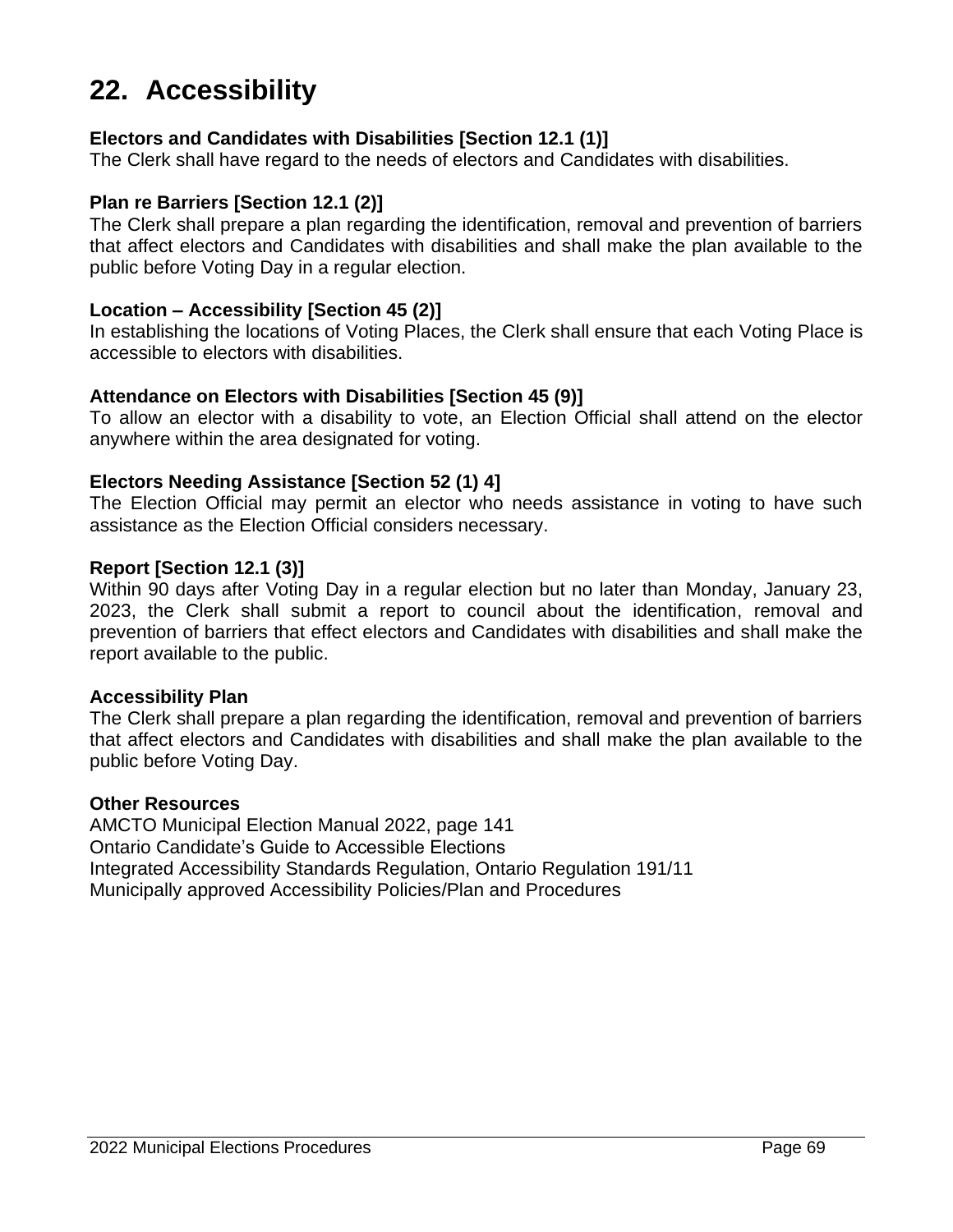# **23. Emergencies**

Pursuant to the Municipal Elections Act, 1996, Section 53, an emergency shall be declared in the event of a flood, fire or power failure in the municipality; acute illness or accident of the Clerk/returning officer or assistant returning officer which prevents her/him from conducting the election pursuant to the Municipal Elections Act.

On declaring an emergency, the Clerk shall make such arrangements as he/she considers advisable for the conduct of the election.

In the event the Clerk/ Returning Officer or assistant returning officer is unable to be present to conduct procedures on Voting Day, there shall be a substitute qualified person appointed or available to attend to the election details.

In the event any of the Voting Places become unavailable due to an emergency or unforeseen circumstances directly related to the building, an alternate Voting Place will be utilized as determined by the Clerk and in accordance with the provisions of the Municipal Elections Act, 1996.

In the event of an emergency, the eVoting Service Provider under direction from the Clerk/returning officer, shall stop the eVoting system from accepting calls via a telephone and connections from the Internet, thus preventing the election from continuing, or starting, as the case may be.

The arrangements made by the Clerk, if they are consistent with the principles of this *Act*, prevail over anything in this *Act* and the regulations made under it. If made in good faith, the Clerk's declaration of emergency and arrangements shall not be reviewed or set aside on account of unreasonableness or supposed unreasonableness.

It shall be the policy that in the event of an emergency, as determined by the Clerk, that the Clerk shall to the best of their ability provide notice of such emergency. All information pertaining to the emergency shall be communicated via CJTT FM and posted to the website and social media platforms, if possible.

If required, the Clerk may consider alternate options for the following:

- reporting results
- notification of electors
- Election Officials
- Voting Period [ex. delay of Voting Day, extension of voting hours or day(s)]
- Alternate Voting Place/ Voter Help Centre or alternate facility

If any part of the voting for an office is not completed, do not release the results until the voting for that office is complete.

The emergency continues until the Clerk declares that it has ended.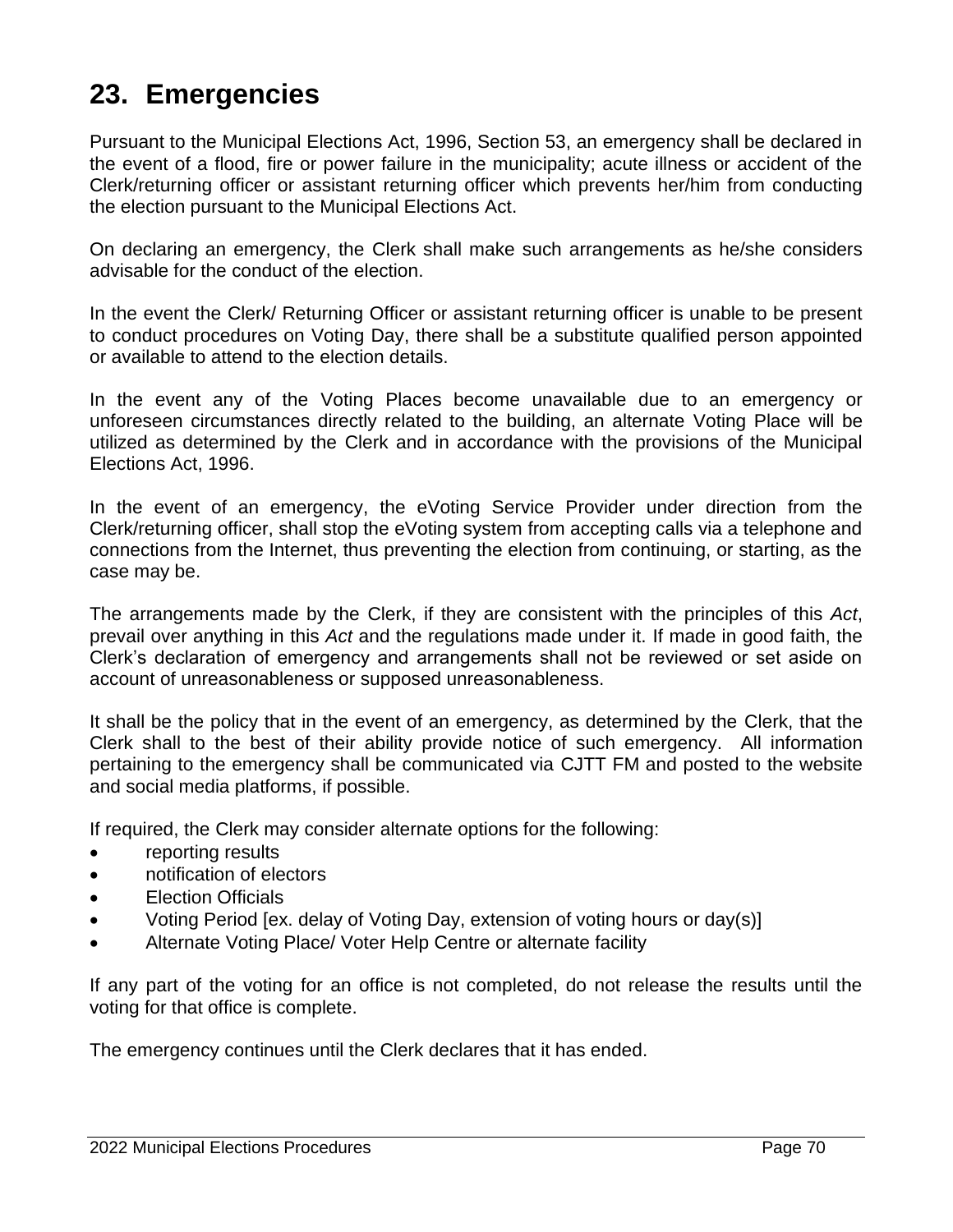## **Postal Services Disruption**

In the event of a disruption to postal services of any kind, the Clerk is authorized to establish alternate delivery methods, such as voter letter pickup locations. It would be the sole responsibility of the elector to pick-up their voter letter. The City would take all reasonable measures to notify electors. Voters would be required to show identification in accordance with the Act, and the Clerk would establish procedures as necessary.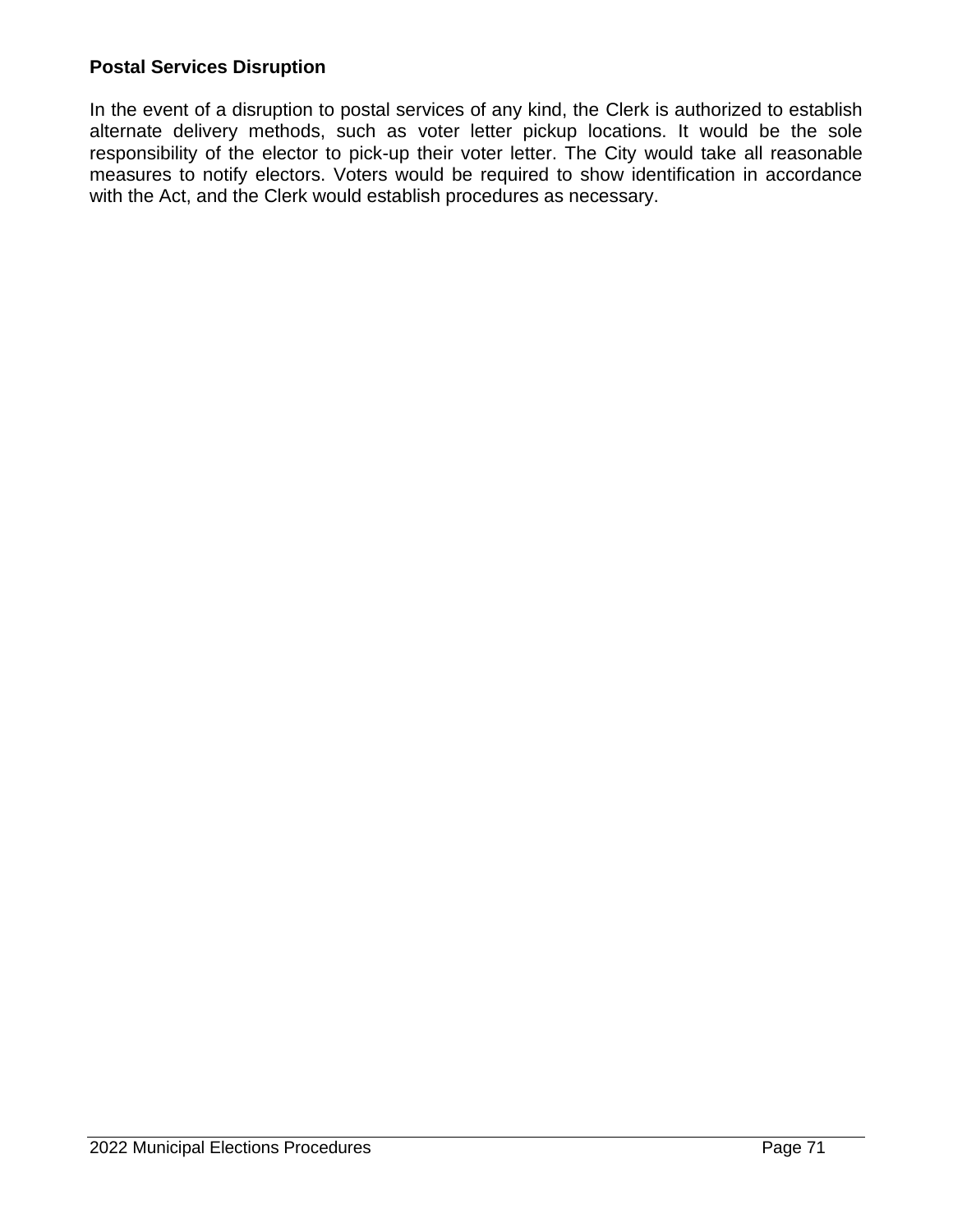## **24. Corrupt Practices**

#### **Corrupt Practices**

No person shall, directly or indirectly:

- offer, give, lend, or promise or agree to give or lend any valuable consideration, in connection with the exercise or the non-exercise of an electors vote;
- advance, pay or caused to be paid money intending that it be used to commit an offence referred to in the bullet above, or knowing that it will be used to repay money used in that way;
- give, procure or promise or agree to procure an office or employment in connection with the exercise or non-exercise of an elector's vote;
- apply for, accept or agree to accept any valuable consideration or office or employment in connection with the exercise or non-exercise of elector's vote;
- give, procure or promise or agree to procure an office or employment to induce a person to become a Candidate, refrain from becoming a Candidate or withdraw his or her candidacy;
- offer, give, lend, or promise or agree to give or lend any valuable consideration in order to induce a person to become a Candidate, refrain from becoming a Candidate or withdraw his or her candidacy.

#### **Reporting Corrupt Practices**

All valid complaints or knowledge of an offence shall be reported immediately to the Police for investigation of corrupt practices.

In addition, although many provisions of the *Municipal Elections Act* also deal with Voting Places, Ballots and ballot boxes, etc. the same must be used interchangeably with the alternative forms of voting since the principles of the *Act* must be maintained and is therefore enforceable and subject to penalties.

As such, the Clerk has agreed to the following:

- that all complaints about actions which may contravene the provisions of the *Municipal Elections Act* (written), will be reviewed by the Clerk and, if viewed by the Clerk to be valid and not frivolous, will be reported to the Police.
- the Police will be advised that all such valid complaints will be turned over to his/her office for further investigation.

## **Offences (Section 89, 90)**

A person is guilty of an offence if he or she:

- votes without being entitled to do so;
- votes more times than this *Act* allows;
- votes in a Voting Place in which he or she is not entitled to vote;
- induces or procures a person to vote when that person is not entitled to do so;
- having appointed a voting proxy that remains in force, votes otherwise than by the proxy;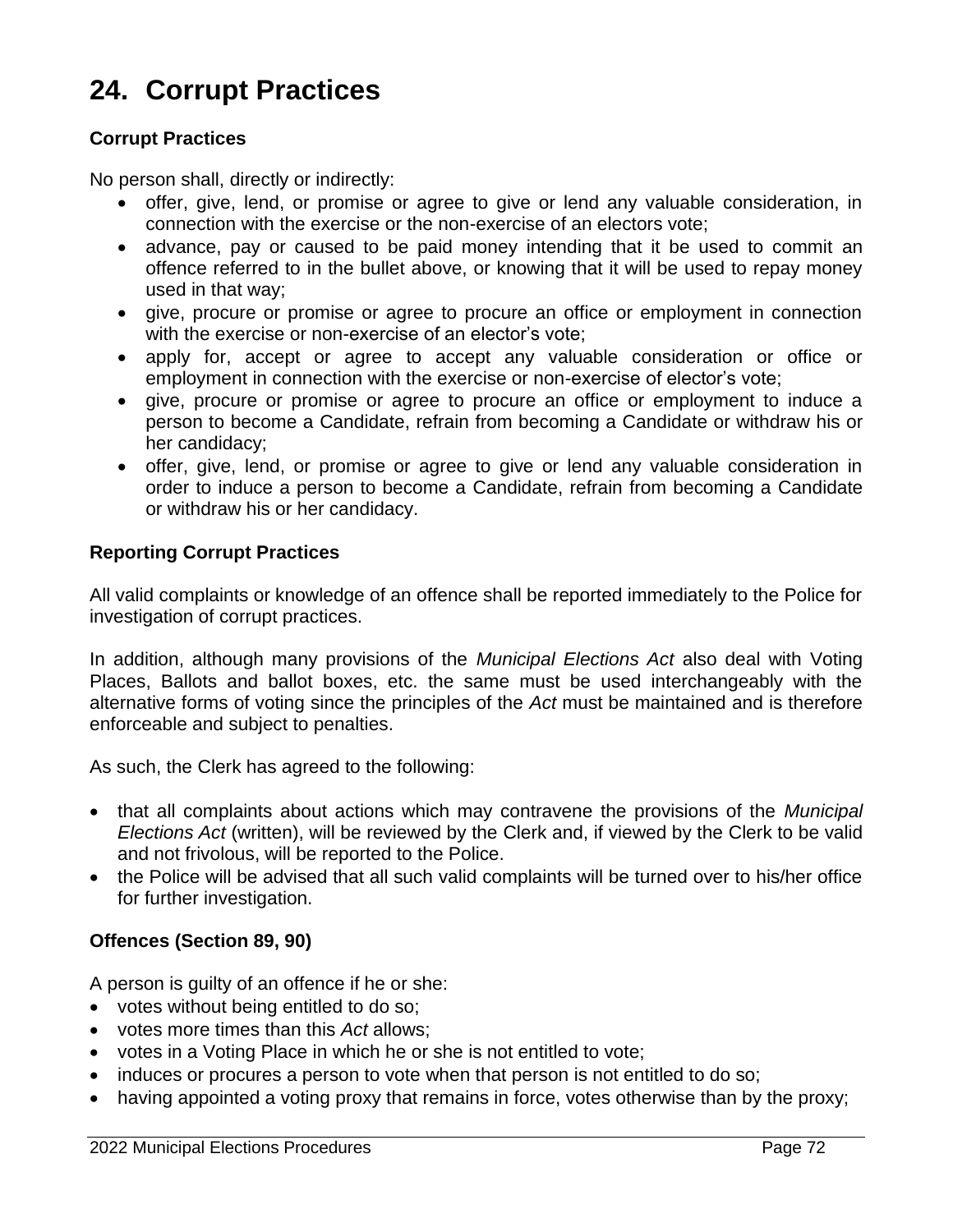- having been appointed a voting proxy, votes under the authority of the proxy when the elector has cancelled the proxy, is no longer entitled to vote and has died;
- before or during an election, publishes a false statement of a Candidate's withdrawal;
- furnishes false or misleading information to a person whom this *Act* authorizes to obtain information;
- without authority, supplies a Ballot to anyone;
- delivers to the DRO to be placed in a ballot box a paper other than the Ballot the DRO gave him/her;
- takes a Ballot away from the Voting Place;
- at an election, takes, opens or otherwise deals with a Ballot, ballot box, or a book or package of Ballots without having authority to do so;
- no person(s) shall solicit a Ballot from an Eligible Elector;
- a person who contravenes any provision of the *Act* or a regulation under the *Act* or a bylaw passed by a municipality under the *Act*;
- attempts to do something described above.

The following are guilty of an office that constitutes a corrupt practice:

- A Deputy Returning Officer or other Election Official who knowingly miscounts the votes or knowingly prepares a false statement of the votes;
- A Deputy Returning Officer who knowingly places in a ballot box a paper that purports to be, is not, a Ballot capable of being used as such at an election;
- A Clerk or other Election Official who willfully fails to perform a duty imposed by the Act.

## **Penalties**

## **Elector [Section 90 (2)]**

An offence described above under Corrupt Practices [Section 90 (3)] constitutes a corrupt practice and a person who commits it is, on conviction, disqualified from voting at an election until the next regular election has taken place after the election to which the offence relates, in addition to being liable to any other penalty provided for in the *Act*.

## **Candidate [Section 91 (1)]**

If a person is convicted of a corrupt practice under the *Act,* or of an offence under the *Criminal Code* (Canada) in connection with an act or omission that relates to an election to which the Act applies, then, in addition to any other penalty provided for in the Act:

- a) any office to which the person was elected is forfeited and becomes vacant; and
- b) the person is ineligible to be nominated for or elected or appoint to, any office until the next two regular elections have taken place after the election to which the offence relates.

However, if the presiding judge finds that the person committed the corrupt practice or offence under the *Criminal Code* (Canada) without any intent of causing or contributing to a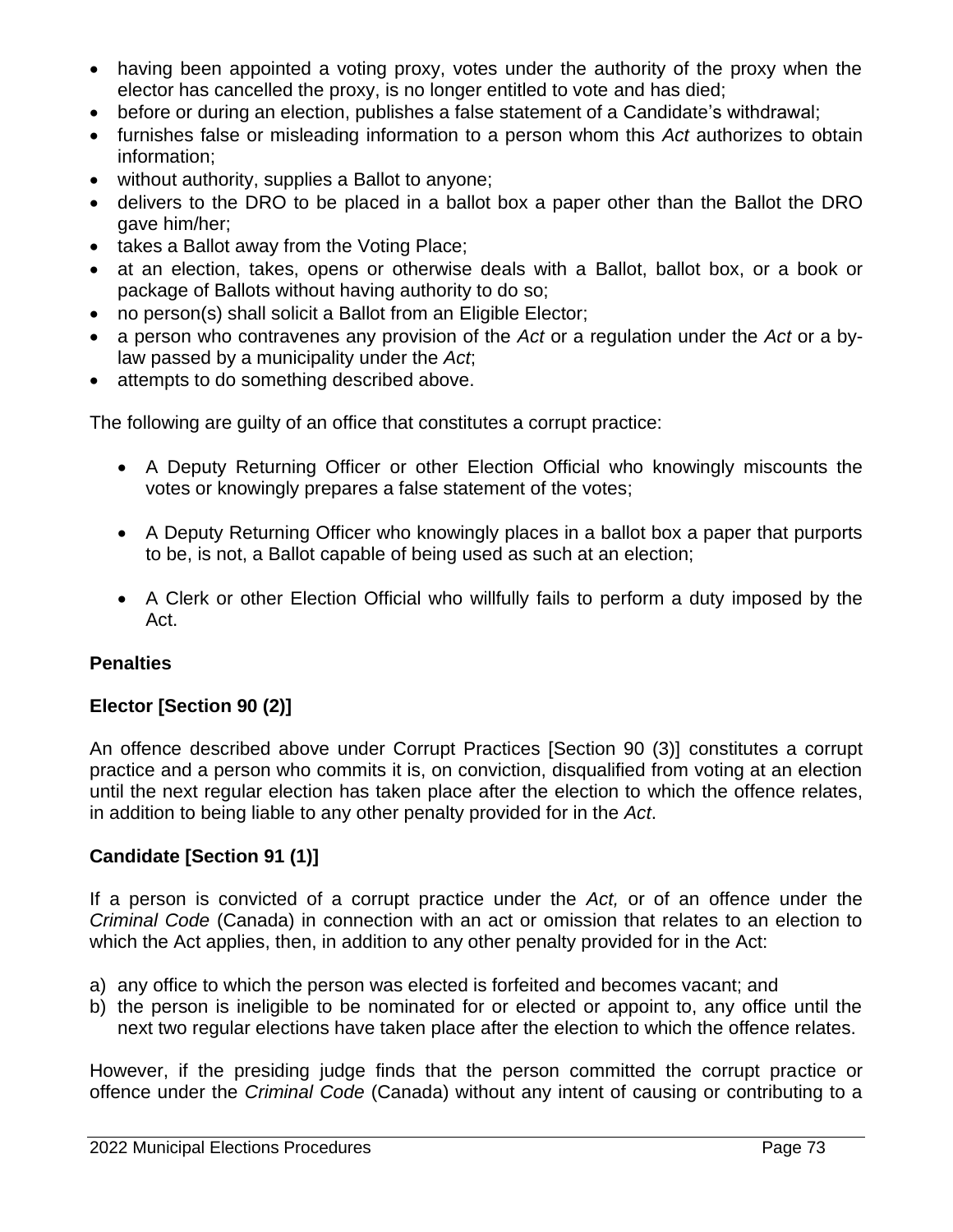false outcome of the election, clause b) does not apply.

## **Individual [Section 94 (1)]**

An individual who is convicted of an offence is liable to the following penalties in addition to any other penalty provided for:

- for any offence, a fine not more than \$25,000;
- for any offence other than a corrupt practice, the penalties described in Subsection 88.23 (2) – Effect of Default by Candidate and 88.27 (1) – Effect of Default by Registered Third Party.
- for an offence under Section 90 (Corrupt Practices: Certain Offences Committed Knowingly), imprisonment for a term of not more than 6 (six) months;
- for any offence that the presiding judge finds that the individual committed knowingly, imprisonment for a term of not more than 6 (six) months.

## **Trade Unions [Section 94 (2)]**

A Corporation or Trade Union that is convicted of an offence is liable to a fine of not more than \$50,000 in addition to any other penalty provided for.

## **Mail Tampering – Criminal Offence and Prosecution**

The Criminal Code of Canada states that tampering with the mail of an individual is a criminal offence and a person(s) found guilty is liable to a term of imprisonment not exceeding ten (10) years. Refer to Section 13 of the **Alternative Votig Method Procedures** (Internet & Telephone), for more information.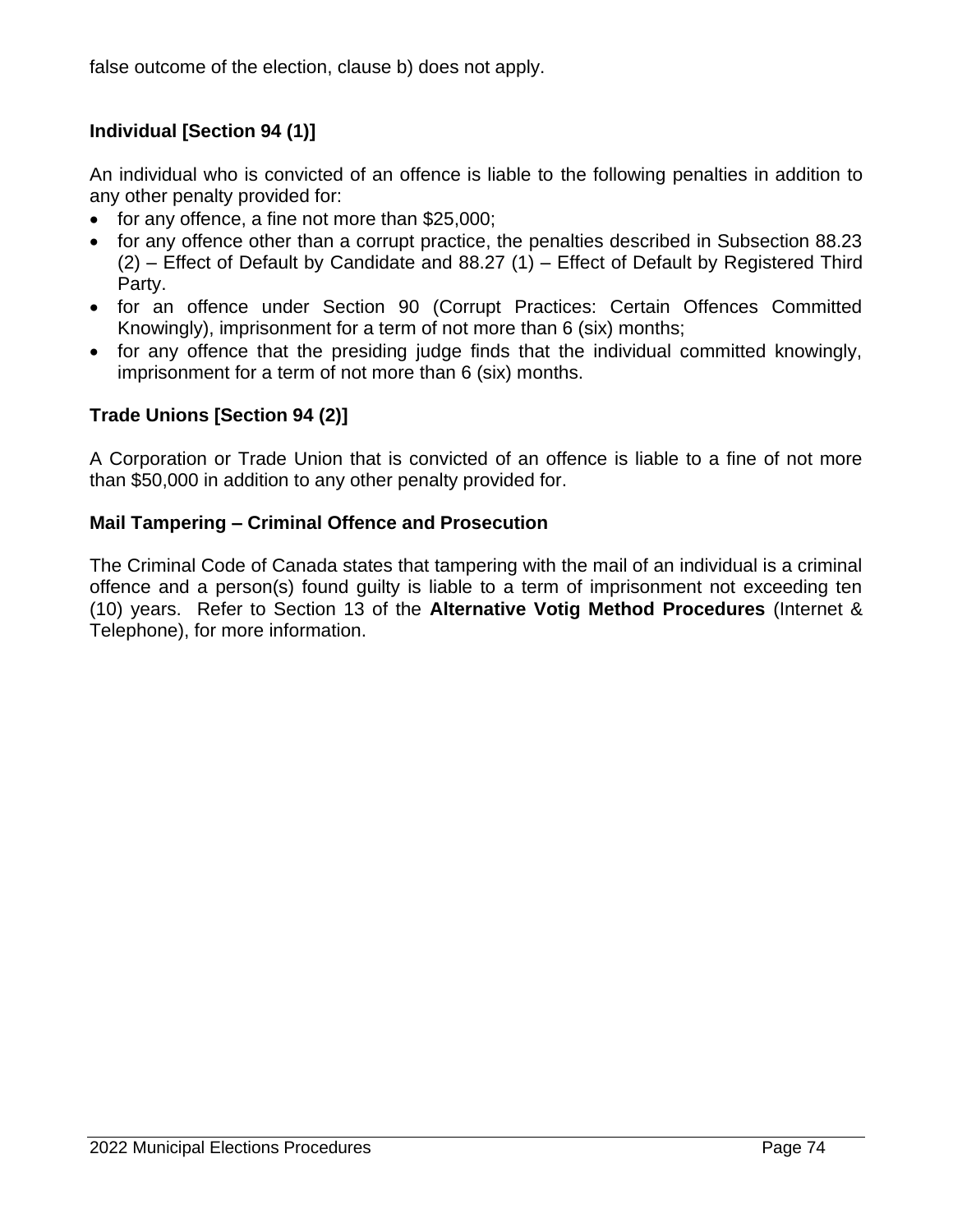## **25. Discretionary Powers of The Clerk**

## **The Municipal Elections Act, 1996 Implied And Direct Discretionary Authority of the Clerk**

| <b>Section</b> | <b>Short Description</b>                                                                                                                                                                                                                                                                                                |
|----------------|-------------------------------------------------------------------------------------------------------------------------------------------------------------------------------------------------------------------------------------------------------------------------------------------------------------------------|
|                | <b>Summary of Broad Discretionary Authority</b>                                                                                                                                                                                                                                                                         |
| 7; 8(7); 45    | The Clerk has authority and control over the costs incurred for an election.                                                                                                                                                                                                                                            |
| 7(3)1          | The Clerk shall bill a local board or upper tier municipality for the costs for a<br>recount in a regular election for a local board or municipality, a by-law or<br>question submitted by an upper tier or local board or the Minister.                                                                                |
| 7(3)4          | The Clerk shall bill for costs when the Clerk counts the votes or conducts a<br>recount of a ranked ballot election for an upper-tier municipality, if the<br>member of council of the upper-tier municipality is not also elected to the<br>council of the lower-tier municipality within the upper-tier municipality. |
| 7(12)          | The Clerk of a municipality can incur expenses in respect to a question<br>which are required or authorized by this Act to be incurred.                                                                                                                                                                                 |
| 8(6)           | The Clerk is responsible for giving notice to the public for any question on<br>the ballot, regardless of whether it was initiated by a municipality, an upper<br>tier or a Minister.                                                                                                                                   |
| 11(1)          | The Clerk is responsible for conducting municipal elections. Unless<br>otherwise provided, the Clerk has broad discretionary authority to determine<br>the form and method of communication for notices, forms and other<br>information provided under the Act.                                                         |
| 12(1)          | The Clerk may provide for any matter or procedure that is not specifically<br>provided for in the Act or Regulations.                                                                                                                                                                                                   |
| 12(2)          | The Clerk may establish forms such as oaths, statutory declarations and<br>has the power to require their use.                                                                                                                                                                                                          |
| 12(3)          | The Clerk may require a person to furnish proof of identity, qualification or<br>any other matter.                                                                                                                                                                                                                      |
| 12(4)          | The power given to the Clerk does not include the power to require a<br>person for the purposes s 52(1) (Voting Procedure) to furnish proof of<br>identity in addition to what is prescribed.                                                                                                                           |
| 12.1           | The Clerk shall have regard to the needs of electors and Candidates with<br>disabilities                                                                                                                                                                                                                                |
| 12.1(2)        | The Clerk shall prepare a plan regarding the identification, removal and<br>prevention of barriers that affect electors and Candidates with disabilities<br>and shall make the plan available to the public before Voting Day in a<br>regular election.                                                                 |
| 12.1(3)        | Within 90 days after Voting Day in a regular election, the Clerk shall<br>prepare a report about the identification, removal and prevention of barriers<br>that affect electors and Candidates with disabilities.                                                                                                       |
| 13(1)          | The Clerk shall determine the form, manner and timing of any notice or<br>other information required by the Act.                                                                                                                                                                                                        |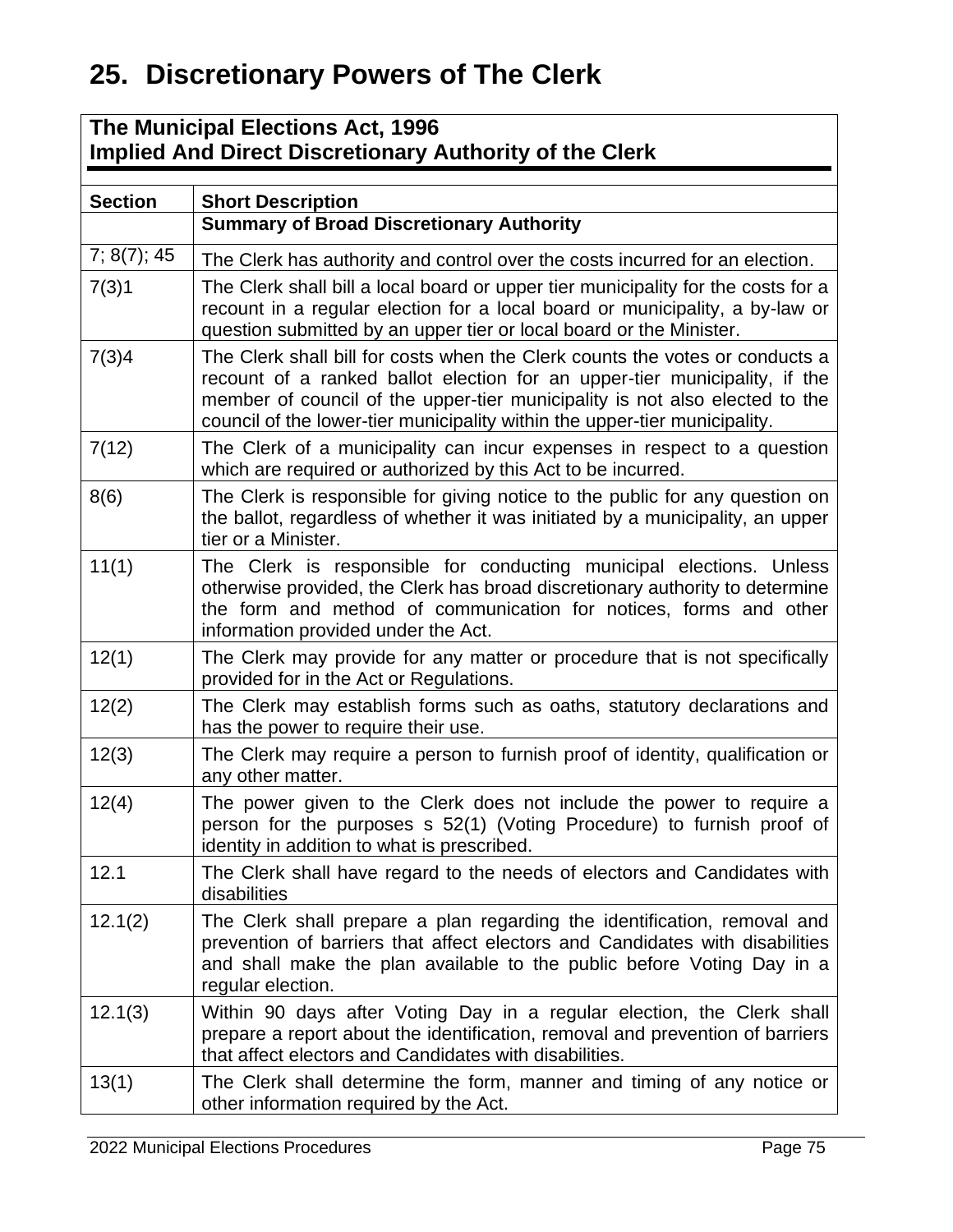| 53(1)                 | The Clerk has discretion in determining what constitutes an emergency or                                                                                                                                                                                                                                               |
|-----------------------|------------------------------------------------------------------------------------------------------------------------------------------------------------------------------------------------------------------------------------------------------------------------------------------------------------------------|
|                       | circumstances that will undermine the integrity of the election.                                                                                                                                                                                                                                                       |
| 53(2)                 | The Clerk has discretion in a declared emergency to make<br>any<br>arrangements deemed necessary for the conduct of the election.                                                                                                                                                                                      |
| 53(4)                 | The Clerk determines when the emergency has passed.                                                                                                                                                                                                                                                                    |
| 55(4.1)               | The Clerk shall, as soon as possible after Voting Day, make information<br>available on the number of votes for each Candidate, the number of<br>declined and rejected ballots and the number of votes (yes or no) on a by-<br>law or question and determine website or electronic format.<br><b>Cost of Elections</b> |
|                       | The Clerk has authority and control over the finances of an election.                                                                                                                                                                                                                                                  |
| 7(2), (4);<br>8(7)    |                                                                                                                                                                                                                                                                                                                        |
|                       | <b>Notice of By-laws and Questions</b>                                                                                                                                                                                                                                                                                 |
| 8(6)                  | The Clerk shall determine the form and method of notice to the electors of<br>by-laws and questions to be placed on the ballot.                                                                                                                                                                                        |
|                       | <b>Certification of Vote Results</b>                                                                                                                                                                                                                                                                                   |
| 8(9)                  | The Clerk shall determine the form of certification when giving the result of<br>the vote on a question or by-law.                                                                                                                                                                                                     |
|                       | <b>Information to Electors</b>                                                                                                                                                                                                                                                                                         |
| 45(8)                 | The Clerk may issue instructions to Deputy Returning Officers (DRO)<br>regarding attending on an elector in an institution or retirement home.                                                                                                                                                                         |
| 13(2)                 | The Clerk may determine what information is necessary to inform electors<br>how to exercise their rights under the Act.                                                                                                                                                                                                |
| 12.1(1)               | The Clerk shall identify strategies to provide for the needs of electors and<br>Candidates with disabilities.                                                                                                                                                                                                          |
| 12.1(2)               | The Clerk shall prepare a plan regarding the identification, removal and<br>prevention of barriers that affect electors and Candidates with disabilities<br>before Voting Day in a regular election.                                                                                                                   |
| 12.1(3)               | Within 90 days after Voting Day in a regular election, the Clerk shall submit<br>a report about the identification, removal and prevention of barriers that<br>affect electors and Candidates with disabilities.                                                                                                       |
|                       | <b>Appointment of Election Officials</b>                                                                                                                                                                                                                                                                               |
| 15(1)                 | The Clerk shall appoint a Deputy Returning Officer (DRO) for each Voting<br>Place.                                                                                                                                                                                                                                     |
| 15(1)                 | The Clerk may appoint other Election Officials in addition to DROs. The<br>Clerk determines what instruction and training is provided to Election<br>Officials.                                                                                                                                                        |
|                       | <b>Delegation of Authority</b>                                                                                                                                                                                                                                                                                         |
| 15(2),<br>(3),<br>(4) | The Clerk may delegate to Election Officials in writing, any of the Clerk's<br>powers and duties, however the Clerk may continue to exercise the<br>delegated powers and duties, despite delegation.<br><b>Creation of Voting Subdivisions</b>                                                                         |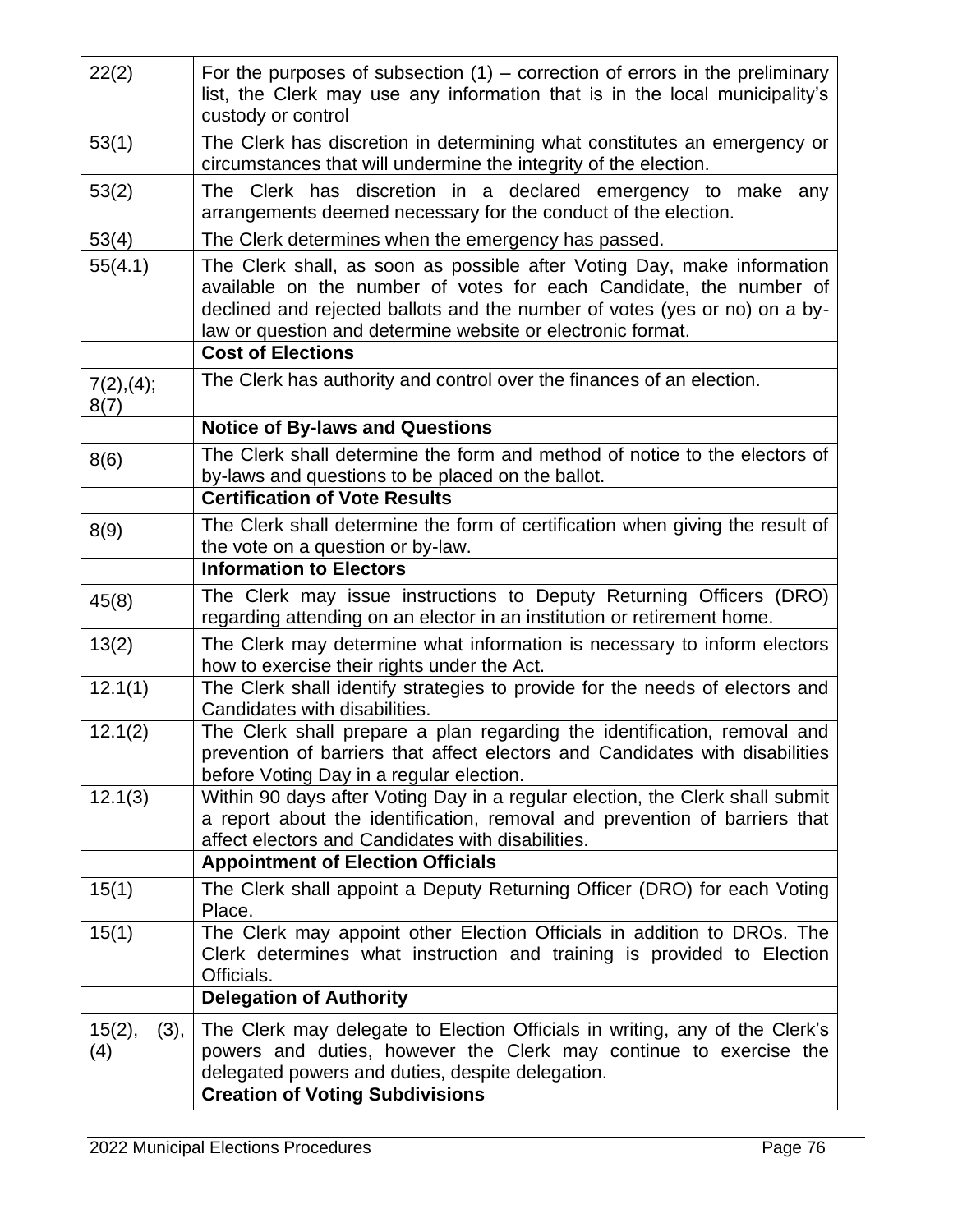| 18(1)       | The Clerk may divide the municipality into voting subdivisions.                                                                                                                                                                                                                                           |
|-------------|-----------------------------------------------------------------------------------------------------------------------------------------------------------------------------------------------------------------------------------------------------------------------------------------------------------|
| 18(2)       | If the Clerk creates voting subdivisions, he or she shall inform MPAC.                                                                                                                                                                                                                                    |
|             | <b>Correction of Preliminary List of Electors</b>                                                                                                                                                                                                                                                         |
| 19(1)(1.1)  | The Clerk and the Municipal Property Assessment Corporation, may agree<br>on a date for the delivery of the Preliminary List of Electors (which must be<br>a date earlier than September 1).                                                                                                              |
| 22(1)       | The Clerk may correct any obvious errors on the Preliminary List of<br>Electors, and shall notify MPAC of the corrections.                                                                                                                                                                                |
| 22(2)       | For the purposes of subsection (1), the Clerk may use any information that<br>is in the local municipality's custody or control.                                                                                                                                                                          |
| 25(4)       | The Clerk shall determine the format and manner of the written application<br>to remove a deceased person's name.                                                                                                                                                                                         |
|             | <b>Reproduction of Voters' List</b>                                                                                                                                                                                                                                                                       |
| 23(2)(a)(b) | The Clerk shall have the Voters' List reproduced on or before September 1 <sup>st</sup><br>and determine where and at what time applications for revisions to the<br>Voters' List may be made.<br><b>Revision of Voters' List</b>                                                                         |
|             |                                                                                                                                                                                                                                                                                                           |
| 24(1)(2)    | From September 1 <sup>st</sup> to the close of Voting on Voting Date, a person may<br>make an application to be added or removed from the Voters' List or have<br>the information on the Voters' List relating to that person amended.                                                                    |
| 24(3)       | The Clerk may approve or deny applications for revision to the Voters' List.                                                                                                                                                                                                                              |
| 27(1)(a)(b) | During the period beginning September 15 and ending September 25, the<br>Clerk shall prepare an interim list of changes to the Voters' List approved on<br>or before September 15, and give a copy to each Certified Candidate and to<br>each person who received a copy of the Voters' List under s. 23. |
| 27(2)(a)(b) | The Clerk shall within 30 days after Voting Day prepare a final list of the<br>changes to the Voters' List and give a copy to MPAC.                                                                                                                                                                       |
|             | <b>Certification of Voters' Lists, As Revised</b>                                                                                                                                                                                                                                                         |
| 28(1)       | The Clerk shall prepare and certify the Voters' List for use in each Voting<br>Place                                                                                                                                                                                                                      |
|             | <b>Nominations</b>                                                                                                                                                                                                                                                                                        |
| 32          | The Clerk shall give notice of the offices for which persons may be<br>nominated and the nomination procedures under the Act.                                                                                                                                                                             |
| 33(1.3)     | The Clerk is entitled to reply upon the information filed by the Candidates<br>(endorsements).                                                                                                                                                                                                            |
| 35(2), (3)  | The Clerk shall certify the nomination of qualified persons, and reject the<br>nomination if not satisfied the person is qualified.                                                                                                                                                                       |
| 35(4)       | The Clerk can determine the form and method of giving notice when a<br>nomination is rejected and shall give notice to the person who sought to be<br>nominated and to all Candidates for the office, as soon as possible.                                                                                |
| 35(5)       | The Clerk's decision to certify or reject a nomination is final.<br><b>Acclamations</b>                                                                                                                                                                                                                   |
| 37(1), (2)  | The Clerk can determine the method of declaring acclamations.                                                                                                                                                                                                                                             |
|             | <b>Notice of Election</b>                                                                                                                                                                                                                                                                                 |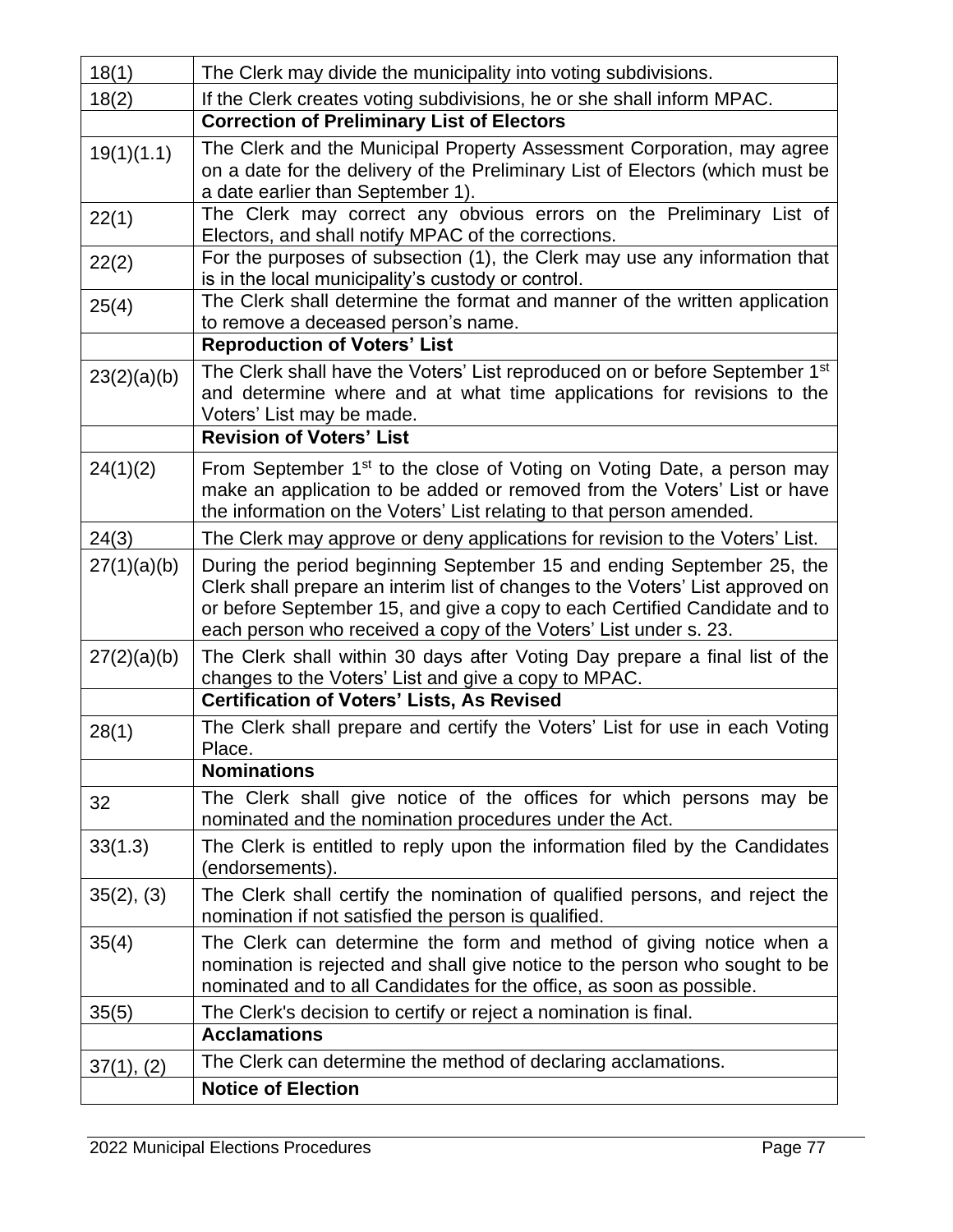| $40(a)$ ,<br>(b),<br>(c), (d) | The Clerk shall give notice to the electors and determine the form and<br>method of giving such notice about the location of Voting Places, dates and<br>times open, and the manner in which electors may use voting proxies if<br>applicable and if alternative voting methods, the manner in which electors<br>may use the alternative voting methods.<br><b>Ballot Form</b>                                            |
|-------------------------------|---------------------------------------------------------------------------------------------------------------------------------------------------------------------------------------------------------------------------------------------------------------------------------------------------------------------------------------------------------------------------------------------------------------------------|
|                               | The Clerk shall provide ballots in the prescribed form.                                                                                                                                                                                                                                                                                                                                                                   |
| 41(1)                         |                                                                                                                                                                                                                                                                                                                                                                                                                           |
| 41(2)3                        | The Clerk can agree to permit another name that a Candidate uses to<br>appear on the ballot.                                                                                                                                                                                                                                                                                                                              |
| 41(2)5                        | If the surnames of two or more Candidates for an office are identical or in<br>the Clerk opinion so similar as to cause possible confusion, the Clerk shall<br>differentiate the Candidates on the ballots as the Clerk considers<br>appropriate.                                                                                                                                                                         |
| 41(3)                         | The Clerk shall change some or all of the ballots to facilitate voting by the<br>visually impaired without assistance.                                                                                                                                                                                                                                                                                                    |
| 41(4)                         | The Clerk can decide to use separate or composite ballots.                                                                                                                                                                                                                                                                                                                                                                |
|                               | Voting or Vote Counting Equipment or Alternate Voting Method                                                                                                                                                                                                                                                                                                                                                              |
| $42(3)(a)$ (i),<br>(ii)       | Where there is a by-law providing for voting or vote counting equipment or<br>an alternative voting method, the Clerk has discretion in establishing forms<br>and procedures for carrying out the intent of the by-law.                                                                                                                                                                                                   |
| 42(3)(b)                      | The Clerk can determine the method for providing a copy of the procedures<br>and forms to Candidates and shall provide a copy of the procedures and<br>forms to each Candidate when his or her nomination is filed.                                                                                                                                                                                                       |
|                               | <b>Advance Vote</b>                                                                                                                                                                                                                                                                                                                                                                                                       |
| 42(2)                         | The Clerk shall establish the date or dates, number, location and hours of<br>Advance Voting.                                                                                                                                                                                                                                                                                                                             |
| 43(5)(b)<br>(ii)              | The Clerk determines how to keep safe any Advance Vote ballot boxes and<br>all other material and documents relating to the Advance Vote.                                                                                                                                                                                                                                                                                 |
| 43(7)                         | The Clerk determines the method of updating Voters' Lists to reflect<br>Advance Voting and ensures that the Voters' Lists for all Voting Places are<br>updated to reflect voting that took place at an Advance Vote.<br><b>Proxies</b>                                                                                                                                                                                    |
| 44(7)                         | The Clerk may determine what is required to verify that persons are<br>qualified to appoint and be appointed as a voting proxy and if satisfied that<br>the person who appointed the voting proxy is entitled to do so, and that the<br>person appopionted is entitled to act as the voting proxy, shall apply a<br>certificate in the prescribed form to the appointing document.<br><b>Voting Places and Procedures</b> |
|                               | The Clerk has discretion in identifying the number and location of Voting                                                                                                                                                                                                                                                                                                                                                 |
| 45(1),<br>(3),<br>(5)         | Places and designating the area.                                                                                                                                                                                                                                                                                                                                                                                          |
| 45(2)                         | In establishing the locations of Voting Places, the Clerk shall identify<br>strategies that ensure that each Voting Place is accessible to electors with<br>disabilities.                                                                                                                                                                                                                                                 |
| 45(7)1,<br>2, 3               | A Voting Place shall be located in an institution for the reception, treatment<br>or vocational training of members or former members of the Canadian                                                                                                                                                                                                                                                                     |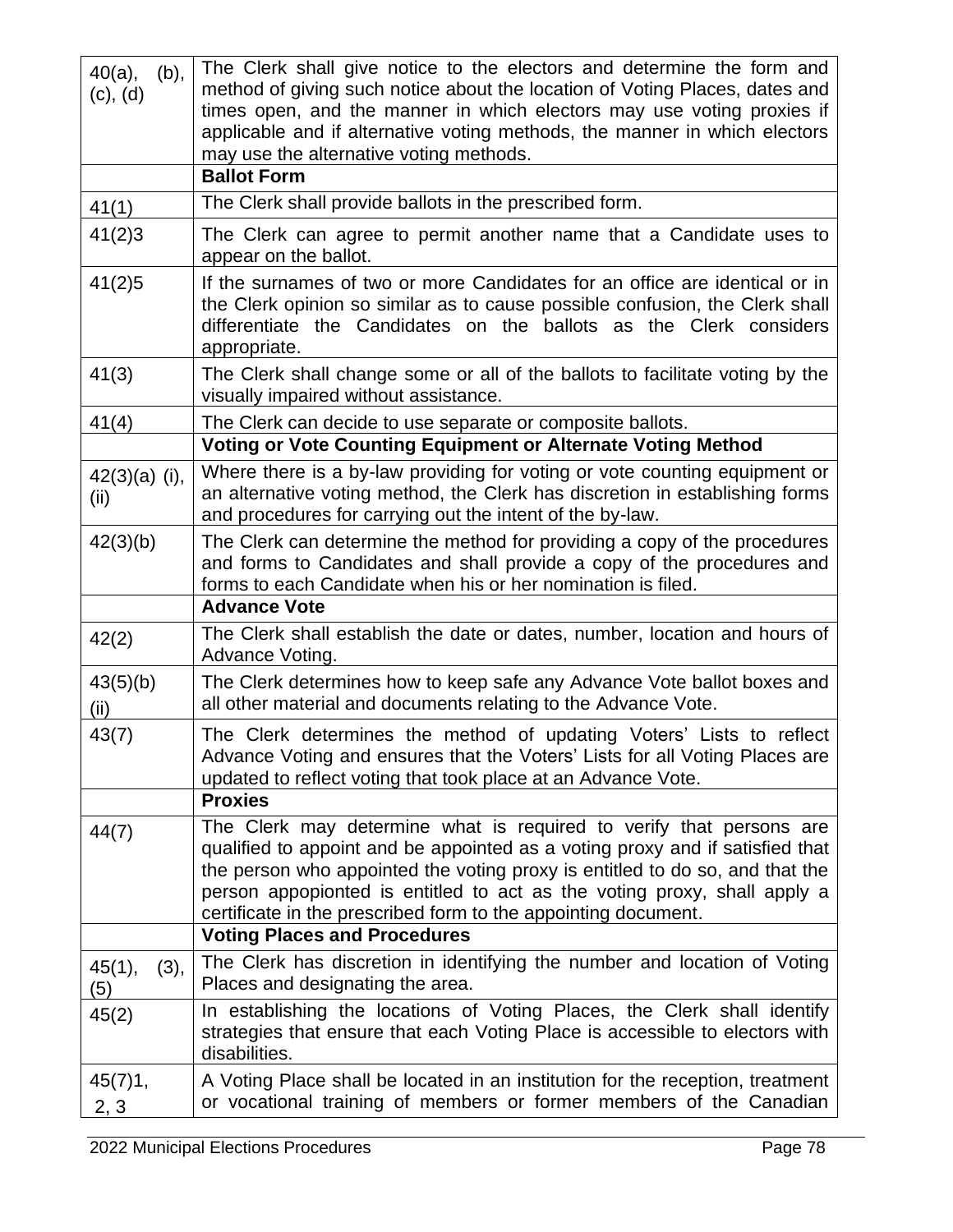|                      | Forces; an institution on September 1 <sup>st</sup> where 20 beds or more are<br>occupied by persons who are disabled, chronically ill or infirm; and in a<br>retirement home in which 50 beds or more are occupied on September 1st.                 |
|----------------------|-------------------------------------------------------------------------------------------------------------------------------------------------------------------------------------------------------------------------------------------------------|
| 45(8)                | The Clerk may issue instructions to DROs regarding attending on an elector<br>in an institution or retirement home.                                                                                                                                   |
| 45(9)                | The Clerk shall issue instructions to DROs regarding attending on electors<br>with a disability, including mobility impaired, anywhere within the defined<br>Voting Place.                                                                            |
| 46(2)                | The Clerk may establish specific Voting Places to open on Voting Day<br>before 10:00 a.m.                                                                                                                                                             |
| 46(3)                | The Clerk may establish reduced voting hours for a Voting Place that is only<br>for the use of residents of the institution or retirement home.                                                                                                       |
| 47(1)(a)             | The Clerk has discretion to go to or remain in Voting Places during voting or<br>when votes are being counted.                                                                                                                                        |
|                      | <b>Emergency</b>                                                                                                                                                                                                                                      |
| 53(1)                | The Clerk has discretion in determining what constitutes an emergency or<br>circumstances that will undermine the integrity of the election.                                                                                                          |
| 53(2)                | The Clerk has discretion in a declared emergency to make any<br>arrangements deemed necessary for the conduct of the election.                                                                                                                        |
| 53(4)                | The Clerk determines when the emergency has passed.                                                                                                                                                                                                   |
|                      | <b>Opening Ballot Box</b>                                                                                                                                                                                                                             |
| 55(3)                | The Clerk shall determine the results of the election by compiling the<br>statements of results received from the DRO.                                                                                                                                |
| 55(4)                | The Clerk shall, as soon as possible after Voting Day, declare the elected<br>Candidate(s) and the result of the vote on any by-law or question.                                                                                                      |
| 55(4.1)              | As soon as possible after Voting Day, the Clerk shall make information<br>available on number of votes for each Candidate, number of declined and<br>rejected ballots, number of votes (yes or no) on a by-law or question.                           |
| 55(5)                | The Clerk, in the presence of the DRO, can decide to open a ballot box to<br>assist with interpreting the statement of results.                                                                                                                       |
|                      | <b>Recounts</b>                                                                                                                                                                                                                                       |
| 56(1),<br>(1.1), (2) | The Clerk shall hold a recount in accordance with policy within 15 days after<br>the declaration of results.                                                                                                                                          |
| 59                   | The Clerk may decide to include other Candidates for an office in a recount.                                                                                                                                                                          |
| 61(1)1               | The Clerk may be present at a recount in the case of a tie vote, or any<br>policy passed, when the Council, Board or Minister requires a recount and<br>when the Ontario Superior Court of Justice orders a recount. Sections 56,<br>57, or 58 or 63. |
| 61(2)1               | The Clerk may be present at a recount for a by-law or question.                                                                                                                                                                                       |
| 61(6)                | The Clerk determines disputes concerning the validity of a ballot or the<br>counting of votes in a ballot.                                                                                                                                            |
| 61(7)                | The Clerk may permit others to be present at a recount.                                                                                                                                                                                               |
| 62(3);<br>63(10)     | If the recount leaves two Candidates tied, the Clerk shall choose the<br>successful Candidate by lot.                                                                                                                                                 |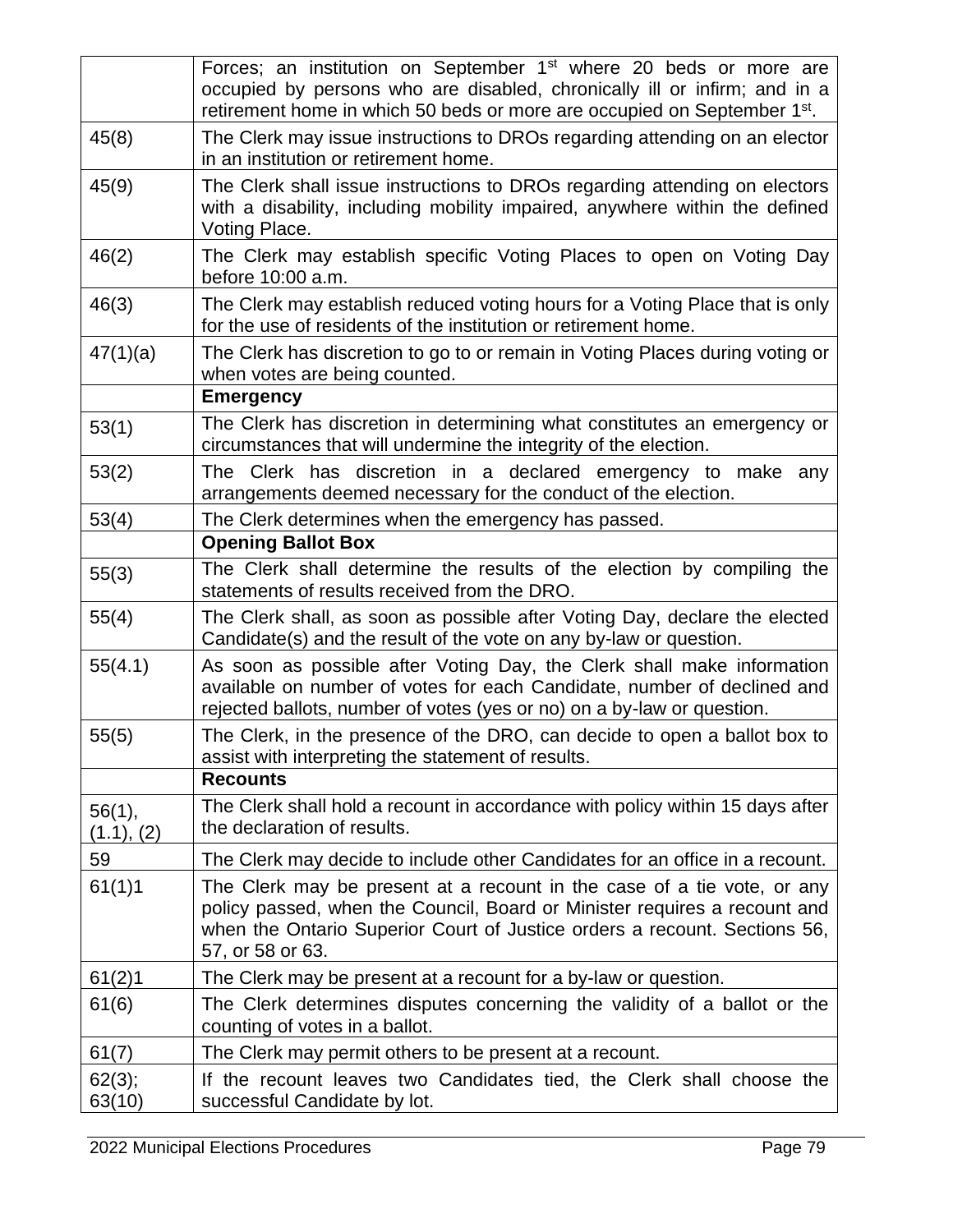|                     | <b>By-Elections</b>                                                                                                                                                                                                                                                                                                                                                                                                                                                                                                                                          |
|---------------------|--------------------------------------------------------------------------------------------------------------------------------------------------------------------------------------------------------------------------------------------------------------------------------------------------------------------------------------------------------------------------------------------------------------------------------------------------------------------------------------------------------------------------------------------------------------|
| 65(4)1              | The Clerk sets the date of Nomination Day, in the case of a by-election.                                                                                                                                                                                                                                                                                                                                                                                                                                                                                     |
| 65(5)1              | The Clerk sets the date of voting if the by-election relates to a question or<br>by-law.                                                                                                                                                                                                                                                                                                                                                                                                                                                                     |
|                     | <b>Financial Reporting</b>                                                                                                                                                                                                                                                                                                                                                                                                                                                                                                                                   |
| 33.0.1(1)           | The Clerk determines the form of the preliminary certificate of maximum<br>campaign expenses (upon the filing of a person's nomination) and shall<br>give the person, or their agent filing the nomination for the person, a<br>certificate of the applicable maximum amount as of the filing date.                                                                                                                                                                                                                                                          |
| 33.1                | The Clerk shall, before Voting Day, give notice of the penalties under<br>s.88.23(2) and s.92(1) related to election campaign finances to each person<br>nominated for an office.                                                                                                                                                                                                                                                                                                                                                                            |
| 88.20(13)(<br>a)(b) | The Clerk determines the form and method of delivery of the certificate of<br>maximum campaign expenses. The Clerk shall calculate the maximum<br>amounts permitted by subsections 6 (Candidate Expenses) and subsection<br>9 (Registered Third Party Expenses) for each office for which nominations<br>have been filed and shall give a certificate of the applicable amounts to<br>each Candidate on or before September 25 in a regular election, and within<br>10 days after the Clerk makes the required corrections in the case of a by-<br>election. |
| 88.22(3)            | The Clerk determines the form and process of the notice of default.                                                                                                                                                                                                                                                                                                                                                                                                                                                                                          |
| 88.23(9)            | The Clerk determines the form and method of delivery of notice to<br>Candidates of the campaign expense filing requirements and shall give<br>notice at least 30 days before the filing date.                                                                                                                                                                                                                                                                                                                                                                |
|                     | <b>Election Records</b>                                                                                                                                                                                                                                                                                                                                                                                                                                                                                                                                      |
| 88(2)(a)(b)         | When the 120-day period has elapsed, the Clerk shall destroy the ballots<br>and may destroy other documents and materials related to the election.                                                                                                                                                                                                                                                                                                                                                                                                           |
| 88(4)               | Financial statements must be retained until the next election.                                                                                                                                                                                                                                                                                                                                                                                                                                                                                               |
| 88(9.1)             | The Clerk shall make the documents filed under sections 88.25, 88.29 and<br>88.32 available at no charge for viewing by the public on a website or in<br>another electronic format as soon as possible after the documents are filed                                                                                                                                                                                                                                                                                                                         |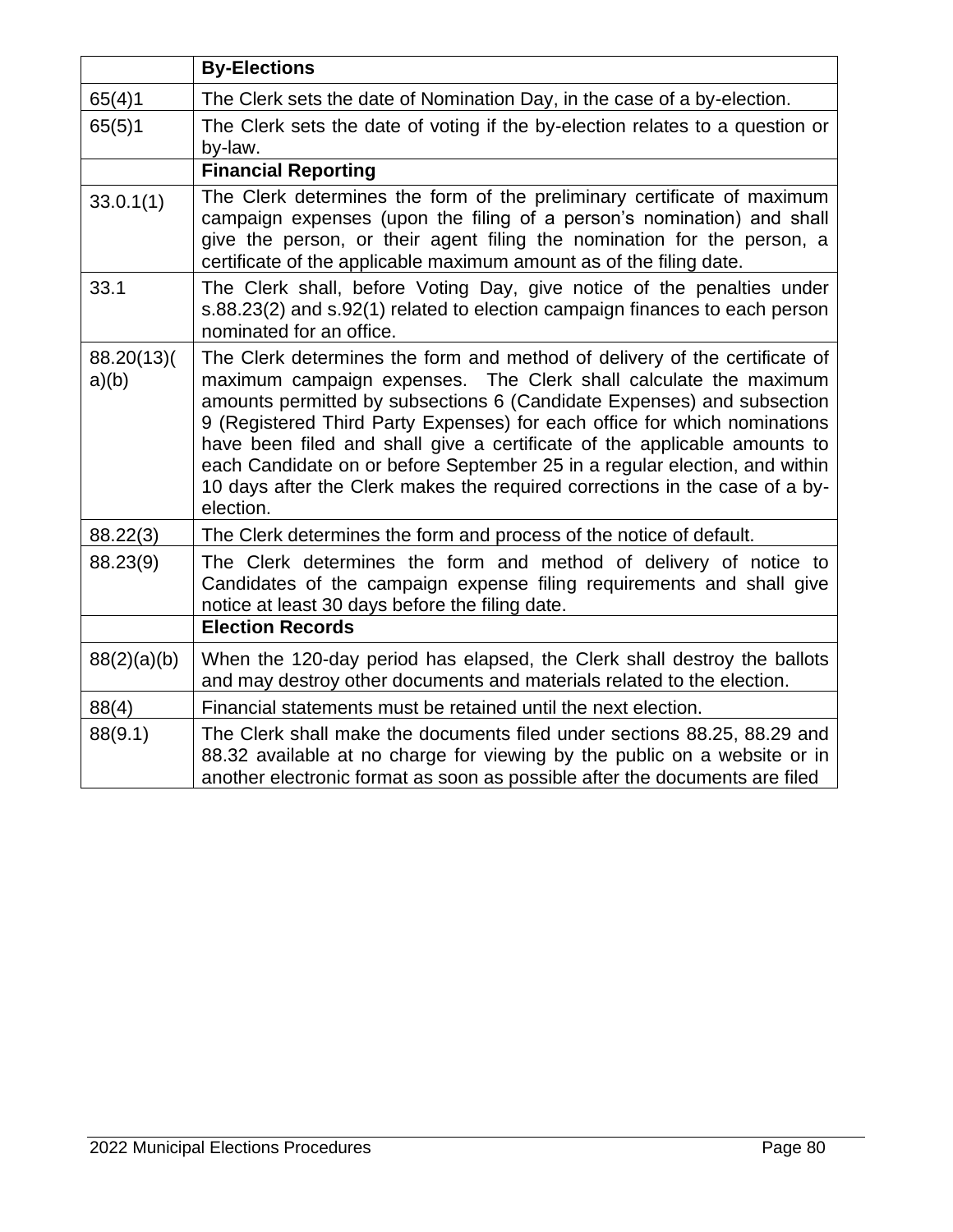# **26. Index of Forms**

| FORM#              | <b>DESCRIPTION</b>                                                                         | <b>PAGE</b>       |
|--------------------|--------------------------------------------------------------------------------------------|-------------------|
| PR FORM 1          | <b>Nomination Paper</b>                                                                    | <b>PRESCRIBED</b> |
| PR FORM 2          | <b>Endorsement of Nomination</b>                                                           | <b>PRESCRIBED</b> |
| PR FORM 4          | Financial Statement - Auditor's Report                                                     | <b>PRESCRIBED</b> |
| PR FORM 5          | Financial Statement - Subsequent Expenses                                                  | <b>PRESCRIBED</b> |
| PR FORM 6          | Notice of Extension of Campaign Period                                                     | <b>PRESCRIBED</b> |
| PR FORM 7          | Notice of Registration - Third Party Advertising                                           | <b>PRESCRIBED</b> |
| PR FORM 8          | Financial Statement - Auditor's Report - Third Party                                       | <b>PRESCRIBED</b> |
| PR FORM 9          | Declaration of Identity                                                                    | <b>PRESCRIBED</b> |
|                    | The above-noted prescribed forms may be obtained from the City of Temiskaming Shores       |                   |
|                    | website at www.temiskamingshores.ca/en/city-hall/elections-2022.aspx, or may be downloaded |                   |
|                    | from the Government of Ontario's Central Form Repository at www.forms.ssb.gov.on.ca (type  |                   |
|                    | "municipal election" in Quick Search box).                                                 |                   |
| TD <sub>01</sub>   | Notice of Nomination for Office                                                            |                   |
| TD01A              | Notice of Nomination for School Board Trustees                                             |                   |
| TD <sub>02</sub>   | <b>Consent to Release Personal Information</b>                                             |                   |
| TD03A              | Unofficial List of Candidates - Council                                                    |                   |
| TD03B              | Unofficial List of Candidates - School Board Trustee                                       |                   |
| TD <sub>04</sub>   | Notice of Rejection of Nomination                                                          |                   |
| TD05A              | <b>Official List of Certified Candidates - Council</b>                                     |                   |
| TD <sub>05</sub> B | <b>Official List of Certified Candidates - School Board Trustee</b>                        |                   |
| TD <sub>06</sub>   | Notice of Additional Nominations                                                           |                   |
| TD <sub>07</sub>   | Declaration of Acclamation to Office - Additional Nominations                              |                   |
| TD <sub>08</sub>   | <b>Voters' List Cover Sheet</b>                                                            |                   |
| TD09A              | Notice of the Voters' List (Municipality)                                                  |                   |
| TD09B              | Notice of the Voters' List (District)                                                      |                   |
| <b>TD10</b>        | Declaration of Proper Use of the Voters' List                                              |                   |
| <b>TD11</b>        | Policy for Use of the Voters' List                                                         |                   |
| <b>TD12</b>        | Interim List of Changes                                                                    |                   |
| <b>TD13</b>        | Certificate of the Voters' List                                                            |                   |
| <b>TD14</b>        | <b>Final List of Changes</b>                                                               |                   |
| <b>TD15</b>        | Certificate as to Location of Voting Place                                                 |                   |
| TD16               | Notice of Election Information                                                             |                   |
| TD17               | Oath of Returning Officer                                                                  |                   |
| <b>TD18</b>        | Appointment and Preliminary Oath or Affirmation for Election                               |                   |
|                    | <b>Officials</b>                                                                           |                   |
| TD <sub>19</sub>   | Delegation of Powers and Duties of Clerk                                                   |                   |
| <b>TD20</b>        | Appointment of an Agent to File a Nomination                                               |                   |
| <b>TD21</b>        | Appointment of an Agent to Withdraw a Nomination                                           |                   |
| <b>TD22</b>        | Appointment of Scrutineer By Candidate                                                     |                   |
| <b>TD23</b>        | Estimated Maximum Campaign Expenses - Candidate                                            |                   |
| <b>TD24</b>        | Oral Oaths at Voting Place                                                                 |                   |
| <b>TD25</b>        | Oral Oath of Secrecy                                                                       |                   |
| <b>TD26</b>        | Declaration of an Election Results                                                         |                   |
| <b>TD27</b>        | Notice of Recount                                                                          |                   |
| <b>TD28</b>        | <b>Declaration of Recount Results</b>                                                      |                   |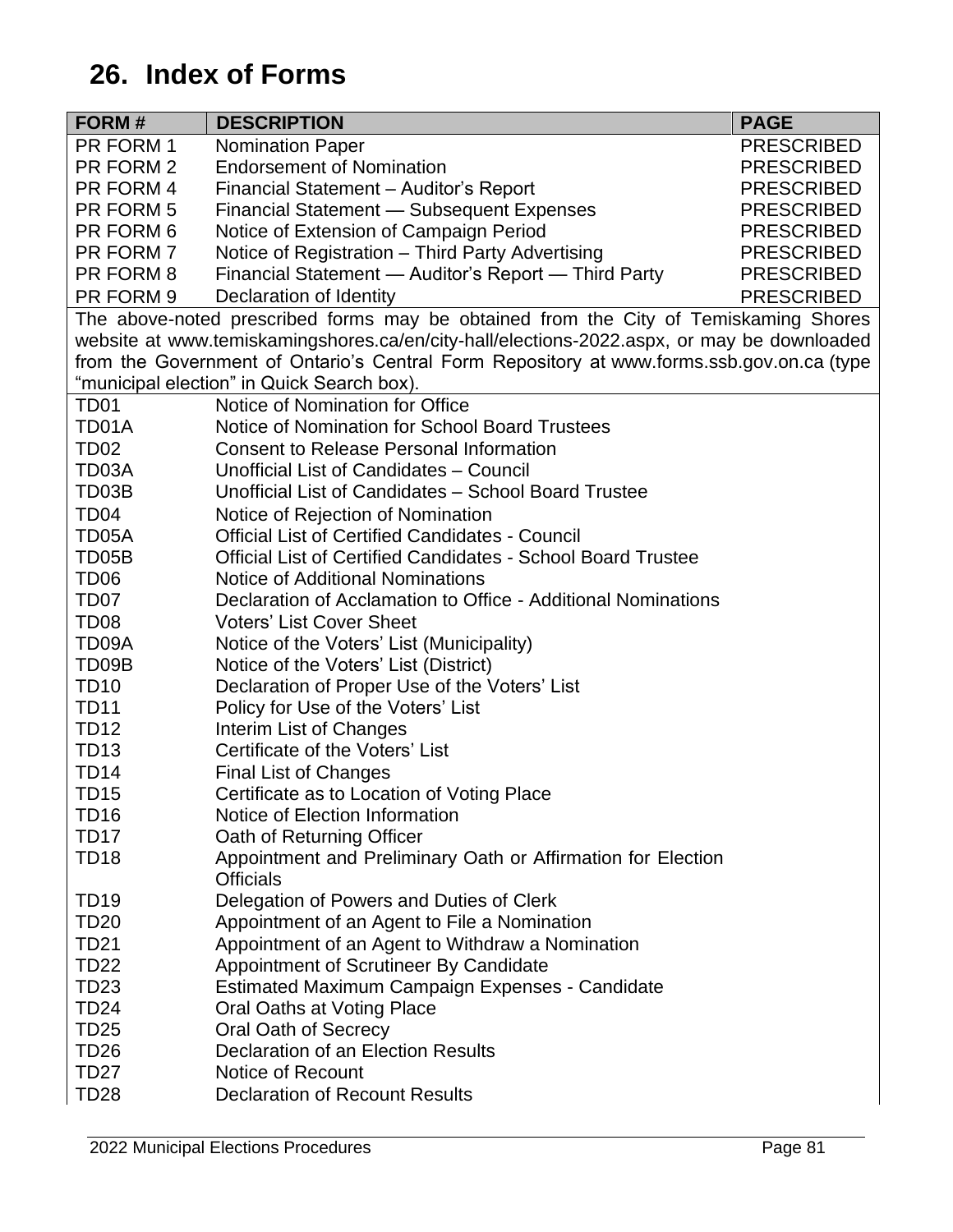| TD30             | Witness Statements as to Destruction of Ballots                             |
|------------------|-----------------------------------------------------------------------------|
| TD31             | <b>Notice of Penalties</b>                                                  |
| TD31A            | Notice of Penalties – Appointment of an Agent                               |
| TD32A            | Duties & Responsibilities of the DRO                                        |
| TD32B            | Duties & Responsibilities of DRO – Advance Vote                             |
| TD33A            | Duties & Responsibilities of Election Clerk                                 |
| TD33B            | Duties & Responsibilities of Election Clerk - Advance Vote                  |
| <b>TD34</b>      | Duties & Responsibilities of Auditor                                        |
| <b>TD35</b>      | DRO Appointment – Confirmation Letter                                       |
| TD36             | Election Clerk Appointment - Confirmation Letter                            |
| TD37             | Auditor Appointment - Confirmation Letter                                   |
| TD <sub>38</sub> | <b>Runner - Confirmation Letter</b>                                         |
| <b>TD39</b>      | Declaration - No Permanent Lodging Place                                    |
| TD40             | Voter - ID Requirements                                                     |
| TD42             | Application for Re-Issue of a Voter Information Letter (Lost<br>and Unused) |
| TD43             | Application for Re-Issue of a Voter Information Letter (Used                |
|                  | by an Impersonator)                                                         |
| TD <sub>44</sub> | Activation of the Intelivote System                                         |
| <b>TD45</b>      | Appointment of Scrutineer by Elector                                        |
| <b>TD46</b>      | Appointment of Scrutineer Re: By-laws or Questions                          |
| TD47             | <b>Election Official Application</b>                                        |
| <b>TD51</b>      | Procedure: Voters' List - Are you on the Voters' List                       |
| <b>TD52</b>      | Declaration of Qualifications - Third Party Advertiser                      |
| <b>TD53</b>      | <b>Contributions to Registered Third Parties</b>                            |
| <b>TD54</b>      | <b>Official List of Registered Third Parties</b>                            |
| <b>TD55</b>      | <b>Contributions to Registered Candidates</b>                               |
| <b>TD56</b>      | Broadcaster/Publisher Information Sheet - Candidate                         |
| TD57             | Broadcaster/Publisher Information Sheet - Third<br>Party<br>Advertiser      |
| TD <sub>58</sub> | <b>Estimated Maximum Third Party Expenses</b>                               |
| <b>TD59</b>      | Certificate of Maximum Third Party Expenses                                 |
| TD60             | <b>Duties of Candidates</b>                                                 |
| TD61             | <b>Duties of Registered Third Parties</b>                                   |
| <b>TD62</b>      | Notice to Third Party of Filing Requirements                                |
| TD63             | Notice of Default - Registered Third Party                                  |
| TD64             | Notice of Penalties - Registered Third Party                                |
| TD65             | Compliance Audit Committee - Terms of Reference                             |
| TD66             | <b>Application For Compliance Audit</b>                                     |
| TD67             | Sample By-Law - Use of Other Languages                                      |
| EL <sub>08</sub> | <b>Certificate of Election Results</b>                                      |
| <b>EL15</b>      | <b>Application to Amend Voters' List</b>                                    |
| <b>EL16</b>      | Application for Removal of Deceased Persons                                 |
| EL18(A)          | Declaration of Qualifications - Municipal Candidates                        |
| EL18(B)          | Declaration of Qualifications - School Board Trustee                        |
| <b>EL19</b>      | <b>Withdrawal of Nomination</b>                                             |
| <b>EL20</b>      | Declaration of Acclamation to Office                                        |
| EL25(A)          | Certificate and Receipt for Ballots                                         |
| <b>EL26</b>      | Oath of Qualification                                                       |